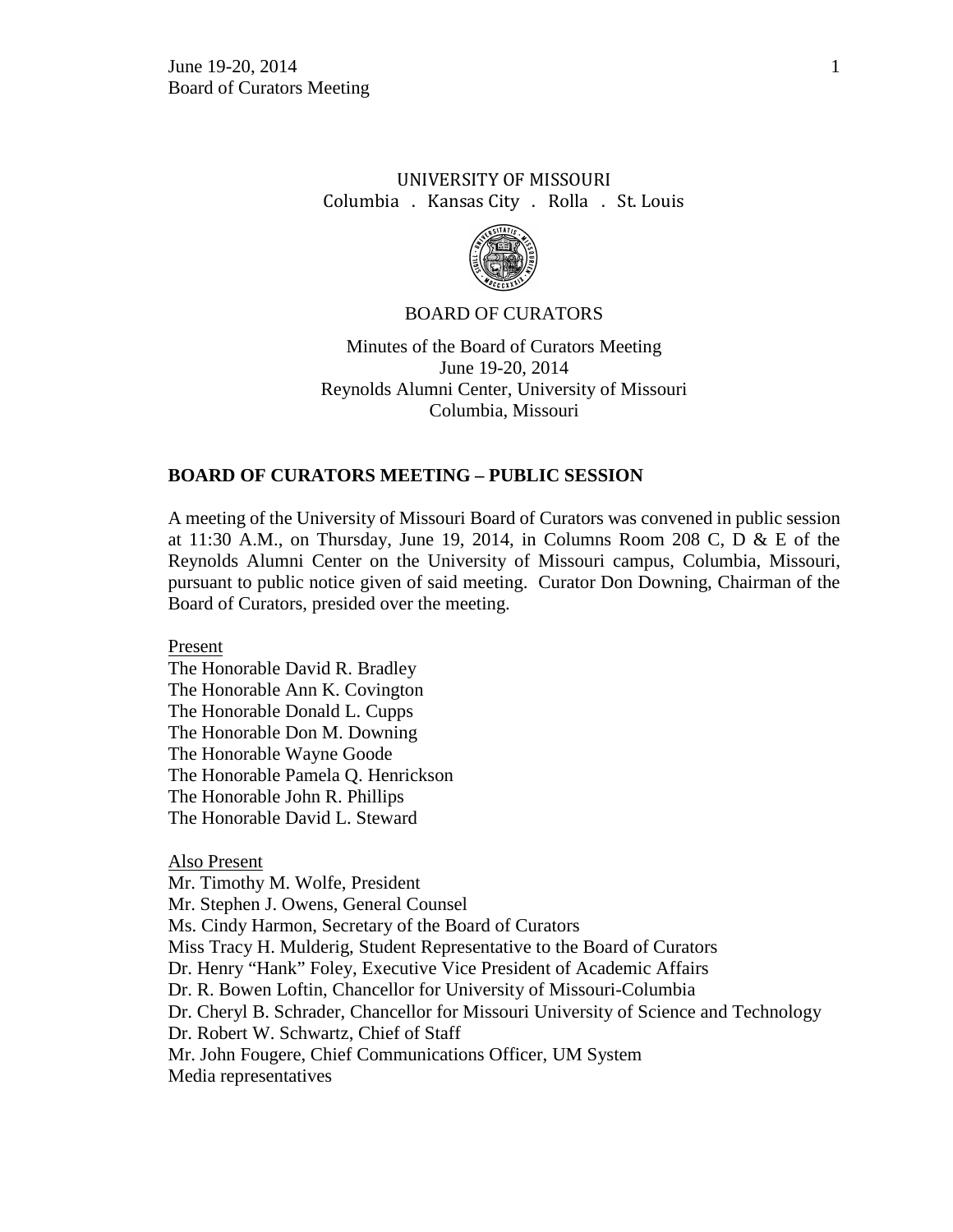## **General Business**

Review of Consent Agenda – No discussion.

## Resolution for Executive Session of the Board of Curators Meeting

It was moved by Curator Goode and seconded by Curator Cupps, that there shall be an executive session with a closed record and closed vote of the Board of Curators meeting June 19-20, 2014 for consideration of:

- **Section 610.021(1), RSMo**, relating to matters identified in that provision, which include legal actions, causes of action or litigation, and confidential or privileged communications with counsel; and
- **Section 610.021(2), RSMo,** relating to matters identified in that provision, which include leasing, purchase, or sale of real estate; and
- **Section 610.021(3), RSMo**, relating to matters identified in that provision, which include hiring, firing, disciplining, or promoting of particular employees; and
- **Section 610.021(12), RSMo,** relating to matters identified in that provision, which include sealed bids and related documents and sealed proposals and related documents or documents related to a negotiated contract; and
- **Section 610.021 (13), RSMo**, relating to matters identified in that provision, which include individually identifiable personnel records, performance ratings, or records pertaining to employees or applicants for employment.

Roll call vote:

Curator Bradley voted yes. Curator Covington voted yes. Curator Cupps voted yes. Curator Downing voted yes. Curator Goode voted yes. Curator Henrickson voted yes. Curator Phillips voted yes. Curator Steward voted yes.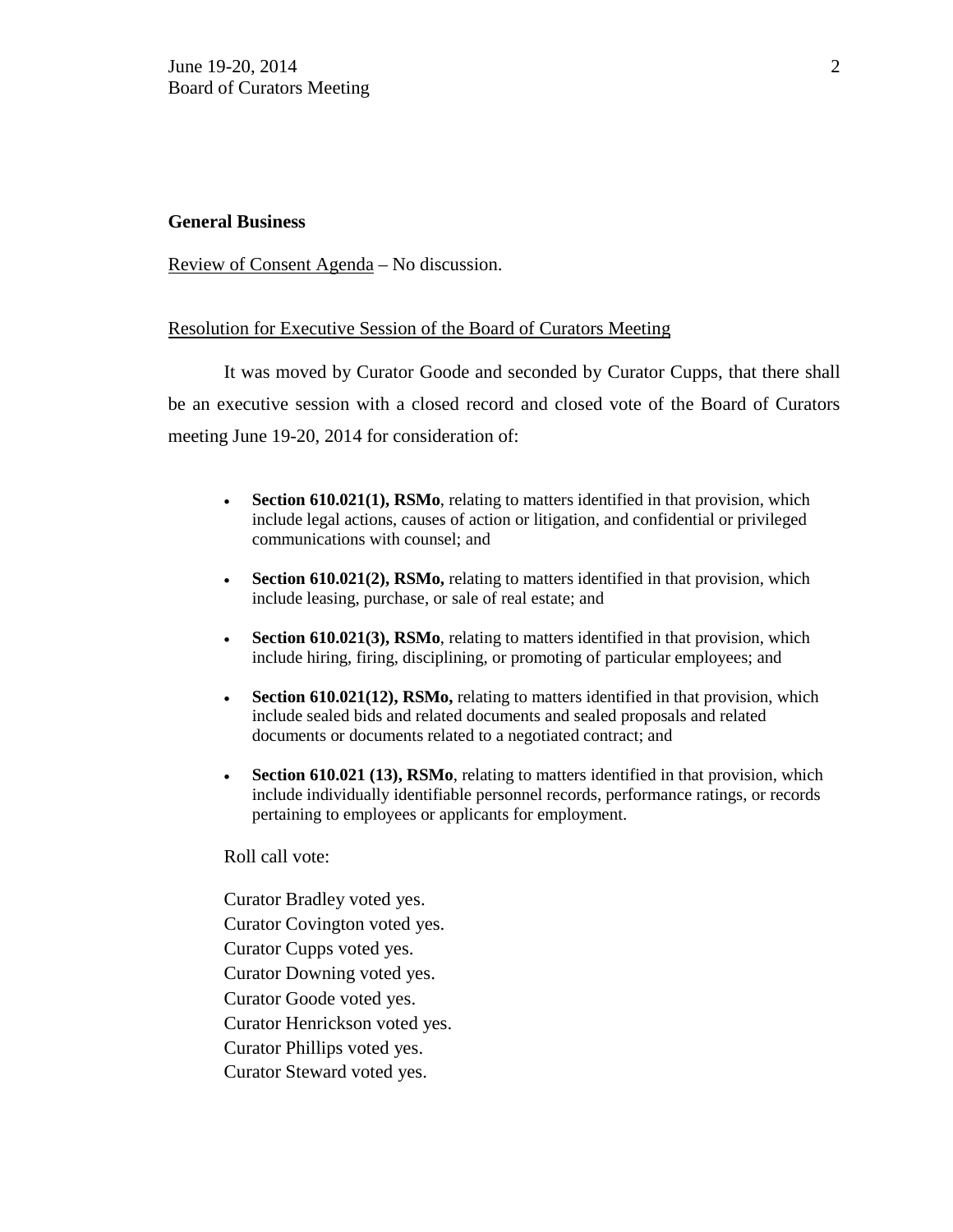The motion carried.

Board of Curators Academic, Student and External Affairs and Compensation and Human Resources committee meetings were convened beginning at 11:35 A.M. and recessed at 11:43 A.M. on Thursday, June 19, 2014.

The public session of the Board of Curators meeting recessed at 11:45 A.M. on Thursday, June 19, 2014.

#### **EXECUTIVE SESSION**

A meeting of the University of Missouri Board of Curators was convened in executive session at 11:47 A.M., on Thursday, June 19, 2014, in the Donrey Media Room of the Reynolds Alumni Center on the University of Missouri campus, Columbia, Missouri, pursuant to public notice given of said meeting. Curator Don Downing, Chairman of the Board of Curators, presided over the meeting.

Present

The Honorable David R. Bradley The Honorable Ann K. Covington The Honorable Donald L. Cupps The Honorable Don M. Downing The Honorable Wayne Goode The Honorable Pamela Q. Henrickson The Honorable John R. Phillips The Honorable David L. Steward

Also Present Mr. Timothy M. Wolfe, President Mr. Stephen J. Owens, General Counsel Ms. Cindy Harmon, Secretary of the Board of Curators Dr. Henry "Hank" Foley, Executive Vice President of Academic Affairs Dr. Betsy Rodriguez, Vice President for Human Resources

## **Compensation and Human Resources and Academic, Student and External Affairs Combined Committee Meeting – Executive Session**

Report on personnel and contracts in addition to legal advice – presented by General Counsel Owens and Assistant Vice President Deborah Noble-Triplett.

No action taken by the Board.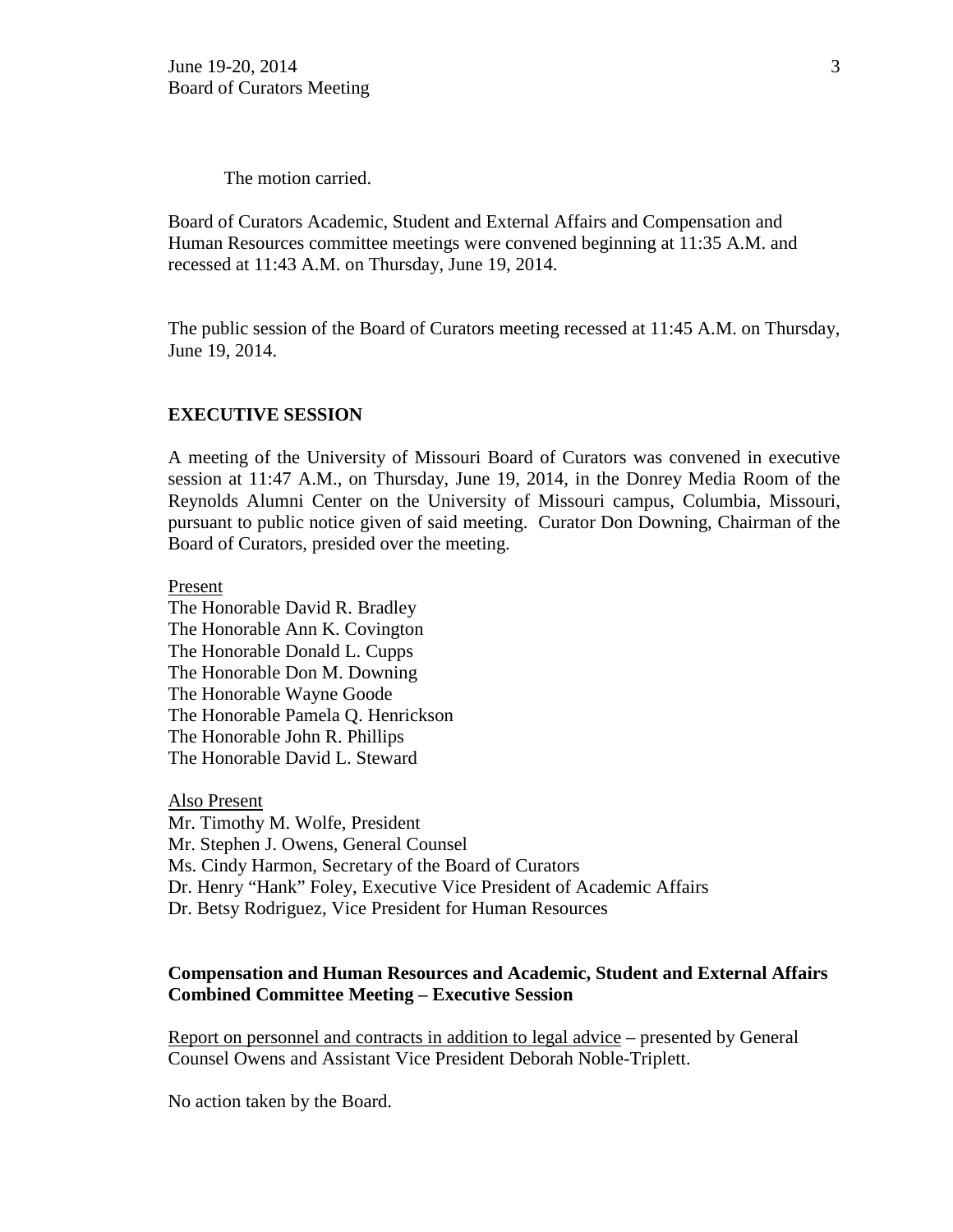The executive session of the Compensation and Human Resources and Academic, Student and External Affairs Combined Committee meeting recessed at 1:40 P.M. **General Business**

President's report on personnel – presented by President Wolfe.

No action taken by the Board.

# **PUBLIC SESSION**

A meeting of the University of Missouri Board of Curators was reconvened in public session at 1:45 P.M., on Thursday, June 10, 2014, in Columns Room 208 C, D & E of the Reynolds Alumni Center on the University of Missouri campus, Columbia, Missouri, pursuant to public notice given of said meeting. Curator Don Downing, Chairman of the Board of Curators, presided over the meeting.

#### Present

The Honorable David R. Bradley The Honorable Ann K. Covington The Honorable Donald L. Cupps The Honorable Don M. Downing The Honorable Wayne Goode The Honorable Pamela Q. Henrickson The Honorable John R. Phillips The Honorable David L. Steward

Also Present Mr. Timothy M. Wolfe, President Mr. Stephen J. Owens, General Counsel Ms. Cindy Harmon, Secretary of the Board of Curators Miss Tracy H. Mulderig, Student Representative to the Board of Curators Dr. Gary Allen, Vice President for Information Technology Dr. Henry "Hank" Foley, Executive Vice President of Academic Affairs Dr. Thomas F. George, Chancellor for University of Missouri – St. Louis Dr. R. Bowen Loftin, Chancellor for University of Missouri-Columbia Mr. Leo E. Morton, Chancellor for University of Missouri – Kansas City Mr. Tom Richards, Treasurer and Interim Vice President of Finance Dr. Betsy Rodriguez, Vice President for Human Resources Dr. Cheryl B. Schrader, Chancellor for Missouri University of Science and Technology Dr. Robert W. Schwartz, Chief of Staff Mr. John Fougere, Chief Communications Officer, UM System Media representatives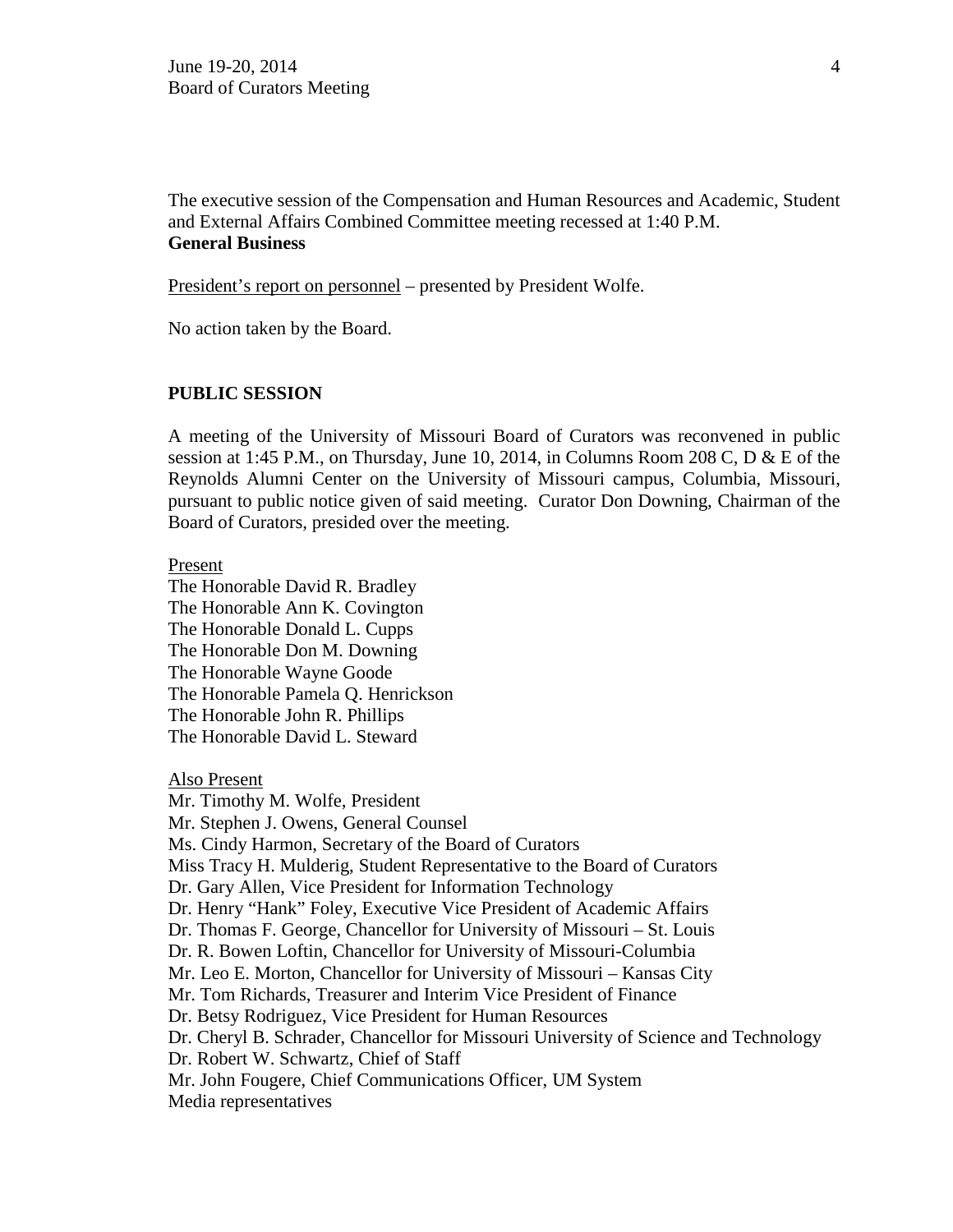### **General Business**

Board of Curators standing committee meetings were convened at 1:45 P.M. and concluded at 4:40 P.M. on Thursday, June 19, 2014. Committee actions were presented to the full Board for action following each Committee vote.

# **Combined Academic, Student and External Affairs and Compensation and Human Resources Committee**

Curators Phillips and Steward provided time for discussion of combined committee business.

### Information

1. Sexual Assault and Mental Health Task Force Update (slides on file)

### Action

- 1. Amendments to the University's Title IX and Related Policies
- 2. Temporary Delegation of Authority to the President Regarding Mental Health and Sexual Assault Issues

### Amendments to the University's Title IX and Related Policies

It was recommended by the Mental Health and Sexual Assault Task Force, endorsed

by President Wolfe, moved by Curator Phillips and seconded by Curator Goode, that the

following action be approved:

 The University's Title IX and related policies, including Collected Rules and Regulations 200.010, 200.020, 330.060, 330.062 and 330.065, be amended, as set forth in the attached amended rules (and as on file with the minutes of this meeting).

Roll call vote of Board:

Curator Bradley voted yes. Curator Covington voted yes. Curator Cupps voted yes.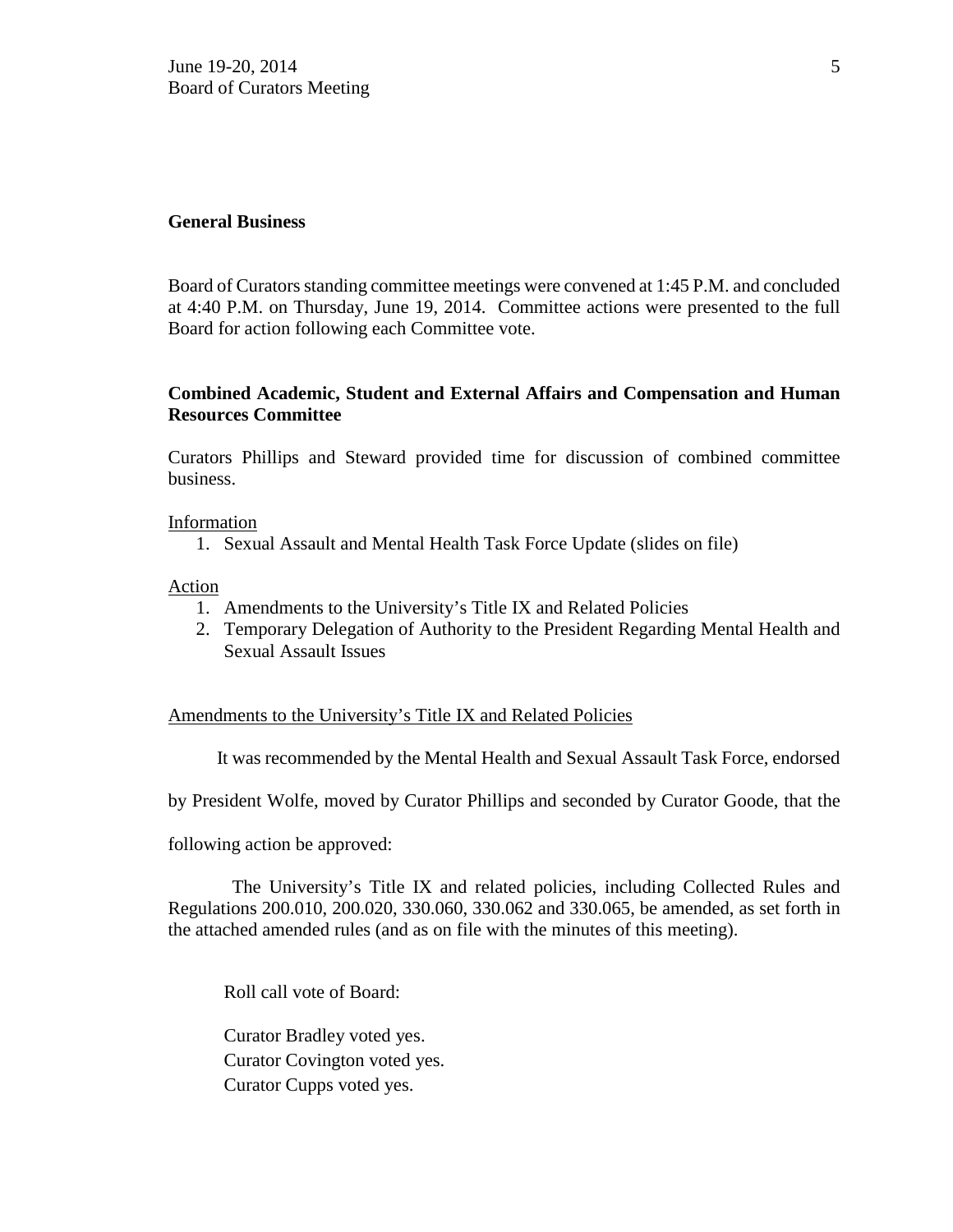Curator Downing voted yes. Curator Goode voted yes. Curator Henrickson voted yes. Curator Phillips voted yes. Curator Steward voted yes.

The motion carried.

# **Collected Rules and Regulations 200.010 Standard of Conduct Chapter 200: Student Conduct**

Amended Bd. Min. 3-20-81; Bd. Min. 8-3-90, Bd. Min 5-19-94; Bd. Min. 5-24-01, Bd. Min. 7-27-12; Bd. Min. 12-7-12; 6-19-14.

A student enrolling in the University assumes an obligation to behave in a manner compatible with the University's function as an educational institution and voluntarily enters into a community of high achieving scholars. Consequently, students assume new privileges along with new responsibilities in accordance with the University's mission and expectations.

These expectations have been established in order to protect a specialized environment conducive to learning which fosters integrity, academic success, personal and professional growth, and responsible citizenship.

- A. **Jurisdiction of the University of Missouri** generally shall be limited to conduct which occurs on the University of Missouri premises or at University-sponsored or University-supervised functions. However, nothing restrains the administration of the University of Missouri from taking appropriate action, including, but not limited to, the imposition of sanctions under Section 200.020(C), against students for conduct on or off University premises in order to protect the physical safety of students, faculty, staff, and visitors. In addition, a student who believes that he or she has been discriminated against based upon his or her sex may file a complaint with the Title IX Coordinator for the campus in accordance with the provisions of Section 330.062 of the Collected Rules and Regulations. See contact information for campus Title IX Coordinators contained in Section 330.062.
- B. **Conduct** for which students are subject to sanctions falls into the following categories:
	- 1. **Academic dishonesty,** such as cheating, plagiarism, or sabotage. The Board of Curators recognizes that academic honesty is essential for the intellectual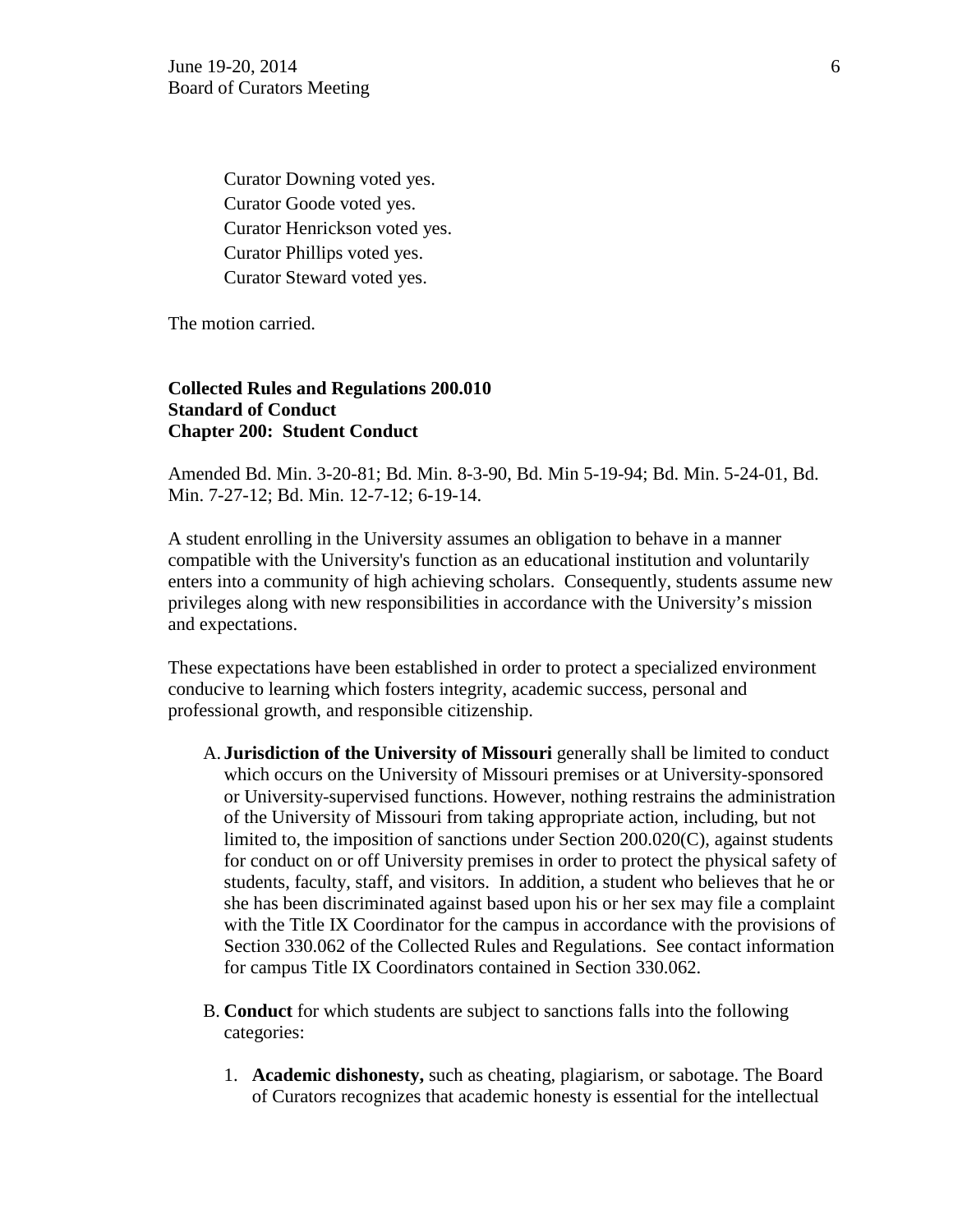life of the University. Faculty members have a special obligation to expect high standards of academic honesty in all student work. Students have a special obligation to adhere to such standards. In all cases of academic dishonesty, the instructor shall make an academic judgment about the student's grade on that work and in that course. The instructor shall report the alleged academic dishonesty to the Primary Administrative Officer.

- a. The term **cheating** includes but is not limited to: (i) use of any unauthorized assistance in taking quizzes, tests, or examinations; (ii) dependence upon the aid of sources beyond those authorized by the instructor in writing papers, preparing reports, solving problems, or carrying out other assignments; (iii) acquisition or possession without permission of tests or other academic material belonging to a member of the University faculty or staff; or (iv) knowingly providing any unauthorized assistance to another student on quizzes, tests, or examinations.
- b. The term **plagiarism** includes, but is not limited to: (i) use by paraphrase or direct quotation of the published or unpublished work of another person without fully and properly crediting the author with footnotes, citations or bibliographical reference; (ii) unacknowledged use of materials prepared by another person or agency engaged in the selling of term papers or other academic materials; or (iii) unacknowledged use of original work/material that has been produced through collaboration with others without release in writing from collaborators.
- c. The term **sabotage** includes, but is not limited to, the unauthorized interference with, modification of, or destruction of the work or intellectual property of another member of the University community.
- 2. **Forgery, alteration, or misuse** of University documents, records or identification, or knowingly furnishing false information to the University.
- 3. **Obstruction or disruption** of teaching, research, administration, conduct proceedings, or other University activities, including its public service functions on or off campus.
- 4. **Physical abuse** or other conduct which threatens or endangers the health or safety of any person including, without limitation, conduct commonly known as hazing, which is directed at a student or prospective member of a student organization for the purpose of initiation or admission to or continued membership in such student organization, and intimate partner/relationship violence, which includes violence between those who are in an intimate relationship with each other.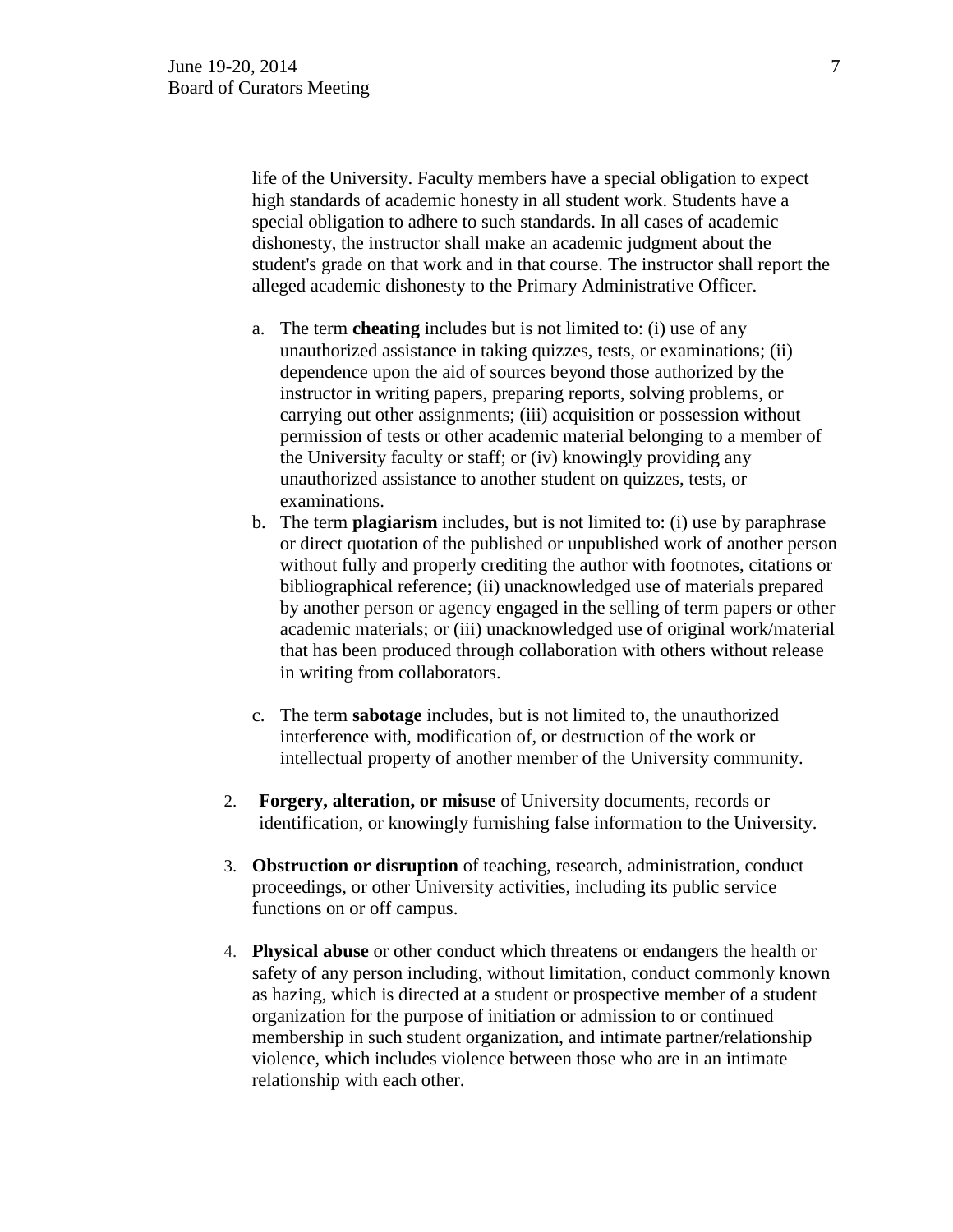- 5. **Sexual Misconduct** including but not limited to nonconsensual sexual intercourse; nonconsensual sexual contact involving the sexual touching of the genitals, breast or anus of another person or the nonconsensual sexual touching of another with one's own genitals whether directly or through the clothing; or exposing one's genitals to another under circumstances in which he or she should reasonably know that his or her conduct is likely to cause affront or alarm; sexual exploitation; or sexual harassment, as defined in Section 330.060 of the Collected Rules and Regulations. For purposes of this policy, the term nonconsensual includes, without limitation, circumstances in which the alleged victim was incapacitated by alcohol, drugs or other circumstances and, therefore, incapable of consenting.
- 6. **Stalking** another by following or engaging in a course of conduct with no legitimate purpose that puts another person reasonably in fear for his or her safety or would cause a reasonable person under the circumstances to be frightened, intimidated or emotionally distressed.
- 7. **Harassment,** outside the scope of sexual harassment defined in Section 200.010B.5 above, by engaging in a course of conduct directed at a specific person that serves no legitimate purpose that would cause a reasonable person under the circumstances to be frightened, intimidated, or emotionally distressed.
- 8. **Invasion of privacy** by photographing or recording (using electronic or other means) another person in a state of full or partial nudity in a place where one would have a reasonable expectation of privacy without that person's consent, and distributing or transmitting one or more such images, photographs or recordings without that person's consent.
- 9. **Participating in attempted or actual theft** of, damage to, or possession without permission of property of the University or of a member of the University community or of a campus visitor.
- 10. **Unauthorized possession**, duplication or use of keys to any University facilities or unauthorized entry to or use of University facilities.
- 11. **Violation of University policies**, rules or regulations or of campus regulations including, but not limited to, those governing residence in University-provided housing, or the use of University facilities, or the time, place and manner of public expression or the prohibition against retaliation contained in the policy on sexual harassment found in Section 330.060 of the Collected Rules and Regulations.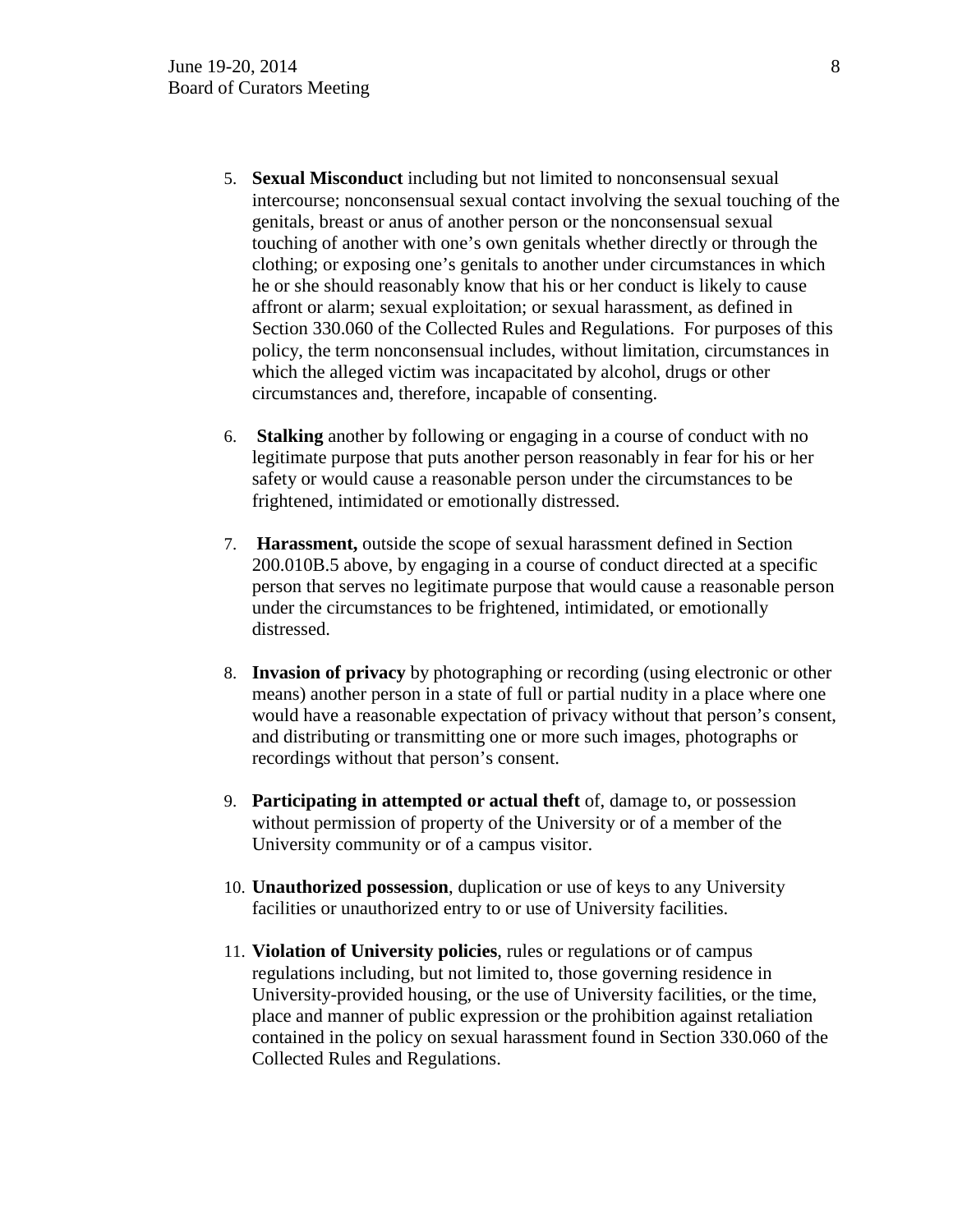- 12. **Manufacture, use, possession, sale or distribution of alcoholic beverages or any controlled substance** without proper prescription or required license or as expressly permitted by law or University regulations, including operating a vehicle on University property, or on streets or roadways adjacent to and abutting a campus, under the influence of alcohol or a controlled substance as prohibited by law of the state of Missouri.
- 13. **Disruptive or disorderly conduct** or lewd, indecent, or obscene conduct or expression.
- 14. **Failure to comply** with directions of University officials acting in the performance of their duties.
- 15. **The illegal or unauthorized possession or use of firearms**, explosives, other weapons, or hazardous chemicals.
- 16. **Misuse in accordance with University policy of computing resources**, including but not limited to:
	- a. Actual or attempted theft or other abuse.
	- b. Unauthorized entry into a file to use, read, or change the contents, or for any other purpose.
	- c. Unauthorized transfer of a file.
	- d. Unauthorized use of another individual's identification and password.
	- e. Use of computing facilities to interfere with the work of another student, faculty member, or University official.
	- f. Use of computing facilities to interfere with normal operation of the University computing system.
	- g. Knowingly causing a computer virus to become installed in a computer system or file.

# **Collected Rules and Regulations 200.020 Rules of Procedures in Student Conduct Matters Chapter 200: Student Conduct**

Bd. Min. 11-8-68, Amended Bd. Min. 3-20-81; Bd. Min. 12-8-89, Amended 5-19-94; Bd. Min. 5-24-01; Amended Bd. Min 7-27-12; Amended Bd. Min 6-19-14.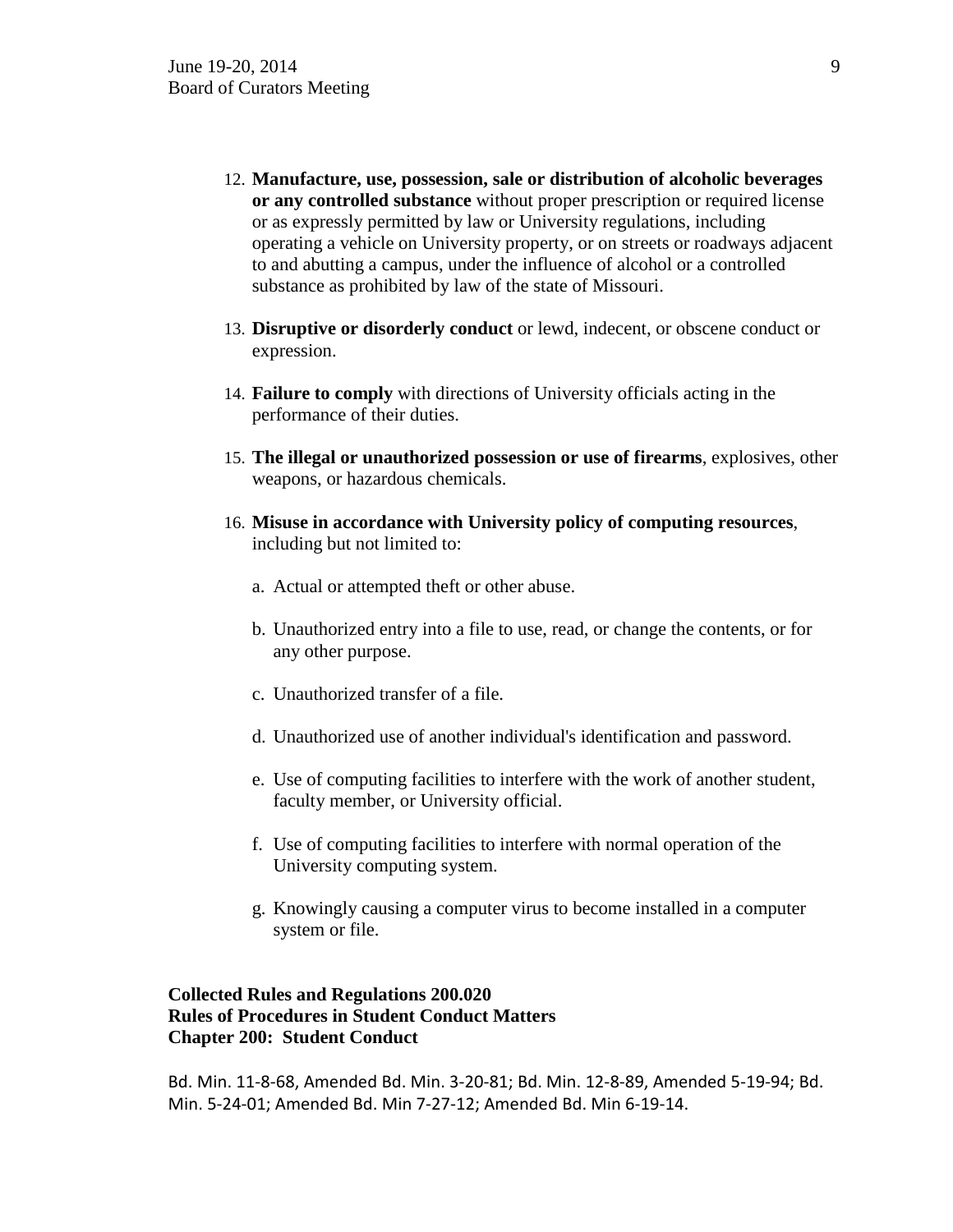- A**. Preamble**. The following rules of procedure in student conduct matters are hereby adopted in order to insure insofar as possible and practicable (a) that the requirements of procedural due process in student conduct proceedings will be fulfilled by the University, (b) that the immediate effectiveness of Section 10.030, which is Article V of the Bylaws of the Board of Curators relating to student conduct and sanctions may be secured for all students in the University of Missouri, (c) that procedures shall be definite and determinable within the University of Missouri, and (d) that the requirements of Title IX of the Education Amendments of 1972, as amended, (hereafter "Title IX") as well as other federal legislation (e.g.: The Jeanne Clery Disclosure of Campus Security Policy and Campus Crime Statistics Act (20 USC § 1092(f)) are followed with respect to student conduct matters which involve alleged sexual misconduct and other misconduct alleged to constitute sex discrimination, as defined in Section 330.060 and Section 330.062 of the Collected Rules and Regulations.
- B. **Definitions**. As used in these rules, the following definitions shall apply:
	- 1. **Primary Administrative Officers**. As used in these procedures, the Chief Student Affairs Administrator on each campus is the Primary Administrative Officer except in cases of academic dishonesty, where the Chief Academic Administrator is the Primary Administrative Officer. Each Primary Administrative Officer may appoint designee(s) who are responsible for the administration of these conduct procedures, provided all such appointments must be in writing, filed with the Chancellor of the campus, and the office of General Counsel. The Primary Administrator's Office will certify in writing that the given designee has been trained in the administration of student conduct matters.
	- 2**. Student Panel**. A panel of students appointed by the Chancellor, from which shall be selected by the Chair, upon the request of an accused student before the Student Conduct Committee, not more than three students to serve with the Student Conduct Committee.
	- 3**. Student**. A person having once been admitted to the University who has not completed a course of study and who intends to or does continue a course of study in or through one of the campuses of the University. For the purpose of these rules, student status continues whether or not the University's academic programs are in session.
	- 4. **Student Conduct Committee**. As used in these procedures, "Student Conduct Committee," hereinafter referred to as the Committee, is that body on each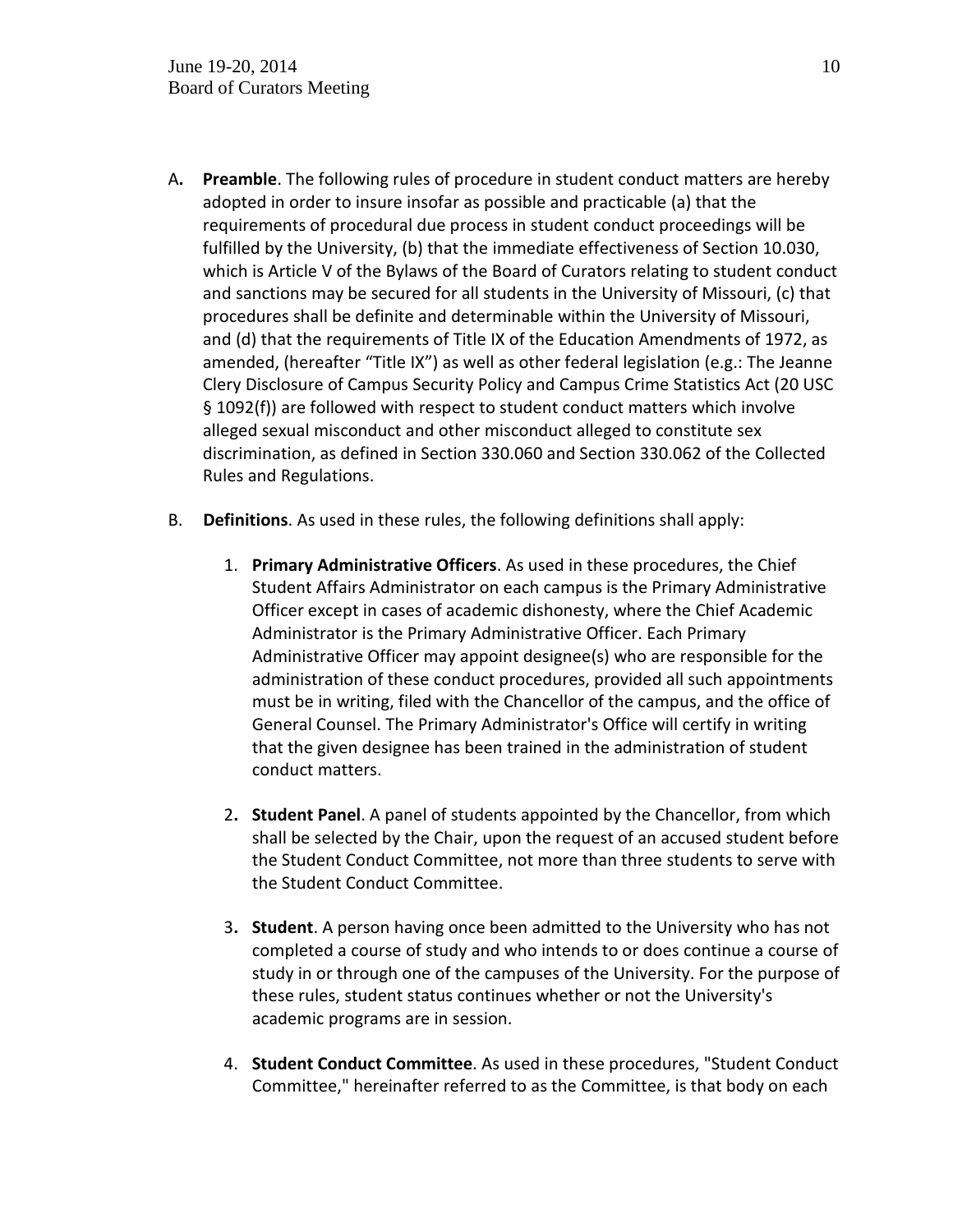campus which is authorized to conduct hearings and to make dispositions under these procedures or a Hearing Panel of such body as herein defined.

- 5. **Complainant.** As used in these procedures, the term "complainant" refers to the alleged victim of sexual misconduct or other misconduct alleged to constitute sex discrimination.
- 6. **Hearing Panel.** As used in these procedures, the term "hearing panel" refers to the part of the Student Conduct Committee described in Section 200.020E.3(b) below.

# C**. Sanctions**.

- 1. The following sanctions may be imposed upon any student found to have violated the Student Conduct Code; more than one of the sanctions may be imposed for any single violation:
	- a. Warning. A notice in writing to the student that the student is violating or has violated institutional regulations.
	- b. Probation. A written reprimand for violation of specified regulations. Probation is for a designated period of time and includes the probability of more severe sanctions if the student is found to be violating any institutional regulation(s) during the probationary period.
	- c. Loss of Privileges. Denial of specified privileges for a designated period of time.
	- d. Restitution. Compensation for loss, damage, or injury to the University or University property. This may take the form of appropriate service and/or monetary or material replacement.
	- e. Discretionary Sanctions. Work assignments, service to the University, or other related discretionary assignments.
	- f. Residence Hall Suspension. Separation of the student from the residence halls for a definite period of time, after which the student is eligible to return. Conditions for readmission may be specified.
	- g. Residence Hall Expulsion. Permanent separation of the student from the residence halls.
	- h. University Dismissal. An involuntary separation of the student from the institution for misconduct apart from academic requirements. It is less than permanent in nature and does not imply or state a minimum separation time.
	- i. University Suspension. Separation of the student from the University for a definite period of time, after which the student is eligible to return. Conditions for readmission may be specified.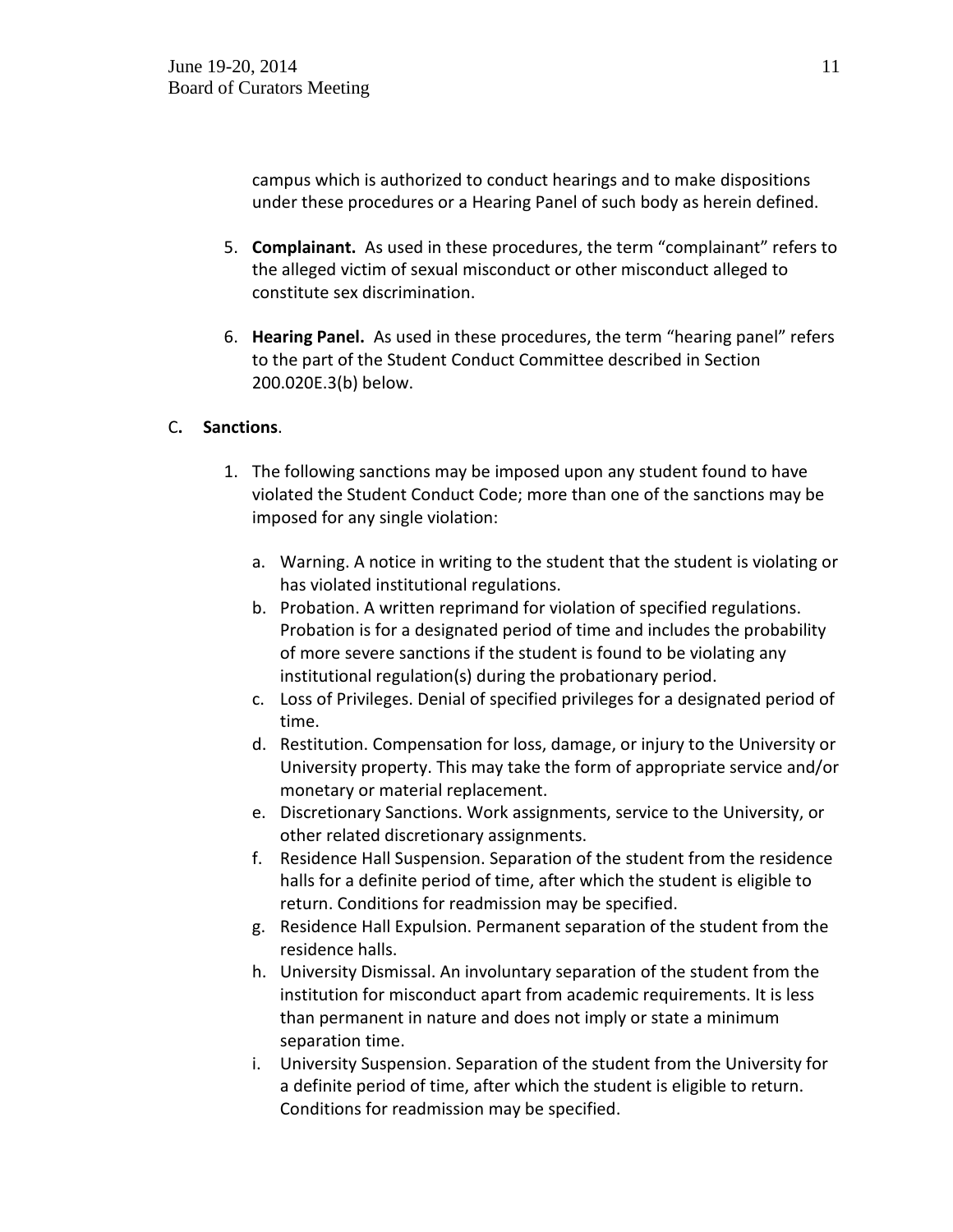- j. University Expulsion. Permanent separation of the student from the University.
- 2**. Temporary Suspension.** The Chancellor or Designee may at any time temporarily suspend or deny readmission to a student from the University pending formal procedures when the Chancellor or Designee finds and believes from available information that the presence of a student on campus would seriously disrupt the University or constitute a danger to the health, safety, or welfare of members of the University community. The appropriate procedure to determine the future status of the student will be initiated within seven calendar days.
- D. **Records Retention.** Student conduct records shall be maintained for five years after University action is completed.

# E. **Policy and Procedures.**

- 1. **Preliminary Procedures.** The Primary Administrative Officer/Designee(s) shall investigate any reported student misconduct before initiating formal conduct procedures and give the student and, in cases involving alleged sexual misconduct or other misconduct alleged to constitute sex discrimination, the complainant the opportunity to present a personal version of the incident or occurrence. The Primary Administrative Officer/Designee(s) shall utilize the preponderance of the evidence standard in deciding whether or not to initiate formal conduct procedures and in deciding whether or not to offer an informal disposition in accordance with Section 200.020E.2 below. The Primary Administrative Officer/Designee(s) may discuss with any student such alleged misconduct and the student shall attend such consultation as requested by the Primary Administrative Officer/Designee(s). The Primary Administrative Officer/Designee(s), in making an investigation and disposition, may utilize student courts and boards and/or divisional deans to make recommendations.
- 2. **Informal Dispositions.** The Primary Administrative Officer/Designee(s) shall have the authority to make a determination and to impose appropriate sanctions and shall fix a reasonable time within which the student shall accept or reject a proposed informal disposition. A failure of the student either to accept or reject within the time fixed may be deemed by the University to be an acceptance of the determination, provided the student has received written notice of the proposed determination and the result of the student's failure to formally reject and, in such event, the proposed disposition shall become final upon expiration of such time. If the student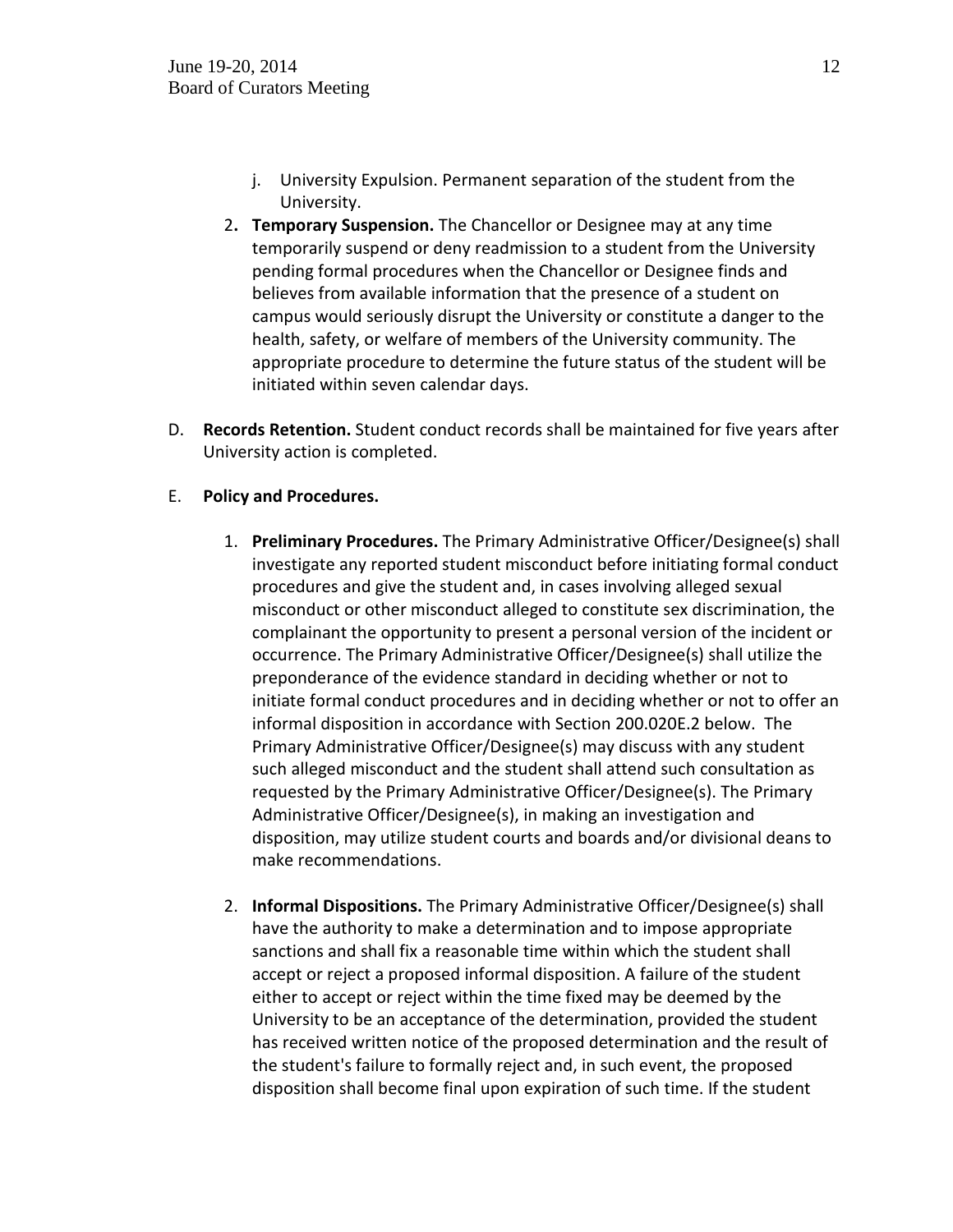rejects informal disposition it must be in writing and shall be forwarded to the Committee. The Primary Administrative Officer/Designee(s) may refer cases to the Committee without first offering informal disposition.

## 3. **Formal Procedure and Disposition.**

## a. **Student Conduct Committee:**

- 1) The Committee shall be appointed by the Vice Chancellor for Student Affairs and shall have the authority to impose appropriate sanctions upon any accused student or students appearing before it.
- 2) When deemed appropriate or convenient by the Chair of the Committee, the Chair may divide the Committee into Hearing Panels each consisting of no less than five (5) Committee members of which no more than two (2) shall be students. If the Chair creates such Hearing Panels, the Chair of the Committee shall designate a Hearing Panel Chair. A Hearing Panel has the authority of the whole Committee in those cases assigned to it. The Chair of the Committee or a Hearing Panel Chair shall count as one member of the Committee or Hearing Panel and have the same rights as other members.
- 3) The Vice Chancellor for Student Affairs shall appoint a panel of students, to be known as the Student Panel. Upon written request of an accused student before the Committee or, in cases involving allegations of sexual misconduct or other misconduct alleged to constitute sex discrimination, upon the written request of the complainant, made at least seventy-two (72) hours prior to the hearing, the Chair of the Committee shall appoint from the Student Panel not more than three students to sit with the Committee or the Hearing Panel Chair shall appoint two students to sit with the Hearing Panel for that particular case. When students from the Student Panel serve as members of the Committee or as members of the Hearing Panel, they shall have the same rights as other members of the Committee or Hearing Panel.
- b. **General Statement of Procedures.** A student accused of violating the Student Conduct Code is entitled to a written notice and a formal hearing unless the matter is disposed of under the rules for informal disposition. Student conduct proceedings are not to be construed as judicial trials and need not wait for legal action before proceeding; but care shall be taken to comply as fully as possible with the spirit and intent of the procedural safeguards set forth herein. The Office of the General Counsel shall be legal adviser to the Committee and the Primary Administrative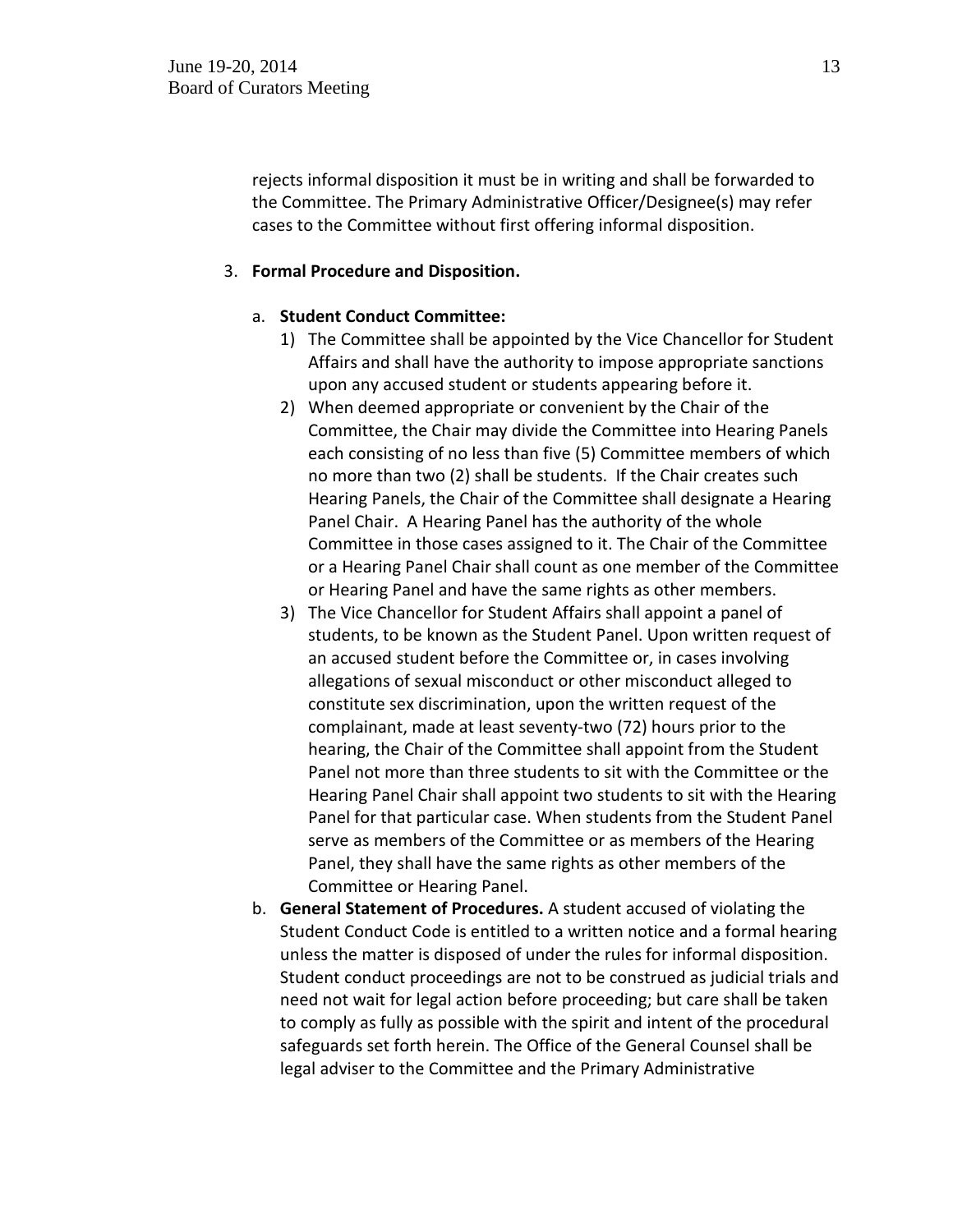Officer/Designee(s), but the same attorney from the Office of the General Counsel shall not perform both roles with regard to the same case.

- c. **Notice.** The Primary Administrative Officer/Designee(s) shall initiate student conduct proceedings by arranging with the Chair to call a meeting of the Committee and by giving written notice by certified mail or personal delivery, with a copy of said notice sent by email to the student's official university email address, to the student accused of misconduct and, in cases involving alleged sexual misconduct or other misconduct alleged to constitute sex discrimination, to the complainant. The notice shall set forth the date, time, and place of the alleged violation and the date, time, and place of the hearing before the Committee. Notice by certified mail may be addressed to the last address currently on record with the University. Failure by the student to have a current correct local address on record with the University shall not be construed to invalidate such notice. The notice shall be given at least seven (7) consecutive days prior to the hearing, unless a shorter time be fixed by the Chair for good cause. Any request for continuance shall be made in writing to the Chair, who shall have the authority to continue the hearing if the request is timely and made for good cause. The Chair shall notify the Primary Administrative Officer/Designee(s) and the accused student, as well as the complainant if the charge involves an allegation of sexual misconduct or other misconduct alleged to constitute sex discrimination, of the new date for the hearing. If the student fails to appear at the scheduled time, the Committee may hear and determine the matter.
- 4. **Right to Petition for Review:** (other than University expulsion, University dismissal, or University suspension).
	- a. In all cases where the sanction imposed by the Committee is other than University expulsion, University dismissal, or University suspension, the Primary Administrative Officer/Designee(s), the accused student or the complainant, in the case of any alleged sexual misconduct or other misconduct alleged to constitute sex discrimination, may petition the Chancellor or Designee in writing for a review of the decision within five (5) calendar days after written notification. A copy of the Petition for Review must also be served upon the non-appealing party or parties within such time. The Petition for Review must state the grounds or reasons for review in detail, and the non-appealing party or parties may answer the petition within five (5) calendar days.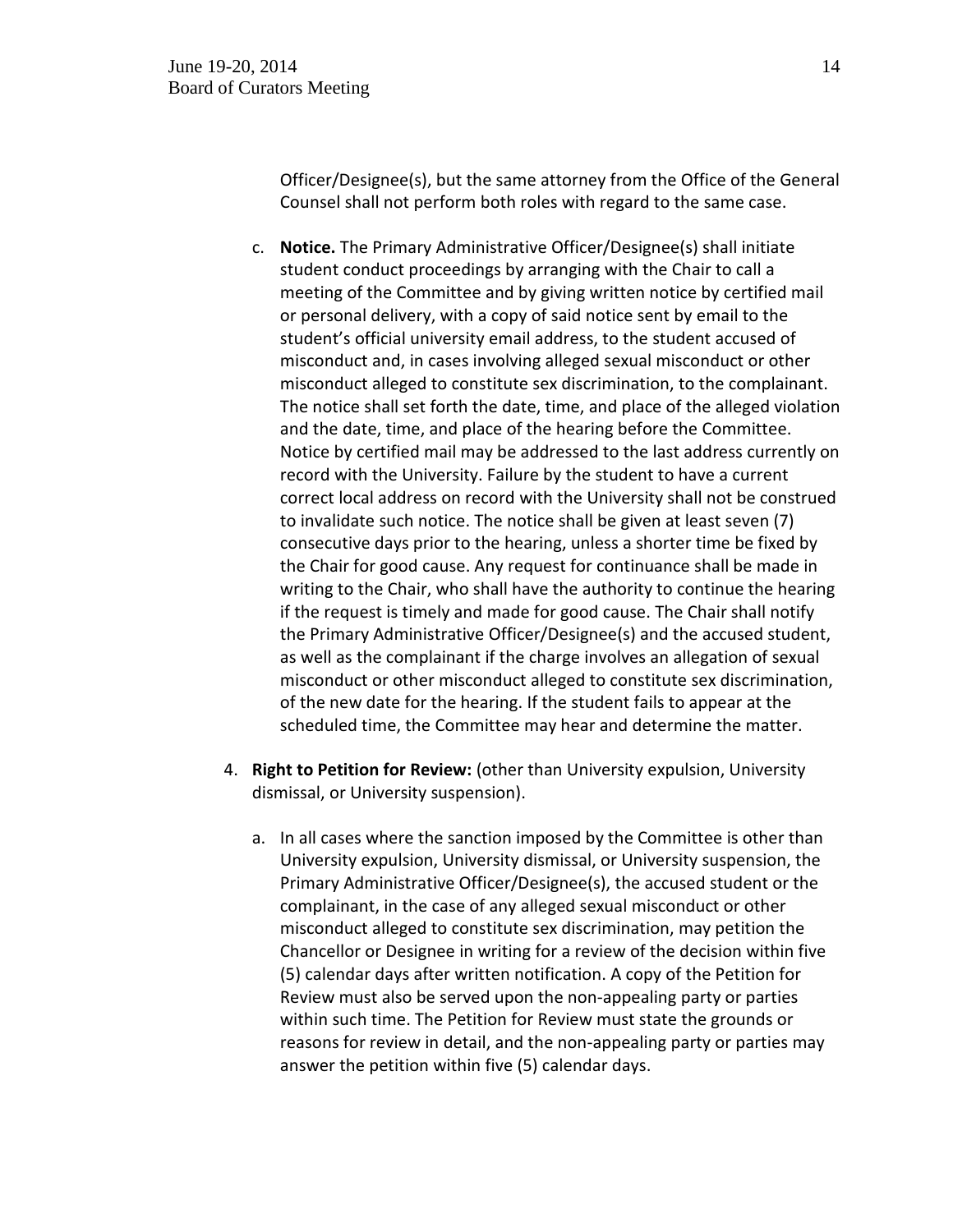- b. The Chancellor or Designee may grant or refuse the right of review. In all cases where the Petition for Review is refused, the action of the Committee shall be final. If the Chancellor or Designee reviews the decision, the action of the Chancellor shall be final unless it is to remand the matter for further proceedings.
- 5. **Right of Appeal** (University expulsion, University dismissal, or University suspension only).
	- a. When an accused student is expelled, dismissed, or suspended from the University by the Committee, the Primary Administrative Officer/Designee(s), the accused student or the complainant, in the case of any alleged sexual misconduct or other misconduct alleged to constitute sex discrimination, may appeal such decision to the Chancellor or Designee by filing written notice of appeal stating the grounds or reasons for appeal in detail with the Chancellor within ten (10) calendar days after notification of the decision of the Committee. A copy of the Notice of Appeal will contemporaneously be given by the accused student to the Primary Administrative Officer/Designee(s) and complainant or by the Primary Administrative Officer/Designee(s) to the accused student and complainant, or by the complainant to the accused student and Primary Administrative Officer/Designee(s). The appealing party may file a written memorandum for consideration by the Chancellor with the Notice of Appeal, and the Chancellor may request a reply to such memorandum by the appropriate party.
	- b. The Chancellor or Designee shall review the record of the case and the appeal documents and may affirm, reverse, or remand the case for further proceedings and shall notify each party in writing of the decision on the appeal. The action of the Chancellor shall be final unless it is to remand the matter for further proceedings.
- 6. **Status During Appeal.** In cases of suspension, dismissal, or expulsion where a Notice of Appeal is filed within the required time, a student may petition the Chancellor in writing for permission to attend classes pending final determination of appeal. The Chancellor may permit a student to continue in school under such conditions as may be designated pending completion of appellate procedures, provided such continuance will not seriously disrupt the University or constitute a danger to the health, safety, or welfare of members of the University community. In such event, however, any final sanctions imposed shall be effective from the date of the action of the Committee.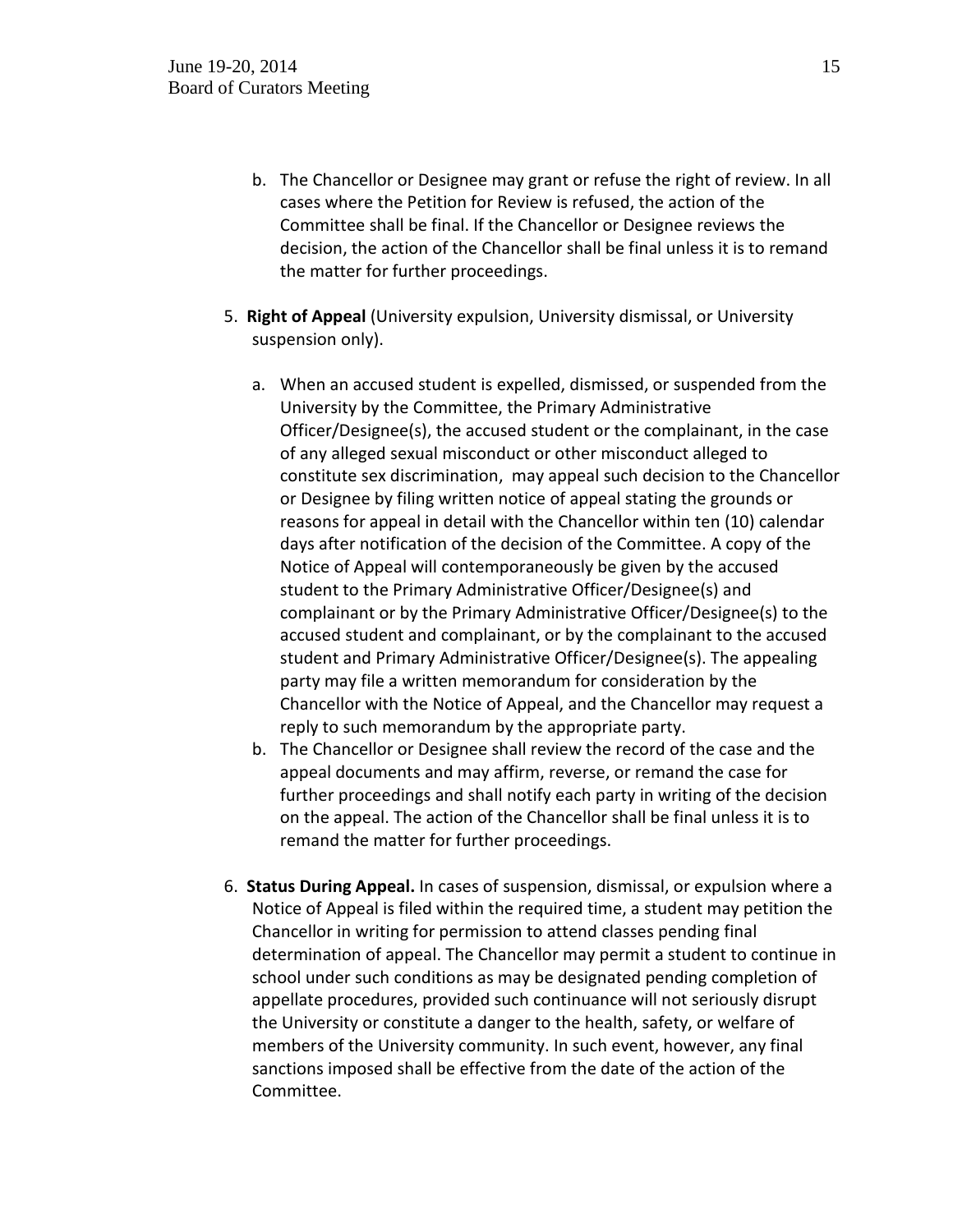7. **Student Honor System.** Forums under the student honor systems established for investigating facts, holding hearings, and recommending and imposing sanctions are authorized when the student honor code or other regulations containing well defined jurisdictional statements and satisfying the requirements of Section 10.030, which is Article V of the Bylaws of the Board of Curators, have been reduced to writing and have been approved by the Chancellor and the Board of Curators and notice thereof in writing has been furnished to students subject thereto. Though the student honor system has jurisdiction, together with procedures set forth therein, instead of the Primary Administrative Officer/Designee(s), the standard of conduct called for in any such student honor system shall be deemed to contain at a minimum the same standards set forth in Section 200.010, entitled Standards of Conduct. Procedures shall satisfy the requirements of the Board of Curators' Bylaws, Section 10.030, which is Article V, and shall contain procedures herein before stated insofar as appropriate and adaptable to the particular situation and shall be approved by the Chancellor and the General Counsel. Students subject to student honor systems shall have the rights of appeal as set forth in Section 200.020 E.6 and 7.

# F. **Hearing Procedures.**

1. **Conduct of Hearing.** The Chair shall preside at the hearing, call the hearing to order, call the roll of the Committee in attendance, ascertain the presence or absence of the student accused of misconduct, read the notice of hearing and charges and verify the receipt of notices of charges by the student, report any continuances requested or granted, establish the presence of any adviser or counselor of the student, and call to the attention of the accused student and the adviser any special or extraordinary procedures to be employed during the hearing and permit the student to make suggestions regarding or objections to any procedures for the Conduct Committee to consider.

In cases where the misconduct charged is any form of sexual misconduct or any other misconduct alleged to constitute sex discrimination, the complainant will be afforded the same rights in the hearing as the accused student as described below. In such cases, questions between the accused student and the complainant will be made through the Chair.

# a. **Opening Statements.**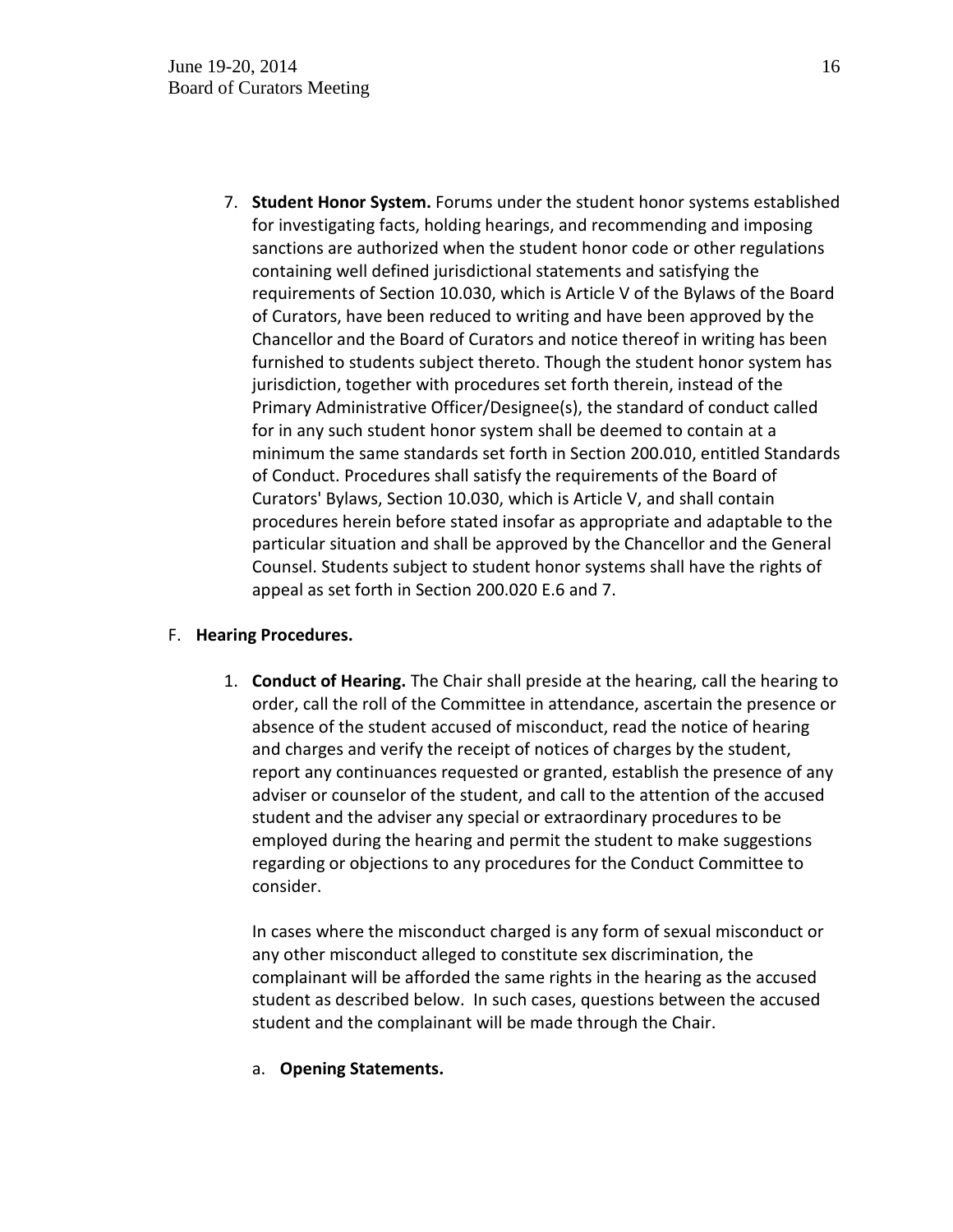- 1) The Primary Administrative Officer/Designee(s) shall make opening remarks outlining the general nature of the case and testify to any facts the investigation has revealed.
- 2) The accused student may make a statement to the Committee about the charge at this time or at the conclusion of the University's presentation. In cases of nonconsensual sexual behavior the complainant may likewise make a statement to the Committee at either time.

# b. **University Evidence.**

- 1) University witnesses are to be called and identified or written reports of evidence introduced as appropriate.
- 2) The Committee may question witnesses at any time.
- 3) The accused student or, with permission of the Committee, the adviser or counselor may question witnesses or examine evidence at the conclusion of the University's presentation. In cases of nonconsensual sexual behavior the complainant may also question witnesses or examine evidence at the conclusion of the University's presentation and the questions by the accused student. In such cases, questions between the accused student and the complainant will be made through the Chair.

# c. **Accused Student Evidence.**

- 1) If the accused student has not elected to make a statement earlier under a(2) above, the accused student shall have the opportunity to make a statement to the Committee about the charge.
- 2) The accused student may present evidence through witnesses or in the form of written memoranda.
- 3) The Committee or Hearing Panel may question the accused student or witnesses at any time. The Primary Administrative Officer/Designee(s) may question the accused student or witnesses. In cases involving allegations of sexual misconduct or other misconduct alleged to constitute sex discrimination, the complainant may question witnesses; provided, however, that questions by the complainant for the accused student will be made through the Chair.
- d. **Complainant's Evidence** (in cases of alleged sexual misconduct or any other misconduct alleged to constitute sex discrimination)
	- 1) If the complainant has not elected to make a statement earlier under a(2) above, the complainant shall have the opportunity to make a statement to the Committee about the charge.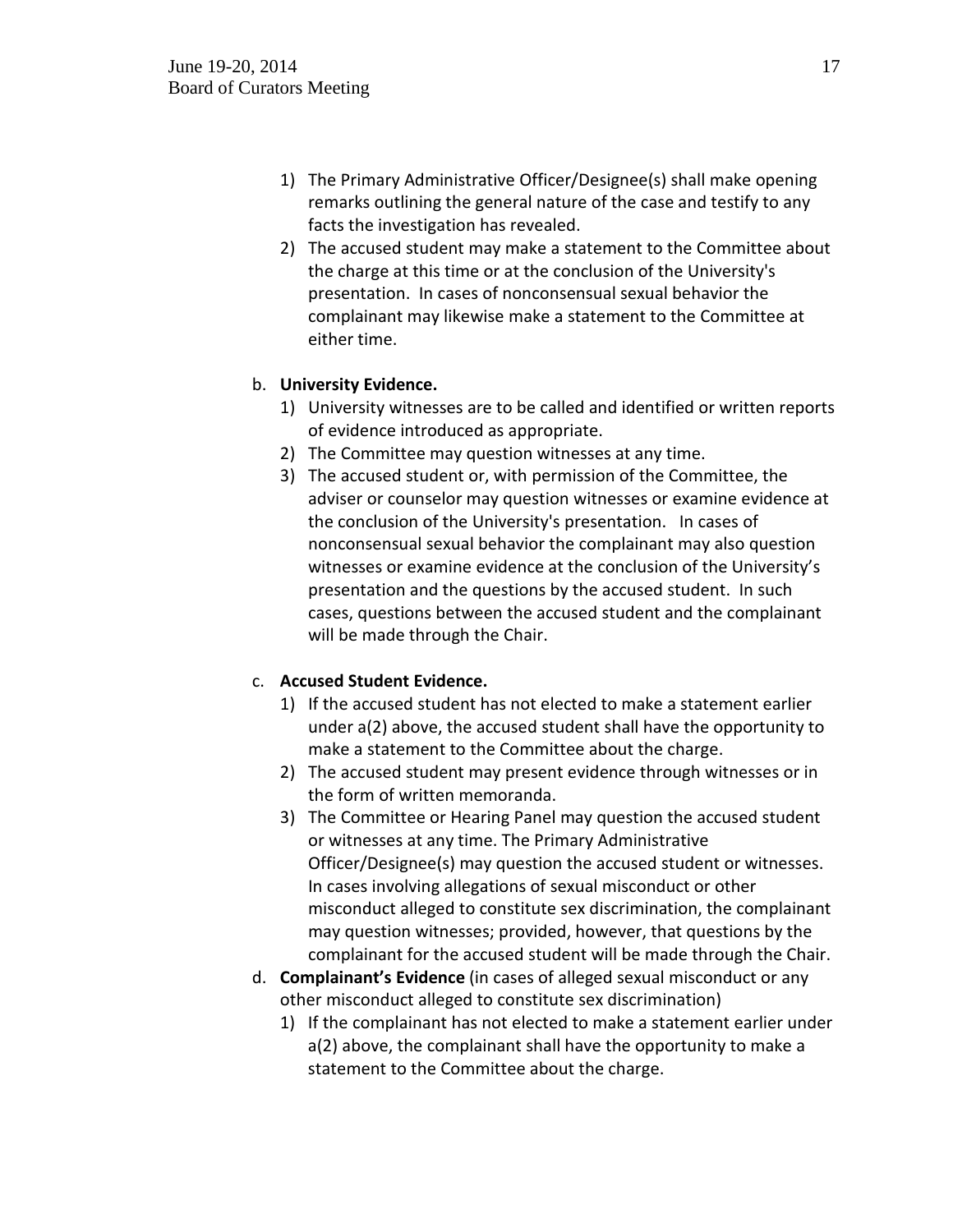- 2) The complainant may present evidence through witnesses or in the form of written memoranda.
- 3) The Committee may question the complainant or witnesses at any time. The accused may question witnesses; provided, however, that questions by the accused for the complainant will be made through the Chair.
- e. **Rebuttal Evidence.** The Committee may permit the University or the accused, or in cases of nonconsensual sexual behavior, the complainant, to offer a rebuttal of the others' presentation(s).
- f. **Rights of Student Conduct Committee.** The Committee shall have the right to:
	- 1) Hear together cases involving more than one student which arise out of the same transaction or occurrence, but in that event shall make separate findings and determinations for each student;
	- 2) Permit a stipulation of facts by the Primary Administrative Officer/Designee(s) and the student involved;
	- 3) Permit the incorporation in the record by reference of any documentation, produced and desired in the record by the University or the accused;
	- 4) Question witnesses or challenge other evidence introduced by either the University or the accused at any time;
	- 5) Hear from the Primary Administrative Officer/Designee(s) about dispositions made in similar cases and any dispositions offered to the accused appearing before the Committee;
	- 6) Call additional witnesses or require additional investigation;
	- 7) Dismiss any action at any time or permit informal disposition as otherwise provided;
	- 8) Permit or require at any time amendment of the Notice of Hearing to include new or additional matters which may come to the attention of the Committee before final determination of the case; provided, however, that in such event the Committee shall grant to the student or Primary Administrative Officer/Designee(s) such time as the Committee may determine reasonable under the circumstances to answer or explain such additional matters;
	- 9) Dismiss any person from the hearing who interferes with or obstructs the hearing or fails to abide by the rulings of the Chair of the Committee;
	- 10) Suspend summarily students from the University who, during the hearing, obstruct or interfere with the course of the hearing or fail to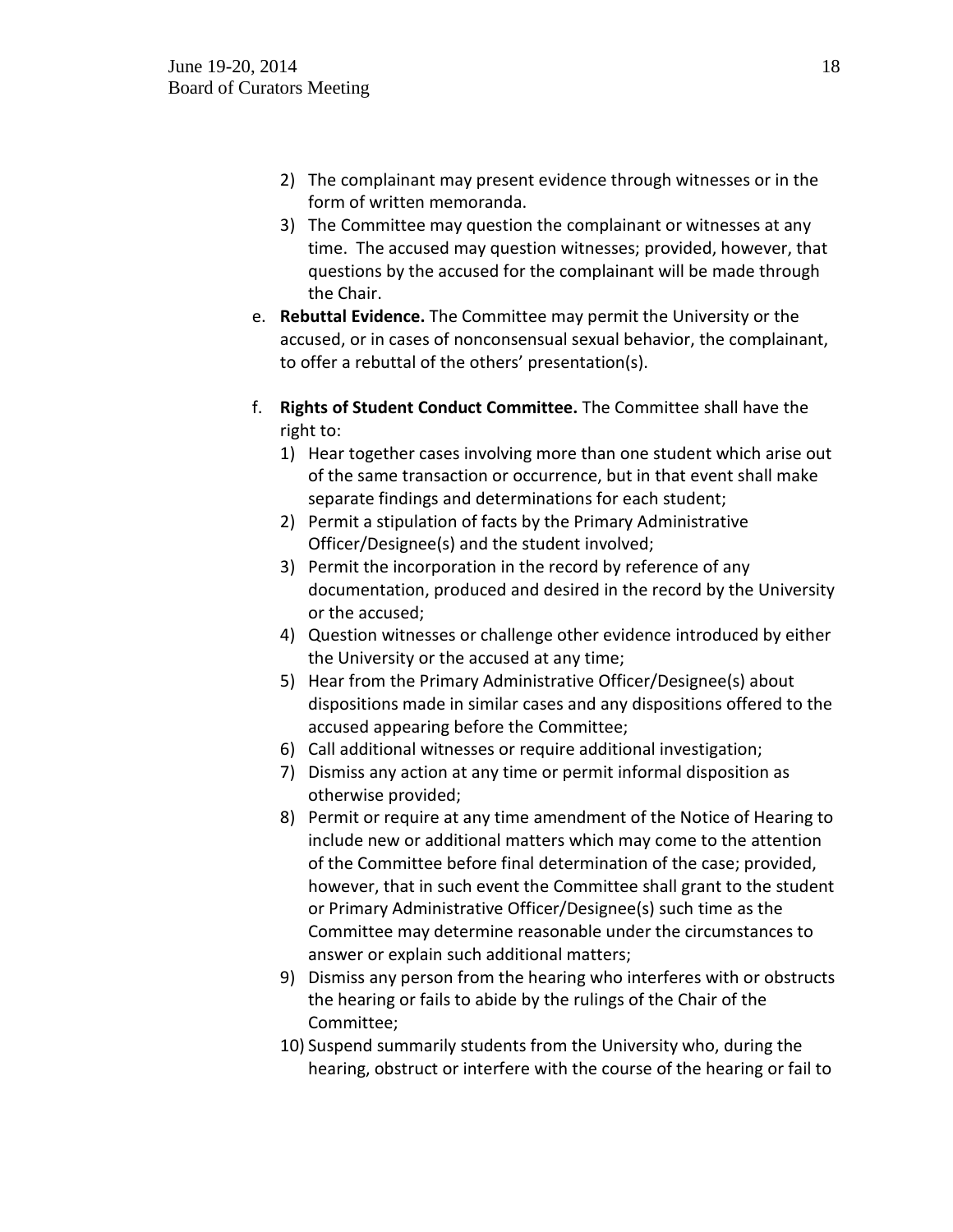abide by the ruling of the Chair of the Committee on any procedural question or request of the Chair for order.

- 2. **Rights of Accused upon Hearing and of Complainants in the Case of Alleged Sexual Misconduct or Other Misconduct Alleged to Constitute Sex Discrimination.** A student or complainant appearing before a Committee shall have the right to:
	- a. Be present at the hearing;
	- b. Have an adviser or counselor and to consult with such adviser or counselor during the hearing;
	- c. Hear or examine evidence presented to the Committee;
	- d. Question witnesses present and testifying; provided, however, that in the case of allegations of sexual misconduct or other misconduct alleged to constitute sex discrimination, the accused student may not question the complainant directly and the complainant may not question the accused student directly, but all such questions shall be directed to the Chair of the Committee to be asked by the Chair;
	- e. Present evidence by witnesses or affidavit;
	- f. Make any statement to the Committee in mitigation or explanation of the conduct in question;
	- g. Be informed in writing of the findings of the Committee and any sanctions it imposes; and
	- h. Request review or appeal to the Chancellor as herein provided.
- 3**. Determination by the Student Conduct Committee.** The Committee shall then make its findings and determinations based on the preponderance of the evidence in executive session out of the presence of the Primary Administrative Officer/Designee(s) and the accused student. Separate findings are to be made:
	- a. As to the conduct of the accused student, and
	- b. On the sanctions, if any, to be imposed. No sanctions shall be imposed on the accused student unless a majority of the Committee present is convinced by the preponderance of the evidence that the student has committed the violation charged. In determining what sanction, if any, is appropriate, the Committee may take into consideration the previous disciplinary history of the accused student.
- 4. **Official Report of Findings and Determinations.** The Committee shall promptly consider the case on the merits and make its findings and determination and transmit them to the Primary Administrative Officer/Designee(s) and the accused student, as well as the complainant if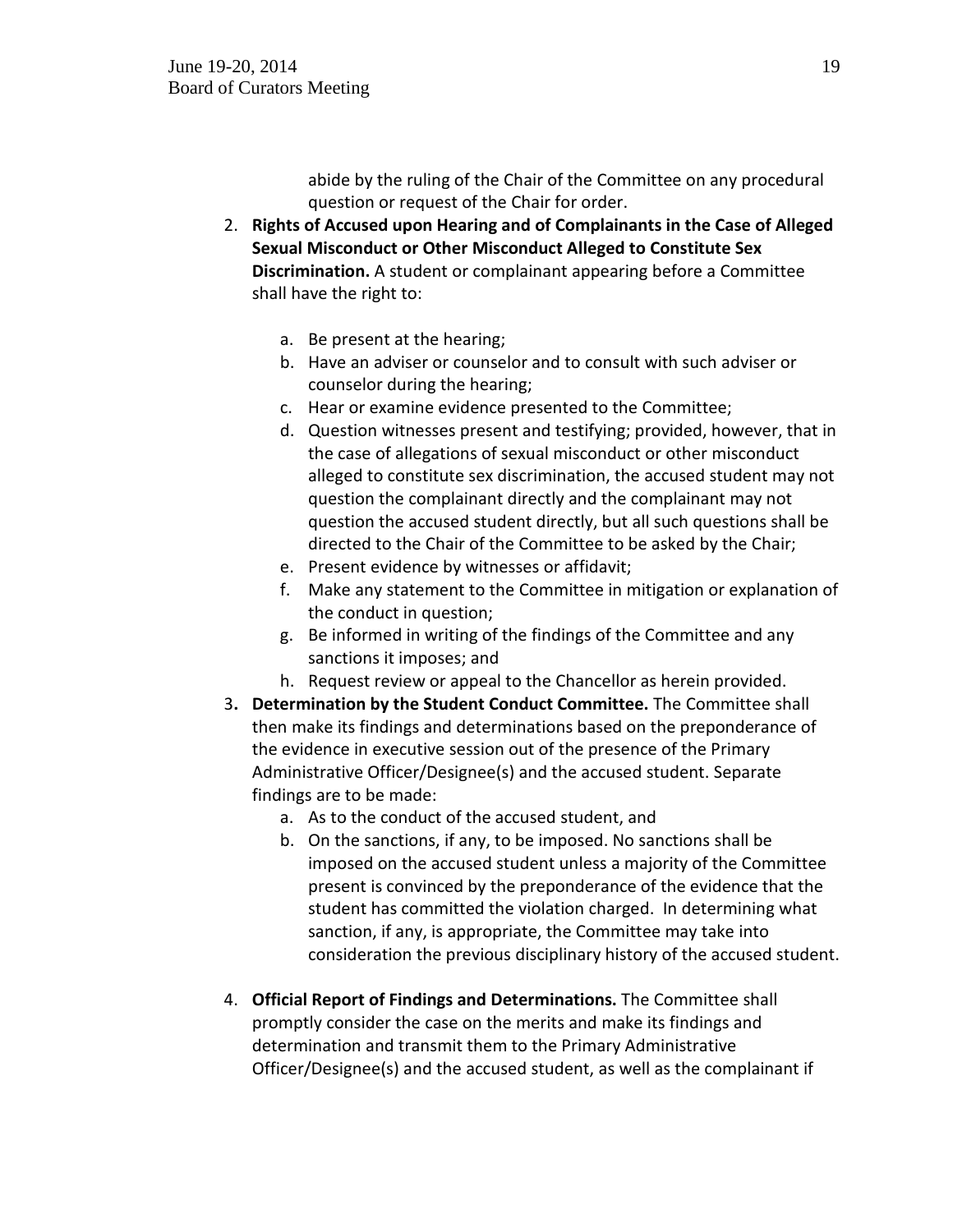the charge involves an allegation of sexual misconduct or other misconduct alleged to constitute sex discrimination, forthwith.

- 5. **Other Procedural Questions.** Procedural questions which arise during the hearing not covered by these general rules shall be determined by the Chair, whose ruling shall be final unless the Chair shall present the question to the Committee at the request of a member of the Committee, in which event the ruling of the Committee by majority vote shall be final.
- 6. **General Rules of Decorum.** The following general rules of decorum shall be adhered to:
	- a. All requests to address the Committee shall be addressed to the Chair.
	- b. The Chair will rule on all requests and points of order and may consult with Committee's legal adviser prior to any ruling. The Chair's ruling shall be final and all participants shall abide thereby, unless the Chair shall present the question to the Committee at the request of a member of the Committee, in which event the ruling of the Committee by majority vote shall be final.
	- c. Rules of common courtesy and decency shall be observed at all times.
	- d. An adviser or counselor may be permitted to address the Committee at the discretion of the Committee. An adviser or counselor may request clarification of a procedural matter or object on the basis of procedure at any time by addressing the Chair after recognition.
- 7**. Record of Hearing.** An audio, video, digital, or stenographic record of the hearing shall be maintained. The notice, exhibits, hearing record, and the findings and determination of the Committee shall become the "Record of the Case" and shall be filed in the Office of the Primary Administrative Officer/Designee(s) and for the purpose of review or appeal be accessible at reasonable times and places to the University and the accused student(s) and/or the complainant in cases involving allegations of sexual misconduct and allegations of other misconduct alleged to constitute sex discrimination.
- 8. **Allegations of Sexual Misconduct and Allegations of Other Misconduct Constituting Sex Discrimination.** In such cases:
	- a. The accused student and the complainant are entitled to have an adviser or counselor present during his or her participation in the hearing.
	- b. The accused student and the complainant shall be informed of the outcome of any campus disciplinary proceeding brought alleging sexual misconduct or allegations of other misconduct alleged to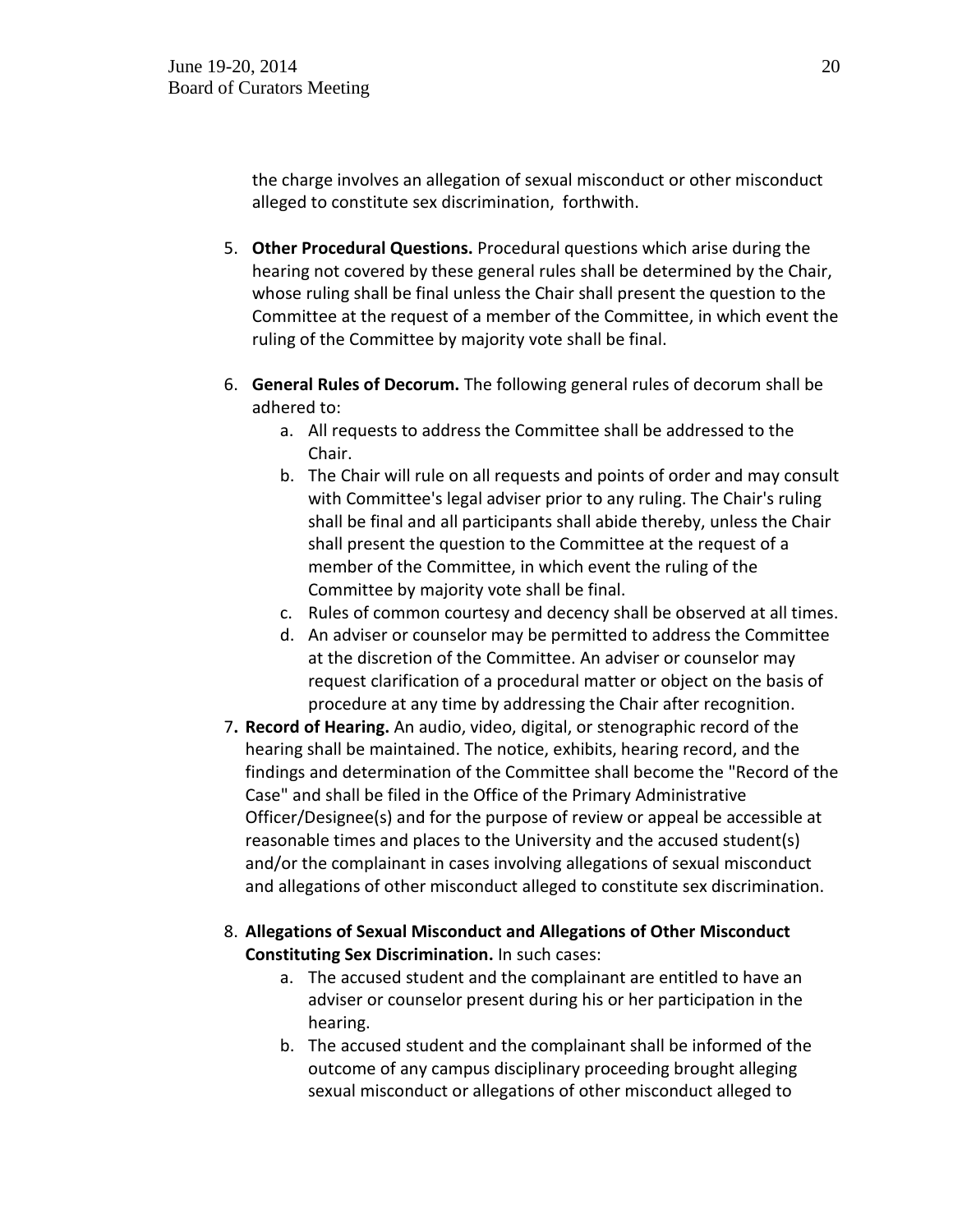constitute sex discrimination. Such notice shall be provided to the complainant without undue delay.

c. If the accused student is provided with access to information to be used during the proceeding in advance of the proceeding, then the complainant shall also be entitled to receive the same information in advance of the proceeding.

## **Collected Rules and Regulations 330.060 Sexual Harassment Chapter 330: Employee Conduct**

Executive Order No. 20, 3-17-81 (Rev. 7-1-81 and 9-20-83), Bd. Min. 3-18-93, Bd. Min. 6-19-14.

This University of Missouri policy aims for an increased awareness regarding sexual harassment by making available information, education and guidance on the subject for the University community.

- A. **Policy Statement**  It is the policy of the University of Missouri to prohibit all sex-based discrimination and harassment in all educational programs and activities. The University of Missouri strives to comply with applicable state and federal laws including, without limitation, Title IX of the Education Amendments of 1972 which states, "No person in the United States shall, on the basis of sex, be excluded from participation in, be denied the benefits of, or be subjected to discrimination under any education program or activity receiving Federal financial assistance, except as permitted by Title IX of the Education Amendments of 1972, as amended" (hereafter "Title IX"). The University of Missouri is also committed to providing a positive discrimination-free environment and sexual harassment or sex discrimination in the work place or the educational environment is unacceptable conduct. Sexual harassment is subject to discipline, up to and including separation from the institution.
- B. **Definition** -- Sexual harassment is defined for this policy as either: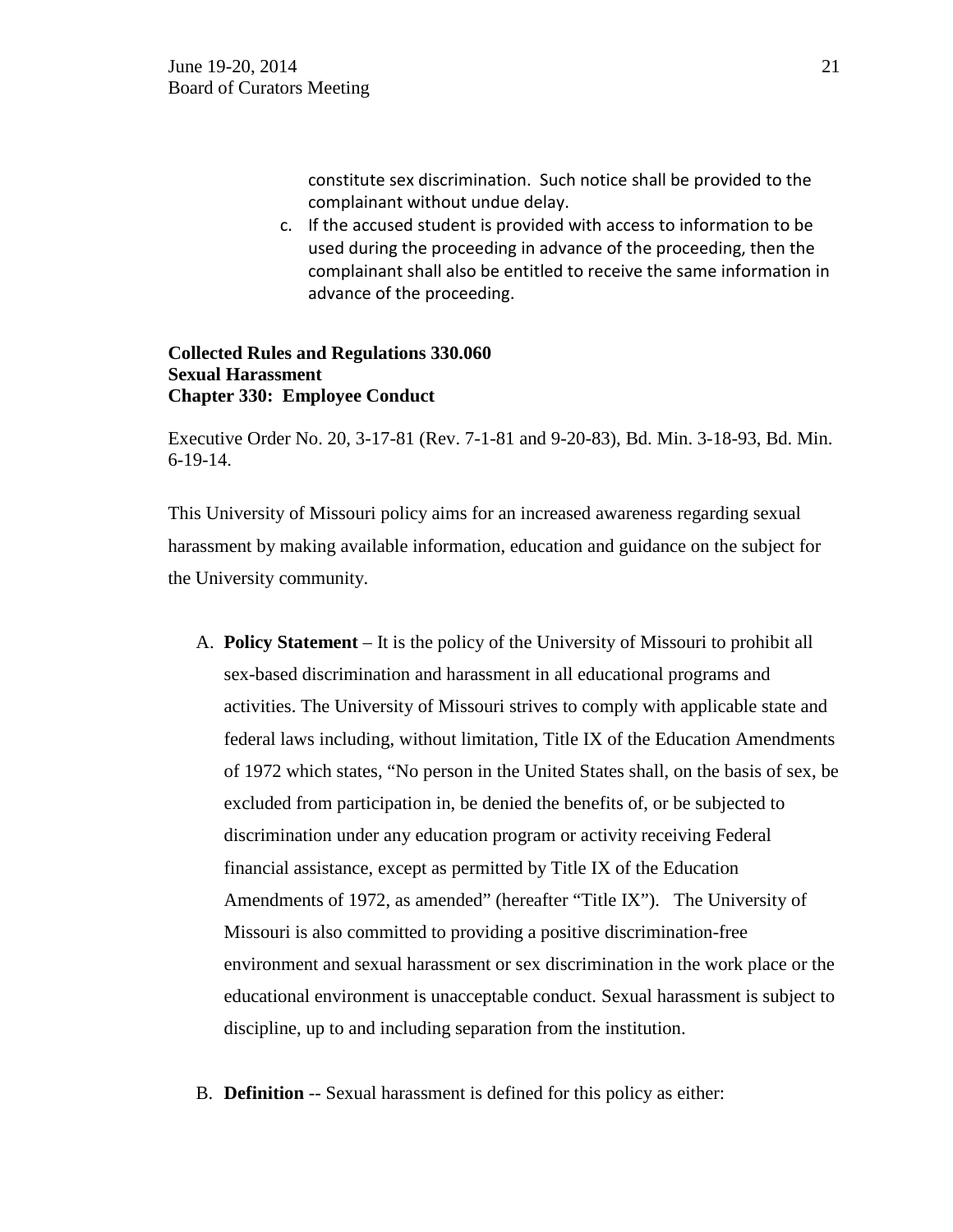- 1. Unwelcome sexual advances or requests for sexual activity by a person or persons in a position of power or authority to another person, or
- 2. Other unwelcome verbal or physical conduct of a sexual nature by a person to another person, when:
	- a. Submission to or rejection of such conduct is used explicitly or implicitly as a condition for academic or employment decisions; or
	- b. The purpose or effect of such conduct is to interfere unreasonably with the work or academic performance of the person being harassed; or
	- c. The purpose or effect of such conduct to a reasonable person is, to create an intimidating, hostile, or offensive environment.
- C. **Non-Retaliation** -- This policy also prohibits retaliation or other discrimination because a person has made an accusation of sex discrimination or sexual harassment or because a person assists with the investigation or resolution of an accusation of sex discrimination or sexual harassment. Notwithstanding this provision, the University may discipline an employee or student who has been determined to have brought an accusation of sexual harassment in bad faith. Examples of prohibited retaliation include, but are not limited to, giving a lesser grade than the student's academic work warrants because she filed a complaint of sexual harassment; giving lower than justified performance appraisals because a person was a witness in an investigation of alleged sexual harassment; and threatening to spread false information about a person for filing a complaint of sexual harassment.
- D. **Redress Procedures** -- Members of the University community who believe they have been sexually harassed may seek redress, using the following options: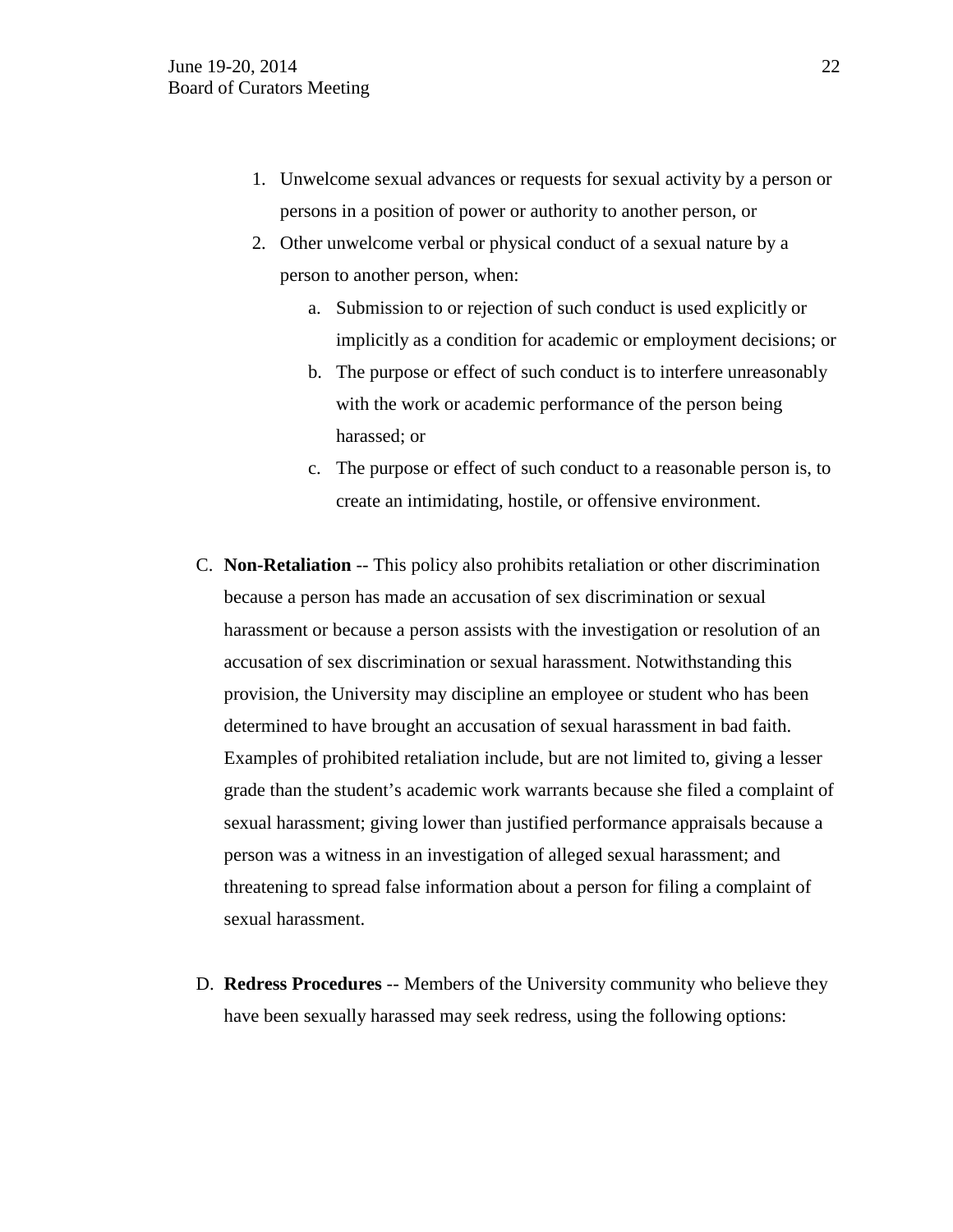- 1. Pursue appropriate informal resolution procedures as defined by the individual campuses. These procedures are available from the campus Title IX Coordinator.
- 2. Initiate a complaint or grievance within the period of time prescribed by the applicable grievance procedure. Faculty are referred to Section 370.010, "Academic Grievance Procedures"; staff to [Section 380.010,](http://www.umsystem.edu/ums/departments/gc/rules/grievance/380/010.shtml) "Grievance Procedure for Administrative, Service and Support Staff" and students to [Section 390.010,](http://www.umsystem.edu/ums/departments/gc/rules/grievance/390/010.shtml) "Discrimination Grievance Procedure for Students".
- 3. File a formal complaint with the campus Title IX Coordinator. Any allegation of sexual harassment will be investigated promptly and equitably in accordance with applicable procedures delineated in Section 330.062 of the Collected Rules and Regulations. Such investigation and response will be targeted to end substantiated harassment/discrimination, remedy its effects and prevent its recurrence. Pursuing a complaint or informal resolution procedure does not compromise one's rights to initiate a grievance or seek redress under state or federal laws.
- E. **Discipline** -- Upon receiving an accusation of sexual harassment, the University will investigate and, if substantiated, will initiate the appropriate disciplinary procedures if the accused is a member of the faculty, staff, student body or another person over whom the University has control (e.g.: agent of the University). There is a five year limitation period from the date of occurrence for filing a charge that may lead to discipline.

 A complainant who makes an accusation of sexual harassment will be informed:

1. at the close of the investigation, whether or not disciplinary procedures will be initiated; and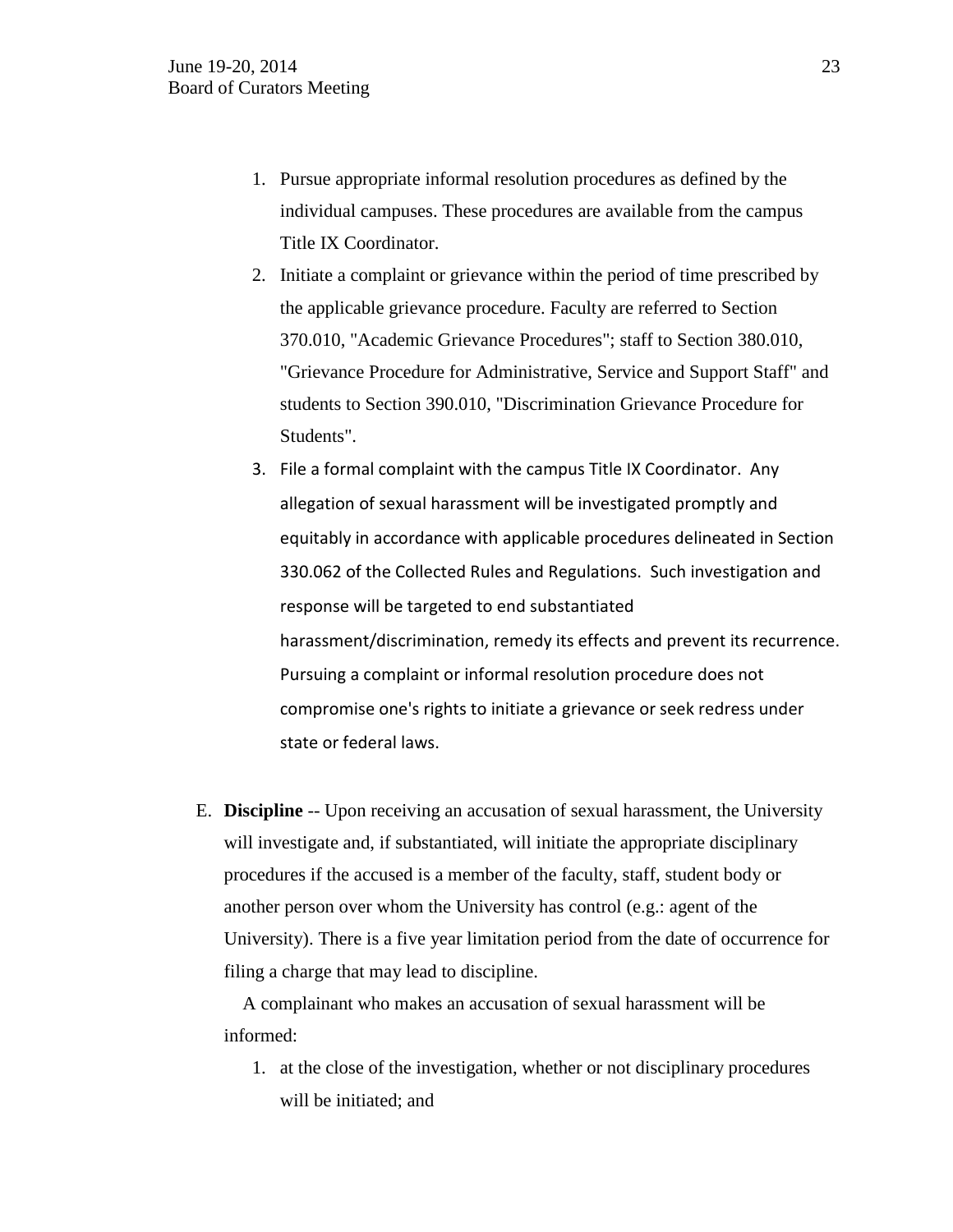2. at the end of any disciplinary procedures, of the discipline imposed, if any, that pertains to the individual's allegation.

# **Collected Rules and Regulations 330.062 Title IX Policy and Procedures – Sex Discrimination, Sexual Harassment and Sexual Misconduct in Education Chapter 330: Employee Conduct**

## **(Replaces 330.062 and is placed so that it clearly applies to students and employees)**

Board Minutes 6-19-14.

Title IX Policy and Procedures – Sex Discrimination, Sexual Harassment and Sexual Misconduct in Education

The policy set forth in this rule is intended to supplement the existing policies of the University of Missouri System and its respective campuses, as those policies relate to Title IX of the Education Amendments of 1972 ("Title IX"), 20 U.S.C. Sections 1881 *et seq.,* and its implementing regulations, 34 C.F.R. Part 106. In all informal or formal procedures involving allegations of Sex Discrimination, Sexual Harassment or Sexual Misconduct, regardless of any language found within the applicable procedural rules, the following shall apply:

# **A. Sex Discrimination, Sexual Harassment and Sexual Misconduct in Education**

Sex discrimination is prohibited by University policy and law in educational programs, activities and employment. Title IX applies to all students, employees, volunteers and visitors at the University and prohibits unequal treatment on the basis of sex as well as sexual harassment and sexual misconduct, which are both forms of sex discrimination. Additionally, there is a specific application of Title IX in athletic programs to ensure gender equity and that women and men have equitable access to sports opportunities.

**B. Statement of Nondiscrimination –** As stated in its applicable rules and policies, the University of Missouri does not discriminate on the basis of race, color, religion, national origin, sex, sexual orientation, age, disability or status as a protected veteran. The University affirms its commitment to providing equal opportunities by establishing the [Equal Opportunity Policy](http://www.umsystem.edu/ums/rules/collected_rules/personnel/ch320/320.010_Equal_Employment_Opportunity_Program/) statement in Section 320.010 of the Collected Rules and Regulations. The University's nondiscrimination policies apply to any phase of its employment process, any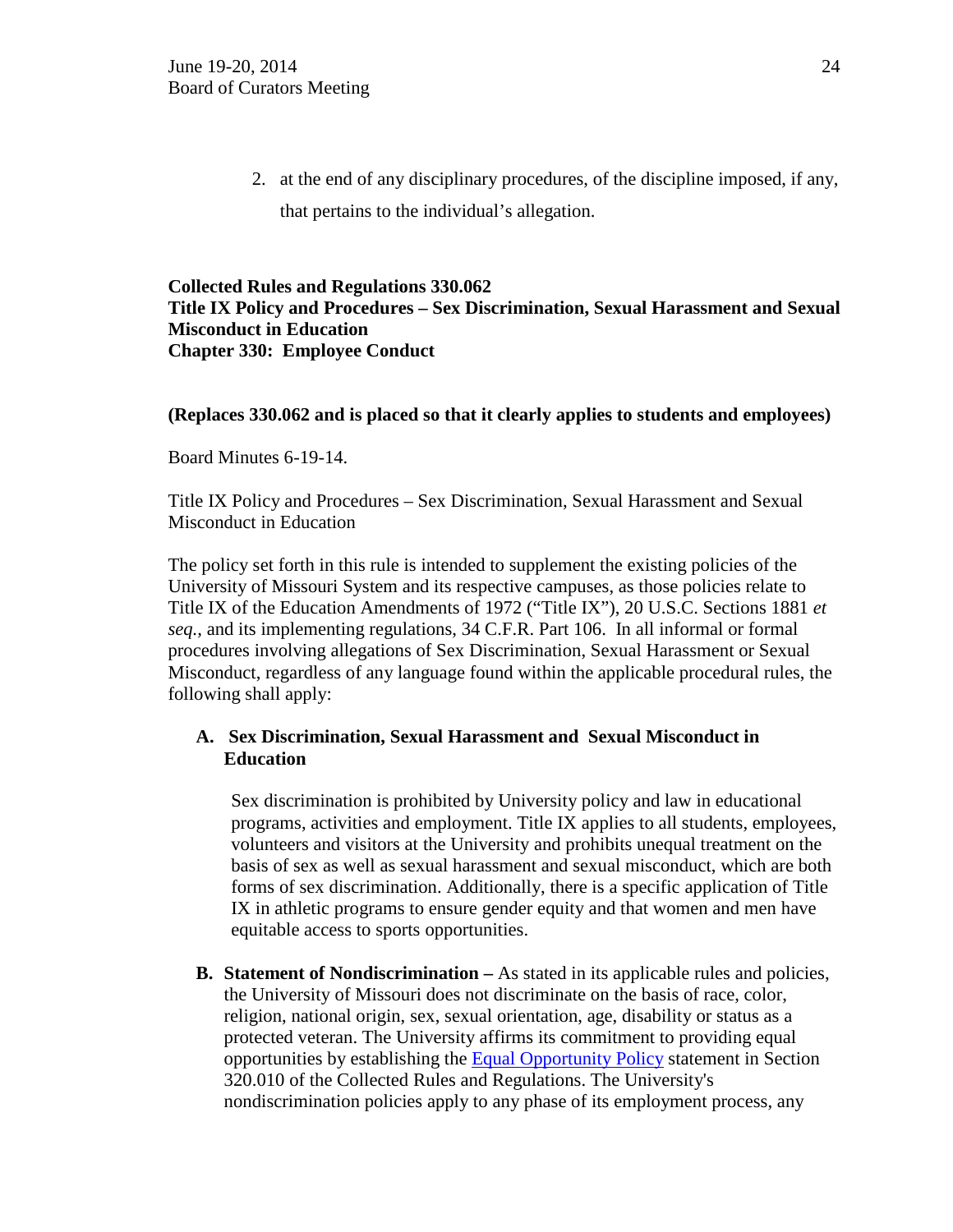phase of its admission or financial aid programs, or other aspects of its educational programs or activities. Additionally, this policy and the existing Title IX policies apply to allegations of sexual misconduct or allegations of other misconduct alleged to constitute sex discrimination, as defined in Section C below, all of which are forms of sex discrimination, occurring within the University's educational programs and activities and instances occurring in other settings if there are effects of the conduct that interfere with or limit students' ability to participate in or benefit from the University's educational programs and activities. Notices of nondiscrimination are posted on the websites and at other locations for the UM System and each of the campuses.

# **C. Definitions**

- **1. [Sex Discrimination](http://equity.missouri.edu/resource-library/sex-discrimination.php) –** Sex discrimination occurs when a person has been treated inequitably based on her/his sex. Specifically, the University of Missouri System upholds Title IX, which states in part that "[n]o person in the United States shall on the basis of sex, be excluded from participation in, be denied the benefits of, or be subjected to discrimination under any education program or activity." Sexual harassment, sexual misconduct and sexual exploitation are forms of sex discrimination.
- **2. [Sexual Harassment](http://equity.missouri.edu/resource-library/sexual-harassment.php) –** Sexual harassment is a subset of sex discrimination and is therefore prohibited. Sexual harassment is defined as either:
	- (a) Unwelcome sexual advances or requests for sexual activity by a person or persons in a position of power or authority to another person, or
	- (b) Other unwelcome verbal or physical conduct of a sexual nature by a person to another when:
		- (1) Submission to or rejection of such conduct is used explicitly or implicitly as a condition for academic or employment decisions; or
		- (2) The purpose or effect of such conduct is to interfere unreasonably with the work or academic performance of the person being harassed; or
		- (3) The purpose or effect of such conduct to a reasonable person is, to create an intimidating, hostile, or offensive environment.

The term "hostile environment" means that the sexual harassment must be sufficiently severe or pervasive and objectively offensive to alter the terms and conditions of the Complainant's educational or work environment.

**3. [Sexual Misconduct](http://equity.missouri.edu/resource-library/sexual-violence.php) –** Sexual misconduct is a subset of sexual harassment and is thus also prohibited as a kind of sex discrimination. Sexual misconduct is including but not limited to nonconsensual sexual intercourse; nonconsensual sexual contact involving the sexual touching of the genitals, breast or anus of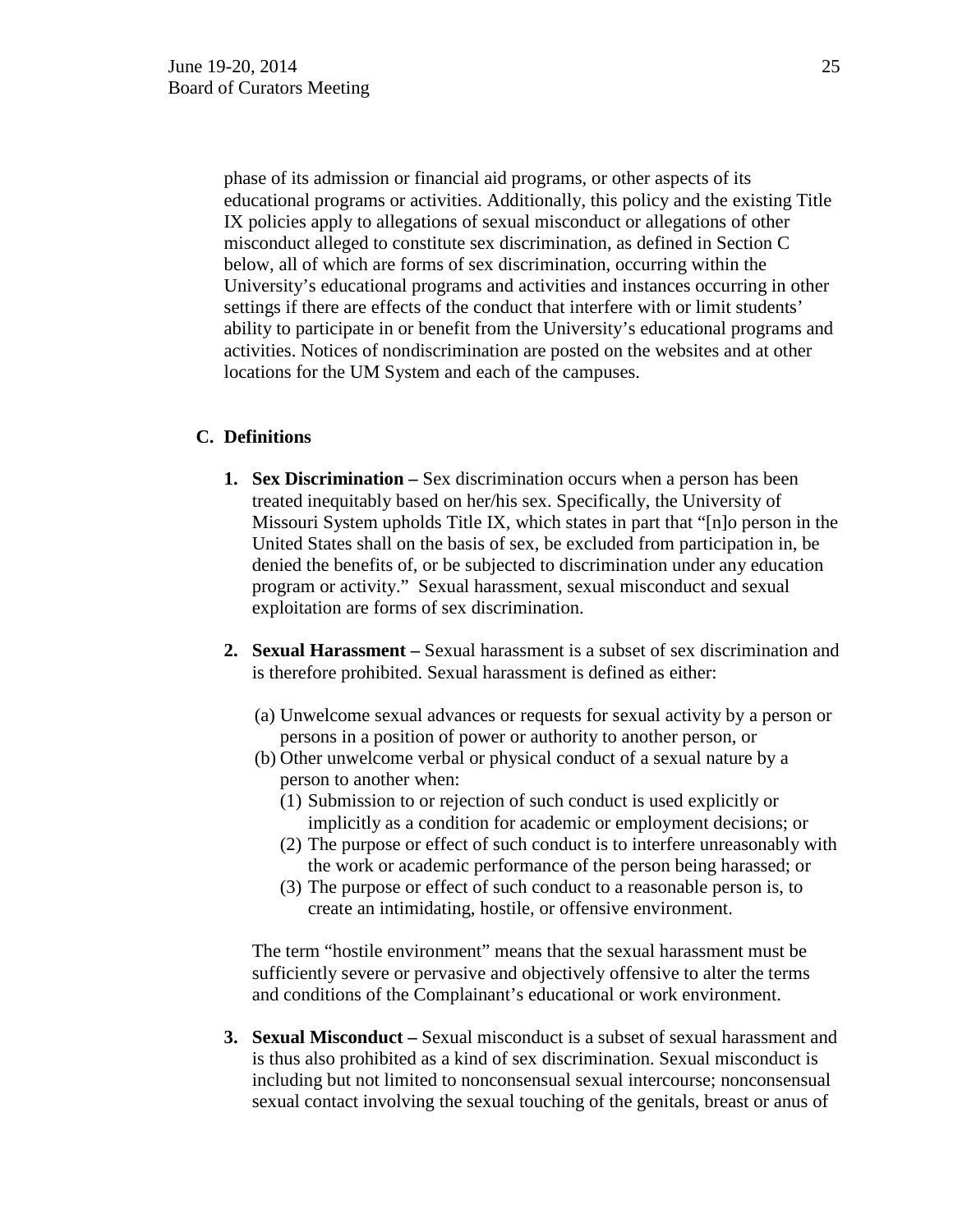another person or the nonconsensual sexual touching of another with one's own genitals whether directly or through the clothing; or exposing one's genitals to another under circumstances in which he or she should reasonably know that his or her conduct is likely to cause affront or alarm; or sexual exploitation. The term nonconsensual includes, without limitations, circumstances in which the alleged victim was incapacitated by alcohol, drugs or other circumstances and, therefore, incapable of consenting.

- **4. Sexual Exploitation—**Sexual exploitation is a subset of sexual misconduct and occurs when one person takes nonconsensual or abusive sexual advantage of another person for his/her own advantage or benefit or for the advantage or benefit of anyone other than the person being exploited and which behavior does not constitute any other form of sexual misconduct. Examples of sexual exploitation include, but are not limited to, the following activities done without the consent of all participants:
	- (a) Invasion of sexual privacy;
	- (b) Prostituting another person;
	- (c) Taping or recording of sexual activity;
	- (d) Going beyond the boundaries of consent to sexual activity (letting your friends hide to watch you engaging in sexual activity);
	- (e) Engaging in voyeurism;

(f) Knowingly transmitting an STI, STD, venereal disease or HIV to another person;

- (g) Exposing one's genitals to another person or inducing another to expose their genitals;
- (h) Sex based stalking or bullying.
- **5. Consent to Sexual Activity**-Consent to sexual activity is a voluntary agreement to engage in sexual activity. Someone who is incapacitated cannot consent. Past consent does not imply future consent. Silence or absence of resistance does not imply consent. Consent to engage in sexual activity with one person does not imply consent to engaged in sexual activity with another. Consent can be withdrawn at any time. Coercion, force, or threat of either invalidates consent.
- **6. Incapacitated** An individual who is incapacitated lacks the capacity to give knowing consent. Incapacitation can be due to the use of drugs or alcohol, when a person is asleep or unconscious, or because of an intellectual or other disability that prevents the individual from having the capacity to give consent.

#### **D. Title IX Coordinators**

Duties and responsibilities of the University's Title IX Coordinators include monitoring and oversight of overall implementation of Title IX Compliance at the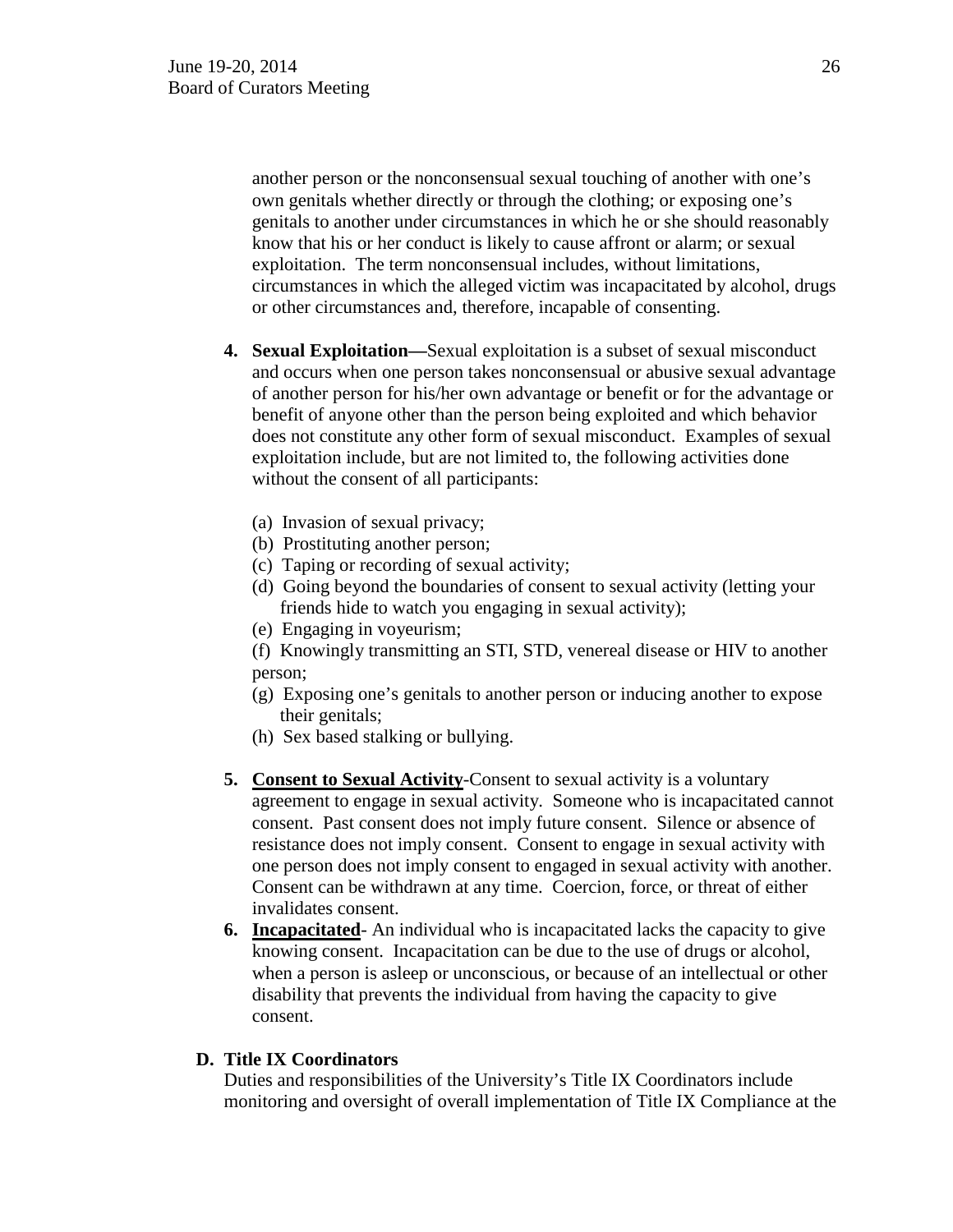University, including coordination of training, education, communications, and coordination with grievance procedures for faculty, staff, students and other members of the University community.

Any person having inquiries concerning the application of Title IX should contact their respective UM System or campus Title IX Coordinator. The following individuals serve as Title IX Coordinators and are designated to handle inquiries regarding the non-discrimination policies and to serve as the coordinators for purposes of Title IX compliance:

#### **University of Missouri System**

 Betsy Rodriguez, Ph.D. Vice President Human Resources **Address:** 215 University Hall Columbia, MO 65211 **Telephone Number:** (573) 882-8279 **Email Address:** rodriguezea@umsystem.edu

 **Missouri University of Science and Technology**

 Shenethia Manuel, J.D. Associate Vice Chancellor, Human Resource Services, Affirmative Action, Diversity, and Inclusion  **Address:**  113 Centennial Hall 300 W. 12th Street Rolla, MO 65409  **Telephone Number:** (573) 341-4920  **Email Address:** manuels@mst.edu http://titleix.mst.edu/

#### **University of Missouri-Columbia**

Linda Bennett Interim Title IX Coordinator **Address:**  321 I Townsend Hall Columbia, MO 65211 **Telephone Number: 573-882-7915 Email Address:** bennettli@missouri.edu http://equity.missouri.edu/titleix.php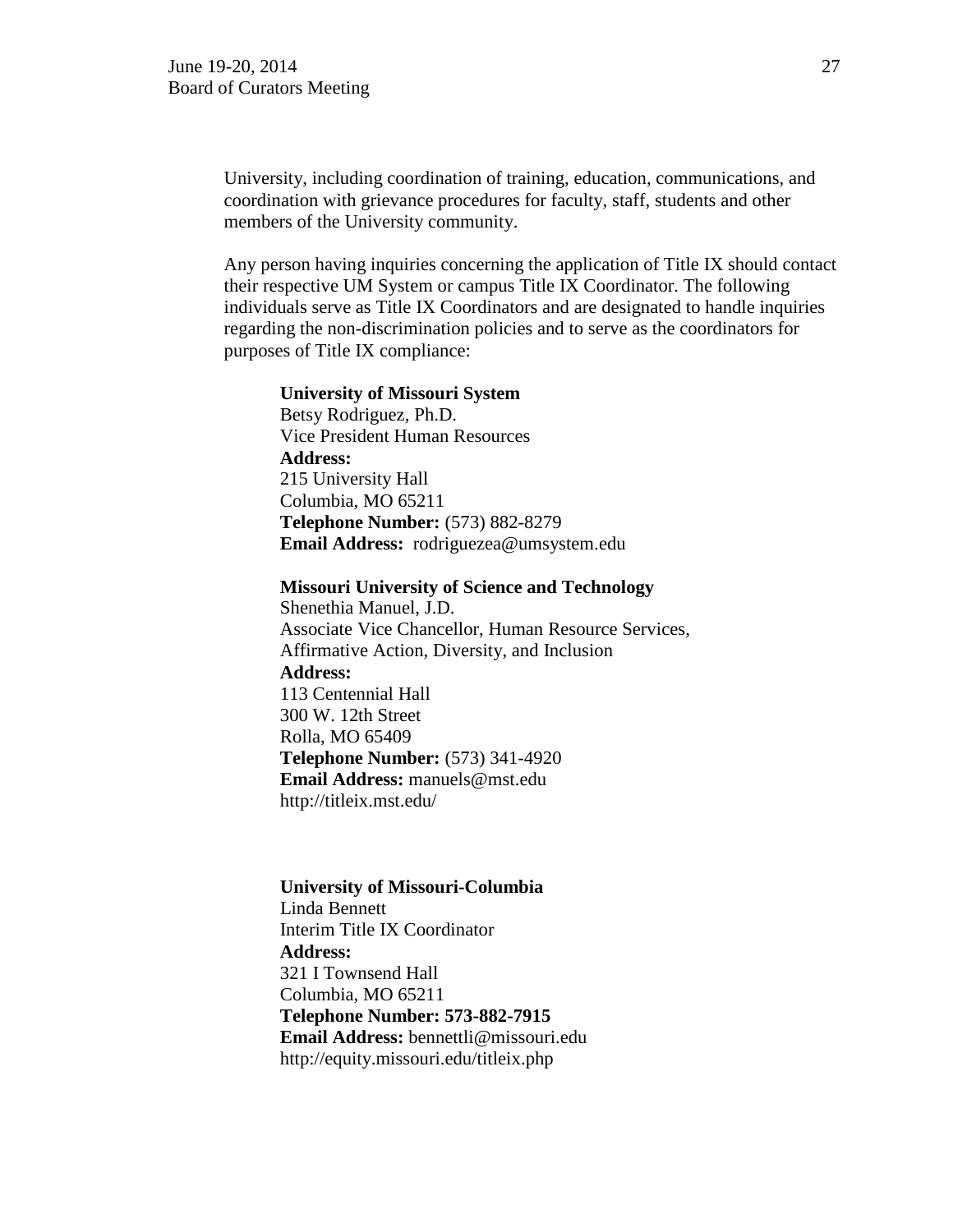## **University of Missouri-Kansas City**

 Michael Bates, J.D. Director of Affirmative Action Human Resources  **Address:** 212 Administrative Center 5100 Oak Street Kansas City, MO 64110  **Telephone Number:** (816) 235-6910  **Email Address:** batesmd@umke.edu http://www.umkc.edu/hr/TitleIX/default.asp

 **University of Missouri-St. Louis** Deborah J. Burris Director and Chief Diversity Officer Office of Equal Opportunity  **Address:**  127 Woods Hall Saint Louis, MO 63121  **Telephone Number:** 314 516-5695  **Email Address:** burrisd@umsl.edu http://www.umsl.edu/services/oeo/policies1/titleIX.html

#### **E. Reporting Sexual Harassment including Sexual Misconduct**

- **1. Students, Employees, Volunteers and Visitors** Students, Employees, Volunteers and Visitors of the University who have experienced any form of sex discrimination, including sexual harassment or sexual misconduct, are encouraged to report the incident promptly to the appropriate Title IX Coordinator listed in Section D above. For questions regarding confidentiality or requests that the complaint not be pursued, see Section F. below.
- **2. Mandated Reporters –** Any employee of the University who becomes aware of an act of sexual harassment (including sexual misconduct) or behavior which could be characterized as sexual harassment, when perpetrated against a student of the University is considered a Mandated Reporter. Exception: Employees with a legal obligation or privilege of confidentiality (including health care providers, counselors, lawyers, and their associated staff) are not considered Mandated Reporters and are not required to report when the information is learned in the course of a confidential communication. This also means that the employee seeking the exemption is employed by the University for that specific purpose and was acting in that capacity when the confidential disclosure was made. If the information is not learned in the course of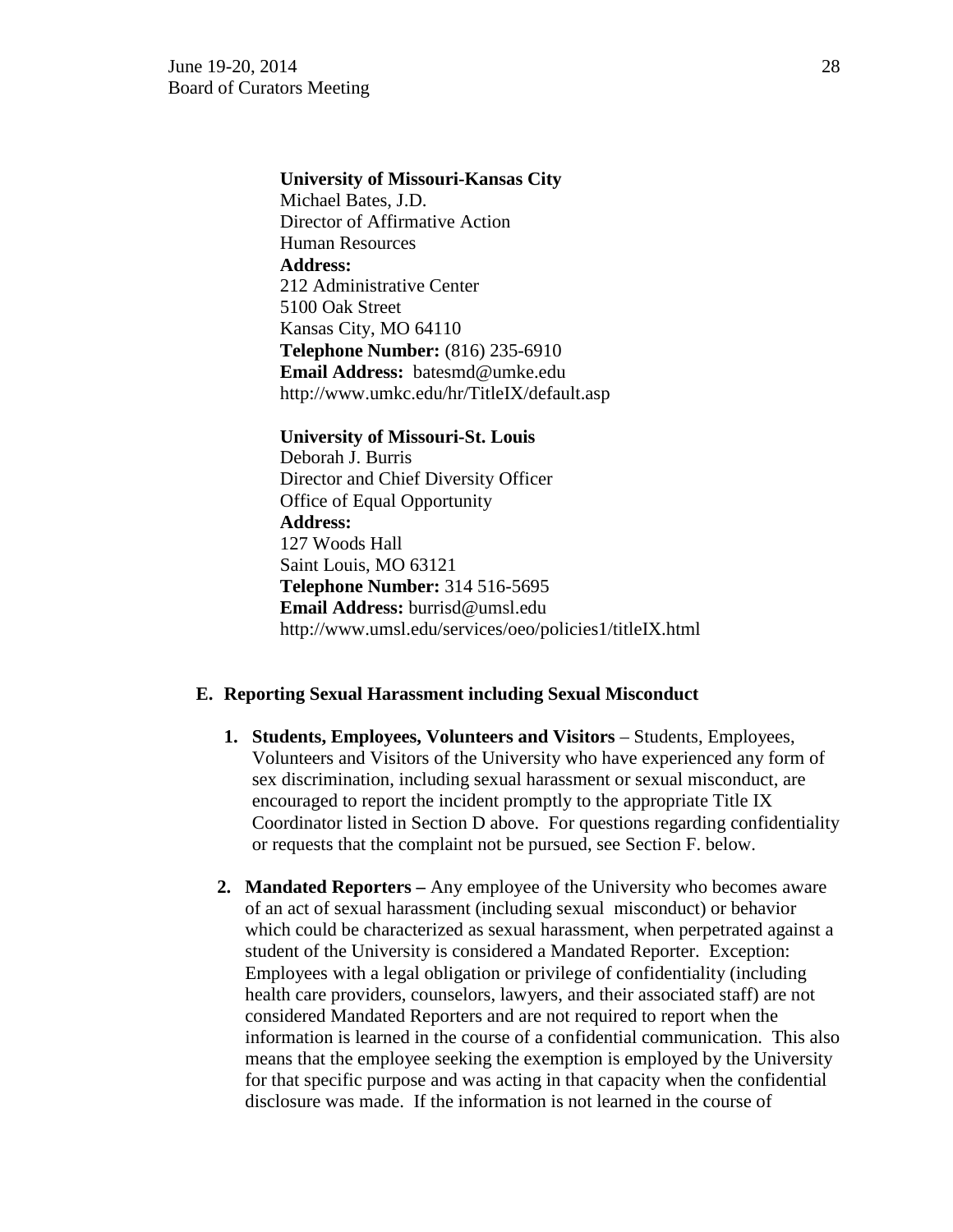confidential communication (for example, behavior is observed in class) then the employee has the same obligation as a Mandated Reporter.

- 3. **Required Reporting and Disclosure –** A Mandated Reporter is required to promptly report the information s/he receives to the appropriate Title IX Coordinator. The Mandated Report must be made regardless of whether the person reporting the information to the Mandated Reporter requests confidentiality and regardless of how the Mandated Reporter becomes aware of the offensive behavior (personal observation, direct information from the subject of the behavior, indirect information from a third party, etc.). If the Complainant, as defined in Section 200.020 (B)(5) of the Collected Rules and Regulations, requests confidentiality or that the charges not be pursued, the Mandated Reporter should warn the Complainant that, at this stage in the process, the Mandated Reporter must report some information to the Title IX Coordinator, depending on the employment status of the Mandated Reporter. The UM System and campuses should provide appropriate training to those employees likely to witness or receive reports of sexual harassment and violence.
- 4. **Content of Mandated Report to Title IX Coordinator –**The information required of the Mandated Reporter will be based on the employment status of that individual. Supervisors must report all details that they possess. This includes names of the parties, if known, and all other information in the supervisor's possession. Non-supervisory employees must report the known circumstances of the harassing behavior but their initial report is not required to give the name or other identifying information about the Complainant. The Title IX Coordinator will advise whether additional information needs to be reported.

### **F. Requests for Confidentiality or Not to Pursue a Preliminary Investigation**

**1.** The Title IX Coordinator or other appropriate official should inform and obtain the consent from the Complainant before beginning an preliminary investigation. If the Complainant requests confidentiality or asks that the complaint not be pursued, the Title IX Coordinator should take all reasonable steps to investigate and respond to the complaint consistent with the request for confidentiality or request not to pursue an investigation. If a Complainant insists that his or her name or other identifiable information not be disclosed to the alleged perpetrator, the Title IX Coordinator should inform the Complainant that the institution's ability to respond may be limited. The Title IX Coordinator should evaluate the Complainant's request in the context of providing a safe and nondiscriminatory environment for all students.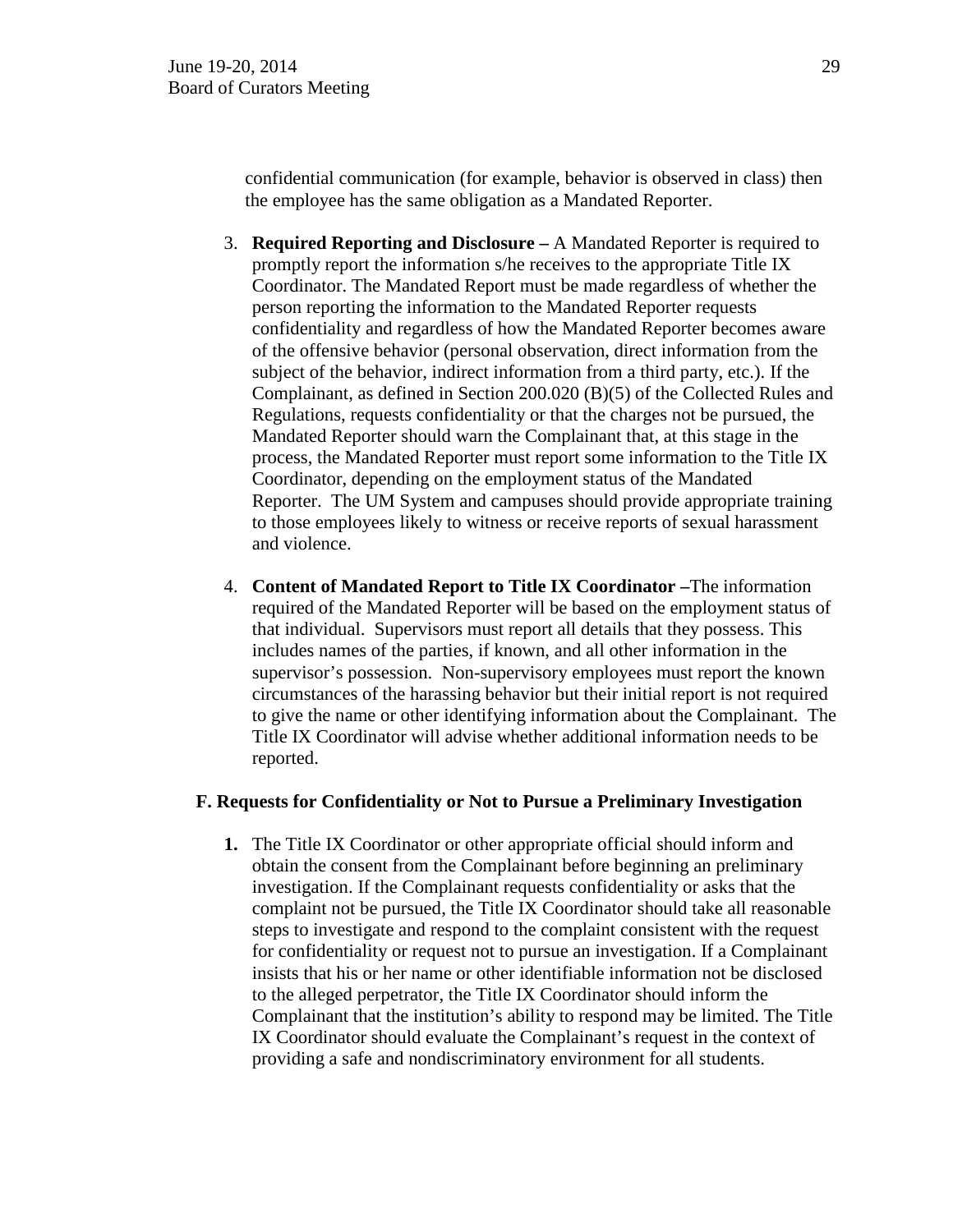2. After due deliberation of the Complainant's request, and in accordance with Title IX, the Title IX Coordinator may decide not to proceed with an investigation or referral to a grievance process. Such a decision should be well-reasoned and documented. If, after due deliberation, the Title IX Coordinator decides the University cannot or should not take disciplinary action against the alleged harasser, the Title IX Coordinator should consider other steps to limit the effects of the alleged harassment and prevent its recurrence.

## **G. Cooperation with Law Enforcement**

The Title IX Coordinator will not wait for the conclusion of a criminal investigation or criminal proceeding to begin the Title IX preliminary investigation. It may be necessary to delay temporarily the fact-finding portion of a Title IX preliminary investigation while the police are gathering evidence. The Title IX Coordinator will promptly resume the preliminary Title IX investigation as soon as notified by the law enforcement agency that it has completed the evidence-gathering process. The Title IX Coordinator will implement appropriate interim steps during the law enforcement agency's investigation period to provide for the safety of the Complainant and the campus community and the avoidance of retaliation.

- **H. Interim Remedies Available During Investigation—**During the preliminary investigation and grievance process and prior to making a determination whether the alleged sexual misconduct or other misconduct alleged to constitute sex discrimination has occurred, the Title IX Coordinator or other authorized administrators may provide interim remedies including, but not limited to, one or more of the following:
	- 1. Granting the request of the Complainant or the accused person to change classes, assignments or tests to avoid the other person;
	- 2. Granting the request of the Complainant or the accused person to change to another housing unit to avoid the other person;
	- 3. Granting the request of the Complainant or the accused person to change extracurricular activities to avoid the other person;
	- 4. Granting the request of the Complainant or the accused person to change transportation, dining facilities or other services to avoid the other person;
	- 5. Granting the request of the Complainant or the accused to alternative work assignments;
	- 6. Informing the Complainant of and facilitating access to available resources for victim advocacy, counseling, medical services, mental health services, housing assistance, academic support services and any other services that may be beneficial to the Complainant; and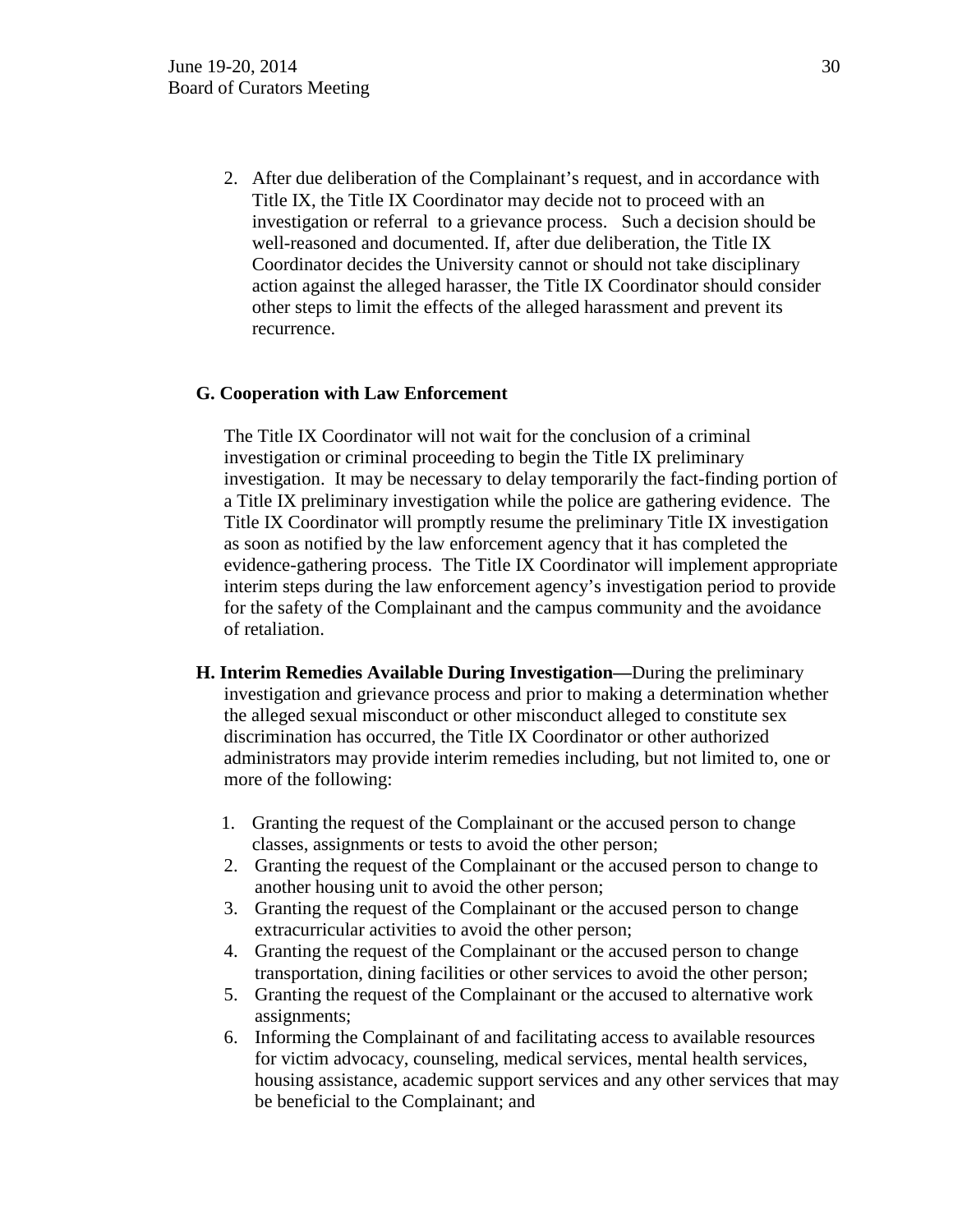7. Informing the Complainant of her/his right to notify law enforcement authorities of the alleged incident.

# **I. Preliminary Investigation**

A preliminary investigation into the report shall be conducted by the Title IX Coordinator or designee. For questions regarding confidentiality or requests that the complaint not be pursued, see Section F above. The purpose of the preliminary investigation is to gather enough information to refer the matter to the appropriate grievance process and to provide appropriate interim remedies. The preliminary investigation shall be concluded within a reasonable amount of time required to complete the investigation (typically 10-14 days). The preliminary investigation will be conducted in a manner so that it is adequate, reliable and impartial. The preliminary investigation may include any of the following: interviews of the parties involved, including witnesses, and the gathering of other relevant information.

At the conclusion of the preliminary investigation, both the Complainant and the accused will be provided written information regarding the appropriate grievance process and interim remedies. The accused will not be notified of the individual remedies offered or provided to the Complainant.

# **J. Grievance Processes and Procedures**

The University has grievance processes in place depending on whether the matter involves students, employees or visitors. At the conclusion of the preliminary investigation, both the Complainant and the accused will be provided written information regarding the appropriate grievance process. In all informal or formal procedures involving allegations of Sex Discrimination, Sexual Harassment or Sexual Misconduct, regardless of any language found within the applicable procedural rules, the following shall apply:

- 1. The standard of proof shall be "preponderance of the evidence."
- 2. Informal resolution procedures are optional and may be used when the University determines that it is appropriate and both the Complainant and the accused are agreeable. Either the Complainant or the accused may end the informal procedure at any time and move to the formal procedure.
- 3. Mediation, where both Complainant and the accused are together in the same room, is never utilized in cases involving allegations of nonconsensual sexual intercourse or nonconsensual sexual contact.
- 4. Both the Complainant and the accused will be given notice of the procedure and equal opportunity to present witnesses and evidence.
- 5. Questioning or evidence about the Complainant's prior sexual conduct with anyone other than the accused is prohibited.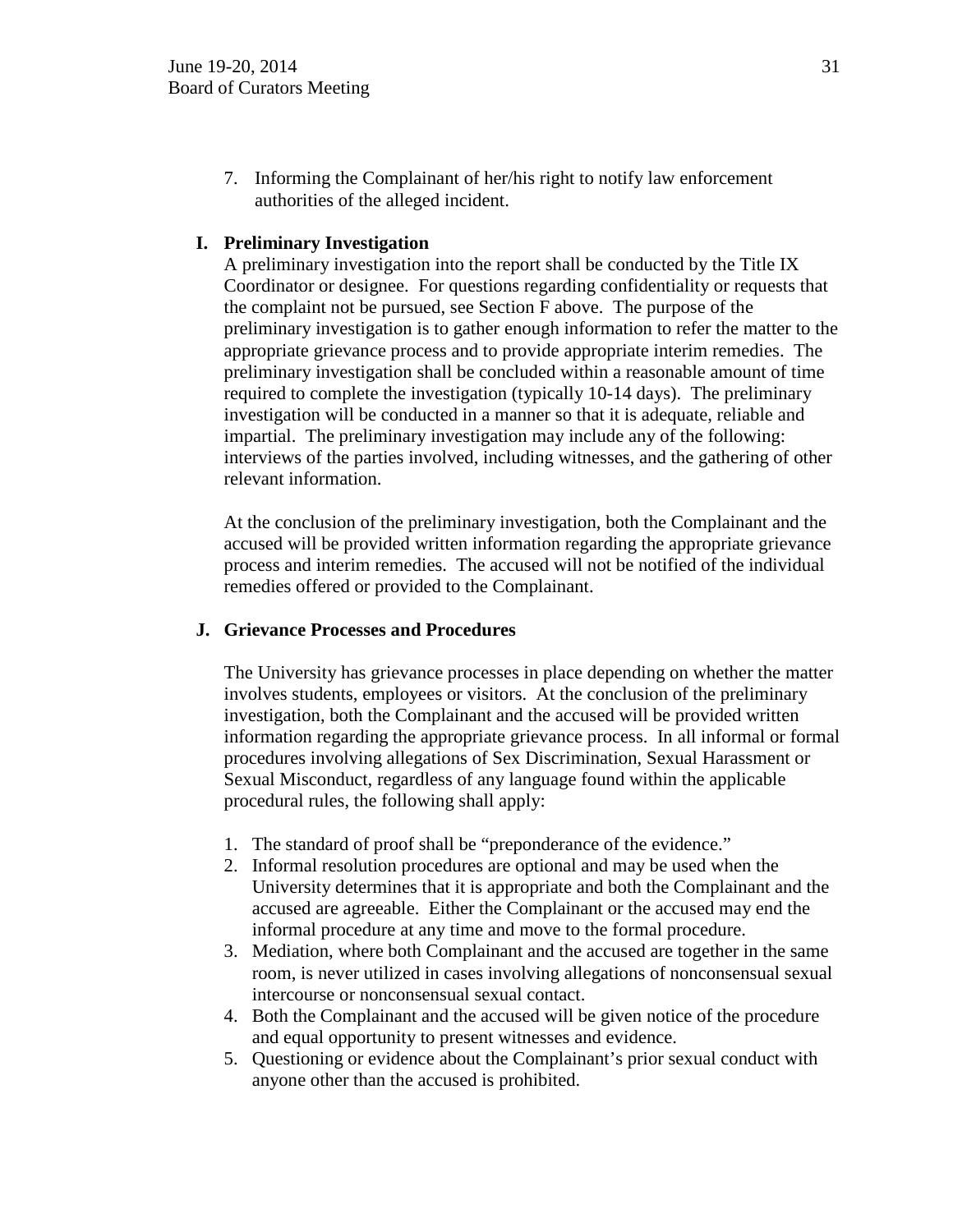- 6. The accused may not personally cross-examine the Complainant and the Complainant may not personally cross-examine the accused. Questions should be directed through the chair and those deemed appropriate and relevant will be asked on his/her behalf.
- 7. The grievance process will normally be resolved within 60 calendar days. Deviations from this timeframe will be promptly communicated to both parties.
- 8. Both the Complainant and the accused will be given periodic updates.
- 9. The Complainant, the accused and the Title IX Coordinator will be notified in writing of the outcome of the grievance process.
- 10. Remedies Available for Substantiated Allegations—If the outcome of the hearing is that the allegations of Sex Discrimination, Sexual Harassment or Sexual Misconduct have been substantiated, the Title IX Coordinator or other authorized administrators may immediately provide the Complainant with appropriate remedies including, but not limited to, one or more of the following:
	- (a) Providing escort services to assure that the Complainant can move safely between classes and activities;
	- (b) Removing the perpetrator from classes or extracurricular activities which include the Complainant or otherwise assuring that the Complainant and the perpetrator are not required to share the same classes or extracurricular activities;
	- (c) Moving the perpetrator to a different residence hall to assure that the Complainant and the perpetrator are not required to share the same residence hall;
	- (d) Providing the Complainant with comprehensive victim services including medical services, counseling and academic support services such as tutoring;
	- (e) Arranging for the Complainant to have extra time to complete or re-take a class or withdraw from a class without an academic or financial penalty; and
	- (f) Any of the interim remedies outlined in Section H above.

The Title IX Coordinator or other authorized administrator may also provide additional remedies as may be appropriate for the school community.

11. Any available appeals process must be equally available for both the Complainant and the accused.

# **K. Non-compliance**

Failure to comply with this policy can result in disciplinary action. Employees also are cautioned that non-compliance with this policy may increase their risk of personal liability. Further, an individual who fails to report sexual harassment/violence under this policy may be determined to be ineligible for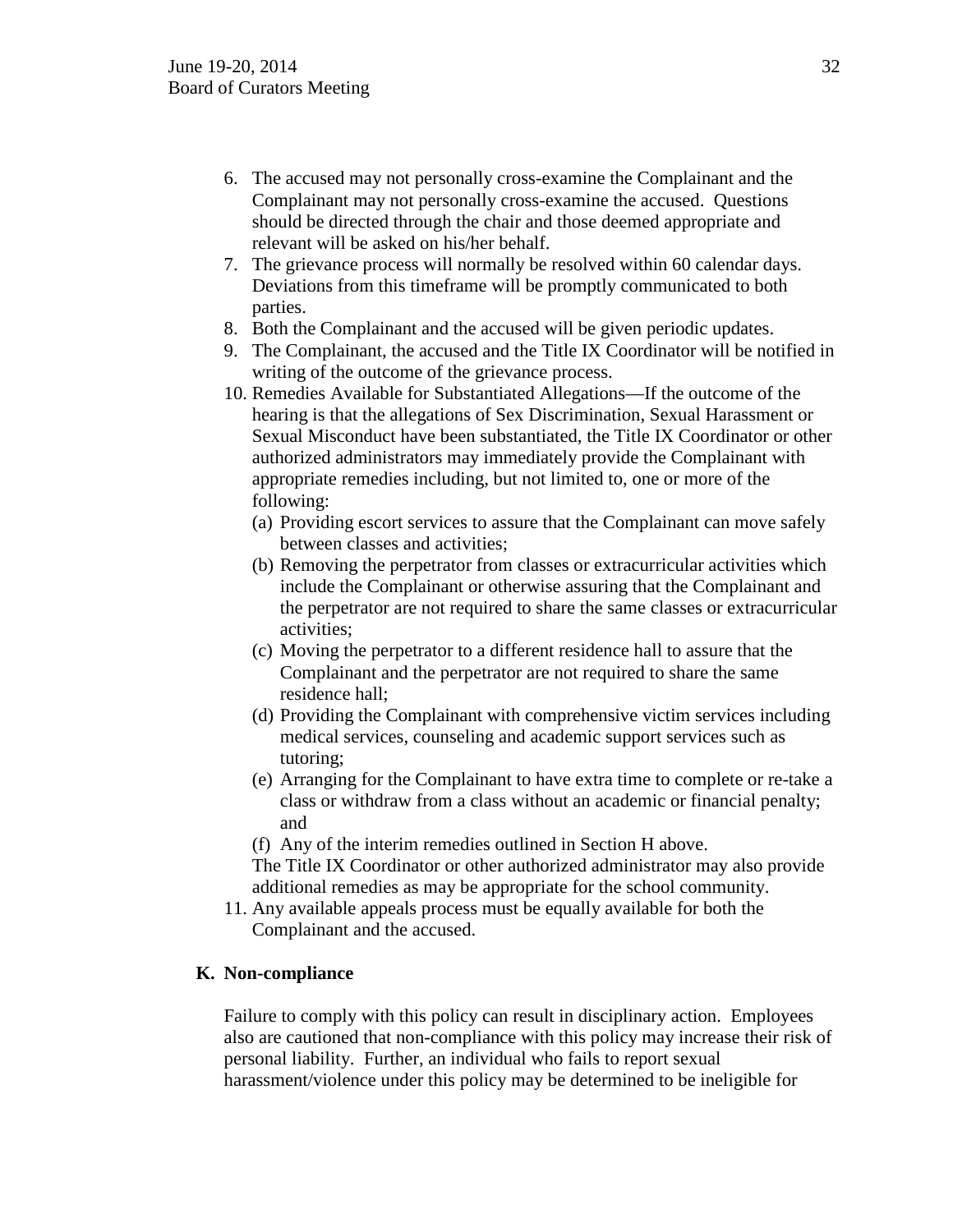defense or protection under CRR 490.010 for any associated claims, causes of action, liabilities or damages

- **L. Retaliation Prohibited** The University strictly prohibits retaliation against any person for making a report required by this policy, for making any good faith report to a Title IX Coordinator or for filing, testifying, assisting, or participating in any investigation or proceeding involving allegations of sex discrimination, sexual harassment or sexual misconduct. Any person who engages in such retaliation shall be subject to disciplinary action in accordance with applicable procedures. Examples of prohibited retaliation include, but are not limited to, giving a lesser grade than the student's academic work warrants because she filed a complaint of sexual harassment; giving lower than justified performance appraisals because a person was a witness in an investigation of alleged sexual harassment; and threatening to spread false information about a person for filing a complaint of sexual harassment
- **M. Office of Civil Rights –** Inquiries concerning the application of Title IX also may be referred to the United States Department of Education's Office for Civil Rights. For further information on notice of nondiscrimination, visit http://wdcrobcolp01.ed.gov/CFAPPS/OCR/contactus.cfm and for the address and phone number of the U.S. Department of Education office which serves your area, or call 1-800-421-3481. The State of Missouri regional Office of Civil Rights is located in Kansas City and is available to provide assistance.

 **Region VII - Kansas City (Iowa, Kansas, Missouri, Nebraska)** Regional Manager Office for Civil Rights U.S. Department of Health and Human Services Kansas City, MO 64106 Voice Phone (816) 426-7277 FAX (816) 426-3686 TDD (816) 426-7065

- **N. Related UM System Policies and Procedures –** Related UM System policies and procedures include:
	- Equal Opportunity/Affirmative Action Policy http://www.umsystem.edu/ums/rules/collected\_rules/personnel/ch320/320. 010\_Equal\_Employment\_Opportunity\_Program
	- UM Sexual Harassment Policy http://www.umsystem.edu/ums/rules/collected\_rules/personnel/ch330/330. 060\_sexual\_harassment
		- o See also, Human Resources Manual HR-510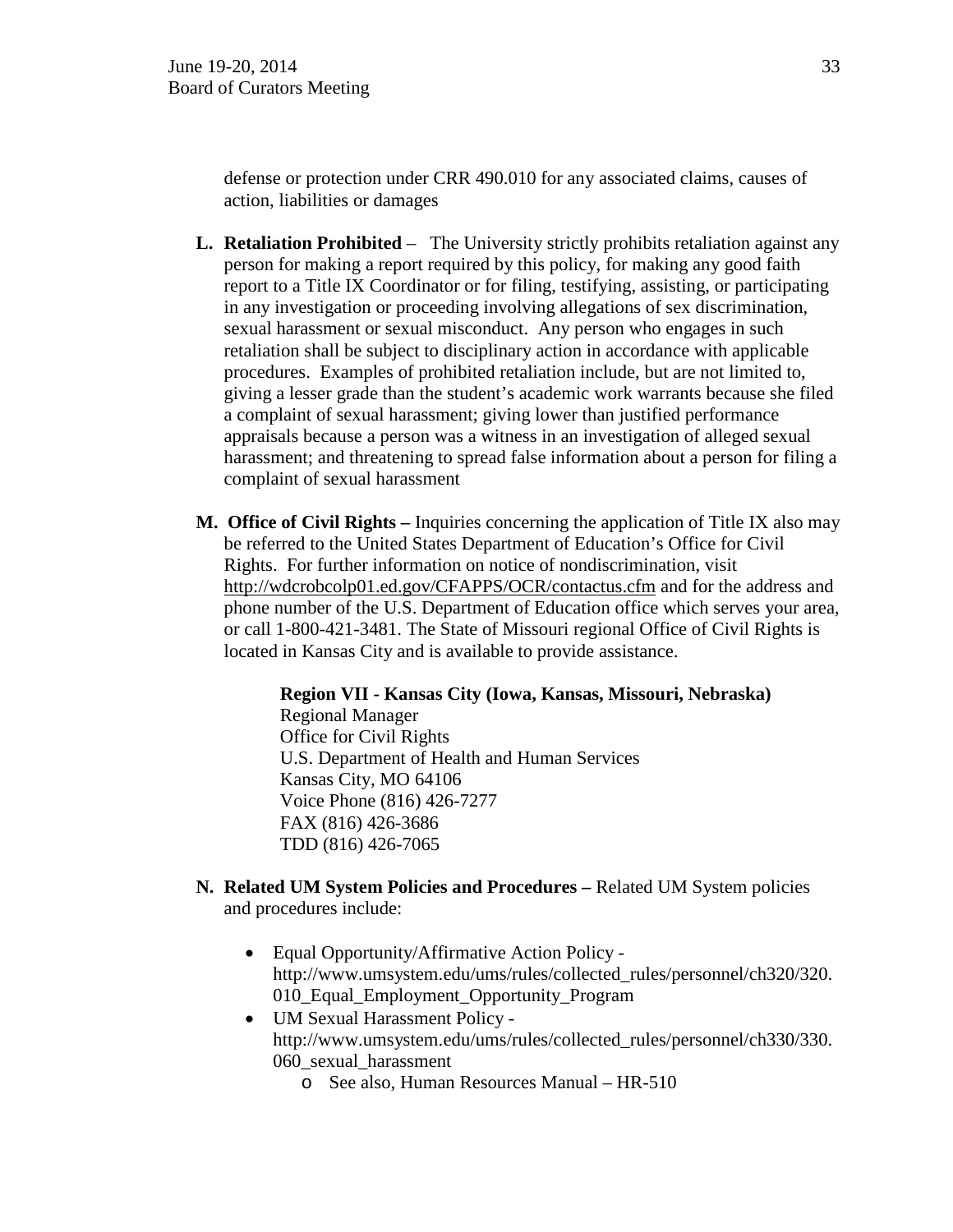- UM System Student Conduct http://www.umsystem.edu/ums/rules/collected\_rules/programs/ch200/
- UM System Rules of Procedures in Student Conduct Matters http://www.umsystem.edu/ums/rules/collected\_rules/programs/ch200/200.0 20\_rules\_of\_procedures\_in\_student\_conduct\_matters
- UM System Grievance Procedures http://www.umsystem.edu/ums/rules/collected\_rules/grievance
- Academic Grievance Procedure http://www.umsystem.edu/ums/rules/collected\_rules/grievance/ch370/370. 010 Academic Grievance Procedure
- Administrative, Service, and Support Staff - http://www.umsystem.edu/ums/rules/collected\_rules/grievance/ch380/38 0.010\_grievance\_procedure\_administrative\_service\_support\_staff
- Student Discrimination Grievances http://www.umsystem.edu/ums/rules/collected\_rules/grievance/ch390/griev ance\_390.010
- Positive Work & Learning Environment Positive Work and Learning Environment

# **Collected Rules and Regulations 330.065 Consensual Amorous Relationship Policy Chapter 330: Employee Conduct**

Bd. Min. 12-15-06; Amended Bd. Min. 6-19-14.

A. The University of Missouri promotes an atmosphere of professionalism based on mutual trust and respect. The integrity of interaction among faculty, staff and students must not be compromised. In that regard, consensual amorous relationships between members of the University community are prohibited when one participant has direct evaluative or supervisory authority over the other because such relationships create an inherent conflict of interest. Examples of such relationships that are prohibited include, but are not limited to, employee (faculty, staff or student)/student and supervisor (faculty, staff or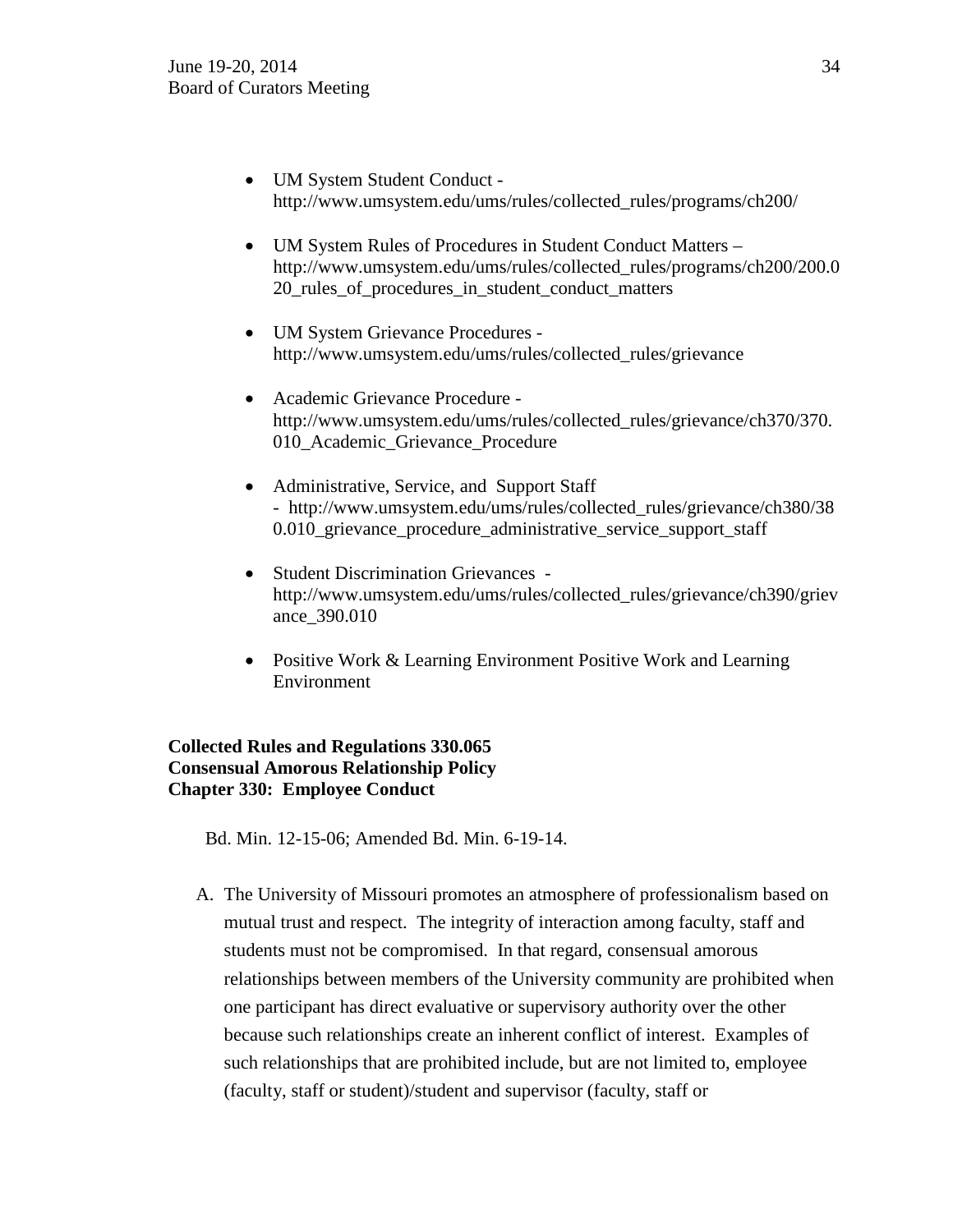student)/subordinate, when those relationships involve direct evaluative or supervisory authority. In such cases, the individual in the evaluative or supervisory position has an obligation to disclose the consensual amorous relationship to his or her administrative superior and to cooperate with the administrative superior in removing himself or herself from any such evaluative or supervisory activity in order to eliminate the existing or potential conflict of interest.

- B. Should a violation of this policy be claimed by a person involved in the consensual amorous relationship, the matter shall be investigated by the appropriate University official or, if that person elects to file a grievance, under the appropriate University grievance procedure or, if the complainant believes he or she has been discriminated against based upon his or her sex, he or she may file a complaint with the Title IX Coordinator for the campus. Should any employee or student not involved in the consensual amorous relationship claim to have been adversely affected personally by a violation of this policy, the situation will be investigated by the appropriate University official or, if that person elects to file a grievance, under the appropriate University grievance procedure or, if the complainant believes he or she has been discriminated against based upon his or her sex, he or she may file a complaint with the Title IX Coordinator for the campus. A violation of this policy, regardless of the manner in which it is brought to the attention of the University, may lead to disciplinary action as appropriate, up to and including termination of employment in the most serious circumstances, following appropriate processes for such discipline.
- C. For purposes of this policy, consensual amorous relationships exist when two individuals mutually and consensually understand a relationship to be romantic and/or sexual in nature except when those two individuals are married to each other. Direct evaluative or supervisory authority exists when one participant is personally involved in evaluating, assessing, grading, or otherwise determining the other participant's academic or employment performance, progress or potential.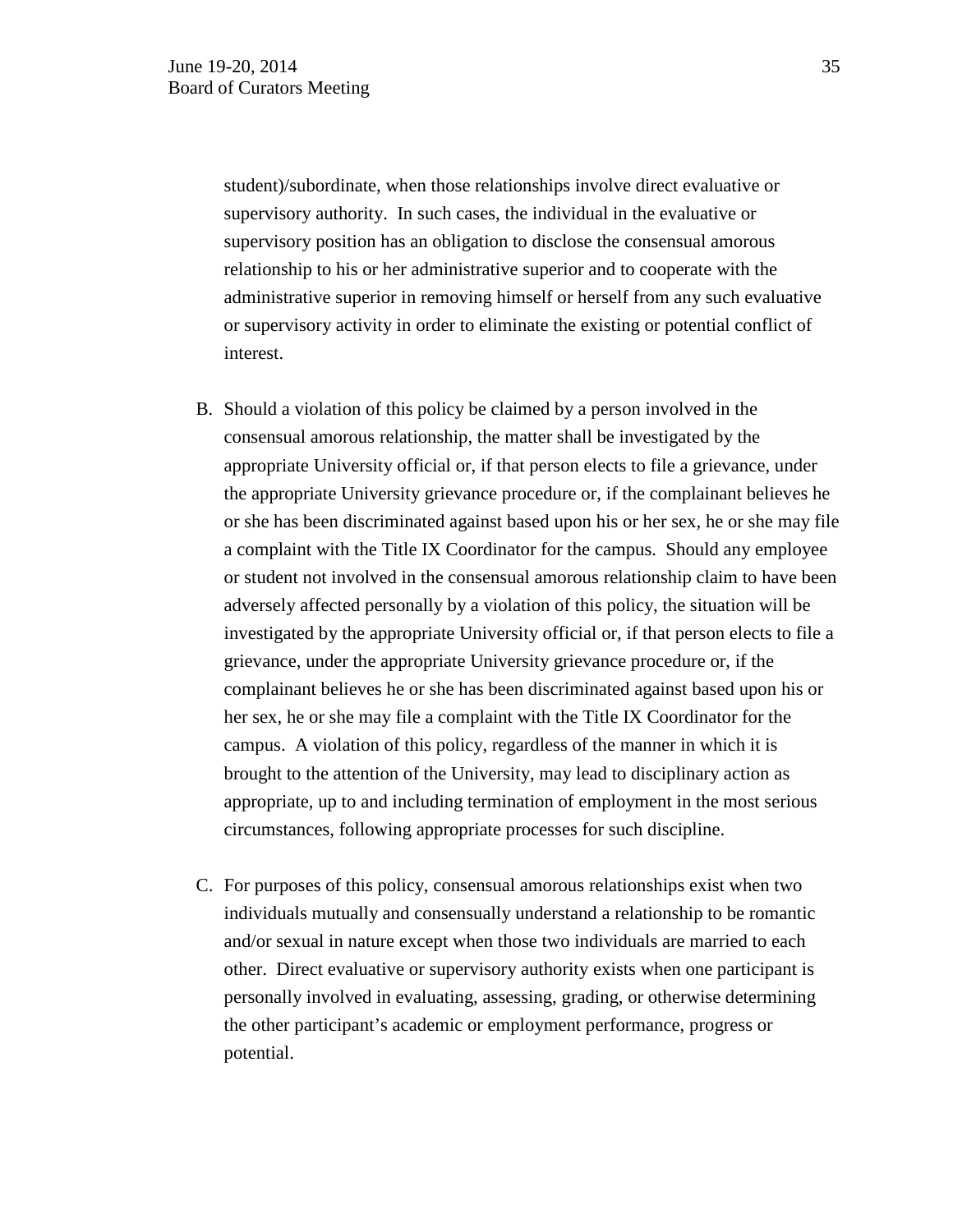Temporary Delegation of Authority to the President Regarding Mental Health and Sexual Assault Issues (information on file)

It was recommended by Executive Vice President Foley and Vice President Rodriguez, endorsed by President Wolfe, moved by Curator Phillips and seconded by Curator Cupps, that the following action be approved:

The Board's general delegation of authority set forth in Collected Rule and Regulation 20.020 be temporarily expanded regarding sexual assault and mental health issues such that the President may, if he determines it necessary and in the best interests of the University, take actions, including issuing executive orders, that supersede or conflict with existing Collected Rules and Regulations of the University, and that any such actions or orders shall take effect immediately; provided, however, that any such actions or orders shall be limited to mental health and sexual assault issues and shall be subject to ratification by the Board at its meeting on October 2-3, 2014.

This temporary delegation of authority shall expire without further action at the conclusion of the Board's October 2-3, 2014 meeting.

Roll call vote of Board:

Curator Bradley voted yes. Curator Covington voted yes. Curator Cupps voted yes. Curator Downing voted yes. Curator Goode voted yes. Curator Henrickson voted yes. Curator Phillips voted yes. Curator Steward voted yes

The motion carried.

# **Compensation and Human Resources Committee**

Curator Phillips provided time for discussion of committee business.

### Information

1. Total Rewards Task Force Recommendations (slides on file)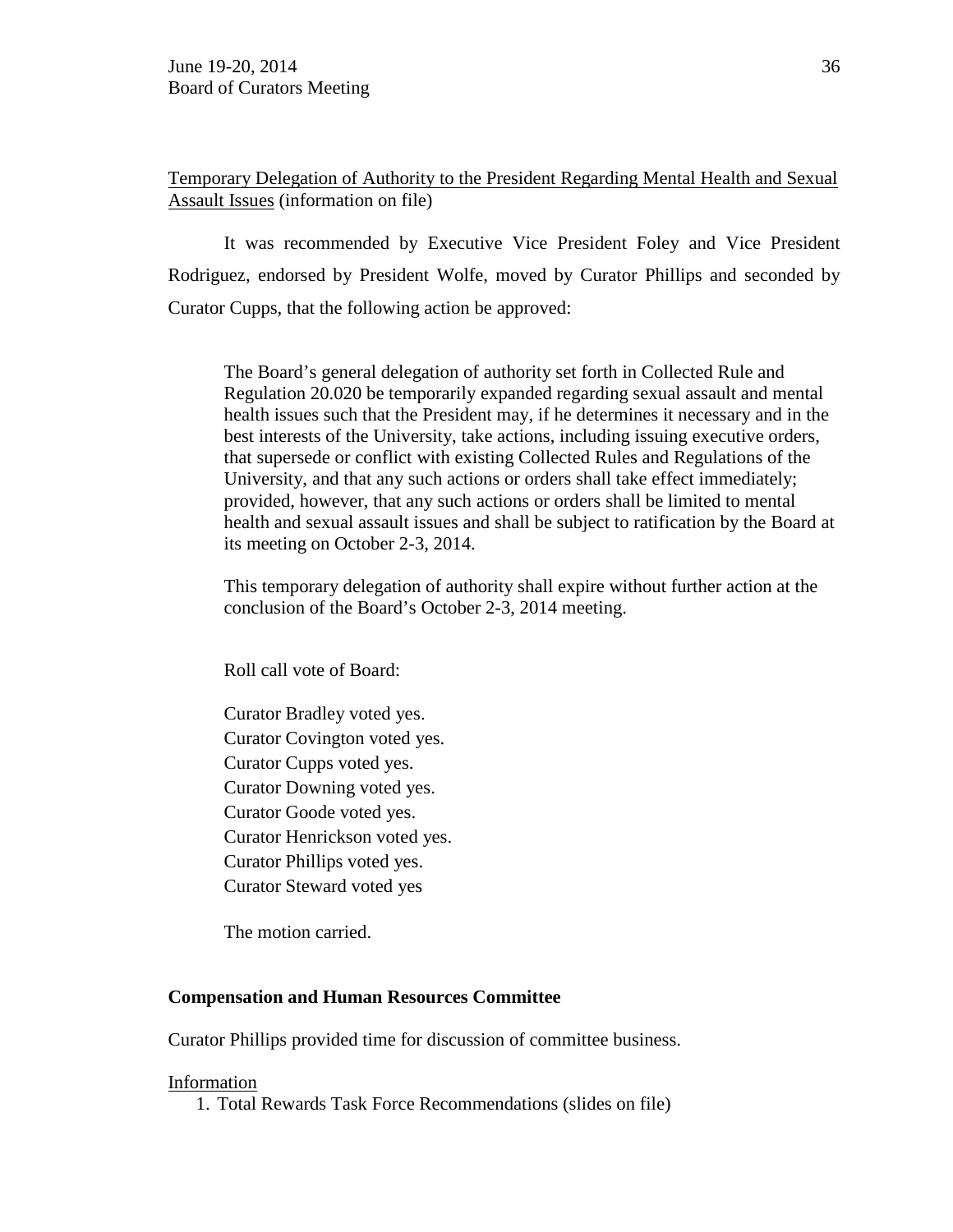#### Action

2. Amendments to University's Non-Discrimination Policies

Amendments to University's Non-Discrimination Policies – presented by Vice President Rodriguez (information on file)

It was recommended by Vice President Rodriguez, endorsed by President Wolfe,

moved by Curator Phillips and seconded by Curator Goode, that the following action be

approved:

The University's non-discrimination policies, including Collected Rules and Regulations 320.010, 330.060, 330.062, 370.010 (plus Appendix A), 370.01 and 390.010, be amended to include express prohibitions against discrimination on the basis of gender identity and gender expression, as set forth in the attached amended rules (and as on file with the minutes of this meeting).

Roll call vote of Board:

Curator Bradley voted yes. Curator Covington voted yes. Curator Cupps voted yes. Curator Downing voted yes. Curator Goode voted yes. Curator Henrickson voted yes. Curator Phillips voted yes. Curator Steward voted yes.

The motion carried.

## **Collected Rules and Regulations 320.010 Equal Employment Opportunity Policy Chapter 320: Employment and Termination**

Bd. Min. 2-19-71; Reaffirmed Bd. Min. 10-14-77; Amended Bd. Min. 5-23-80; Amended Bd. Min. 10-15-82; Amended Bd. Min. 10-16-03; Amended Bd. Min. 6-19-14.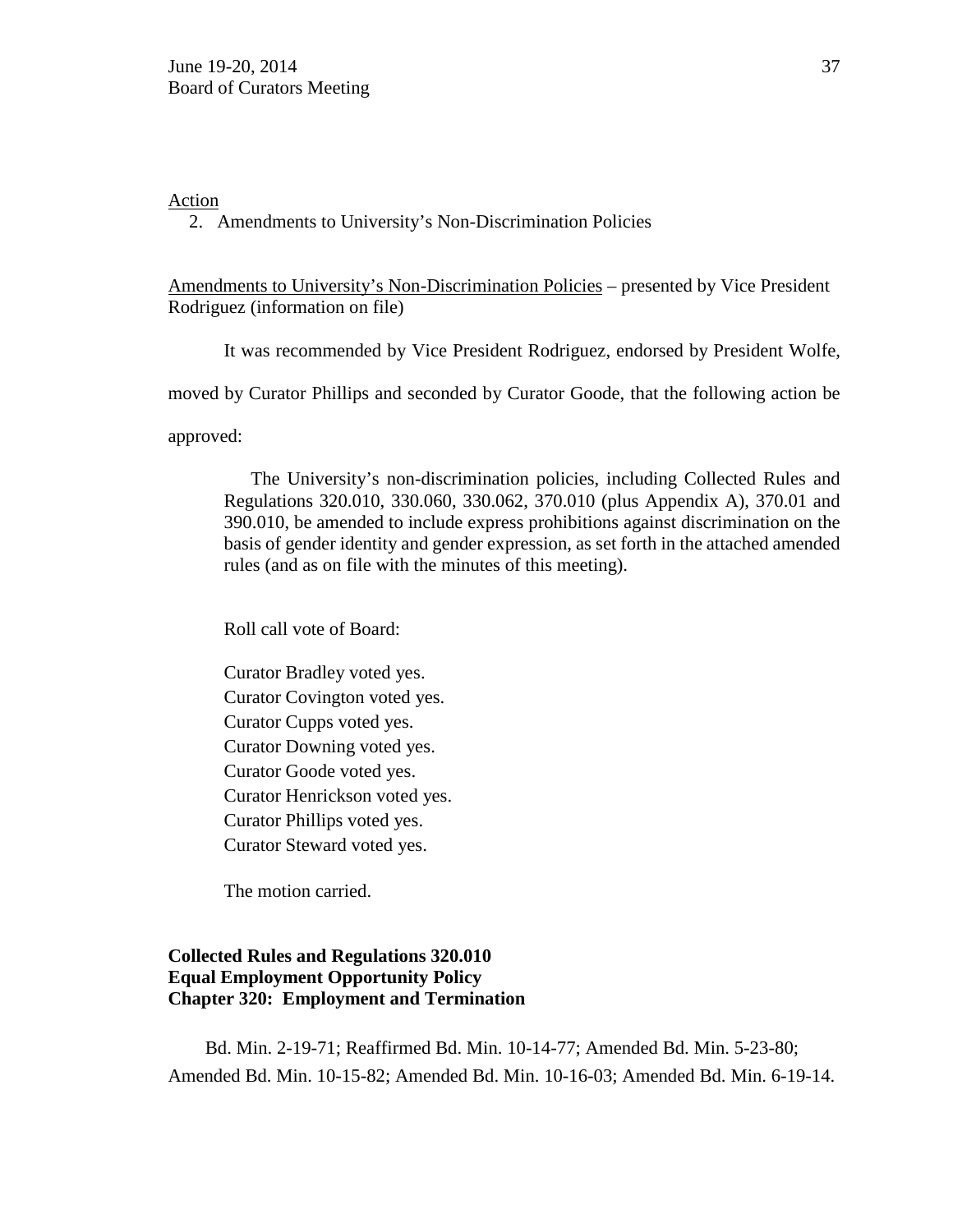- A. **Policy** -- The Curators of the University of Missouri do hereby reaffirm and state the policy of the University of Missouri on Equal Employment/Educational Opportunity.
	- 1. Equal Opportunity is and shall be provided for all employees and applicants for employment on the basis of their demonstrated ability and competence without discrimination on the basis of their race, color, religion, sex, sexual orientation, gender identity, gender expression, national origin, age, disability, or status as a Vietnam era veteran. This policy shall not be interpreted in such a manner as to violate the legal rights of religious organizations or military organizations associated with the Armed Forces of the United States of America.
	- 2. Equal Opportunity is and shall be also provided for all students and applicants for admission in compliance with existing legislation.
- B. **Procedures** -- The President of the University shall establish affirmative action procedures to implement this policy.

### **Collected Rules and Regulations 330.060 Sexual Harassment Chapter 330: Employee Conduct**

Executive Order No. 20, 3-17-81 (Rev. 7-1-81 and 9-20-83), Bd. Min. 3-18-93; Bd. Min. 6-19-14.

This University of Missouri policy aims for an increased awareness regarding sexual harassment by making available information, education and guidance on the subject for the University community.

A. **Policy Statement** -- It is the policy of the University of Missouri, in accord with providing a positive discrimination-free environment, that sexual harassment in the work place or the educational environment is unacceptable conduct. Sexual harassment is subject to discipline, up to and including separation from the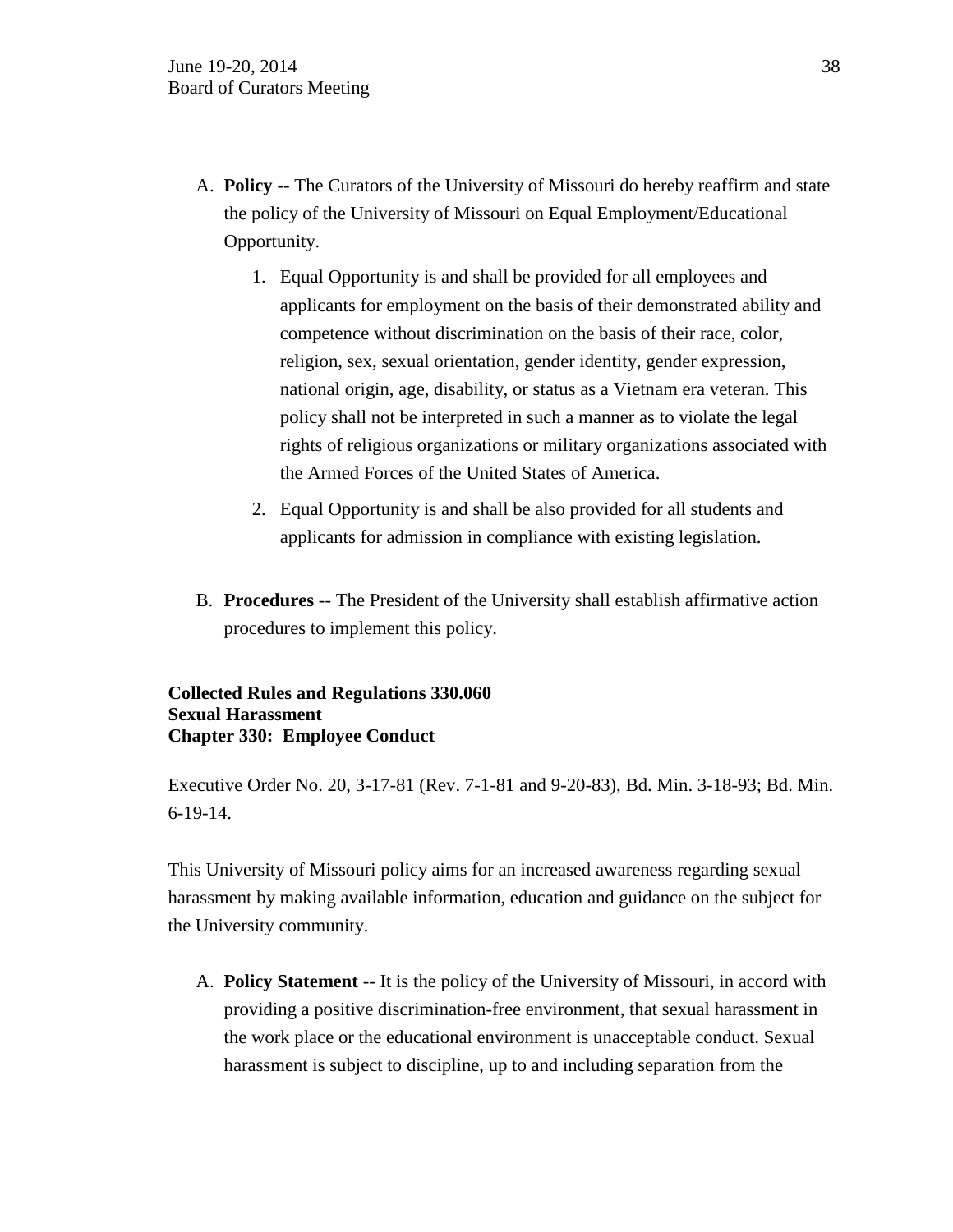institution.

- B. **Definition** -- Sexual harassment is defined for this policy as either:
	- 1. Unwelcome sexual advances or requests for sexual activity by a University employee in a position of power or authority to a University employee or a member of the student body, or
	- 2. Other unwelcome verbal or physical conduct of a sexual nature by a University employee or a member of the student body to a University employee or a member of the student body, when:
		- a. Submission to or rejection of such conduct is used explicitly or implicitly as a condition for academic or employment decisions; or
		- b. The purpose or effect of such conduct is to interfere unreasonably with the work or academic performance of the person being harassed; or
		- c. The purpose or effect of such conduct to a reasonable person is, to create an intimidating, hostile, or offensive environment.

Sexual harassment may occur regardless of the sex, gender identity, gender expression, or sexual orientation of the parties.

- C. **Non-Retaliation** -- This policy also prohibits retaliation against any person who brings an accusation of discrimination or sexual harassment or who assists with the investigation or resolution of sexual harassment. Notwithstanding this provision, the University may discipline an employee or student who has been determined to have brought an accusation of sexual harassment in bad faith.
- D. **Redress Procedures** -- Members of the University community who believe they have been sexually harassed may seek redress, using the following options:
	- 1. Pursue appropriate informal resolution procedures as defined by the individual campuses. These procedures are available from the campus Affirmative Action/Equal Opportunity Officer.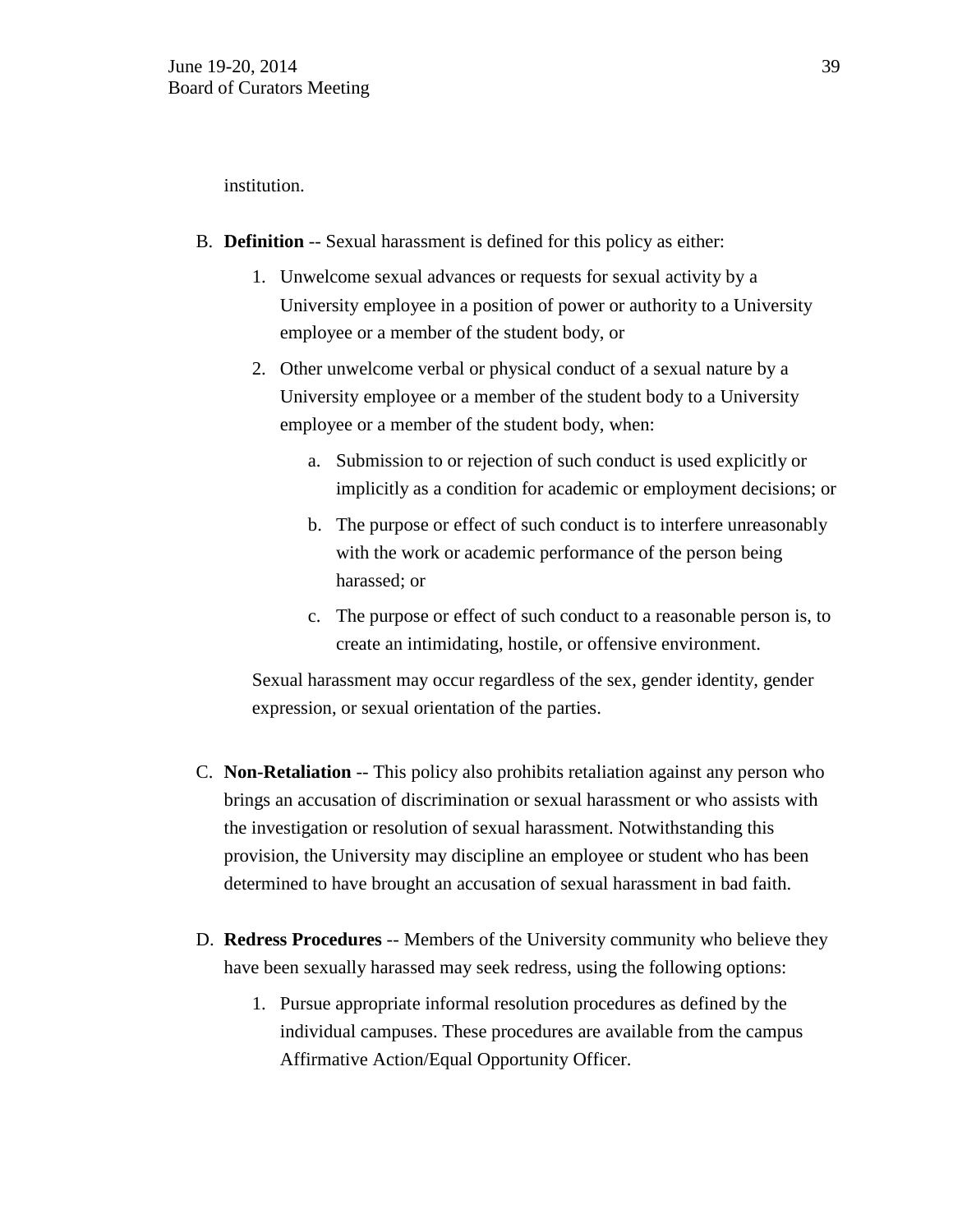2. Initiate a complaint or grievance within the period of time prescribed by the applicable grievance procedure. Faculty are referred to Section 370.010, "Academic Grievance Procedures"; staff to [Section 380.010,](http://www.umsystem.edu/ums/departments/gc/rules/grievance/380/010.shtml) "Grievance Procedure for Administrative, Service and Support Staff" and students to [Section 390.010,](http://www.umsystem.edu/ums/departments/gc/rules/grievance/390/010.shtml) "Discrimination Grievance Procedure for Students".

 Pursuing a complaint or informal resolution procedure does not compromise one's rights to initiate a grievance or seek redress under state or federal laws.

E. **Discipline** -- Upon receiving an accusation of sexual harassment against a member of the faculty, staff, or student body, the University will investigate and, if substantiated, will initiate the appropriate disciplinary procedures. There is a five year limitation period from the date of occurrence for filing a charge that may lead to discipline.

An individual who makes an accusation of sexual harassment will be informed:

- 1. at the close of the investigation, whether or not disciplinary procedures will be initiated; and
- 2. at the end of any disciplinary procedures, of the discipline imposed, if any.

## **Collected Rules and Regulations 330.062 Title IX Policies and Reporting Chapter 330: Employee Conduct**

Executive Order 40, 4-8-14; Bd. Min. 6-19-14.

The policy set forth in this rule is intended to supplement the existing policies of the University of Missouri System and its respective campuses, as those policies relate to Title IX of the Education Amendments of 1972 ("Title IX"), 20 U.S.C. Sections 1881 *et seq.,* and its implementing regulations, 34 C.F.R. Part 106.

**A. Sex Discrimination, Harassment and Violence in Education (Title IX) –** Sex discrimination is prohibited by university policy and law in educational programs, activities and employment. Title IX applies to all students, employees, volunteers and visitors at the university and prohibits unequal treatment on the basis of sex as well as sexual harassment and sexual violence, which are both forms of sex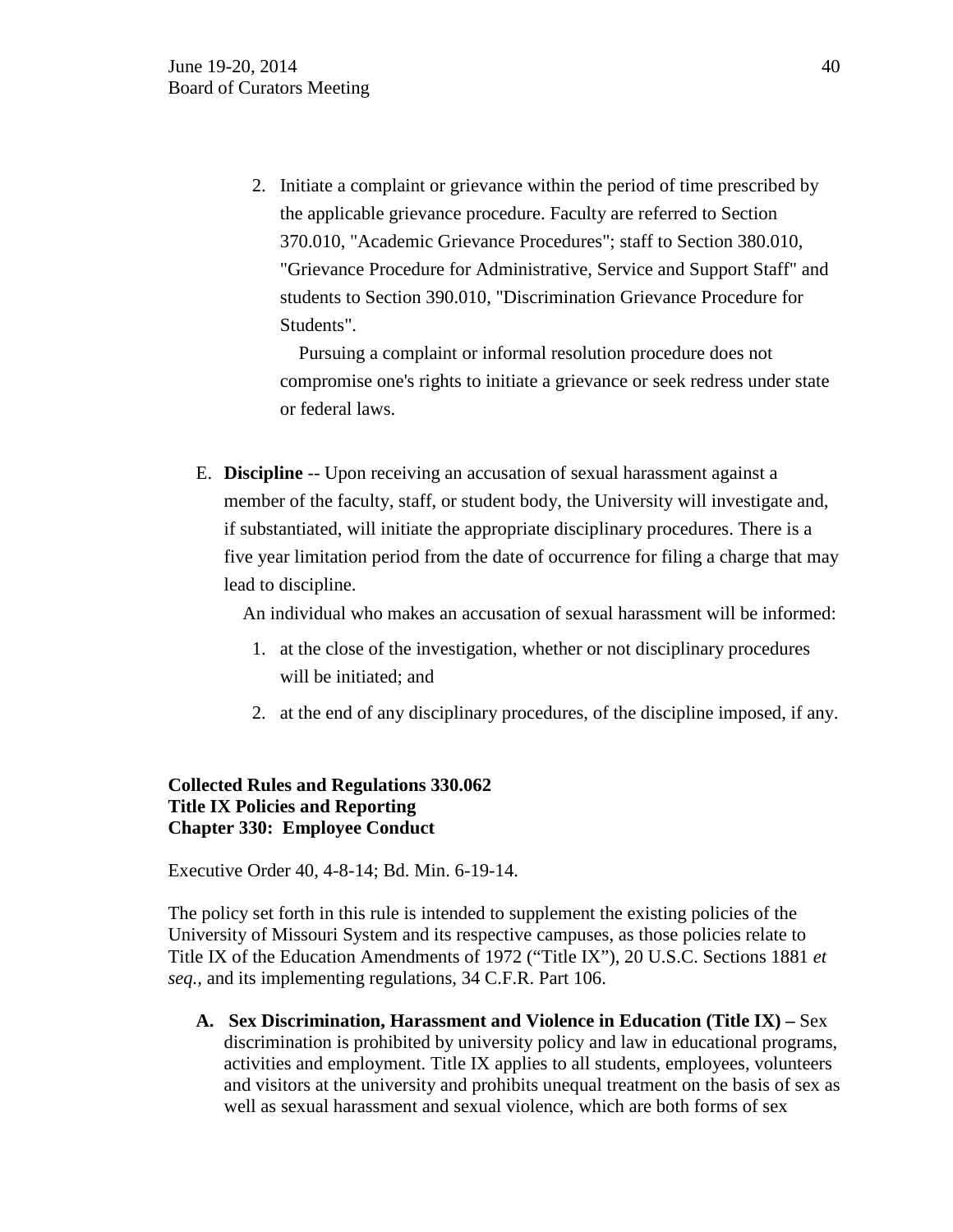discrimination. Additionally, there is a specific application of Title IX in athletic programs to ensure gender equality and that women and men have equal access to sports opportunities.

**B. Statement of Nondiscrimination –** As stated in its applicable rules and policies, the University of Missouri does not discriminate on the basis of race, color, religion, national origin, sex, sexual orientation, gender identity, gender expression, age, disability or status as a protected veteran. The university affirms its commitment to providing equal opportunities by establishing the [Equal](http://www.umsystem.edu/ums/rules/collected_rules/personnel/ch320/320.010_Equal_Employment_Opportunity_Program/)  [Opportunity Policy](http://www.umsystem.edu/ums/rules/collected_rules/personnel/ch320/320.010_Equal_Employment_Opportunity_Program/) statement. The university's nondiscrimination policies apply to any phase of its employment process, any phase of its admission or financial aid programs, or other aspects of its educational programs or activities. Additionally, this policy and the existing Title IX policies apply to sexual violence or sexual harassment, both of which are forms of sex discrimination, occurring within the university's educational programs and instances occurring in other settings if there are effects of the conduct that interfere with or limit students' ability to participate in or benefit from the university's educational programs. Notices of nondiscrimination are posted on the websites and at other locations for the UM System and each of the campuses.

## **C. Definitions**

- **1. [Sex Discrimination](http://equity.missouri.edu/resource-library/sex-discrimination.php) –** Sex discrimination occurs when a person has been treated unequally based on her/his sex, gender identity, or gender expression. Specifically, Title IX prohibits the exclusion of persons from participation in, or denial of, the benefits of any university program or activity because of their sex, gender identity, or gender expression.
- **2. [Sexual Harassment](http://equity.missouri.edu/resource-library/sexual-harassment.php) –** Sexual harassment is a subset of sex discrimination and is therefore prohibited. Sexual harassment involves any unwelcome conduct of a sexual nature. The unwelcome conduct may involve direct action (advances, promises, etc.) by a person in authority, or sex-related behavior which creates a hostile environment, whether by one in power or by others. Sexual harassment may occur regardless of the sex, gender identity, gender expression, or sexual orientation of the parties.
- **3. [Sexual Violence](http://equity.missouri.edu/resource-library/sexual-violence.php) –** Sexual violence is a subset of sexual harassment and is thus also prohibited as a kind of sex discrimination. Sexual violence involves any physical sexual act which is perpetrated against a person's will or done without valid consent (such as when the person is intoxicated). The primary motivation for sexual violence is not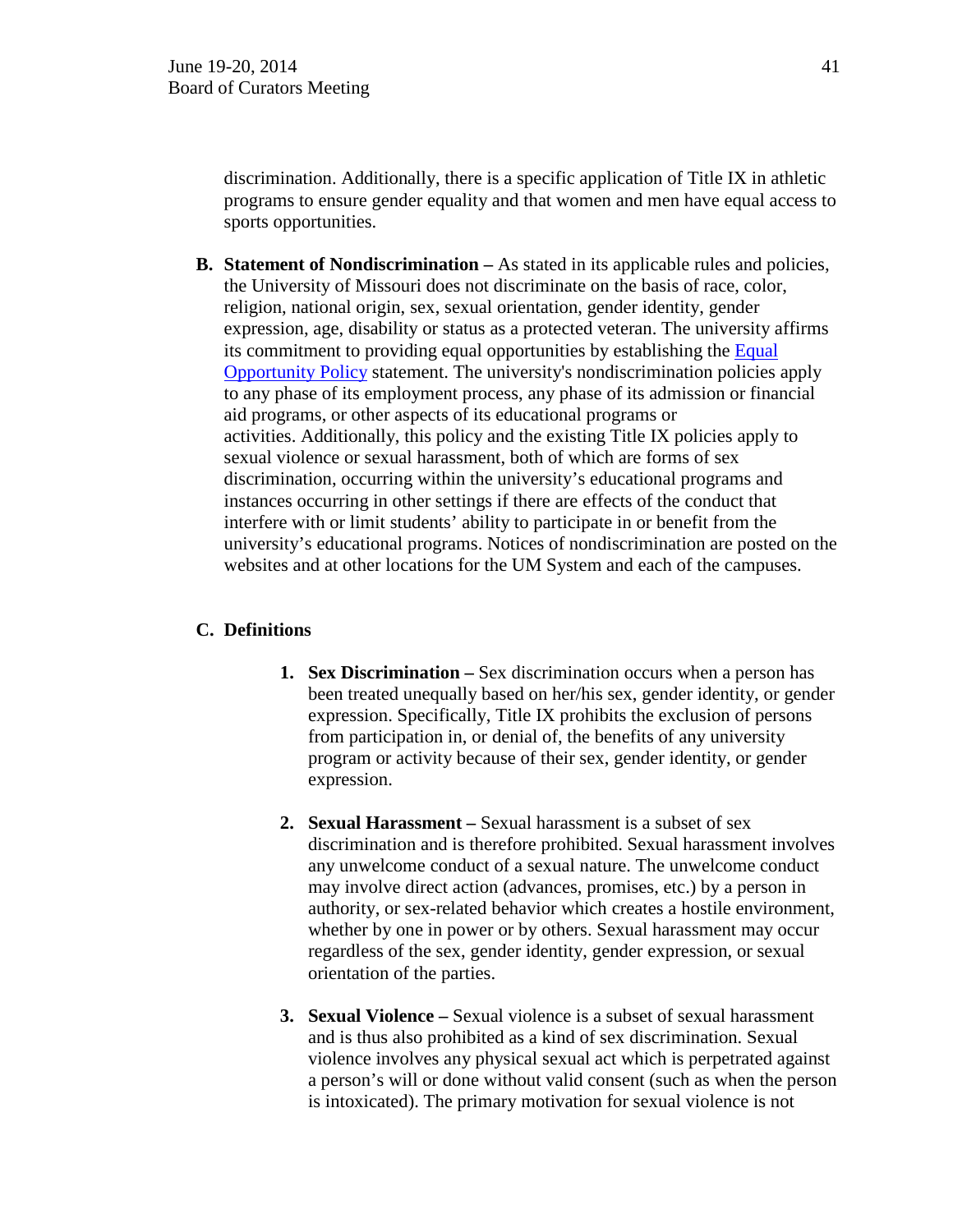sexual gratification but rather the assertion of power; this inevitably leads to a hostile environment for the victim.

**4.** For additional definitions, see CRR 200.010, Standard of Conduct; CRR 200.020, Rules of Procedures in Student Conduct Matters; CRR 320.010, Equal Employment Opportunity Program; and CRR 330.060, Sexual Harassment.

## **D. Reporting and Processing Information of Sexual Harassment (including Sexual Violence) Perpetrated Against Students**

- **1. Applicability –** This section, and the reporting and processing of information covered by this section, shall apply to acts of sex harassment (including sexual violence) perpetrated against students of the university. Information regarding acts of misconduct, including sexual harassment and sexual violence, perpetrated against nonstudents within the university's jurisdiction should be reported and processed pursuant to existing university policies (see e.g., HR-520, *Reporting University-Related Misconduct*).
- **2. Mandated Reporters –** Any employee of the university who becomes aware of an act of sexual harassment (including sexual violence) or behavior which could be characterized as sexual harassment, when perpetrated against a student of the university is considered a Mandated Reporter. Exception: Employees with a legal obligation or privilege of confidentiality (including health care providers, counselors, lawyers, and their associated staff) are not considered Mandated Reporters and are not required to report when the information is learned in the course of a confidential communication. However, if the information is not learned in the course of confidential communication (for example, behavior is observed in class) then the employee has the same obligation as a Mandated Reporter.
- 3. **Required Reporting and Disclosure –** A Mandated Reporter is required to promptly report the information s/he receives to the appropriate Title IX Coordinator. The mandated report must be made regardless of whether the person reporting the information to the Mandated Reporter (the "Complainant") requests confidentiality and regardless of how the Mandated Reporter becomes aware of the offensive behavior (personal observation, direct information from the subject of the behavior, indirect information from a third party, etc.). If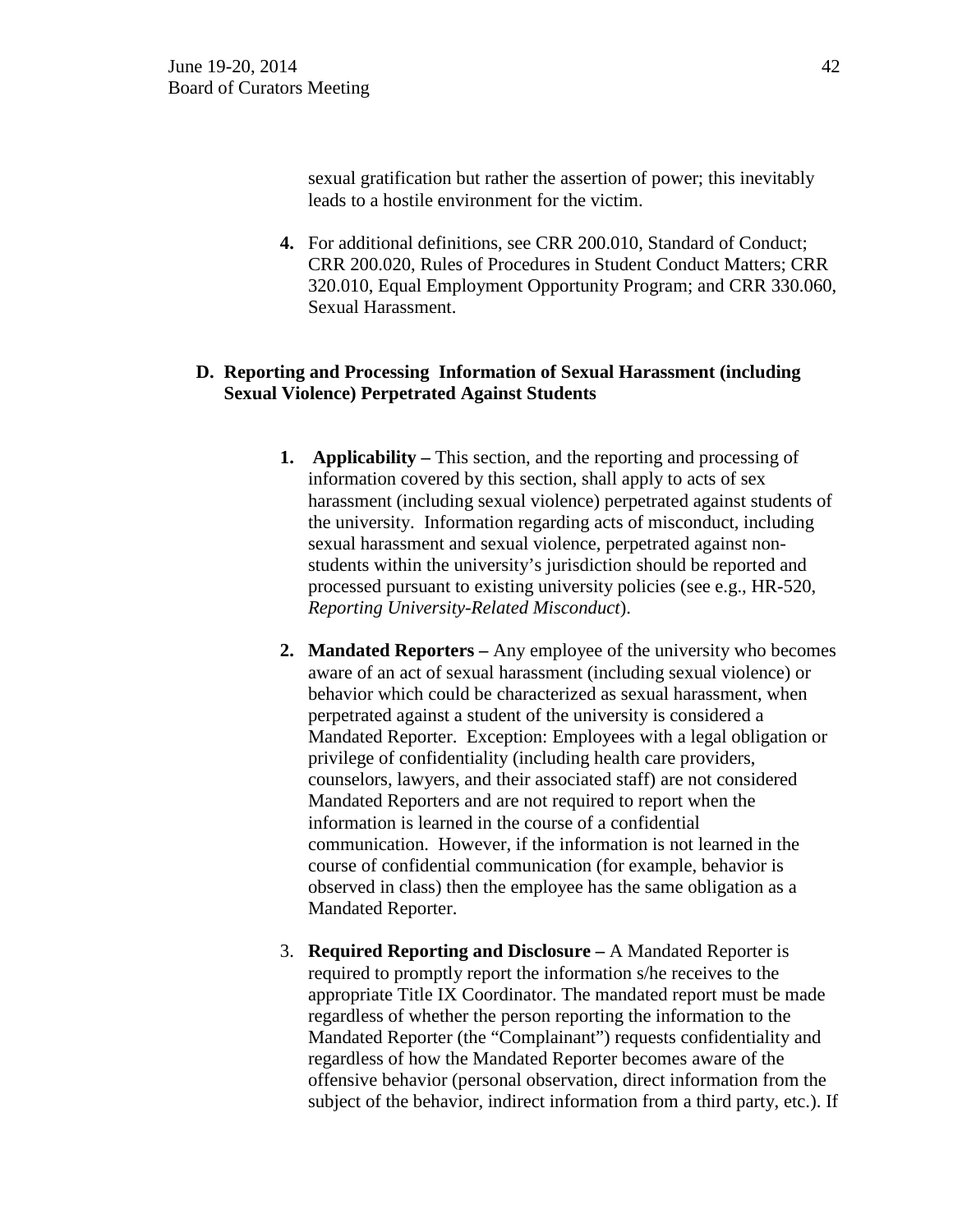the Complainant requests confidentiality or that the charges not be pursued, the Mandated Reporter should warn the Complainant that, at this stage in the process, the Mandated Reporter must report some information to the Title IX Coordinator, depending on the employment status of the Mandated Reporter. The UM System and campuses should provide appropriate training to those employees likely to witness or receive reports of sexual harassment and violence.

- 4. **Content of Mandated Report to Title IX Coordinator –**The information required of the Mandated Reporter will be based on the employment status of that individual. Supervisors must report all details that they possess. This includes names of the parties, if known, and all other information in the supervisor's possession. Nonsupervisory employees must report the known circumstances of the harassing behavior but their initial report is not required to give the name or other identifying information about the Complainant. The Title IX Coordinator will advise whether additional information needs to be reported.
- 5. **Title IX Coordinator's Review –** Upon receipt of information of potential sexual harassment (including sexual violence), the Title IX Coordinator shall review the information and, if necessary, immediately investigate to determine whether there is cause to believe that the alleged behavior violates Title IX or the university's nondiscrimination policies. If so, the case will be handled according to the requirements of Title IX and referred for appropriate action under existing disciplinary policies for students, staff, or faculty as the case may be. The Title IX Coordinator also will assess whether other action is needed to eliminate the sexual harassment, prevent its recurrence, and address its effects and will undertake or initiate such action as may be required in coordination with appropriate university officials.

#### 6. **Requests for Confidentiality or Not to Pursue an Investigation**

a. The Title IX Coordinator or other appropriate official should inform and obtain the consent from the Complainant before beginning an investigation. If the Complainant requests confidentiality or asks that the complaint not be pursued, the Title IX Coordinator should take all reasonable steps to investigate and respond to the complaint consistent with the request for confidentiality or request not to pursue an investigation. If a Complainant insists that his or her name or other identifiable information not be disclosed to the alleged perpetrator, the Title IX Coordinator should inform the Complainant that his or her ability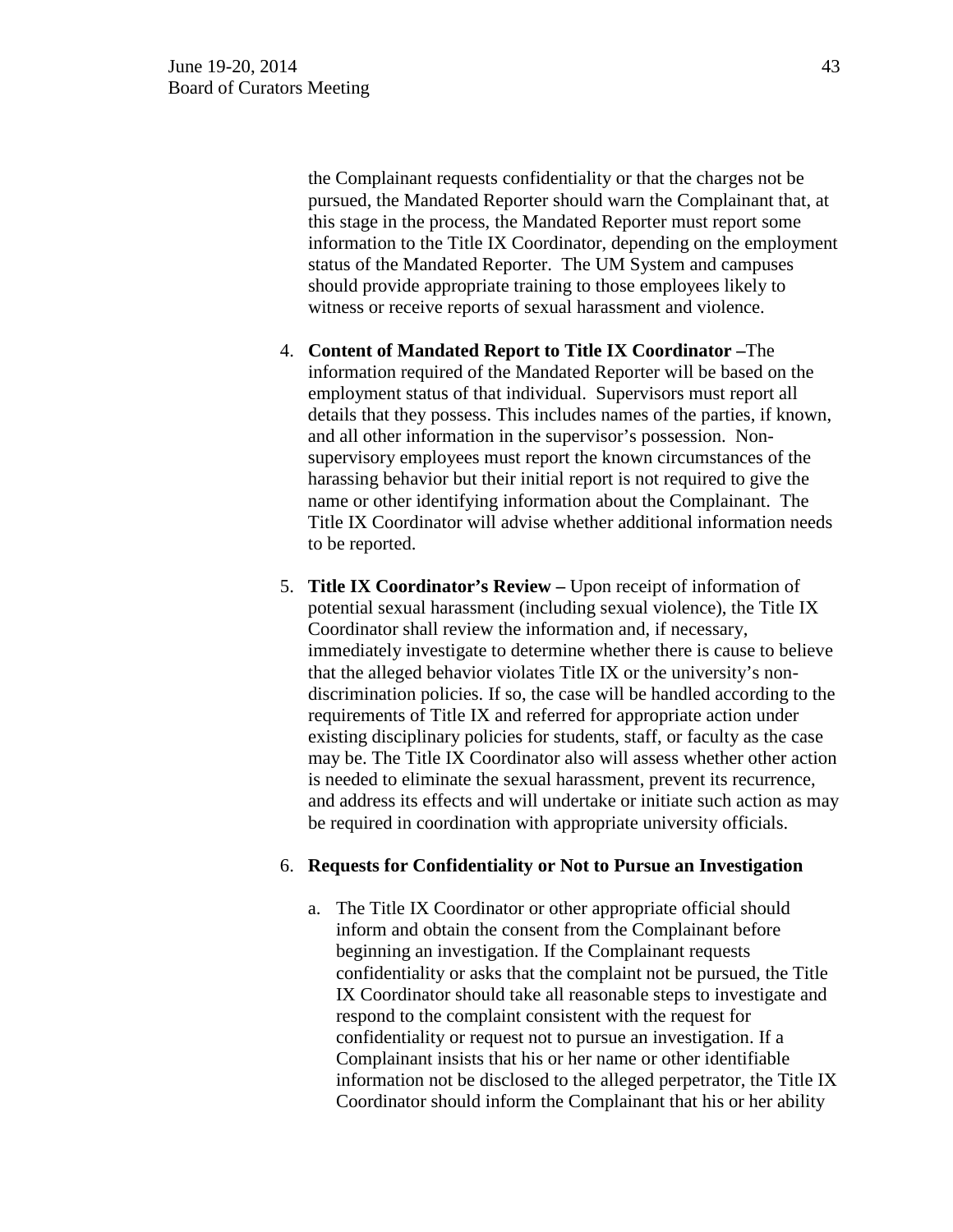to respond may be limited. The Title IX Coordinator should evaluate the Complainant's request in the context of providing a safe and nondiscriminatory environment for all students.

- b. After due deliberation of the Complainant's request, and in accordance with Title IX, the Title IX Coordinator may decide not to proceed with an investigation or referral for disciplinary action. Such a decision should be well-reasoned and documented. If, after due deliberation, the Title IX Coordinator decides the university cannot or should not take disciplinary action against the alleged harasser, the Title IX Coordinator should consider other steps to limit the effects of the alleged harassment and prevent its recurrence, such as policy revisions or education sessions.
- 7. **Retaliation Prohibited** No person shall be subject to any form of retaliation for making a report required by this policy or for making any other good faith report to a Title IX Coordinator. Any person who engages in such retaliation shall be subject to disciplinary action in accordance with applicable procedures.
- **E. Non-compliance –** Failure to comply with this policy can result in disciplinary action. Employees also are cautioned that non-compliance with this policy may increase their risk of personal liability. Further, an individual who fails to report sexual harassment/violence under this policy may be determined to be ineligible for defense or protection under CRR 490.010 for any associated claims, causes of action, liabilities or damages.
- **F. Title IX Coordinators –** Any person having inquiries concerning the application of Title IX should contact their respective UM System or campus Title IX Coordinator. The following individuals serve as Title IX Coordinators and are designated to handle inquiries regarding the non-discrimination policies and to serve as the coordinators for purposes of Title IX compliance:

 **University of Missouri System** Betsy Rodriguez, Ph.D. Vice President Human Resources **Address:** 215 University Hall Columbia, MO 65211 **Telephone Number:** (573) 882-8279 **Email Address:** rodriguezea@umsystem.edu

 **Missouri University of Science and Technology**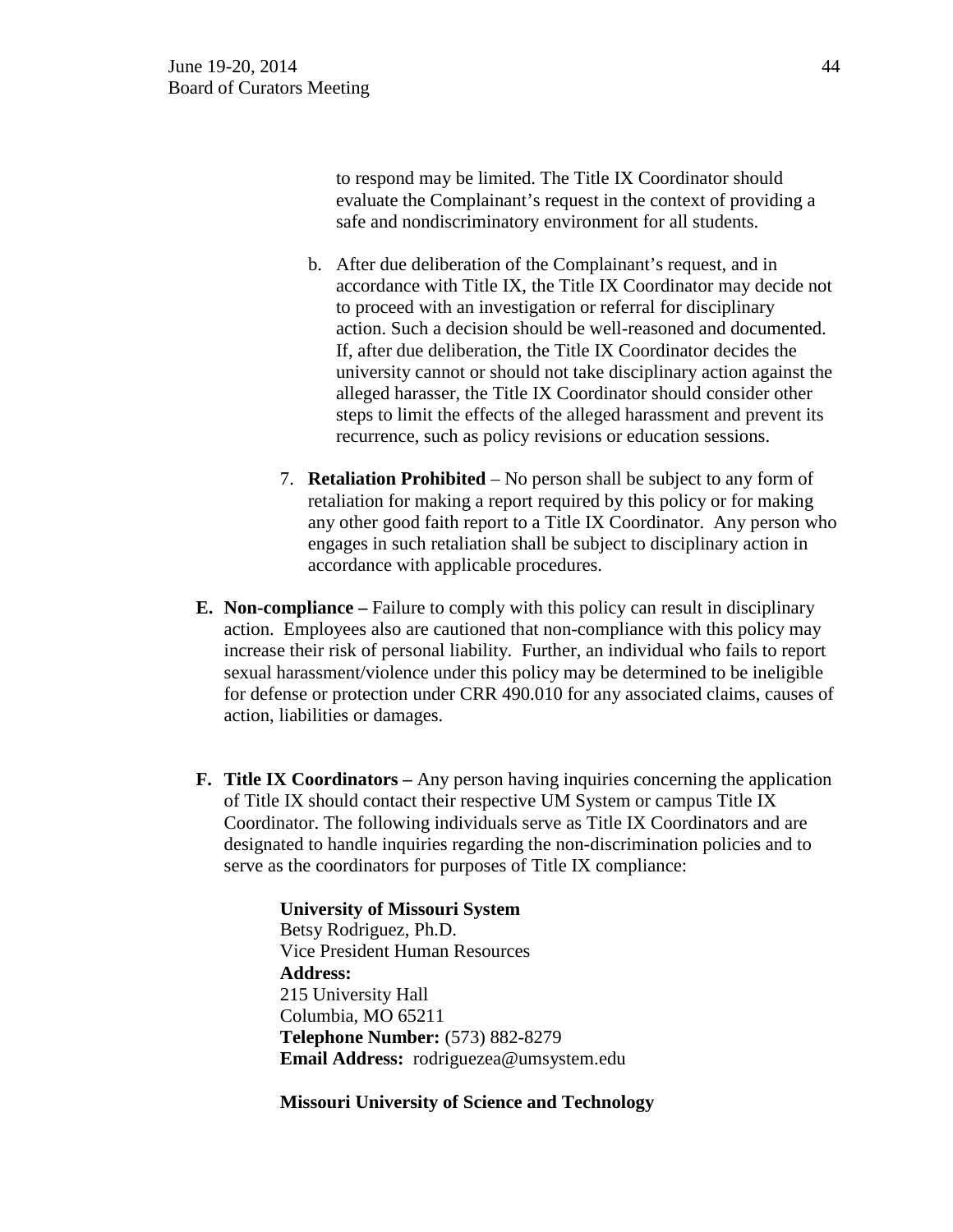Shenethia Manuel, J.D. Associate Vice Chancellor, Human Resource Services, Affirmative Action, Diversity, and Inclusion  **Address:**  113 Centennial Hall 300 W. 12th Street Rolla, MO 65409  **Telephone Number:** (573) 341-4920  **Email Address:** manuels@mst.edu http://titleix.mst.edu/

# **University of Missouri-Columbia (primary contact in cases of sexual assault)**

Cathy Scroggs, Ph.D. Deputy Title IX Coordinator Vice Chancellor of Student Affairs Department of Student Affairs **Address:** 110 Jesse Hall Columbia, MO 65211 **Telephone Number:** 573-882-6776 **Email Address:** ScroggsC@missouri.edu http://equity.missouri.edu/titleix.php

### **University of Missouri-Columbia (for any Title IX report or inquiry)**

 Noel Ann English, J.D. Director of MU Equity/ Title IX Coordinator  **Address:**  Memorial Union S303 Columbia, MO 65211  **Telephone Number:** (573) 882-9069  **Email Address:** englishno@missouri.edu http://equity.missouri.edu/titleix.php

**University of Missouri-Kansas City** Michael Bates, J.D. Director of Affirmative Action Human Resources  **Address:** 212 Administrative Center 5100 Oak Street Kansas City, MO 64110  **Telephone Number:** (816) 235-6910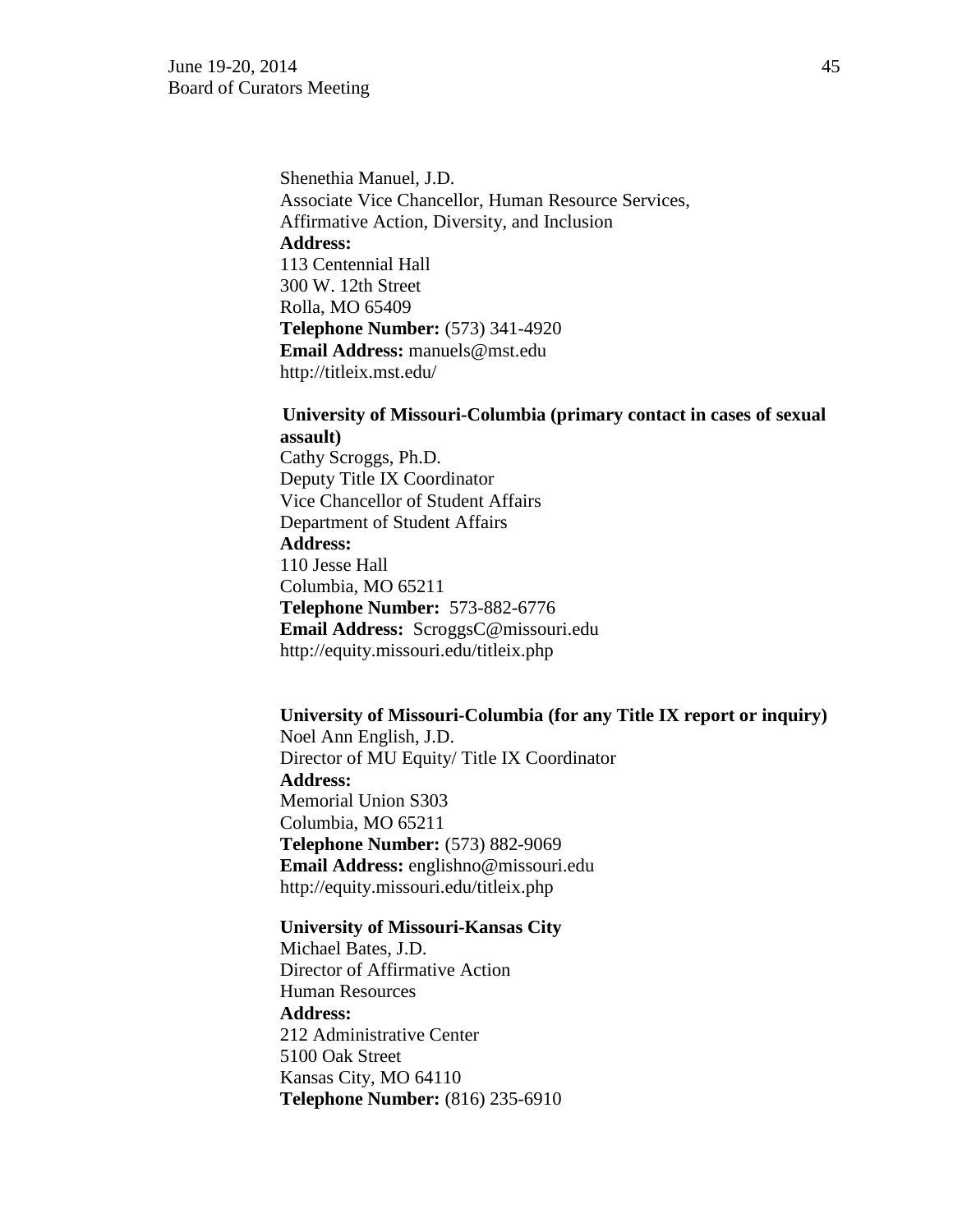**Email Address:** batesmd@umke.edu http://www.umkc.edu/hr/TitleIX/default.asp

#### **University of Missouri-St. Louis**

 Deborah J. Burris Director and Chief Diversity Officer Office of Equal Opportunity  **Address:**  127 Woods Hall Saint Louis, MO 63121  **Telephone Number:** 314 516-5695  **Email Address:** burrisd@umsl.edu http://www.umsl.edu/services/oeo/policies1/titleIX.html

Duties and responsibilities of the university's Title IX Coordinators include monitoring and oversight of overall implementation of Title IX Compliance at the university, including coordination of training, education, communications, and coordination with grievance procedures for faculty, staff, students and other members of the university community.

**G. Office of Civil Rights –** Inquiries concerning the application of Title IX also may be referred to the United States Department of Education's Office for Civil Rights. For further information on notice of nondiscrimination, visit http://wdcrobcolp01.ed.gov/CFAPPS/OCR/contactus.cfm for the address and phone number of the U.S. Department of Education office which serves your area, or call 1-800- 421-3481. The State of Missouri regional Office of Civil Rights is located in Kansas City and is available to provide assistance.

> **Region VII - Kansas City (Iowa, Kansas, Missouri, Nebraska)** Regional Manager Office for Civil Rights U.S. Department of Health and Human Services Kansas City, MO 64106 Voice Phone (816) 426-7277 FAX (816) 426-3686 TDD (816) 426-7065

**H**. **Related UM System Policies and Procedures –** Related UM System policies and procedures include:

> • Equal Opportunity/Affirmative Action Policy http://www.umsystem.edu/ums/rules/collected\_rules/personnel/ch320/320. 010\_Equal\_Employment\_Opportunity\_Program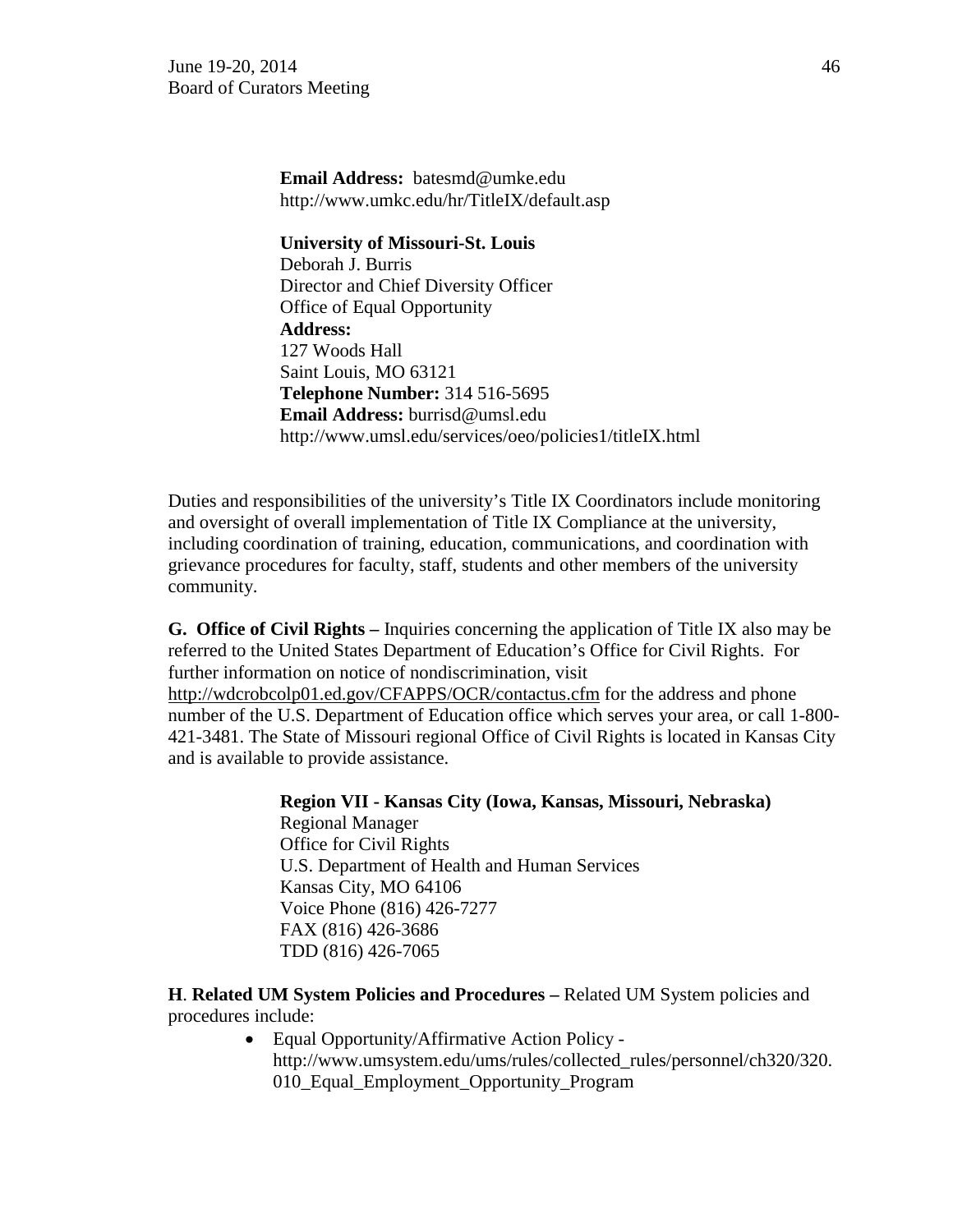- UM Sexual Harassment Policy http://www.umsystem.edu/ums/rules/collected\_rules/personnel/ch330/330. 060\_sexual\_harassment
	- o See also, Human Resources Manual HR-510
- UM System Student Conduct http://www.umsystem.edu/ums/rules/collected\_rules/programs/ch200/
- UM System Rules of Procedures in Student Conduct Matters http://www.umsystem.edu/ums/rules/collected\_rules/programs/ch200/200.0 20 rules of procedures in student conduct matters
- UM System Grievance Procedures http://www.umsystem.edu/ums/rules/collected\_rules/grievance
- Academic Grievance Procedure http://www.umsystem.edu/ums/rules/collected\_rules/grievance/ch370/370. 010\_Academic\_Grievance\_Procedure
- Administrative, Service, and Support Staff - http://www.umsystem.edu/ums/rules/collected\_rules/grievance/ch380/38 0.010 grievance procedure administrative service support staff
- Student Discrimination Grievances http://www.umsystem.edu/ums/rules/collected\_rules/grievance/ch390/griev ance\_390.010
- Positive Work & Learning Environment Positive Work and Learning Environment

# **Collected Rules and Regulations 370.01**

# **Academic Grievances (for procedures applicable to UMSL refer to Section 370.010) Chapter 370: Academic Grievances**

Bd. Min. 4-8-05; Extended Bd. Min. 4-4-08; Amended 12-12-08; 04-03-09; 6-19-14.

The primary goal of the grievance procedure is to present prompt and clear evaluations about the merits of grievances and provide solutions that are equitable and effective. This process is not designed to replicate a judicial proceeding.

The Board of Curators, the faculty, and the administration of the University of Missouri recognize the importance of providing a prompt and efficient procedure for fair and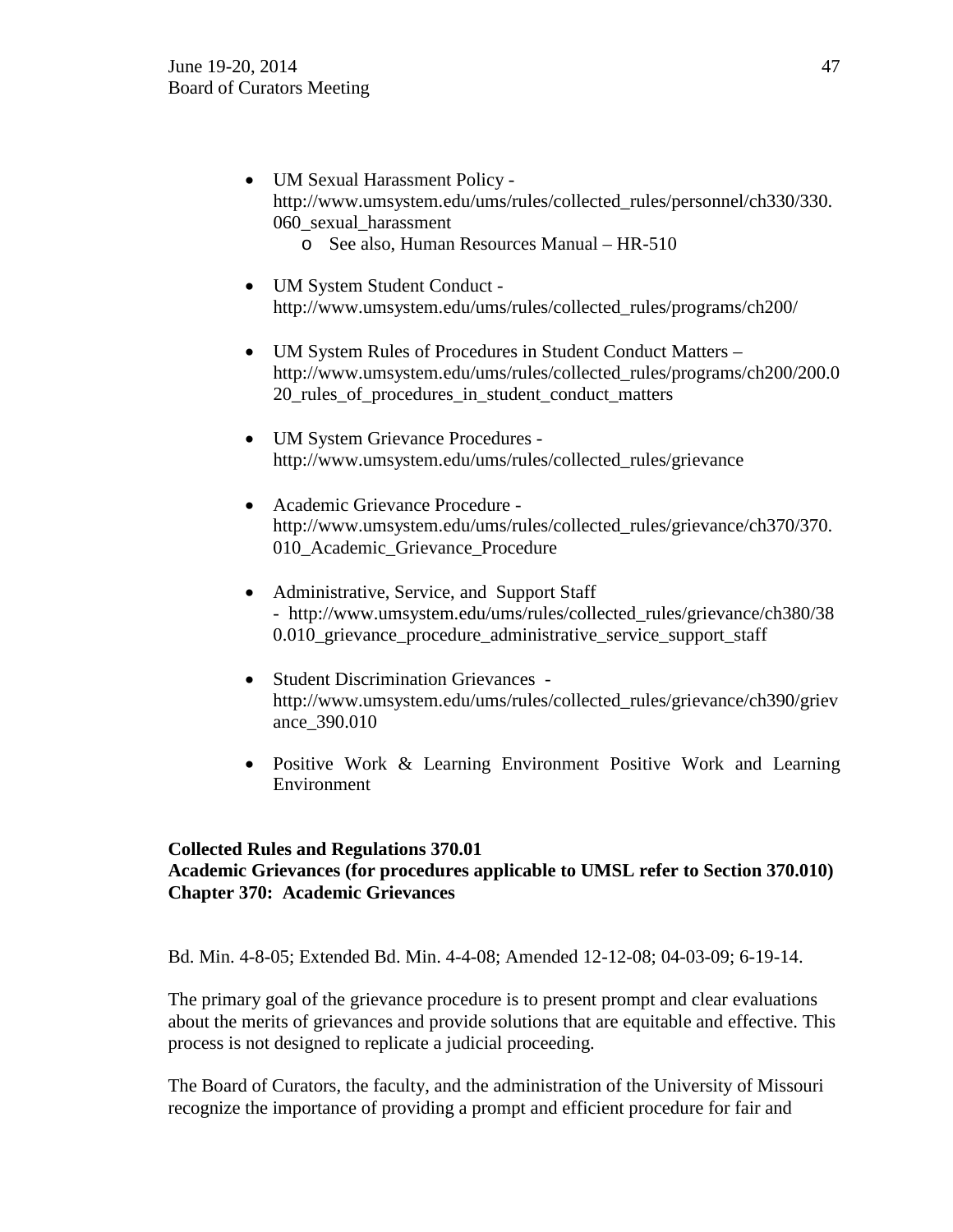equitable resolutions of grievances with the University without fear of prejudice or reprisal for initiating a grievance or participating in its settlement. To the extent possible, all grievances should be settled through informal discussions at the lowest administrative level, and disputed matters should be processed as formal grievances only when either party feels that a fair and equitable solution has not been reached in the informal discussions. Accordingly, the members of the faculty as defined in the rules and regulations, [Section 310.020 A,](http://umsystem.edu/ums/gc/rules/bylaws/310/020) including faculty who hold an administrative title or function, are encouraged to use this procedure for grievances relating to their status or activities as faculty members. This grievance procedure should not be used in connection with a matter relating to any administrative title or function which the faculty member currently holds or may also have had.

The success of this procedure is contingent upon the good faith effort of all participants. It is the responsibility of the MU Faculty Council, the UMKC Faculty Senate, the MU and UMKC Chancellors, and the University President to encourage and sustain such efforts, and to ensure that the procedure is followed in its entirety in its spirit as well as letter. The MU and UMKC Chancellors will also be responsible for ensuring that the determination reached in a grievance is implemented.

### 1. **Definition:**

- 1. A grievance is defined as an allegation that one or more of the following has occurred:
	- 1. There has been a violation, a misinterpretation, an arbitrary or discriminatory application of University policy, regulation, or procedure which applies personally to the faculty member, notwithstanding that it may apply to others within or without the grievant's unit, relating to the privileges, responsibilities, or terms and conditions of employment as a member of the faculty.
	- 2. The faculty member has been discriminated against on the basis of race, color, religion, sex, gender identity, gender expression, national origin, age, disability, status as a Vietnam era veteran, or sexual orientation.
	- 3. There has been an infringement on the academic freedom of the faculty member.
- 2. This policy shall not be interpreted in such a manner as to violate the legal rights of religious organizations or military organizations associated with the Armed Forces of the United States of America.

## 2. **Termination and Non-Renewal of Regular Faculty**

1. The termination of regular faculty on continuous appointments, on whatever grounds, is governed by the Academic Tenure Regulations [\(Section 310.020\)](http://umsystem.edu/ums/gc/rules/bylaws/310/020) and the Procedures in Cases of Dismissal for Cause (Section 310.060) rather than this Grievance Procedure. Any matter related to the termination of regular faculty on continuous appointment cannot be grieved under Section 370.015.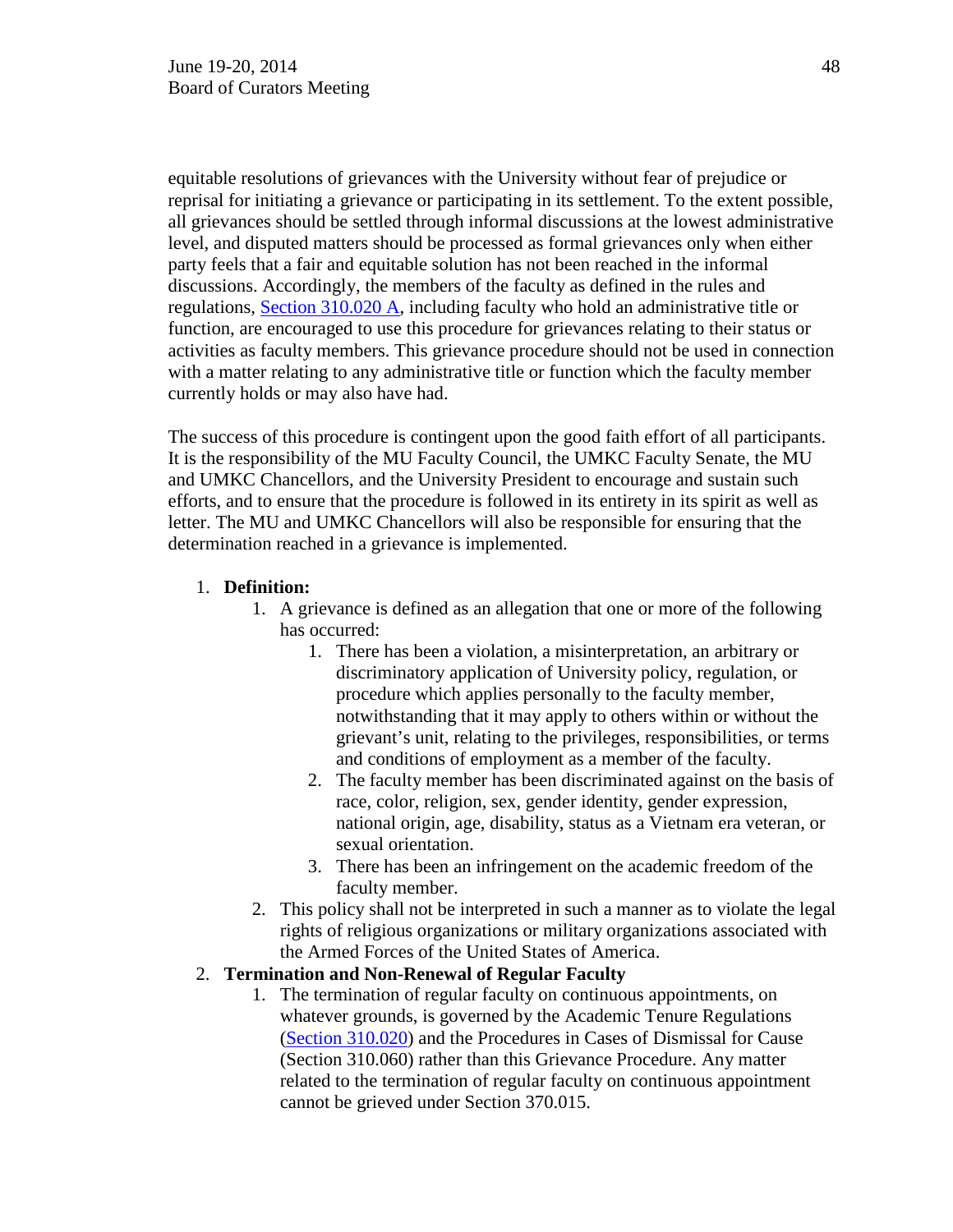2. The non-renewal of regular faculty on regular term appointments, on whatever grounds, is governed by the Academic Tenure Regulations (Section 310.020) rather than this Grievance Procedure. For the Columbia and Kansas City campuses only, the reference to Section 370.010 in Section 310.020F shall be taken instead to reference Section 370.015. As laid out in Section 310.020.F.3., if a tenure-track faculty members' nonrenewal has been unsuccessfully appealed to the Chancellor, the faculty member may use this grievance process only to allege that the decision resulted from inadequate consideration, or that the decision was based significantly on consideration violative of academic freedom, or that the decision was based significantly on considerations violative of governing policies on equal employment opportunity.

## 3. **Grievance Process:**

- 1. *Grievance Resolution Panel (GRP):*
	- 1. Grievances shall be addressed by a standing three person *GRP* consisting of a senior administrator (e.g., Deputy Provost) and two tenured faculty members:
		- 1. The faculty members will be chosen by the Faculty Council (FC) or Faculty Senate (FS) after consultation with the Chancellor via an application process designed by the FC or FS.
		- 2. Faculty members will be granted release time to compensate for the effort devoted to the *GRP*. The amount of release time will be negotiated between the Chancellor and the faculty member's dean/department chair.
		- 3. The senior administrator member of the *GRP* will be appointed by the Chancellor after consultation with the FC or FS.
	- 2. *GRP* members will serve up to three-year renewable terms pending FC or FS and Chancellor approval.
		- 1. In case of a conflict of interest, the FC or FS will appoint alternate faculty members of the *GRP*. Release time, if any, for faculty alternates will be negotiated between the Chancellor and the alternate's dean/department chair, as needed.
		- 2. In the case of a conflict of interest, the Chancellor will appoint an alternate senior administrator after consultation with the FC or FS.
- 2. Faculty Council or Faculty Senate Oversight Committee (OC) :
	- 1. The OC will monitor the grievance process. (Additional details on OC committee are provided below in section C.11.)
- 3. Filing a grievance: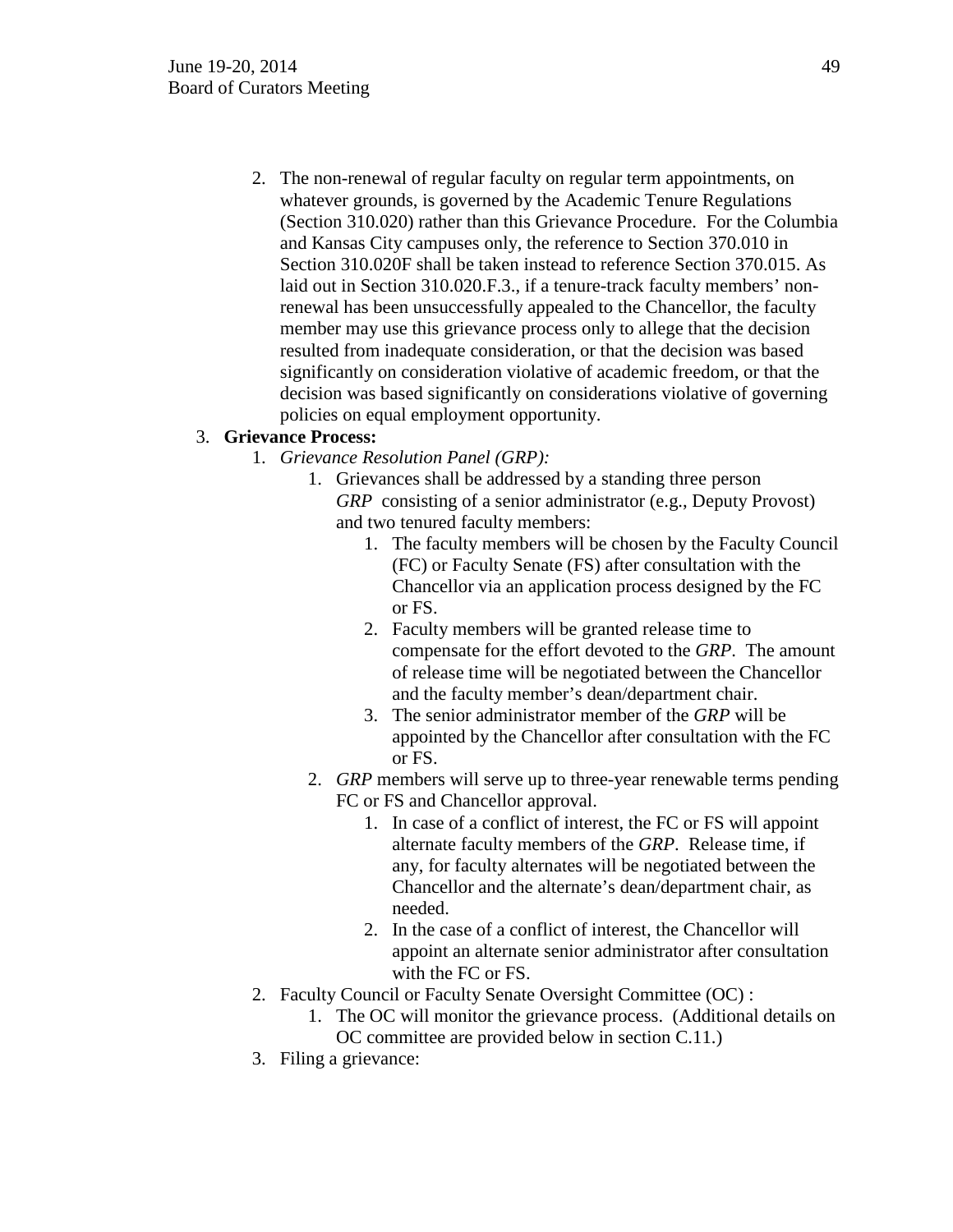- 1. A faculty member files a grievance by the completion of the [Grievance Filing Form \(PDF\)](https://uminfopoint.umsystem.edu/media/fa/grievance.pdf) and submission of the form to the *GRP*.
	- 1. The Grievance Filing Form must be the form approved by the *GRP*.
	- 2. The form must include the following specific information: (a) Description and date of occurrence of the grieved act,
		- (b) The rule that was violated,
		- (c) The harm that resulted,
		- (d) The remedy the grievant requests,
		- (e) Attempts at informal resolution.
	- 3. The grievant may submit any relevant evidence/attachments that the grievant would like to be considered by the *GRP* as well as a list of additional sources of information, including persons with knowledge.
	- 4. The grievant may also request that the *GRP* gather any additional relevant evidence that the grievant believes exists and that is not in the grievant's possession or to which the grievant does not have access. Taking into account considerations of FERPA, HIPAA, attorney/client privilege and impact on any party or university unit, the *GRP* will make reasonable attempts to obtain information that it deems relevant and central to the grieved matter(s).
- 2. There are two requirements the grievant must meet when filing:
	- 1. The grievant must demonstrate that s/he attempted to informally resolve the complaint before filing the grievance.
	- 2. The grievant must file the grievance within one hundred and eighty (180) days after the grievant knew, or reasonably should have known, of the occurrence of the event or omission out of which the grievance has arisen. In situations where the grievance arises out of a series of events or omissions, the filing period shall be measured from the last event or omission in the series.

(a) A faculty member who does not initiate a grievance in accordance with the 180-day limit specified herein shall be deemed for purposes of these procedures to have accepted the last decision rendered by an appropriate administrative officer.

- 4. Processing a grievance:
	- 1. The GRP will meet with the grievant to discuss the complaint, ask questions, and gain a greater understanding of the issue.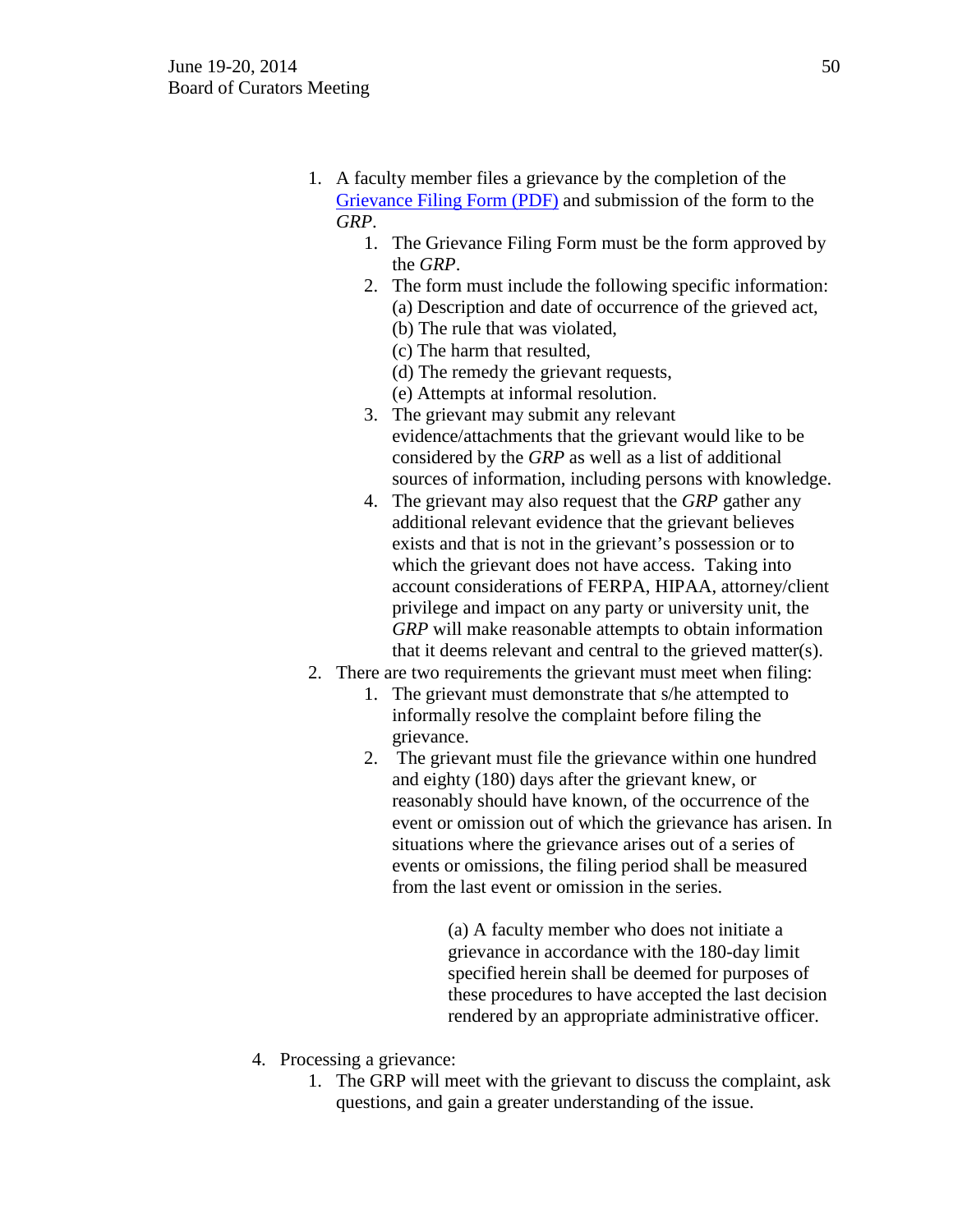- 2. Early in the process, the GRP will hold one face-to-face meeting simultaneously with both the grievant and the person against whom the grievance is directed.
- 3. The GRP will also name a university respondent, in consultation with both the Chancellor or the Chancellor's designee and the Chair of Faculty Council or Faculty Senate or the Chair's designee.
- 4. Both the grievant and the respondent have the right to consult with an attorney of their choice, but that attorney may not be present at any meetings with the GRP. Both the grievant and the respondent may have an advisor present at meetings with the GRP but the advisor must be a current university employee and cannot act in the capacity of an attorney. The advisor may not make presentations or statements to the GRP, or any other parties present.
- 5. The university respondent will be provided with the original grievance filing form and any other information gathered that the GRP deems relevant, and will be required to write a rebuttal statement.
	- 1. The respondent may include any relevant evidence/attachments that the respondent would like to be considered by the GRP, as well as a list of additional sources of information, including persons with knowledge.
	- 2. The respondent may request that the GRP gather any additional relevant evidence that the respondent believes exists and that is not in the respondent's possession or to which the respondent does not have access. Taking into account considerations of FERPA, HIPPA, attorney/client privilege and impact on any party or university entity, the GRP will make reasonable attempts to obtain information that it deems relevant and central to the grieved matter(s).
	- 3. The respondent has 15 days from the date that s/he is provided with the original grievance filing form to write this rebuttal statement. The respondent may submit a written request to the GRP for a time extension to prepare the rebuttal. Such extensions will be granted at the sole discretion of the GRP.
- 6. The GRP will investigate, gather evidence, meet individually or jointly with either or both parties, as well as other relevant individuals. There shall be no formal hearing in this process.
- 7. Based on its own investigation, the GRP may collect evidence that it deems as having relevance and centrality to the grieved matters.
- 8. The GRP shall receive the cooperation of campus administrators, the collegiate dean, the department chair, the grieving faculty member, other faculty members, other University employees, and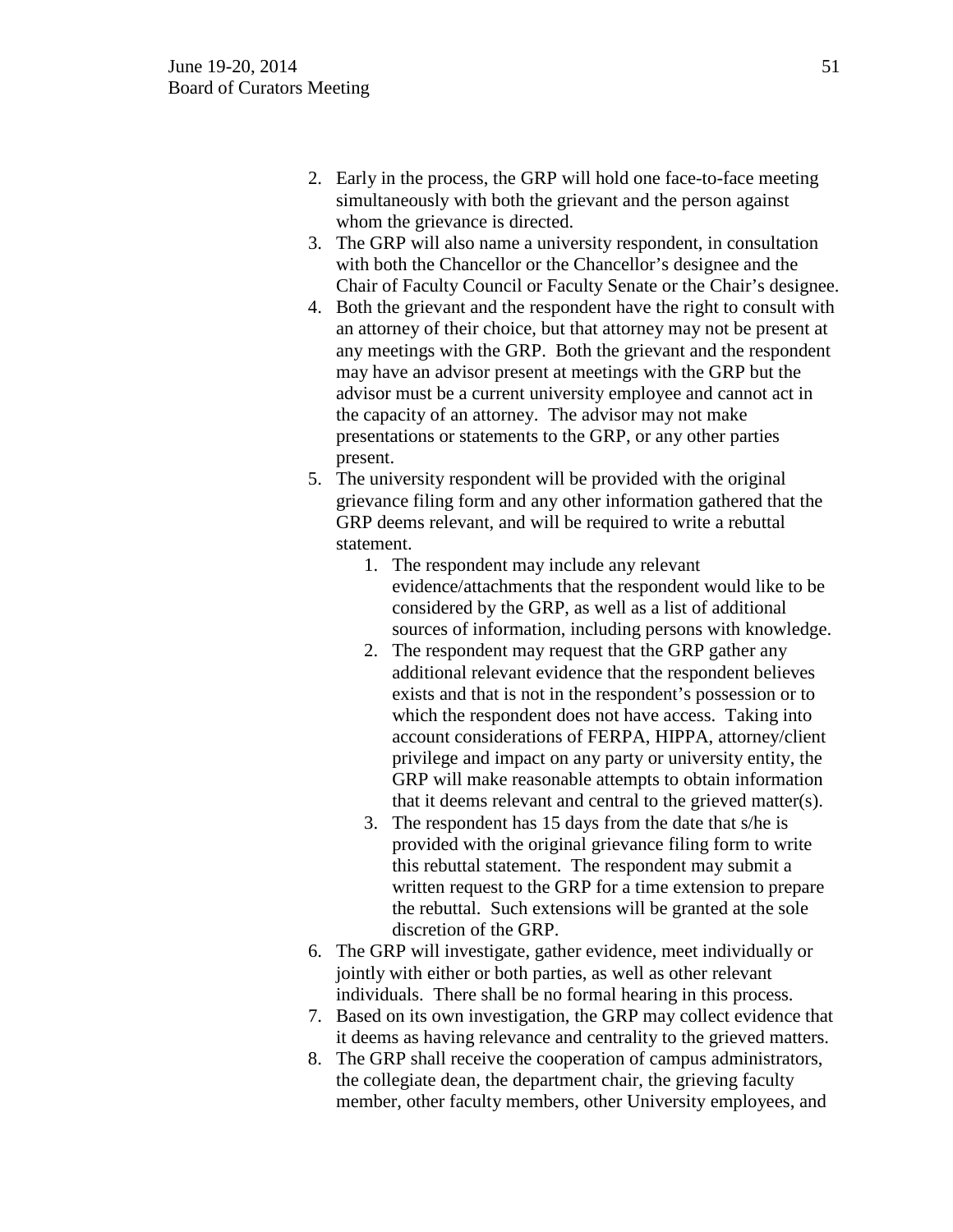students enrolled at the University. It will be the duty of all such individuals to provide, in a timely fashion, all requested nontestimonial evidence relevant to the case.

- 9. The GRP will consult with University Legal Counsel concerning legal issues of evidence, including but not limited to FERPA regulations, attorney/client privilege, and HIPPA-protected materials.
- 10. All University employees must be truthful in providing testimony to the GRP and all non-testimonial evidence must be genuine and accurate. False testimony, fraudulent evidence, refusal to cooperate with the GRP and breaches of confidentiality (see section L) may be the basis for a personnel action against the uncooperative individual or result in the GRP filing charges of Faculty Irresponsibility under the **Procedures Governing the Disposition of Charges of Faculty Irresponsibility (Section 300.010L).**
- 11. The grievant(s) and respondent(s) shall be provided with a copy of all evidence collected by the GRP, or in the case of materials deemed confidential by the GRP, a summary of this evidence.
- 12. The GRP will have three months from the date of the filing of the grievance to conduct an investigation and render findings and recommendations, if any.
- 13. Prior to rendering its findings, the GRP will inform the parties in writing of their tentative findings and the basis for these findings, including documents collected and information received orally. The parties shall meet jointly with the GRP and each will have the opportunity to provide a 30 minute oral presentation to the GRP regarding their perspective on these tentative findings. Each party will be provided with the opportunity to make one ten minute rebuttal to the other party's presentation.
- 5. The GRP findings and recommendations:
	- 1. The GRP has broad administrative latitude to address grievances.
	- 2. At any point in the process, the GRP may provide for:
		- 1. A mediation of a settlement agreement between the grievant and the University of Missouri.
		- 2. A finding that the grievance has no merit.
	- 3. At the conclusion of their investigation, the GRP findings may include, but are not limited to, the following:
		- 1. A finding in favor of the grievant and the recommendation of remedies, if any, to resolve the grievance.
		- 2. A finding that both the grievant and the respondent have legitimate complaints and the recommendation of remedies, if any, to resolve both sets of complaints.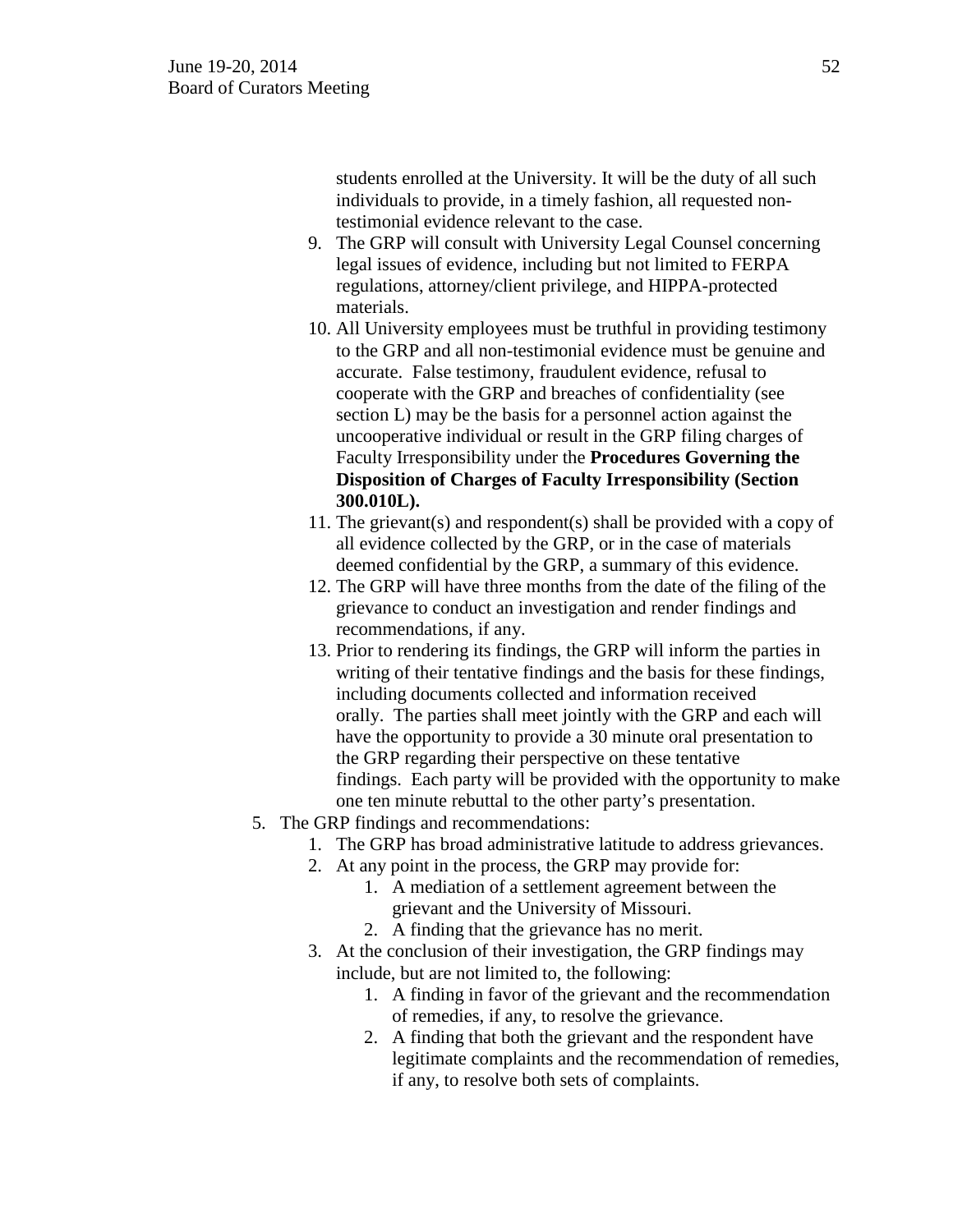- 3. A finding against the grievant with no recommendations for remedies to address the grievant's complaint.
- 4. A finding that the respondent was subject to some adversity in connection with the aggrieved act and the recommendation of remedies, if any, to alleviate this adversity.
- 5. A finding of a systematic problem in the administration of the University of Missouri and the recommendation, if any, for remedies to prevent this problem in the future.
- 4. The GRP will render its findings and recommendations and provide them to the parties, the Chancellor, and the Oversight Committee Representative.
- 6. Appeal of the GRP findings:
	- 1. Within 15 days, either the grievant or the respondent may appeal the GRP findings and recommendations, if any, to the Chancellor using the [Grievance Appeal Form \(PDF\).](https://uminfopoint.umsystem.edu/media/fa/grievanceappeal.pdf)
	- 2. The Chancellor will have 30 days from the time it is received to act on the appeal. If the Chancellor needs more time, then the Chancellor shall provide reasons and a new estimated time via a letter to all parties (grievant, respondent, GRP, Oversight Committee representative). If the Chancellor does not act within 30 days and does not provide such a letter, the decision of the GRP becomes final.
	- 3. If neither party appeals the GRP decision within 15 days, then the Chancellor will have an additional 30 days to accept or reject the findings of the GRP in whole or in part, and accept, reject or modify the recommendations of the GRP. If the Chancellor needs more time, then the Chancellor shall provide reasons and a new estimated time via a letter to all parties (grievant, respondent, GRP, Oversight Committee representative). If the Chancellor does not act within 30 days and does not provide such a letter, the decision of the GRP becomes final.
- 7. Chancellor's review of the GRP Decision:
	- 1. In reviewing the GRP decision:
		- 1. The Chancellor, or the Chancellor's designee, may speak to the grievant and the respondent. If the Chancellor, or the Chancellor's designee, meets with one party, however, then the Chancellor or the chancellor's designee must also meet with the other party as well, although not necessarily at the same time.
		- 2. The Chancellor will have access to all relevant documents.
		- 3. The Chancellor or the Chancellor's designee may seek additional information or input as needed. If the Chancellor or Chancellor's designee seeks additional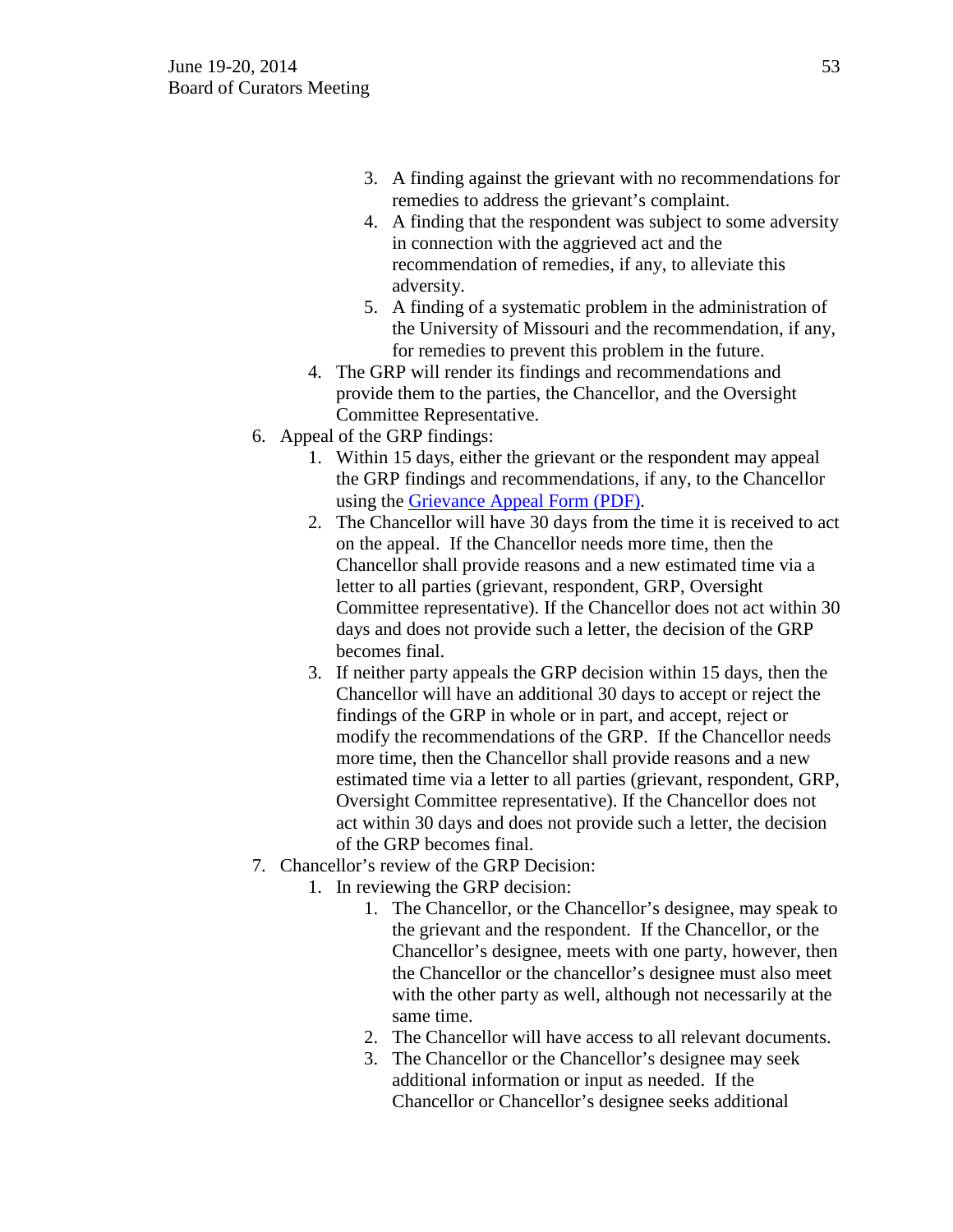information, however, then the Chancellor shall inform the GRP and the OC representative to the grievance under consideration what additional information or input the Chancellor or the Chancellor's designee has sought.

- 2. The Chancellor may accept or reject the findings of the GRP in whole or in part, and accept, reject or modify the recommendations of the GRP.
- 3. The Chancellor's decision is final.
- 4. Upon rendering of the final decision, the chancellor will notify the grievant, respondent, GRP and Oversight Committee representative regarding the final outcome and remedies, if any.
- 8. Grievant's acceptance of the final decision:
	- 1. Once a decision is final, the grievant has 15 days to provide written acceptance of the decision and any recommended remedies.
	- 2. The grievant uses the [Grievance Acceptance Form \(PDF\)](https://uminfopoint.umsystem.edu/media/fa/grievanceacceptance.pdf) to file a response to the final decision.
- 9. If the grievant fails to provide a written acceptance of the final decision or submits a Grievance Acceptance Form that rejects the final decision, the grievant suffers the loss of all remedies favorable to the grievant.
- 10. Grievant's legal rights:
	- 1. Upon acceptance of the final decision, the grievant waives the right to bring a lawsuit concerning any matters that were a subject of the grievance.
	- 2. If a lawsuit related to the substantive content of the grievance is initiated at any time, then this grievance process will immediately end and the grievant and the respondent are immediately released from requirements imposed by Section 12 below.
	- 3. Upon rejection of the final decision, the grievant and the respondent are released from the confidentiality requirements imposed by Section C.12.below.
- 11. Oversight:
	- 1. There will be a Faculty Council (Senate) Oversight Committee (OC), whose purpose will be to monitor the Grievance process as neutral observers and provide feedback on the process to the Faculty Council or Faculty Senate, the faculty and the Provost's and Chancellor's Office.
		- 1. The OC will consist of 3-5 tenured faculty appointed by Faculty Council or Faculty Senate for up to three year staggered terms.
		- 2. Chair of the OC will be a member of the Faculty Council or Faculty Senate Executive Committee.
	- 2. OC monitoring of individual grievances:
		- 1. A member of the OC will be appointed to each grievance case following receipt of the Grievance Filing Form by the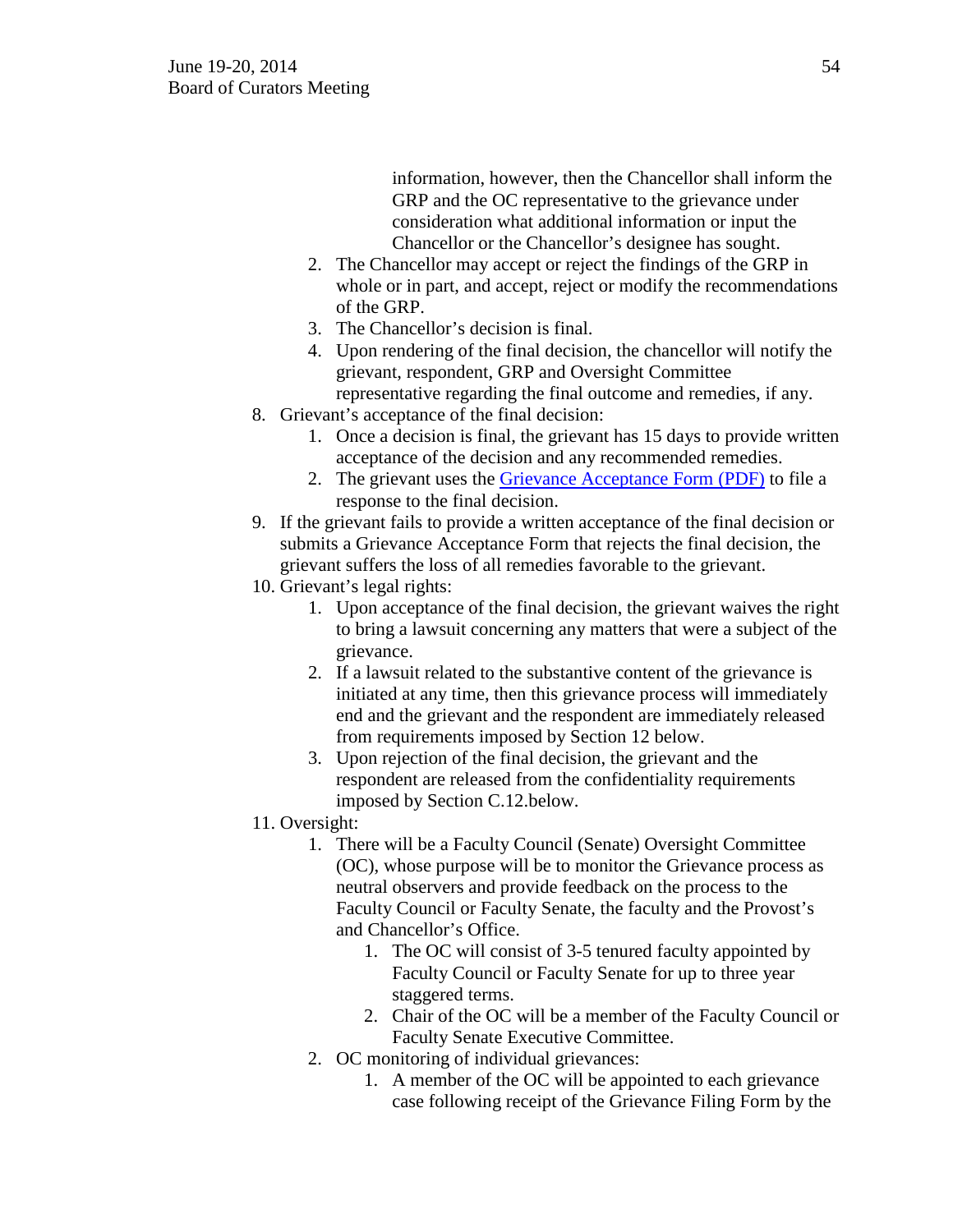GRP. OC members will rotate grievance case membership unless a conflict of interest is identified.

- 2. The OC representative will sit in on all GRP deliberations and will be copied on all correspondence. If during deliberations, the OC member has process or procedural concerns, the member may raise the concerns with the GRP, without the grievant or respondent or any other parties present.
- 3. The OC representative is an observer: The OC representative may not participate in the deliberations or rendering of findings and recommendations by the GRP.
- 4. GRP requests for extension of the 3-month timeline shall be made to the OC. The OC committee shall rule on such requests within five days from the receipt of the request.
- 5. The OC representative shall not discuss the ongoing grievance with anyone, including other OC members, except any information necessary to the OC committee decision regarding time extension requests from the GRP.
- 6. At the close of each grievance case, the OC representative shall present to the other OC members a summative and evaluative report of that particular case. These reports will not reveal any substantive information concerning grievances including but not limited to supporting materials, specific findings, and identifying information about any participant.
- 3. OC monitoring of the grievance process:
	- 1. The OC will continually monitor the overall grievance process.
	- 2. On a yearly basis the OC shall present a summative and evaluative report to Faculty Council or Faculty Senate Executive Committee, the Provost and the Chancellor.
	- 3. The OC will monitor the implementation of remedies resulting from the final grievance decision by communication with relevant parties, and in cases in which remedies are not being implemented the Faculty Council or Faculty Senate Executive Committee will be notified.
- 12. Confidentiality:
	- 1. All parties involved (grievant, respondent, GRP and OC) must agree to maintain strict confidentiality regarding any substantive information concerning grievances including but not limited to supporting materials, specific findings, and identifying information about any participant. The substance of the cases shall not be discussed at any time, before or after a final decision is made, except as provided in Section 10.b. and 10.c.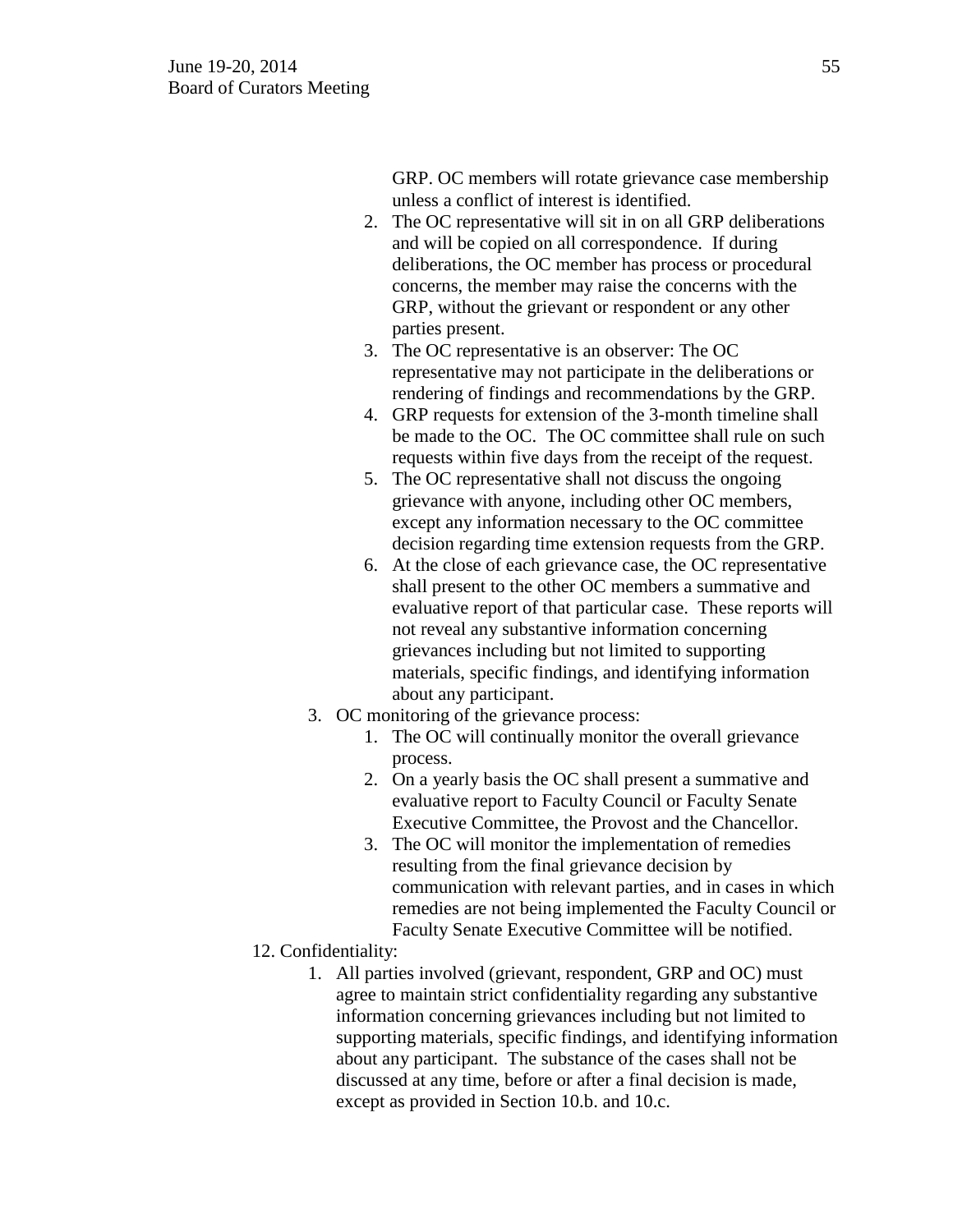## **Collected Rules and Regulations 370.010 Academic Grievance Procedure**

Bd. Min. 4-8-05; Extended Bd. Min. 4-4-08; Amended 12-12-08; 04-03-09; Bd. Min. 6- 17-11. [The 6-17-11 version replaces 370.015 (Pilot Academic Grievance Procedure), and the prior version of 370.010.]; Amended Bd. Min. 6-19-14.

The Board of Curators, the faculty, and the administration of the University of Missouri recognize the importance of providing a prompt and efficient procedure for fair and equitable resolutions of grievances with the University without fear of prejudice or reprisal for initiating a grievance or participating in its settlement. To the extent possible, all grievances should be settled through informal discussions at the lowest administrative level, and disputed matters should be processed as formal grievances only when either party feels that a fair and equitable solution has not been reached in the informal discussions. Accordingly, the members of the faculty as defined in the rules and regulations, Section 310.020 A, including faculty who hold an administrative title or function, are encouraged to use this procedure for grievances relating to their status or activities as faculty members. Former faculty members may only use this process to grieve the non-renewal of their employment. This grievance procedure should not be used in connection with a matter relating to any administrative title or function which the faculty member currently holds or may also have had.

The success of this procedure is contingent upon the good faith effort of all participants. It is the responsibility of the Faculty Council, Senate and Campus Administration, and the University President to encourage and sustain such efforts, and to ensure that the procedure is followed in its entirety in its spirit as well as letter. The Chancellors will be responsible for ensuring that the determination reached in a grievance is implemented. The Faculty Council/Senate Oversight Committee will monitor this process, as per 370 C.11.c.

#### A. **Definition:**

- 1. A grievance is defined as an allegation that one or more of the following has occurred:
	- a. There has been a violation, a misinterpretation, an arbitrary or discriminatory application of written University rule, policy, regulation, or procedure which applies personally to the faculty member, notwithstanding that it may apply to others within or without the grievant's unit, relating to the privileges, responsibilities, or terms and conditions of employment as a member of the faculty.
	- b. The faculty member has been discriminated against on the basis of race, color, religion, sex, gender identity, gender expression,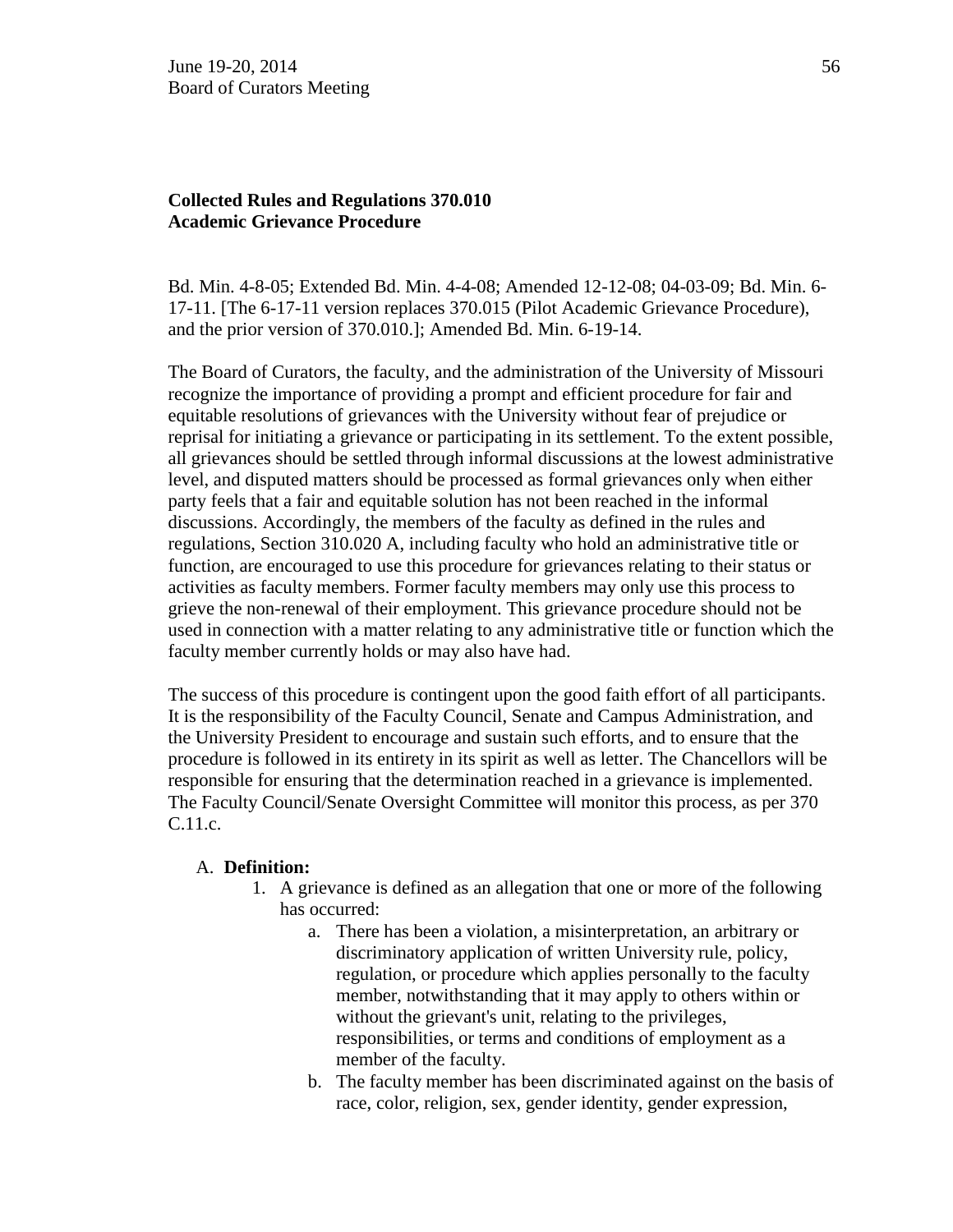national origin, age, disability, status as a Vietnam era veteran, or sexual orientation.

- c. There has been an infringement on the academic freedom of the faculty member.
- 2. This policy shall not be interpreted in such a manner as to violate the legal rights of religious organizations or military organizations associated with the Armed Forces of the United States of America.

## B. **Termination and Non-Renewal of Regular Faculty**

- 1. The termination of regular faculty on continuous appointments, on whatever grounds, is governed by the Academic Tenure Regulations (Section 310.020) and the Procedures in Cases of Dismissal for Cause (Section 310.060) rather than this Grievance Procedure. Any matter related to the termination of regular faculty on continuous appointment cannot be grieved under Section 370.010.
- 2. The non-renewal of regular faculty on regular term appointments, on whatever grounds, is governed by the Academic Tenure Regulations (Section 310.020) rather than this Grievance Procedure. As laid out in Section 310.020.F.3., if a tenure-track faculty members' non-renewal has been unsuccessfully appealed to the Chancellor, the faculty member may use this grievance process only to allege that the decision resulted from inadequate consideration, or that the decision was based significantly on consideration violative of academic freedom, or that the decision was based significantly on considerations violative of governing policies on equal employment opportunity.

# C. **Grievance Process:**

- 1. *Grievance Resolution Panel (GRP):*
	- a. Grievances shall be addressed by a standing GRP consisting of a senior administrator and two or four tenured faculty members:
		- i. Two models for the GRP are possible and the model employed by each campus, as well as the number of GRP members, will be determined by the Chancellor in consultation with Faculty Council/Senate. (a) Model A: Two or four GRP faculty members (plus 2 alternate faculty members) will be chosen by the Faculty Council (FC) or Faculty Senate (FS) after consultation with the Chancellor or Chancellor's designee, via an application process designed by the FC or FS. (b) Model B: The GRP will consist of two panels, each with two or four tenured faculty members and two alternate faculty members. Faculty will be chosen by FC/FS as

described in Model A. above.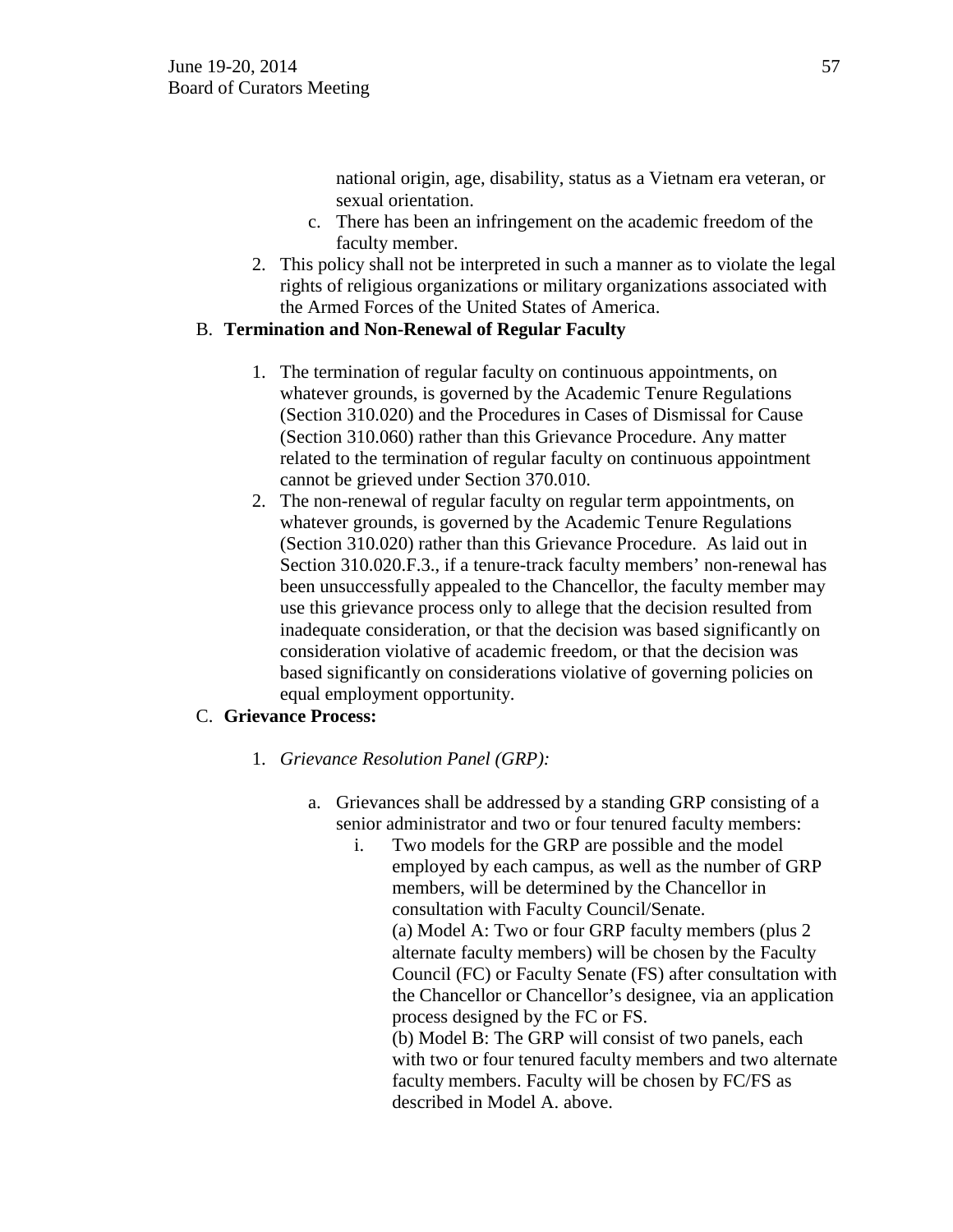- ii. Faculty members may be granted release time to compensate for the effort devoted to the GRP. The amount of release time will be negotiated between the Chancellor/Chancellor's designee and the faculty member's dean/department chair.
- iii. The senior administrator member of the GRP under either Model A or B will be appointed by the Chancellor/Chancellor's designee after consultation with the FC or FS.
- b. GRP members will serve up to three-year renewable terms pending FC or FS and Chancellor/Chancellor's designee approval. In the interest of continuity and consistency, faculty terms on the GRP will be staggered.
- c. A conflict of interest is a situation in which financial or other personal considerations have the potential to compromise or bias professional judgment and objectivity.
	- i. In the case of a conflict of interest of the senior administrative member of the GRP, the Chancellor/Chancellor's designee will appoint an alternate senior administrator after consultation with the FC/FS.
	- ii. In case of a conflict of interest of a faculty member of the GRP, the FC/FS will appoint alternate faculty members of the GRP. Release time, if any, for faculty alternates will be negotiated between the Chancellor/Chancellor's designee and the alternate's dean/department chair, as needed.
- 2. Faculty Council/Senate Oversight Committee (OC) :
	- a. The OC will monitor the grievance process. (Additional details on OC committee are provided below in section 370.010 C.11.)
- 3. Filing a grievance:
	- a. A faculty member files a grievance by the completion of the Grievance Filing Form (GFF) (see attached form in Appendix A) and submission of the form to the GRP.
		- i. The grievant may submit any relevant evidence/attachments that the grievant would like to be considered by the GRP as well as a list of additional sources of information, including persons with knowledge, subject to the limitations as to length specified in the GFF.
		- ii. The grievant may also request that the GRP gather any additional relevant evidence that the grievant believes exists and that is not in the grievant's possession or to which the grievant does not have access. Taking into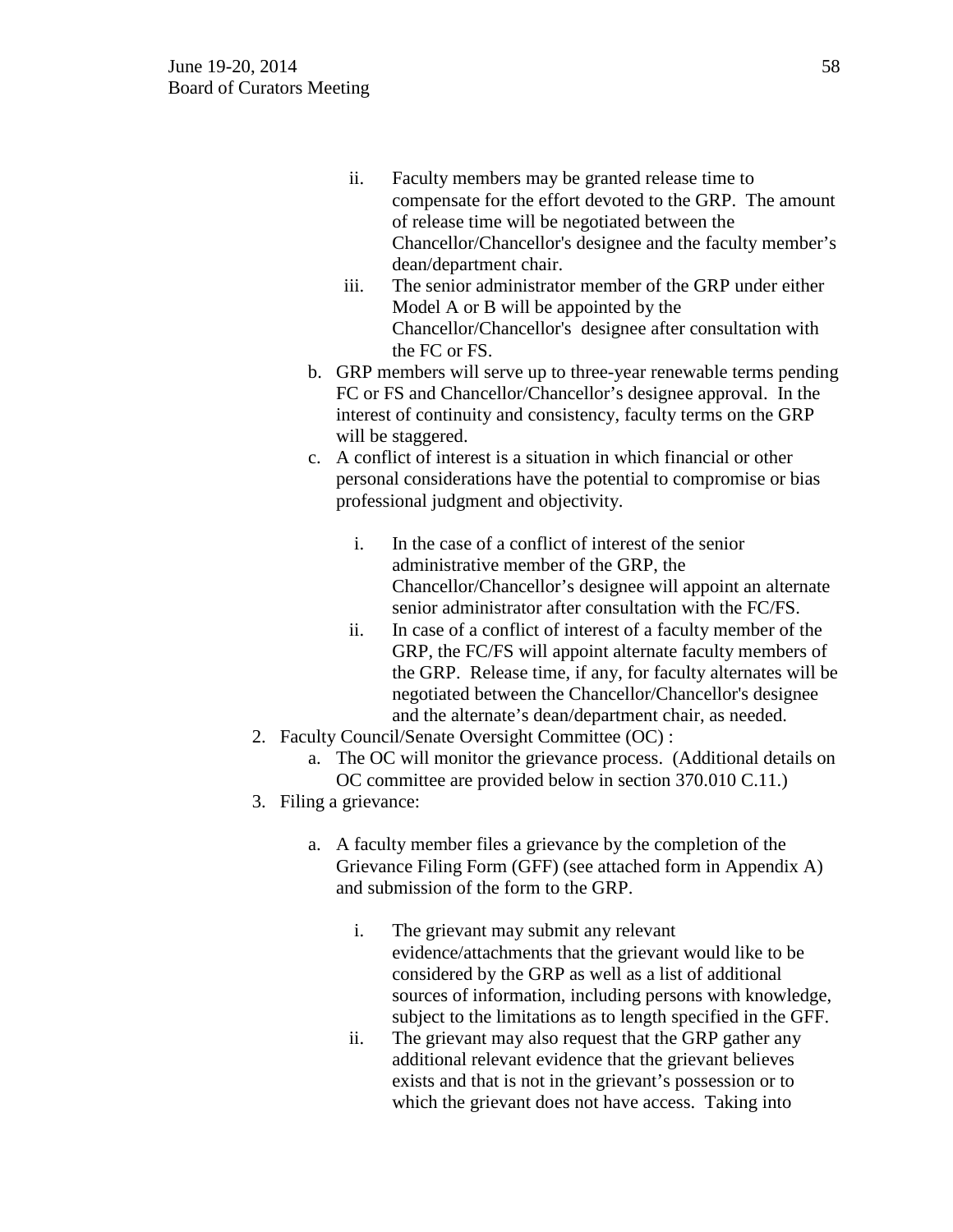account considerations of FERPA, HIPAA, attorney/client privilege and impact on any party or university unit, the GRP will make reasonable attempts to obtain information that it deems relevant and central to the grieved matter(s).

- b. There are three requirements the grievant must meet when filing:
	- i. The grieved act listed on the GFF must meet the definitional criteria in 370.010 A.
	- ii. The grievant must demonstrate that s/he attempted to informally resolve the complaint before filing the grievance.
	- iii. The grievant must file the grievance within one hundred and eighty (180) calendar days after the grievant knew, or reasonably should have known, of the occurrence of the event or omission out of which the grievance has arisen. In situations where the grievance arises out of a series of events or omissions, the filing period shall be measured from the last event or omission in the series.

(a) A faculty member who does not initiate a grievance in accordance with the 180-day calendar limit specified herein shall be deemed for purposes of these procedures to have accepted the last decision rendered by an appropriate administrative officer.

- c. If the GRP determines that any of these three requirements (370.010 C.3.) are not met, they may reject the grievance. Rejections of grievances cannot be appealed.
- 4. Processing a grievance:
	- a. The GRP will meet with the grievant to discuss the complaint and gain a greater understanding of the issues.
	- b. The GRP will also name a university respondent, in consultation with both the Chancellor/Chancellor's designee and the Chair/President of Faculty Council/Senate or their designee.
	- c. Early in the process, the GRP may hold one face-to-face meeting simultaneously with both the grievant and the person against whom the grievance is directed.
	- d. Both the grievant and the respondent have the right to consult with an attorney of their choice, but that attorney may not be present at any meetings with the GRP. Both the grievant and the respondent may have an advisor present at meetings with the GRP but the advisor must be a current university employee and cannot act in the capacity of an attorney. The advisor may not make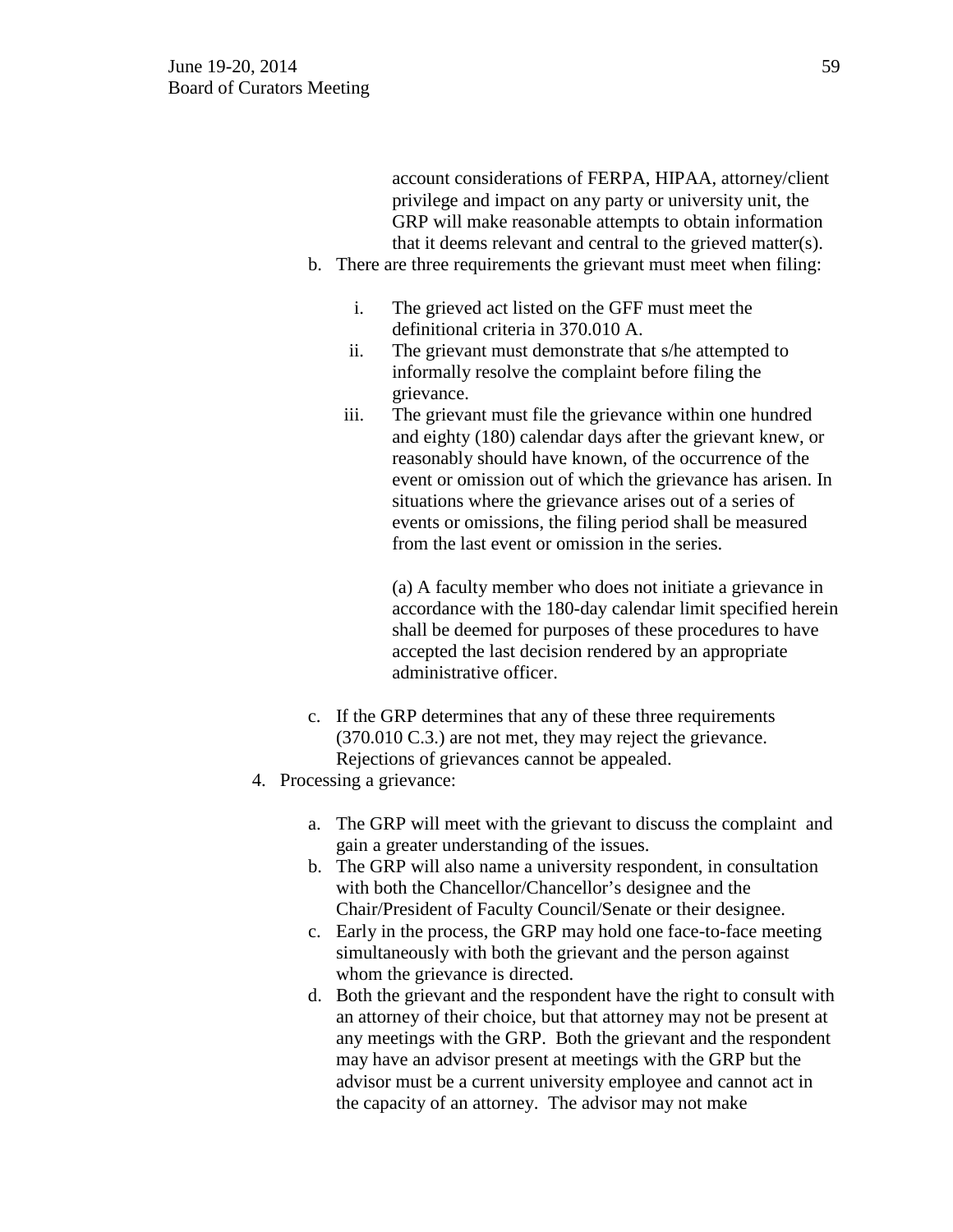presentations or statements to the GRP, or any other parties present.

- e. The university respondent will be provided with the original grievance filing form and any other information gathered that the GRP deems relevant, and will be required to write a rebuttal statement.
	- i. The respondent may include any relevant evidence/attachments that the respondent would like to be considered by the GRP, as well as a list of additional sources of information, including persons with knowledge.
	- ii. The respondent may request that the GRP gather any additional relevant evidence that the respondent believes exists and that is not in the respondent's possession or to which the respondent does not have access. Taking into account considerations of FERPA, HIPPA, attorney/client privilege and impact on any party or university entity, the GRP will make reasonable attempts to obtain information that it deems relevant and central to the grieved matter(s).
	- iii. The respondent has 15 calendar days from the date that s/he is provided with the original grievance filing form to write this rebuttal statement. The respondent may submit a written request to the GRP for a time extension to prepare the rebuttal. Such extensions will be granted at the sole discretion of the GRP.
- f. The GRP will investigate, gather evidence, meet individually or jointly with either or both parties, as well as other relevant individuals. There shall be no formal hearing in this process.
- g. Based on its own investigation, the GRP may collect evidence that it deems as having relevance and centrality to the grieved matters.
- h. The GRP shall receive the cooperation of campus administrators, the collegiate dean, the department chair, the grieving faculty member, other faculty members, other University employees, and students enrolled at the University. It will be the duty of all such individuals to provide, in a timely fashion, all requested nontestimonial evidence relevant to the case.
- i. The GRP will consult with University Legal Counsel concerning legal issues of evidence, including but not limited to FERPA regulations, attorney/client privilege, and HIPPA-protected materials.
- j. All University employees must be truthful in providing testimony to the GRP and all non-testimonial evidence must be genuine and accurate. False testimony, fraudulent evidence, refusal to cooperate with the GRP and breaches of confidentiality (see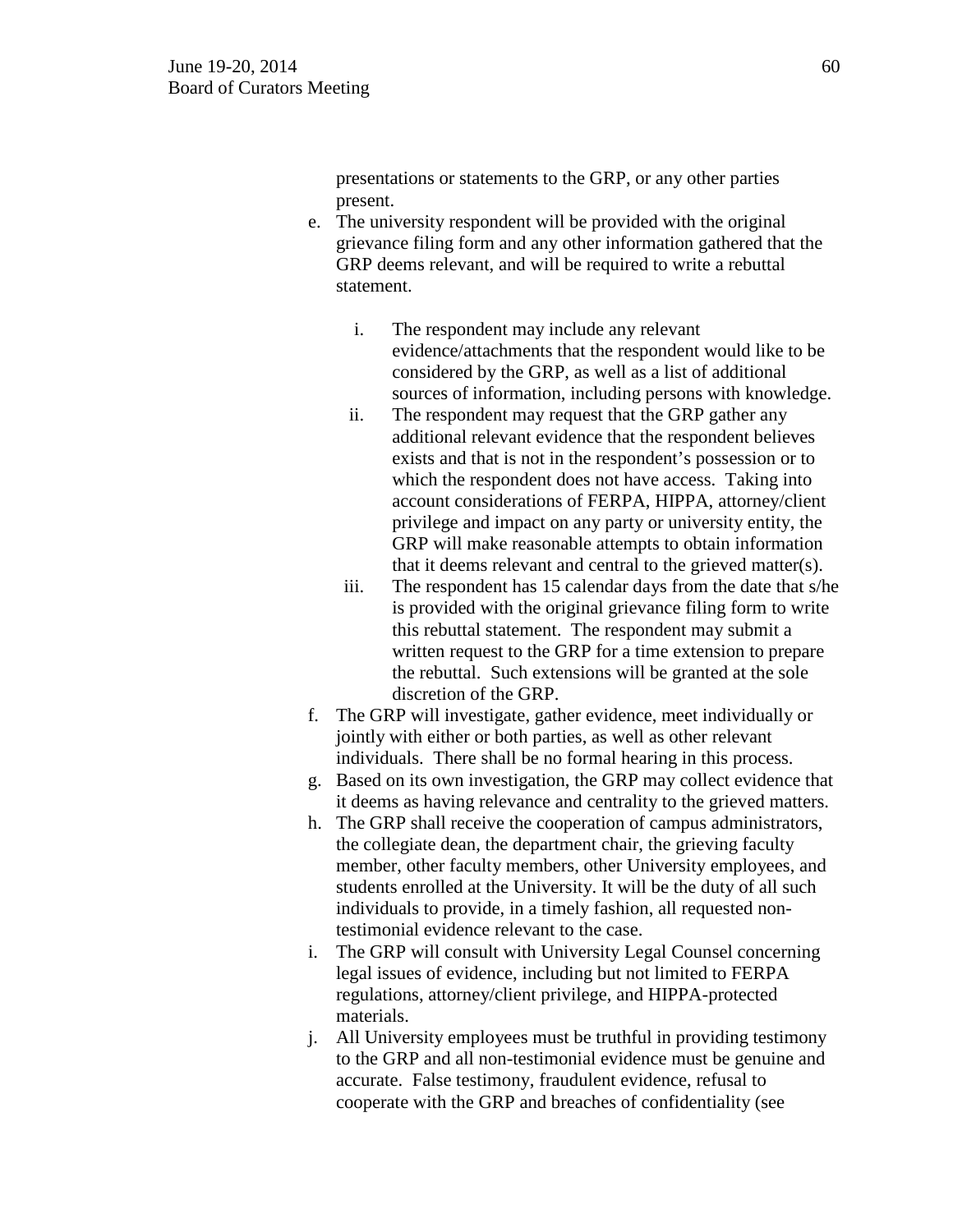section 370.010 C.12) may be the basis for a personnel action against the uncooperative individual.

- k. The grievant(s) and respondent(s) shall be promptly provided with a copy of all evidence collected by the GRP, or in the case of materials deemed confidential by the GRP, a summary of this evidence.
- l. The GRP will have three months from the date of a correctly filed grievance (see 370.010 C.3.a) to conduct an investigation and render findings and recommendations, if any.
- m. Prior to rendering its findings, the GRP will inform the parties in writing of their tentative findings and the basis for these findings, including documents collected and information received orally. The parties shall meet jointly with the GRP and each will have the opportunity to provide a 30 minute oral presentation to the GRP regarding their perspective on these tentative findings. Each party will be provided with the opportunity to make one ten minute rebuttal to the other party's presentation.
- 5. Potential GRP Actions
	- a. The GRP has broad administrative latitude to address grievances.
	- b. At any point in the process, the GRP may:
		- . Facilitate a settlement agreement between the grievant and the University of Missouri.
		- i. Make a determination that the grievance has no merit. This determination is not appealable.
		- ii. Terminate a grievance if a lawsuit related to the substantive content of the grievance, as determined by the GRP, is initiated at any time. The grievant and the respondent are immediately released from requirements imposed by Section 370.010 C.12. This action is not appealable.
	- c. At the conclusion of their investigation, the GRP shall make findings and recommendations that may include, but are not limited to, the following, which will be provided to the Chancellor, Provost, the parties, and the Oversight Committee Representative:
		- i. A finding in favor of the grievant and the recommendation of remedies, if any, to resolve the grievance.
		- ii. A finding that both the grievant and the respondent have legitimate complaints and the recommendation of remedies, if any, to resolve both sets of complaints.
		- iii. A finding against the grievant with no recommendations for remedies to address the grievant's complaint.
		- iv. A finding that the respondent was subject to some adversity in connection with the aggrieved act and the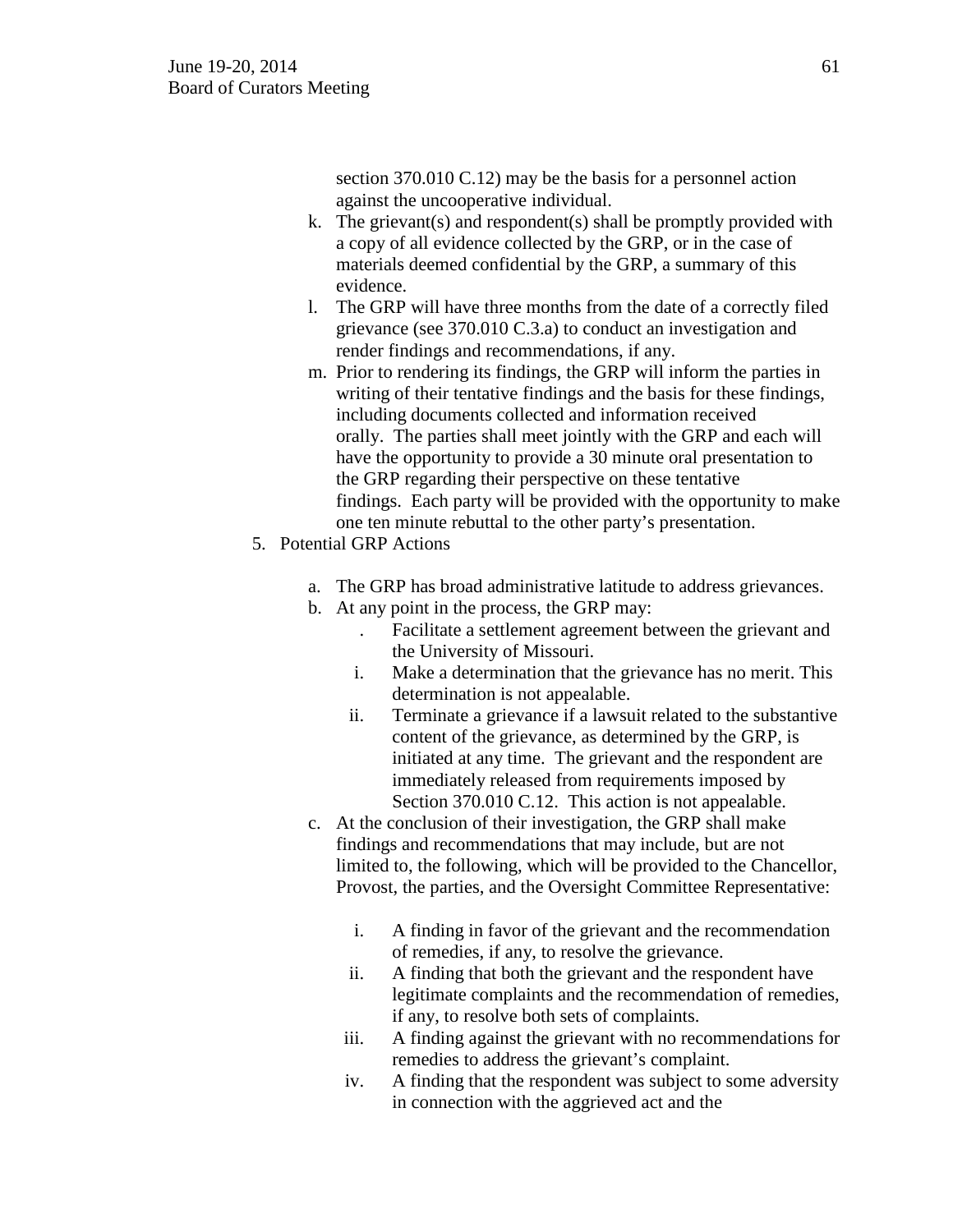recommendation of remedies, if any, to alleviate this adversity.

- d. In the interest of solving problems, the GRP in unique position to view university functions from multiple viewpoints, may occasionally identify areas of functioning of the University of Missouri that could be improved or changed to prevent future problems. These findings and recommendations can be provided periodically to the Provost, the Chancellor, and the Chair of Faculty Council/Senate.
- 6. Appeal of the GRP findings:
	- a. Within 15 calendar days, either the grievant or the respondent may appeal the GRP findings and recommendations, if any, to the Chancellor using the Grievance Appeal Form (a copy of which is attached in Appendix B).
	- b. The Chancellor will have 30 calendar days from the time it is received to act on the appeal. If the Chancellor needs more time, then the Chancellor shall provide reasons and a new estimated time via a letter to all parties (grievant, respondent, GRP, Oversight Committee representative). If the Chancellor does not act within 30 calendar days and does not provide such a letter, the decision of the GRP becomes final.
	- c. If neither party appeals the GRP decision within 15 days, then the Chancellor will have an additional 30 days to accept or reject the findings of the GRP in whole or in part, and accept, reject or modify the recommendations of the GRP. If the Chancellor needs more time, then the Chancellor shall provide reasons and a new estimated time via a letter to all parties (grievant, respondent, GRP, Oversight Committee representative). If the Chancellor does not act within such additional 30 calendar days and does not provide such a letter, the decision of the GRP becomes final.
- 7. Chancellor's review of the GRP Decision:
	- a. In reviewing the GRP decision:
		- i. The Chancellor, or the Chancellor's designee, may speak to the grievant and the respondent. If the Chancellor, or the Chancellor's designee, meets with one party, however, then the Chancellor or the chancellor's designee must also meet with the other party as well, although not necessarily at the same time.
		- ii. The Chancellor and Chancellor's designee will have access to all relevant documents.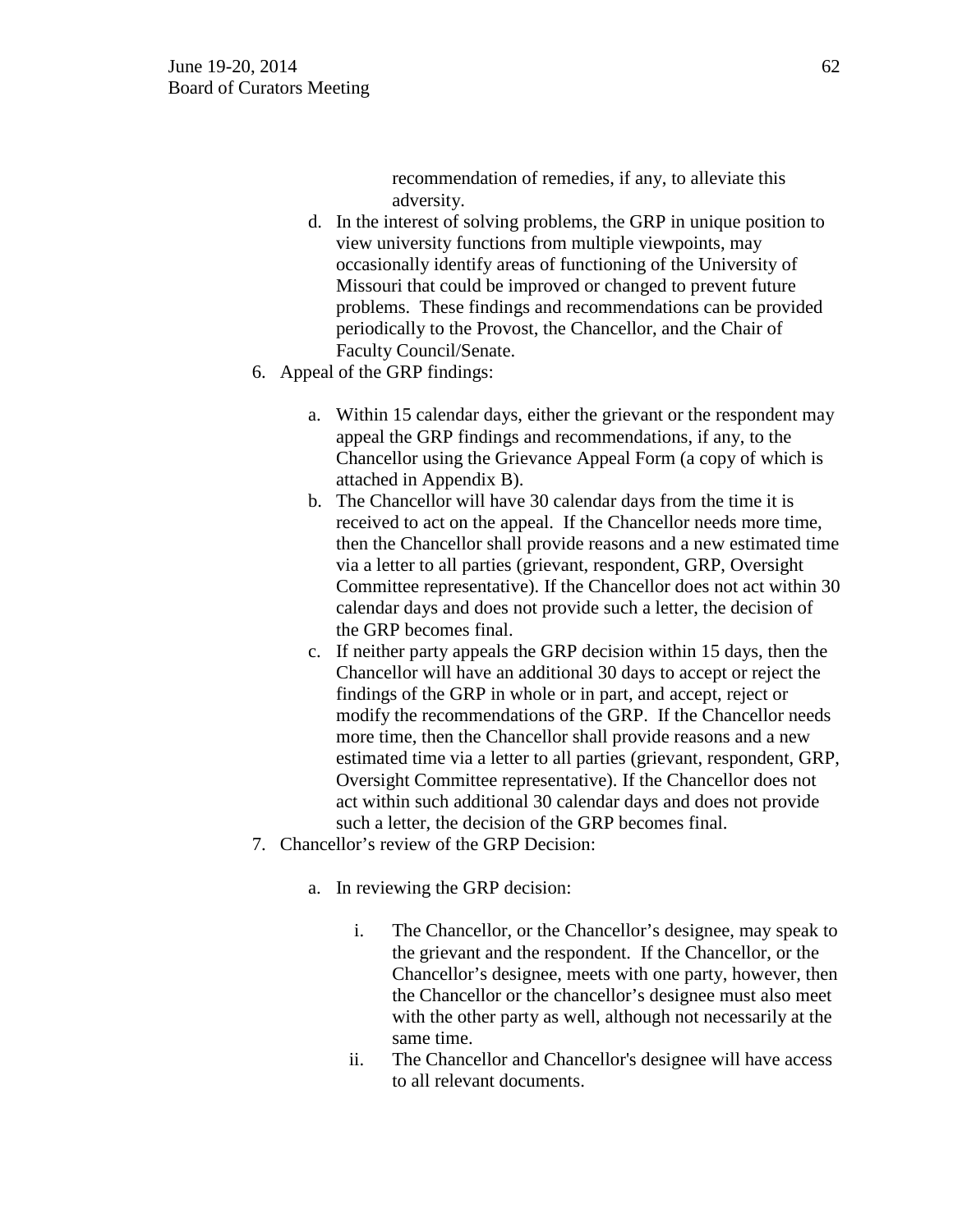- iii. The Chancellor or the Chancellor's designee may seek additional information or input as needed. If the Chancellor or Chancellor's designee seeks additional information, however, then the Chancellor shall inform the GRP and the OC representative to the grievance under consideration what additional information or input the Chancellor or the Chancellor's designee has sought.
- b. The Chancellor may accept or reject the findings of the GRP in whole or in part, and accept, reject or modify the recommendations of the GRP. If the Chancellor rejects or modifies, the Chancellor or the Chancellor's designee shall meet with the GRP and the OC representative prior to rendering the final decision.
- c. The Chancellor's decision is final.
- d. Upon rendering of the final decision, the Chancellor will notify the grievant, respondent, GRP and Oversight Committee representative regarding the final outcome and remedies, if any.
- 8. Grievant's acceptance of the final decision:
	- a. Once a decision is final, the grievant has 15 calendar days to provide written acceptance or non-acceptance of the decision and any recommended remedies.
	- b. The grievant uses the Grievance Acceptance Form (a copy of which is attached in Appendix C) to file a response to the final decision.
- 9. If the grievant fails to provide a written acceptance of the final decision or submits a Grievance Acceptance Form that rejects the final decision, the grievant suffers the loss of all remedies favorable to the grievant.
- 10. Grievant's legal rights:
	- a. Upon acceptance of the final decision, the grievant waives the right to bring a lawsuit concerning any matters that were a subject of the grievance.
	- b. If a lawsuit related to the substantive content of the grievance is initiated at any time, then this grievance process will immediately end and the grievant and the respondent are immediately released from requirements imposed by Section 370.010C.12.
	- c. Upon rejection of the final decision, the grievant and the respondent are released from the confidentiality requirements imposed by Section 370.010C.12.
- 11. Oversight:
	- a. There will be a Faculty Council/Senate Oversight Committee (OC), whose purpose will be to monitor the Grievance process as neutral observers and provide feedback on the process to the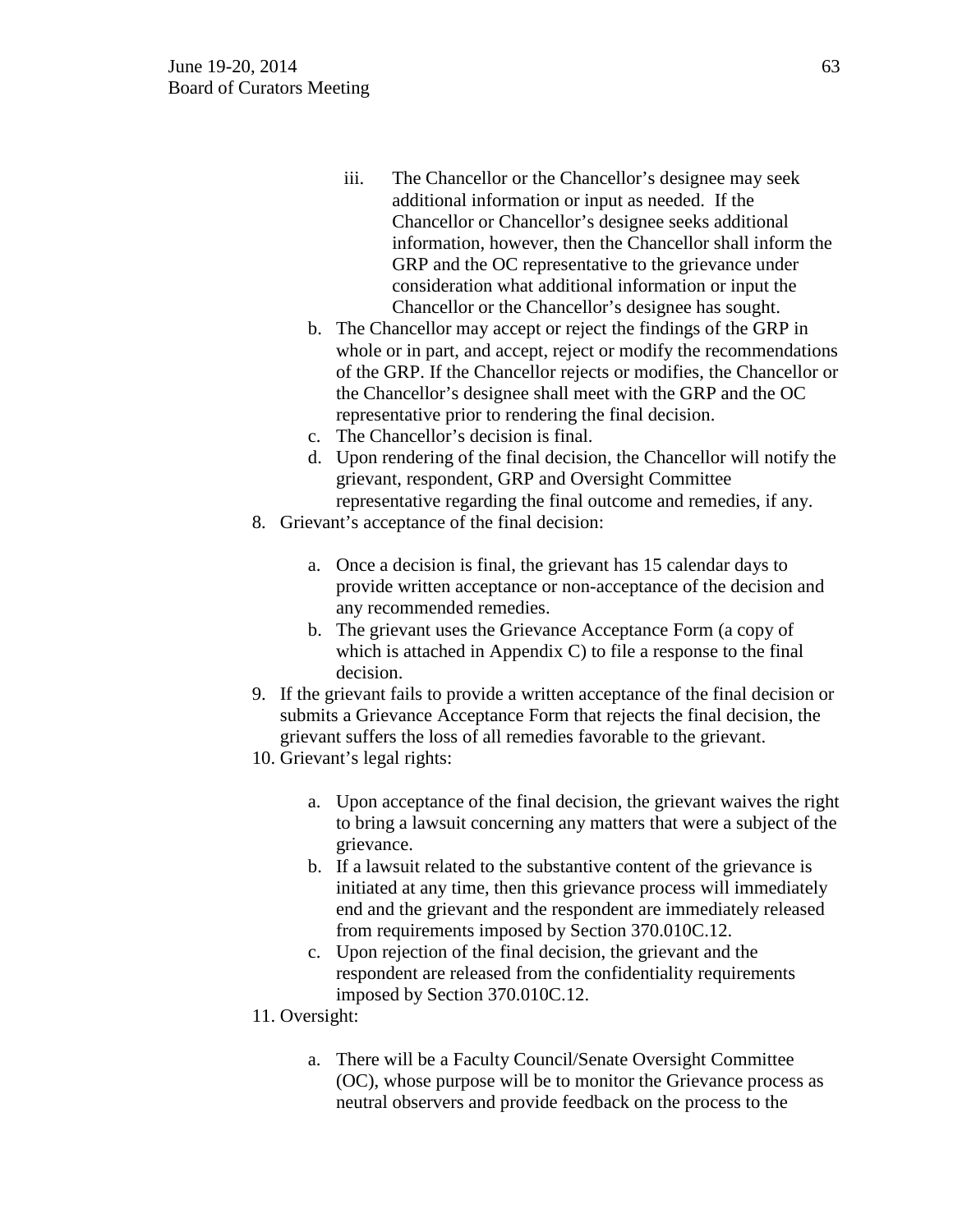Faculty Council or Faculty Senate, the faculty and the Provost's and Chancellor's Office.

- i. The OC will consist of 3-5 tenured faculty appointed by Faculty Council or Faculty Senate for up to three year staggered terms.
- ii. Chair of the OC will be a member of the Faculty Council or Faculty Senate.
- b. OC monitoring of individual grievances:
	- i. A member of the OC will be appointed to each grievance case following receipt of the Grievance Filing Form by the GRP. OC members will rotate grievance case membership unless a conflict of interest is identified.
	- ii. The OC representative will sit in on all GRP deliberations and will be copied on all correspondence. If during deliberations, the OC member has process or procedural concerns, the member may raise the concerns with the GRP, without the grievant or respondent or any other parties present.
	- iii. The OC representative is an observer: The OC representative may not participate in the deliberations or rendering of findings and recommendations by the GRP.
	- iv. GRP requests for extensions of up to two weeks may be approved by the OC representative on that case. Any additional requests for extensions must be approved by the OC. The OC shall rule on such requests within five calendar days from the receipt of the request.
	- v. The OC representative shall not discuss the ongoing grievance with anyone, including other OC members, except any information necessary to the OC committee decision regarding time extension requests from the GRP.
	- vi. At the close of each grievance case, the OC representative shall present to the other OC members, and the GRP, a summative and evaluative report of the process as it relates to that particular case. These reports will not reveal any substantive information concerning grievances including but not limited to supporting materials, specific findings, and identifying information about any participant.
- c. OC monitoring of the grievance process:
	- i. The OC will continually monitor the overall grievance process.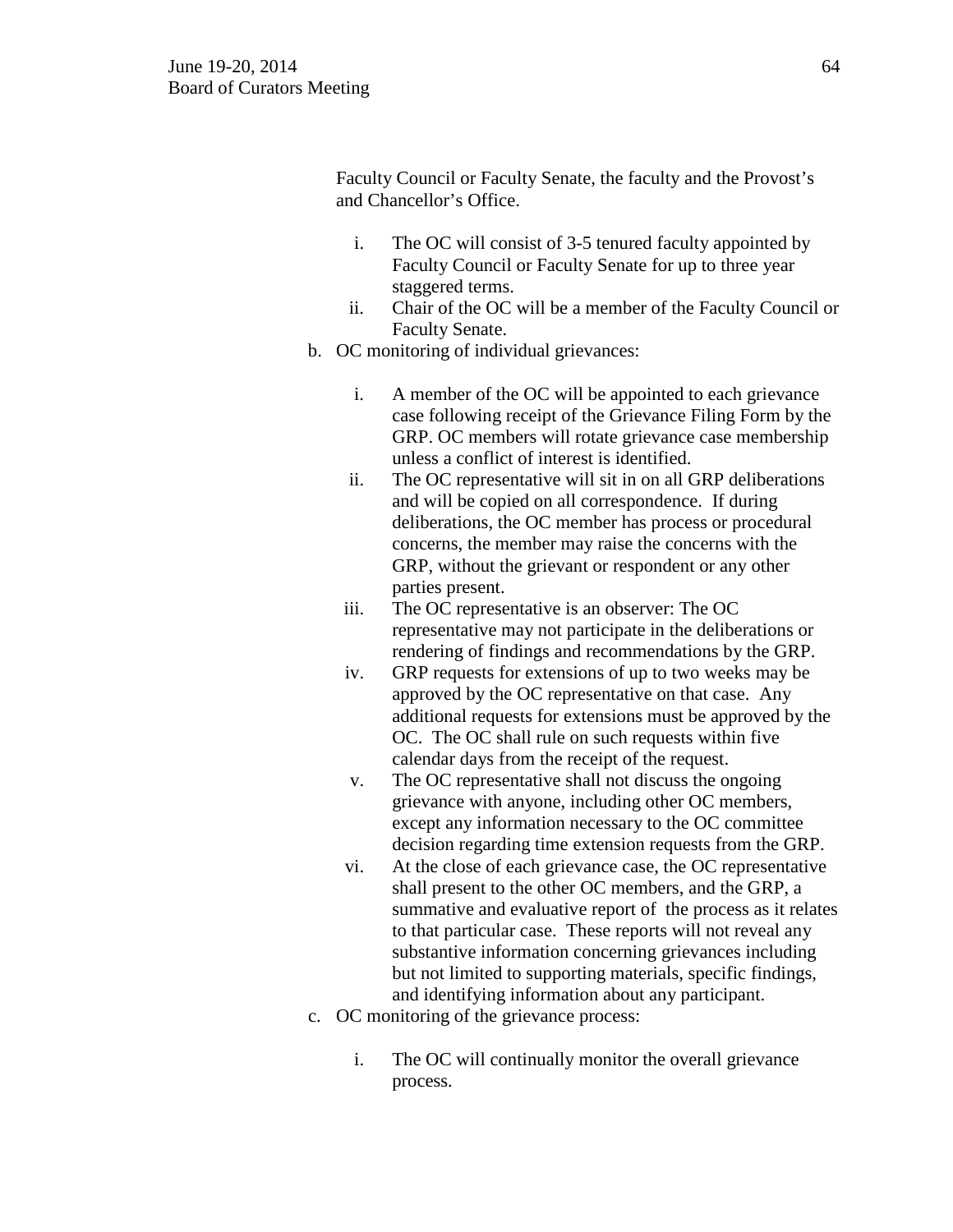- ii. On a yearly basis the OC shall present a summative and evaluative report to Faculty Council or Faculty Senate Executive Committee, the Provost and the Chancellor.
- iii. The OC will monitor the implementation of remedies resulting from the final grievance decision by communication with relevant parties, and in cases in which remedies are not being implemented the Faculty Council/ Faculty Senate will be notified.
- 12. Confidentiality:
	- a. All parties involved (grievant, respondent, GRP and OC) must agree to maintain strict confidentiality regarding any substantive information concerning grievances including but not limited to supporting materials, specific findings, and identifying information about any participant. The substance of the cases shall not be discussed at any time, before or after a final decision is made, except as provided in Section 370.010 C.5.b.iii, and 370.010 C.10.c.
- $\Box$  [Appendix A](http://www.umsystem.edu/media/gc/370.010-Appendix-A.doc) (MS Word)
- $\triangle$  [Appendix B](http://www.umsystem.edu/media/gc/370.010-Appendix-B.doc) (MS Word)
- $\Box$  [Appendix C](http://www.umsystem.edu/media/gc/370.010-Appendix-C.doc) (MS Word)

## **Appendix A**

Case #: \_\_\_\_\_\_\_\_\_\_\_\_(To Be Assigned by GRP)

# **Grievance Filing Form**

**Date of Filing this Form:** Name: **Contact Information (address, phone, email):**

## **Instructions for Questions Associated with Roman Numeral I - III:**

**The Collected Rules and Regulations list three categories of grievances and these are listed below in Italics (see I, II, and III). Check the box(es) associated with the category or categories of the grievance you are filing. For each relevant category, answer the questions that follow by attaching a separate word document or inserting pages at the end of this document. Please number your responses in accordance with the numbering system employed below (e.g. I-a; III-b, etc.).**

*I. There has been a violation, a misinterpretation, an arbitrary or discriminatory application of written University rule, policy, regulation, or procedure which applies personally to the faculty member, notwithstanding that it may apply to others within or without the grievant's unit, relating to the privileges, responsibilities, or terms and conditions of employment as a member of the faculty.*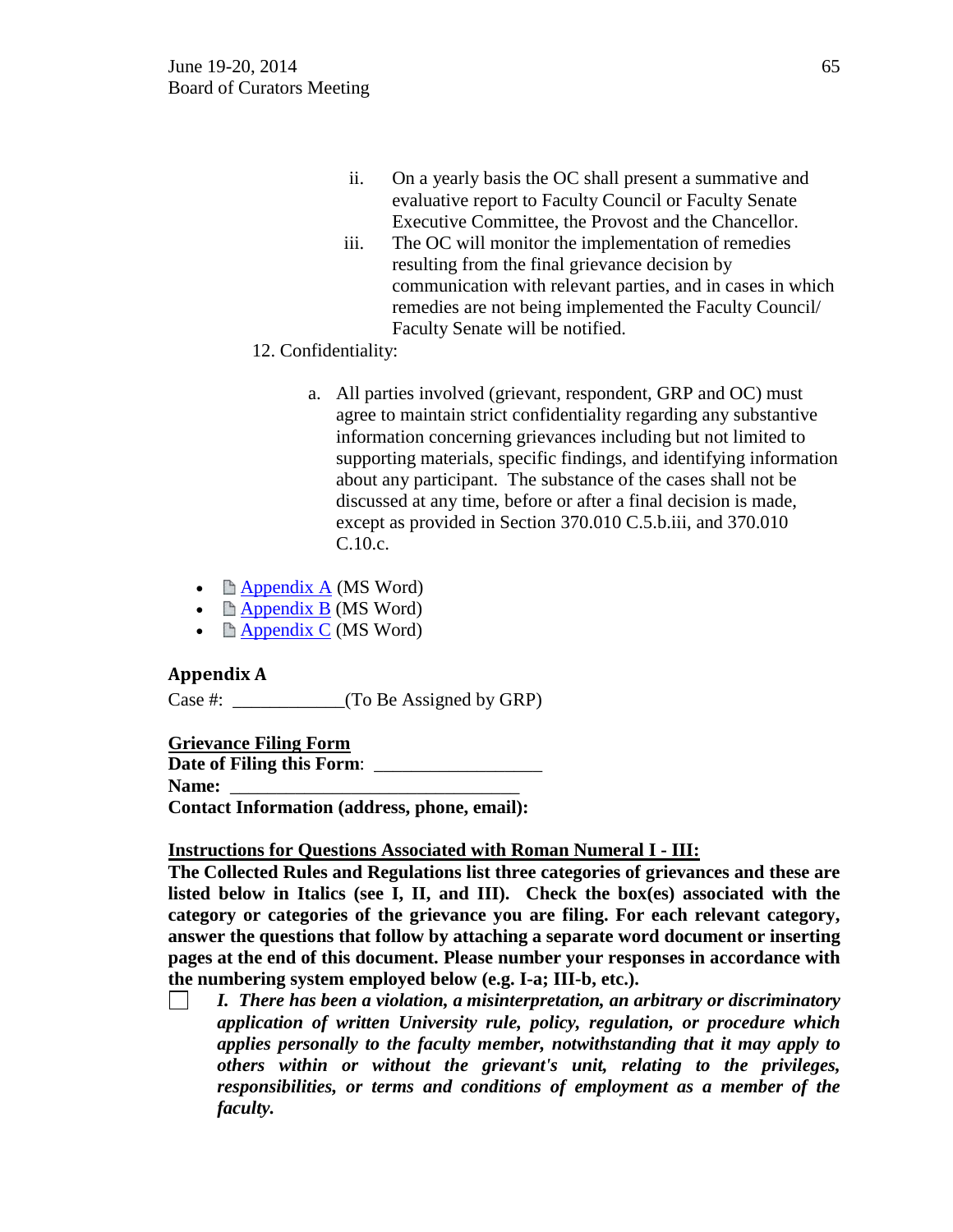$\sim 10$ 

 $\Box$ 

- 1) List the specific written University rule, policy, regulation or procedure that was violated, misinterpreted, or discriminatorily applied. Either cite the specific Collected Rules and Regulations number or attach relevant policies (e.g., department bylaws). If there is more than one alleged violation, list each separately.
	- a) For each alleged violation, list the date of occurrence of the grieved act. Please note that the grievant must file the grievance within one hundred and eighty (180) calendar days after the grievant knew, or reasonably should have known, of the occurrence of the event or omission out of which the grievance has arisen. In situations where the grievance arises out of a series of events or omissions, the filing period shall be measured from the last event or omission in the series.
	- b) For each alleged violation, describe the grieved act. Include in your description the harm that you perceive resulted and the remedy requested.
	- c) The description of each grieved act is limited to three doublespaced pages (Times New Roman, 12 point).

## *II. The faculty member has been discriminated against on the basis of race, color, religion, sex, gender identity, gender expression, national origin, age, disability, status as a Vietnam era veteran, or sexual orientation.*

- 1) List specific type(s) of discrimination(s) that is (are) alleged to have been violated.
	- a) For each alleged violation, list the date of occurrence of the grieved act. Please note that the grievant must file the grievance within one hundred and eighty (180) calendar days after the grievant knew, or reasonably should have known, of the occurrence of the event or omission out of which the grievance has arisen. In situations where the grievance arises out of a series of events or omissions, the filing period shall be measured from the last event or omission in the series.
	- b) For each alleged violation, describe the grieved act. Include in your description the harm that you perceive resulted and the remedy requested.
	- c) The description of each grieved act is limited to three double-spaced pages (Times New Roman, 12 point)

# *III. There has been an infringement on the academic freedom of the faculty member.*

**(**For information on academic freedom, see the Collected Rules and Regulations, Section 310.010).

a) List the date of occurrence of the grieved act. Please note that the grievant must file the grievance within one hundred and eighty (180) calendar days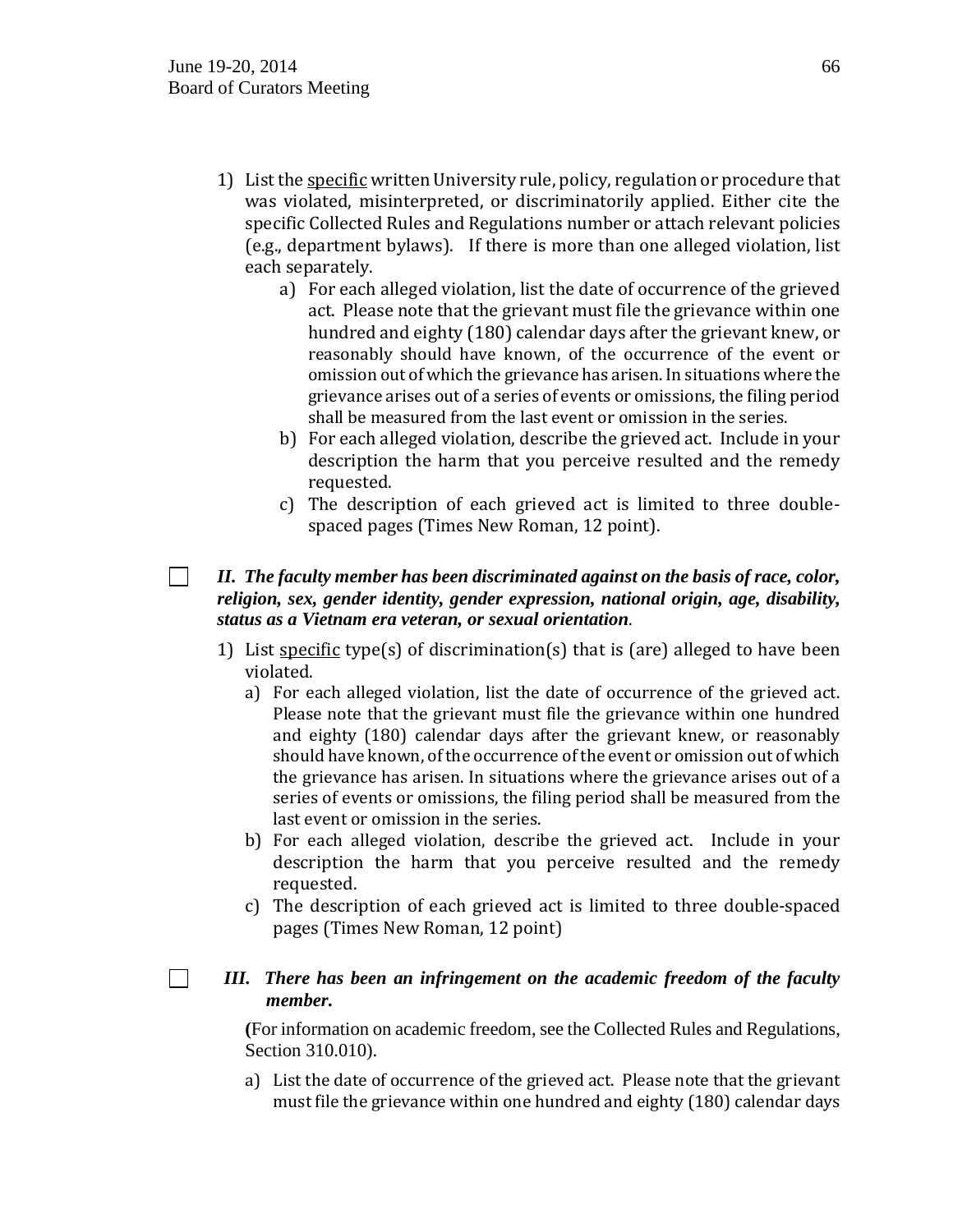after the grievant knew, or reasonably should have known, of the occurrence of the event or omission out of which the grievance has arisen. In situations where the grievance arises out of a series of events or omissions, the filing period shall be measured from the last event or omission in the series.

- b) Describe the grieved act. Include in your description the harm that you perceive resulted and the remedy requested.
- c) The description of each grieved act is limited to three double-spaced pages (Times New Roman, 12 point)

## **Instructions for Roman Numeral IV - VIII:**

**Answer the questions that follow by attaching a separate word document or inserting pages at the end of this document. Please number your responses in accordance with the numbering system employed below (e.g. IV, V, etc.).**

- **IV. Please specify in detail any attempts made for informal resolution. The description of such attempts is limited to one double-spaced page (Times New Roman, 12 point). Please note the grievant must demonstrate that s/he attempted to informally resolve the complaint before filing the grievance.**
- **V. If you have any relevant evidence/attachments that you would like the Grievance Resolution Panel (GRP) to consider, please include them***.* **You must refer to any attachments in your replies to the questions above so that the relevance of each attachment is clear.**
- **VI. If desired, please list any additional sources of information, including persons with knowledge. Please specify the type of information available through these additional sources and the relevance of this information to the alleged violations.**
- **VII. The grievant may also request that the GRP gather any additional relevant evidence that the grievant believes exists and that is not in the grievant's possession or to which the grievant does not have access. Taking into account considerations of FERPA, HIPAA, attorney/client privilege and impact on any party or university entity, the** *GRP* **will make reasonable attempts to obtain information that it deems relevant and central to the grieved matter(s). Please list any such information and its relevance to the alleged violations.**
- **VIII. Have you filed a lawsuit related to the substantive content of the grievance?**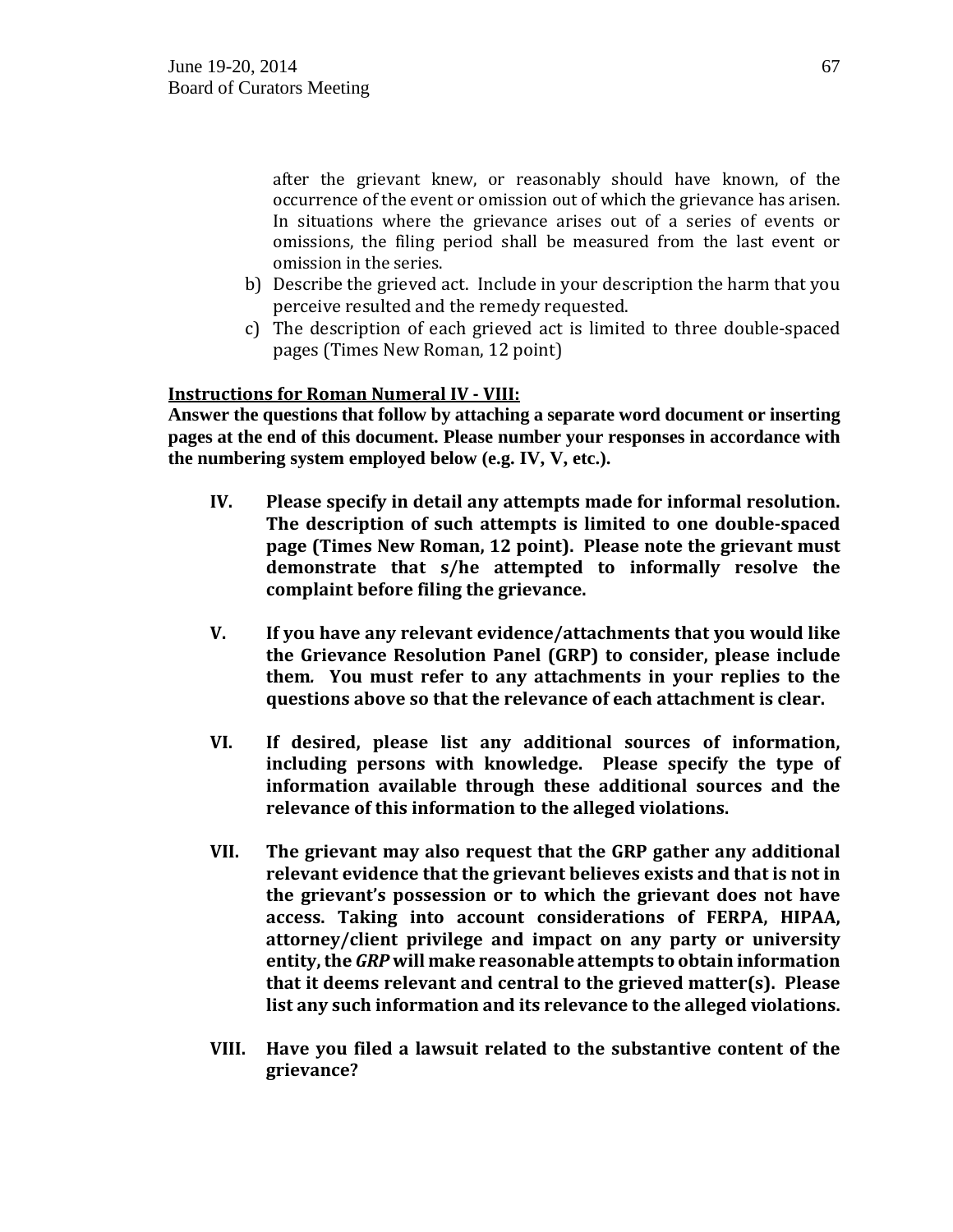## **PLEASE NOTE THAT INCOMPLETE FILING FORMS OR FILING FORMS THAT DO NOT COMPLY WITH THE DIRECTIONS ABOVE WILL BE RETURNED.**

**Columbia Campus: Send form and responses to [GRP@missouri.edu](mailto:GRP@missouri.edu) UMKC Campus: Send form and responses to [GRP@umkc.edu](mailto:GRP@umkc.edu) MO S&T Campus: Send form and responses to [GRP@mst.edu](mailto:GRP@mst.edu) UMSL Campus: Send form and responses to [grievance@umsl.edu](mailto:grievance@umsl.edu)**

## **Collected Rules and Regulations 390.010 Discrimination Grievance Procedure for Students Chapter 390: Student Discrimination Grievances**

Bd. Min. 12-17-82, Bd. Min. 1-25-90, Amended Bd. Min. 10-16-03, Amended Bd. Min. 11-29-07; Amended Bd. Min. 6-19-14.

## A. **General**

- 1. It is the policy of the University of Missouri to provide equal opportunity for all enrolled students and applicants for admission to the University on the basis of merit without discrimination on the basis of their race, color, religion, sex, gender identity, gender expression, sexual orientation, national origin, age or disability, or Vietnam era veteran status. Sexual harassment shall be considered discrimination because of sex. This policy shall not be interpreted in such a way as to violate the legal rights of religious organizations or military organizations associated with the Armed Forces of the United States of America.
- 2. To insure compliance with this policy, all University of Missouri prospective or enrolled students shall have available to them this student discrimination grievance procedure for resolving complaints and/or grievances regarding alleged discrimination.
- 3. This grievance procedure neither supersedes nor takes precedence over established University procedures of due process for any and all matters related to Academic Dishonesty, Grade Appeals, Traffic Appeals,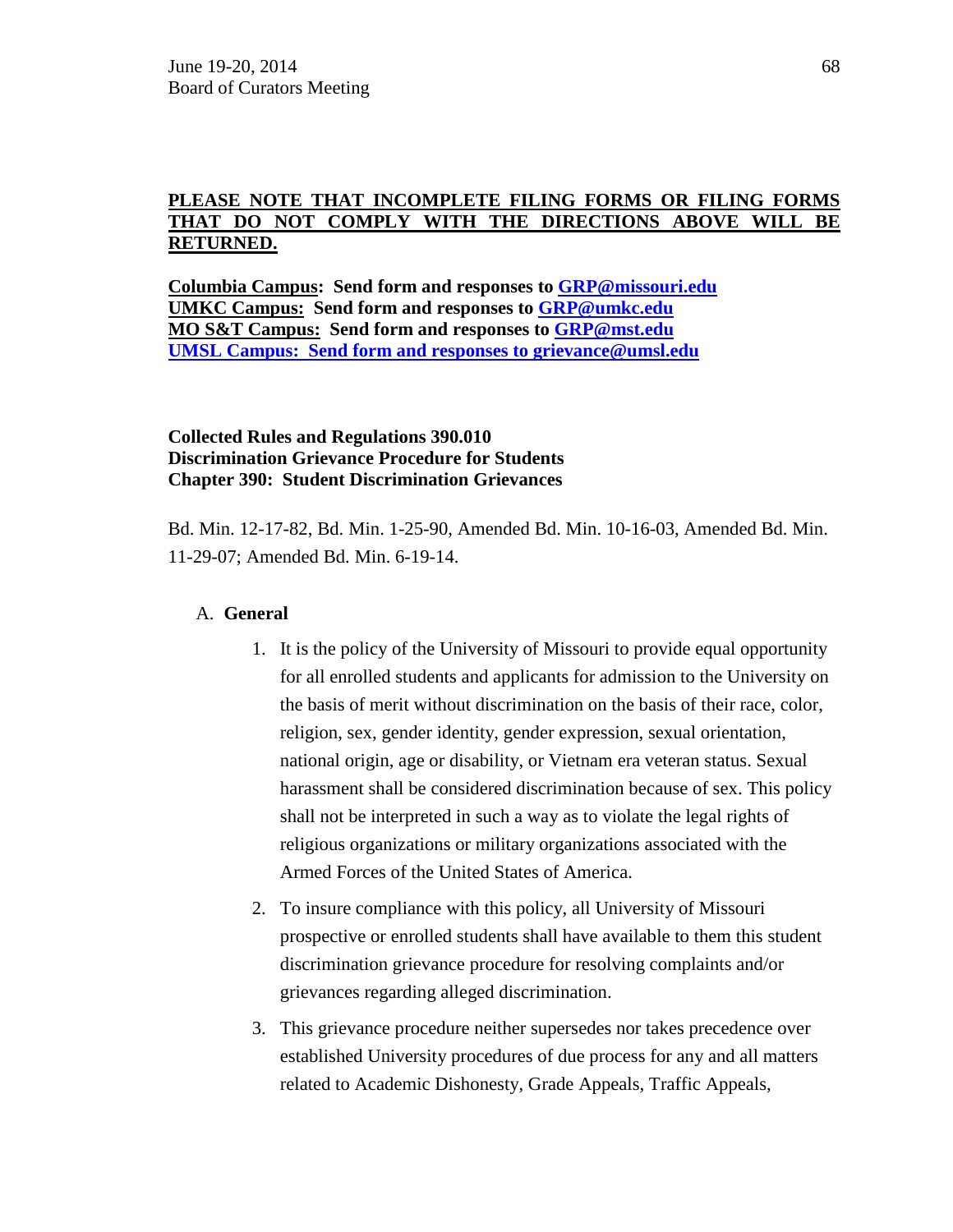Disciplinary Appeals, or other specific campus procedures which are authorized by the Board of Curators and deal with faculty/staff responsibilities.

4. These proceedings may be terminated at any time by the mutual agreement of the parties involved.

 **NOTE:** A grievance concerning specific incidents filed under this discrimination grievance procedure shall not be processed on behalf of any student who elects to utilize another University grievance procedure. In addition, the filing of a grievance under these procedures precludes the subsequent use of other University grievance or appeals procedures for the same incident.

### B. **Definitions**

- 1. **A complaint is** an informal claim of discriminatory treatment. A complaint may, but need not, constitute a grievance. Complaints shall be processed through the informal procedure herein set forth.
- 2. **A grievance is** the written allegation of discrimination which is related to:
	- a. Recruitment and admission to the institution.
	- b. Admission to and treatment while enrolled in an education program.
	- c. Employment as a student employee on campus.
	- d. Other matters of significance relating to campus living or student life, including, but not limited to:
		- Assignment of roommates in resident halls
		- Actions of fraternities and sororities
		- Membership in and/or admission to clubs/ organizations
		- Student Health Services
		- Financial aid awards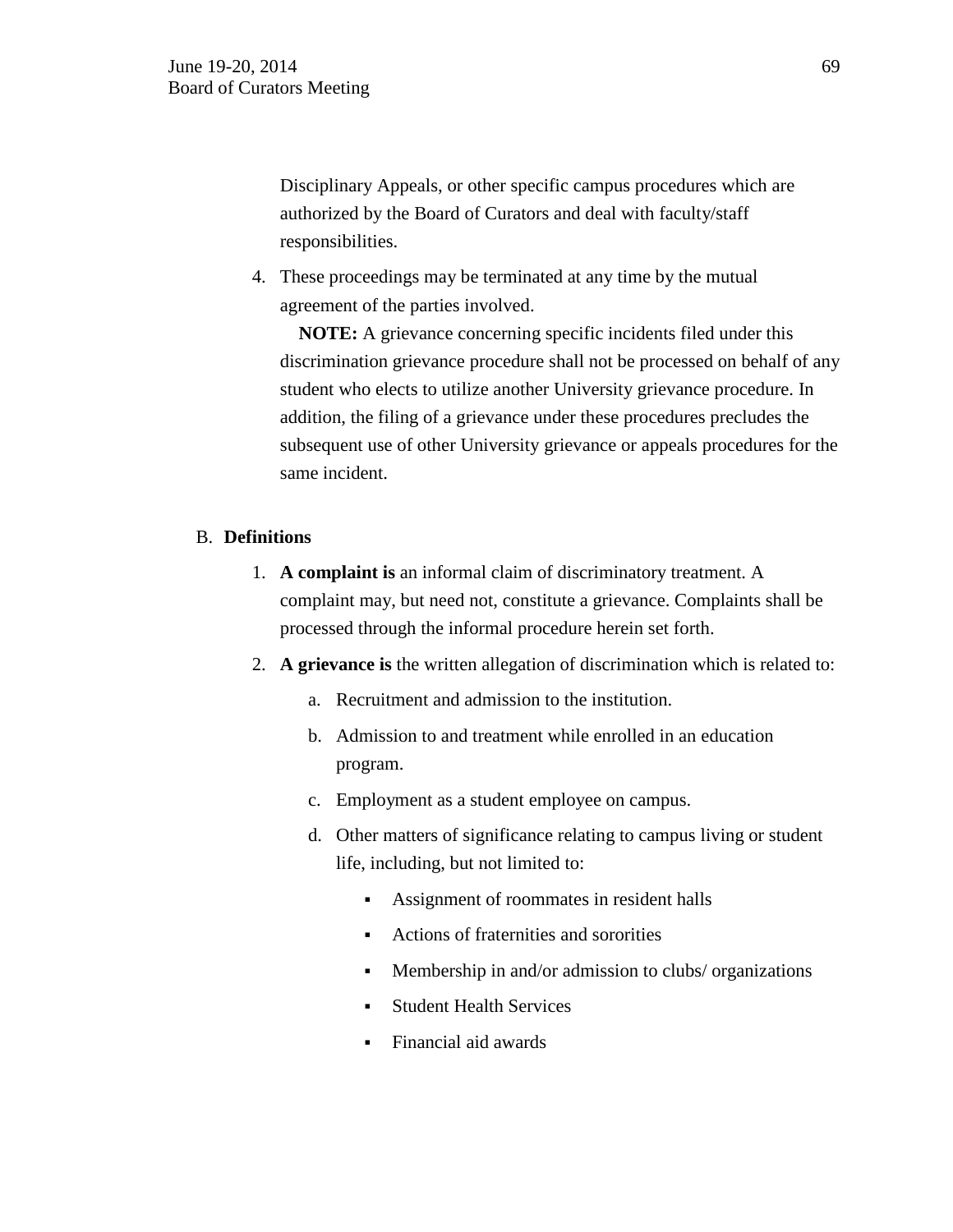- 3. **A student is** any person who has applied for admission or readmission, or who is currently enrolled, or who was a student of the University of Missouri at the time of the alleged discrimination.
- 4. **Persons with disabilities** -- For the purpose of this student discrimination grievance procedure, a "person with a disability" has been substituted for "handicapped individual" (Section 504, Rehabilitation Act of 1973) and shall be defined as "...any person who
	- a. Has a physical or mental impairment which substantially limits one or more of such person's major life activities.
	- b. Has a record of such impairment, or
	- c. Is regarded as having such an impairment."

 For purpose of this definition, "major life activity" means any mental or physical function or activity which, if impaired, creates a substantial barrier to employment and/or education.

 Any reference in this document to written materials or to written oral presentations within the student discrimination grievance procedure may be adjusted to accommodate persons with disabilities for whom the stated materials or required presentations would not be appropriate. Cost of such accommodation will be borne by the University, with no charge to the individual.

- 5. **Appropriate Administrative Officer** -- The primary administrative officer on the staff of the Chancellor (in the area of Student Affairs/Services, Administrative Services, Development, and Academic Affairs) having administrative responsibility for the unit in which the discrimination is alleged to have occurred.
- 6. **Grievance Consultant** -- At any step the Director of Equal Opportunity or of Affirmative Action may be asked to serve as a consultant by any of the parties involved in this grievance procedure.
- C. **Complaints**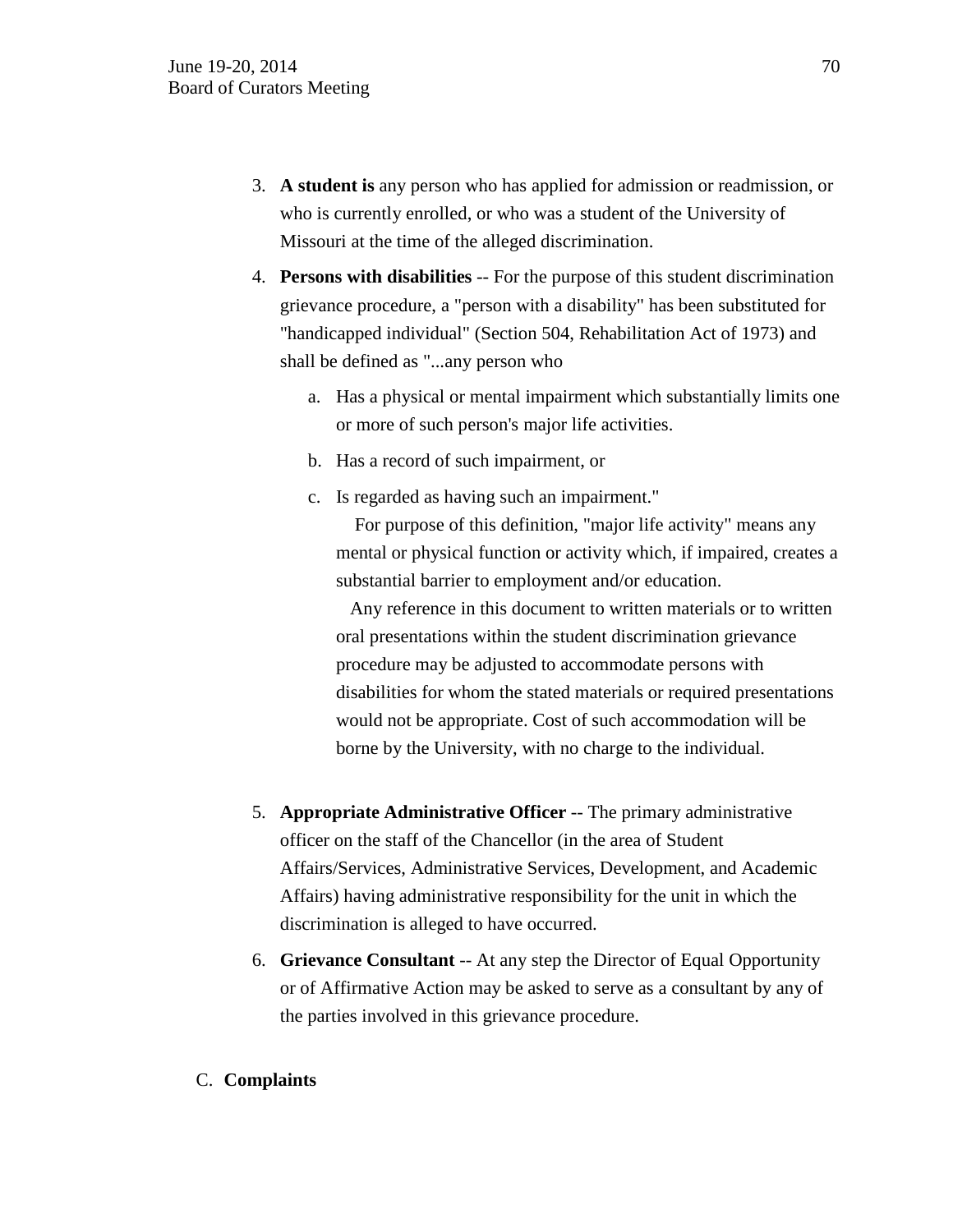- 1. **Policies and Procedures** -- A student with a complaint will be provided with copies of appropriate policies and procedures pertaining to student complaints and grievances, and the Chief Student Personnel Administrator or his/her designee and the Officer or Equal Opportunity or for Affirmative Action shall be available to assist the student in understanding the opportunities afforded through such policies and procedures. The student may choose to have an advisor participate in any stage of the grievance procedures, subject to the restrictions of the hearing procedures set forth in Section 390.010 F.
- 2. **Joint Complaint** -- If more than one student is aggrieved by the same action, these students may, by mutual written agreement among themselves, file with the Chief Student Personnel Administrator a complaint and pursue their complaints jointly under this grievance procedure. If the number of students in such a case is so large as to make it impracticable for them to be heard individually in a joint proceeding, they may, by mutual agreement, elect one or more of their number to act on behalf of them all.
- 3. **Students may** informally discuss a complaint with the relevant supervising administrator. Every reasonable effort should be made to resolve the matter informally at this administrative level. If a satisfactory resolution is not reached, the student may pursue the matter through each level of administrative jurisdiction up to and including the Appropriate Administrative Officer, or file a grievance within the time specified in D.1.b.

### 4. **Complaints Involving Recruitment**

- a. Undergraduate applicants must first present complaints about recruitment to the Director of Admissions. If a satisfactory resolution is not reached, the applicant may appeal the matter to the immediate supervising officer of the Director of Admissions.
- b. Applicants for graduate study may request a meeting with the academic department head and the Dean of the College for those campuses having schools or colleges, or their designees, who are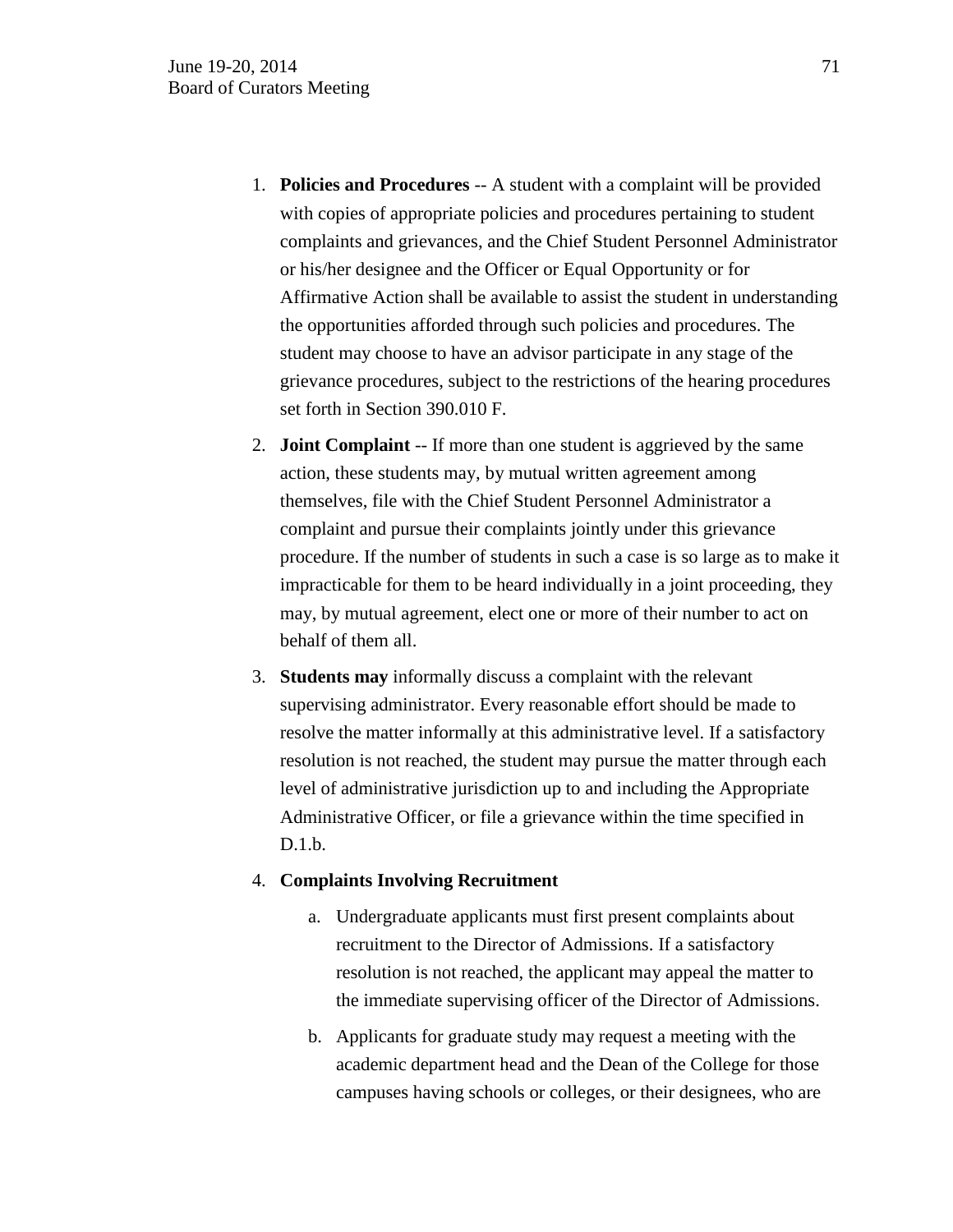actually involved in the recruitment effort to discuss the matter informally. If a satisfactory resolution is not reached, the applicant may appeal to the Dean of the Graduate School/Vice Provost for Graduate Studies and finally to the Appropriate Administrative Officer.

- 5. **Complaints Involving Admissions** (Undergraduate or Professional)
	- a. Undergraduate and professional student applicants shall present complaints to the Director of Admissions or to the Dean of the School or College, depending upon where the application was originally filed.
	- b. This University official shall compare the person's academic qualifications against the official University admissions criteria and review the denial. If the denial is sustained, officials' immediate supervisor or to the appropriate admissions committee.
- 6. **Complaints Involving Admissions (Graduate)** -- Applicants to the Graduate School may ask for a meeting with the academic department head of the program to which the applicant was seeking admission. This official shall explain the reasons for the denial of recommendation for admissions. If a satisfactory resolution is not reached, the applicant may then appeal to the Dean of the Graduate School/Vice Provost for Graduate Studies or to the appropriate admissions committee. If the denial is upheld, the applicant may appeal the decision to the appropriate administrative officer.
- 7. **Complaints Involving Admissions to or Treatment in an Educational Program or in the Granting of Assistantships** -- An undergraduate or graduate student enrolled at the institution who has a discrimination complaint involving admission to or treatment in an educational program or in the granting of assistantships may request a conference with the appropriate department head and with the Dean of the School or College (or the Dean's designee) on those campuses having schools or colleges to discuss the matter informally. If a satisfactory resolution is not reached, the student may present a grievance pursuant to Section 390.010 F.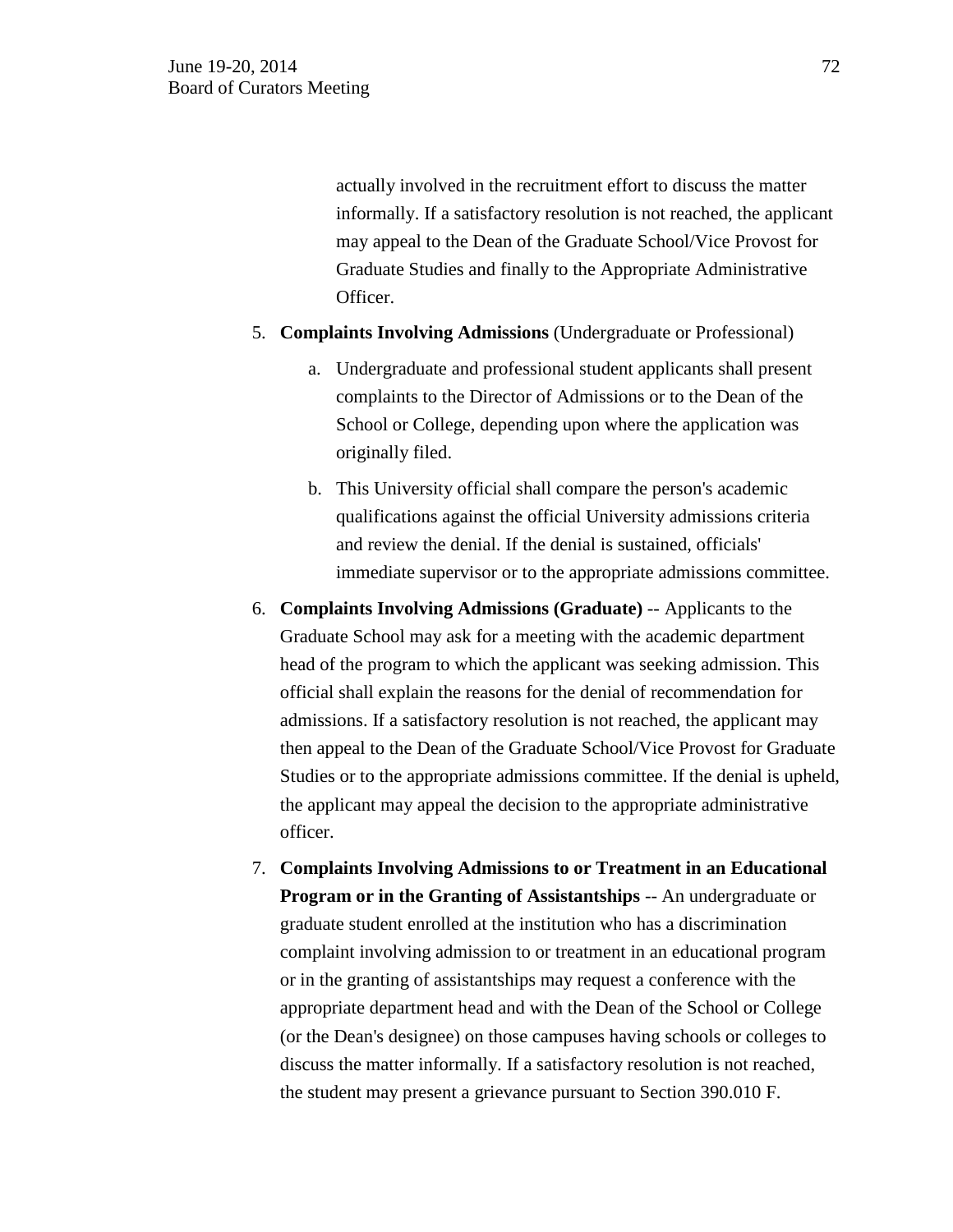- 8. **Complaints Involving Nonacademic Matters Related to Campus**  Living and Student Life -- A currently enrolled student who has a University-related complaint concerning discrimination in nonacademic matters including but not limited to assignment of roommates, actions of fraternities and sororities, membership in and/or admissions to clubs/organizations, student health services and financial aid awards may request a conference with the appropriate administrative supervisor, department head and/or director to discuss the matter informally. If a satisfactory resolution is not reached, the student may present a grievance pursuant to Section 390.010 D.
- 9. **Complaints Involving Student Employment on Campus** -- A student enrolled at the University who alleges that discrimination occurred either in applying for work or while working as a student employee at a University job may request a conference with the supervisor, department head or director of the employing unit to discuss the matter informally. If a satisfactory resolution is not reached, the student may present a grievance pursuant to Section 390.010 D.
- 10. **Complaints Involving Financial Aid** (Undergraduate, Graduate, Professional):
	- a. Undergraduate, graduate, and professional student aid applicants shall present complaints to the Director of Student Financial Aid where the application was originally filed or the award originally made.
	- b. This University official shall compare the person's financial and academic qualifications against the official University financial aid criteria and review the award, amount, or denial of the aid. If the original judgment is sustained, the applicant may appeal this decision to the official's immediate supervisor or to the appropriate financial aid committee.

## D. **Initiating a Grievance**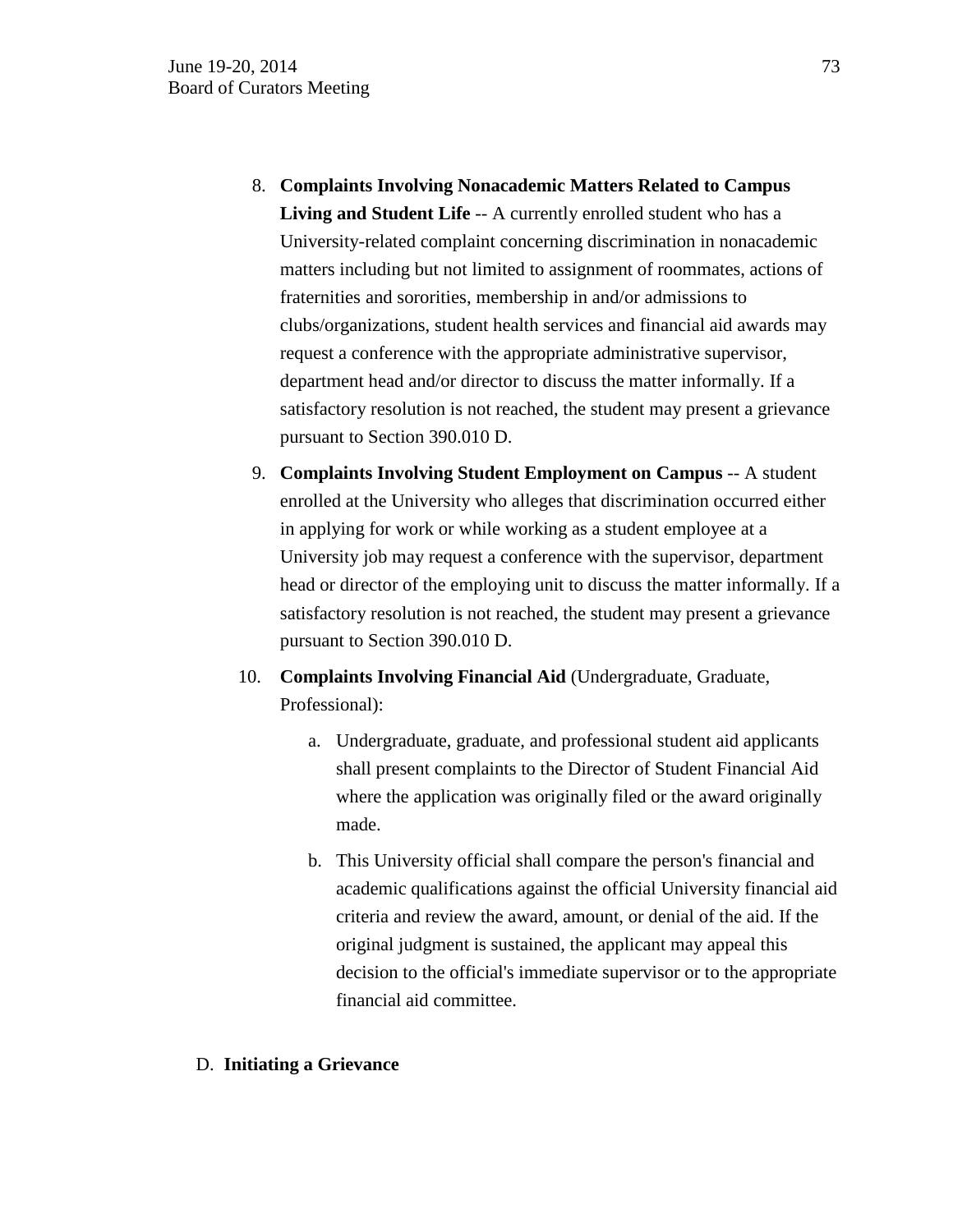- 1. **Policies and Procedures** -- A student with a grievance will be provided copies of appropriate policies and procedures pertaining to student complaints and grievances, and the Chief of Student Personnel Administrator or designee and the Office for Equal Opportunity or for Affirmative Action shall be available to assist the student in understanding the opportunities afforded through such policies and procedures. The student may choose to have an advisor participate in any stage of the grievance procedure, subject to the restrictions of the hearing procedures set forth in Section 390.010 F.
	- a. **Joint Grievance** -- If more than one student is aggrieved by the same action, these students may, by mutual written agreement among themselves, file with the Chief Student Personnel Administrator a grievance and pursue their grievances jointly under this grievance procedure. If the number of students in such a case is so large as to make it impractical for them to be heard individually in a joint proceeding, they may, by mutual agreement, elect one or more of their number to act on behalf of all of them.
	- b. **Regardless of their nature**, all discrimination grievances are to be filed with the Chief Student Personnel Administrator. A grievance must have been filed by a student within one-hundred-eighty (180) calendar days of the date of the alleged discriminatory act.

#### 2. **Filing a Grievance**

a. All grievances must be presented in writing and contain the following information:

(1) A clear concise statement of the grievance which includes the name of the person(s) against whom the grievance is made, the date(s) of the alleged discrimination and a statement describing the specific supporting evidence;

(2) A brief summary of the prior attempts to resolve the matter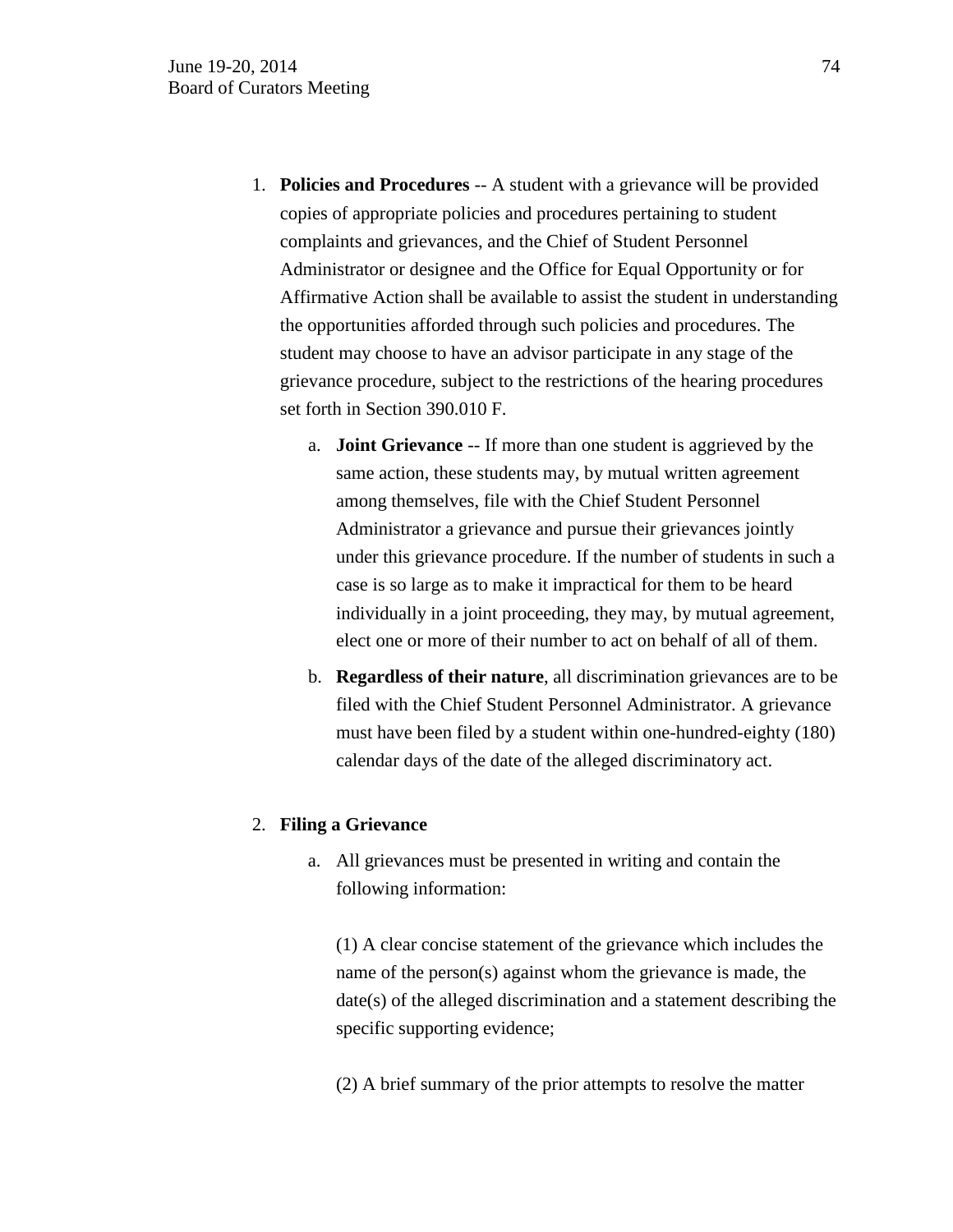which includes the names of persons with whom the matter was discussed and the results of those previous discussions;

(3) A specific statement of the remedial action or relief sought.

- b. Within seven (7) working days, the original grievance form with an explanation will be returned to the student if, in the judgment of the Chief Student Personnel Administrator, the statements are vague or do not meet the above requirement. The student may make the necessary corrections, and resubmit the grievance within seven (7) days.
- 3. Any grievance not filed within the time limits specified in Section 390.010 D.1.b shall be deemed waived by the grievant. The Chief Student Personnel Administrator may extend the time limits only if adequate cause for an extension of the time limits can be shown by the student.
- 4. For informational purposes, copies of the grievance shall be forwarded to the Appropriate Administrative Officer and the Director of Equal Employment and/or Affirmative Action.
- 5. Within fifteen (15) working days of receipt of a grievance that satisfies the requirement of Section 390.010 D.1.b, the Appropriate Administrative Officer with the consent of the parties involved may establish an informal hearing with the aggrieved student, the responding faculty/staff/organization, the respondent's supervisor and the Appropriate Administrative Officer's designee. The Appropriate Administrative Officer shall not involve himself/herself in this meeting. If the informal means of resolving the grievance fails, a grievance committee will be impaneled as called for in Section 390.010 E.1.

#### E. **Formation of Grievance Committee**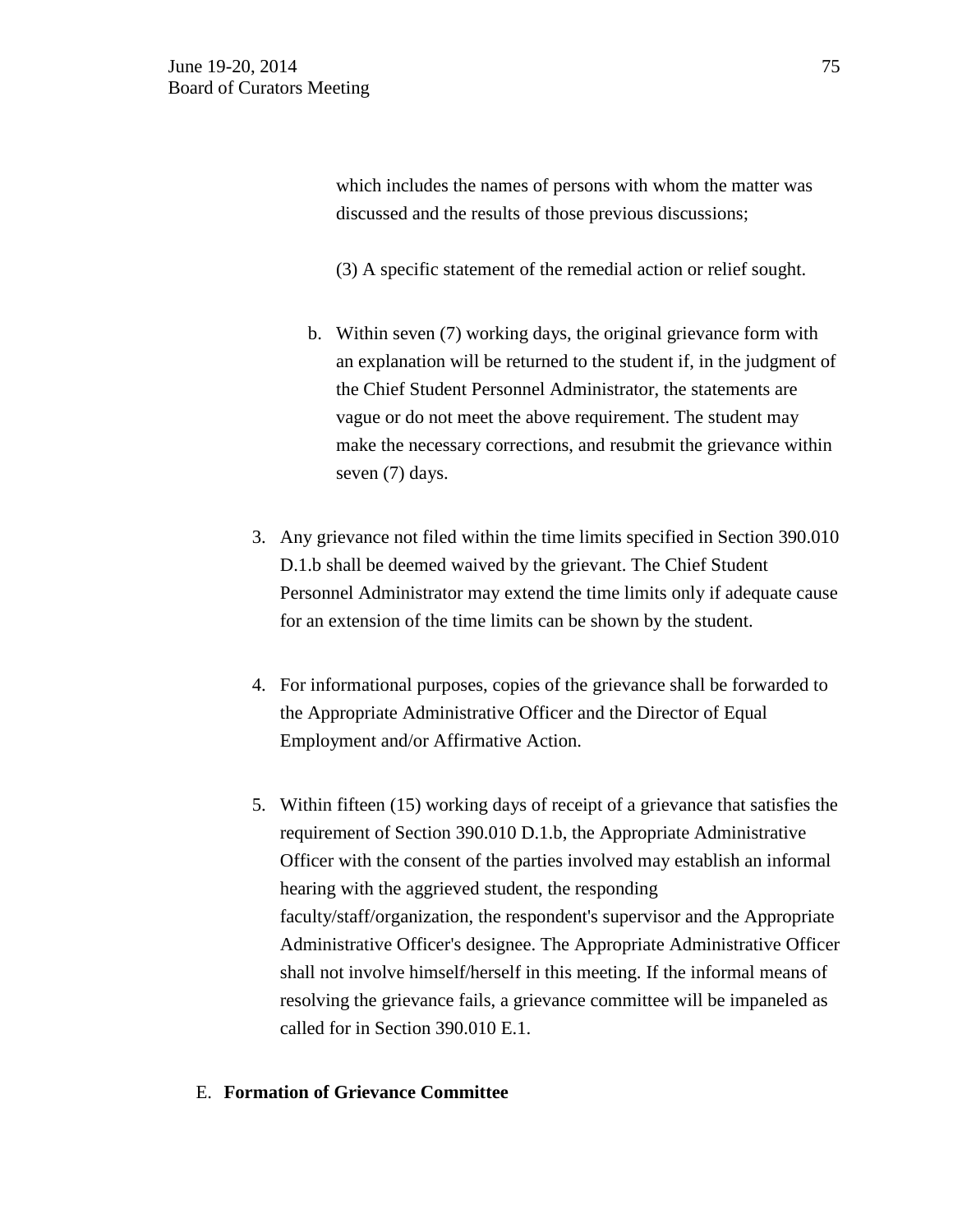- 1. It the Appropriate Administrative Officer's responsibility to initiate the selection of the grievance committee within fifteen (15) working days after the request for the formation of a grievance committee or after the completion of the informal hearing provided for in Section 390.010 F.5 without satisfaction to the grievant.
- 2. A grievance hearing panel shall be established by October 1 of each year from which a grievance committee should be constituted. The panel shall consist of ten (10) faculty, ten (10) staff and ten (10) students. Selection of the panel will be made by the Chief Student Personnel Administrator from recommendations by the appropriate faculty, staff and student associations. Selection of membership will consider sex, race, disability, academic rank, student classification and employee classification. Membership on the hearing panel shall be for two years. A member's term shall expire on September 30 of the second year unless he/she is serving at that time on a hearing committee still in the process of reviewing an unresolved grievance. In such case, the member's term shall expire as soon as the committee has submitted a written report of its findings and recommendations to the Appropriate Administrative Officer.
- 3. A hearing committee shall be composed of five (5) members. The grievant shall select two (2) members from the grievance hearing panel provided by the Chief Student Personnel Administrator. The responding faculty/staff/organization shall select two (2) members from the grievance hearing panel. Both parties should have their selection made within 15 working days of the receipt of the request. The four committee members shall then select an additional member from the grievance hearing panel to serve as chair. Neither members of the immediate departmental unit nor student members of pertinent student organizations involved in the grievance shall be eligible to serve on the committee.
- 4. Any person selected to a grievance committee will be expected to serve on such committees and to be present at all sessions. If a member is absent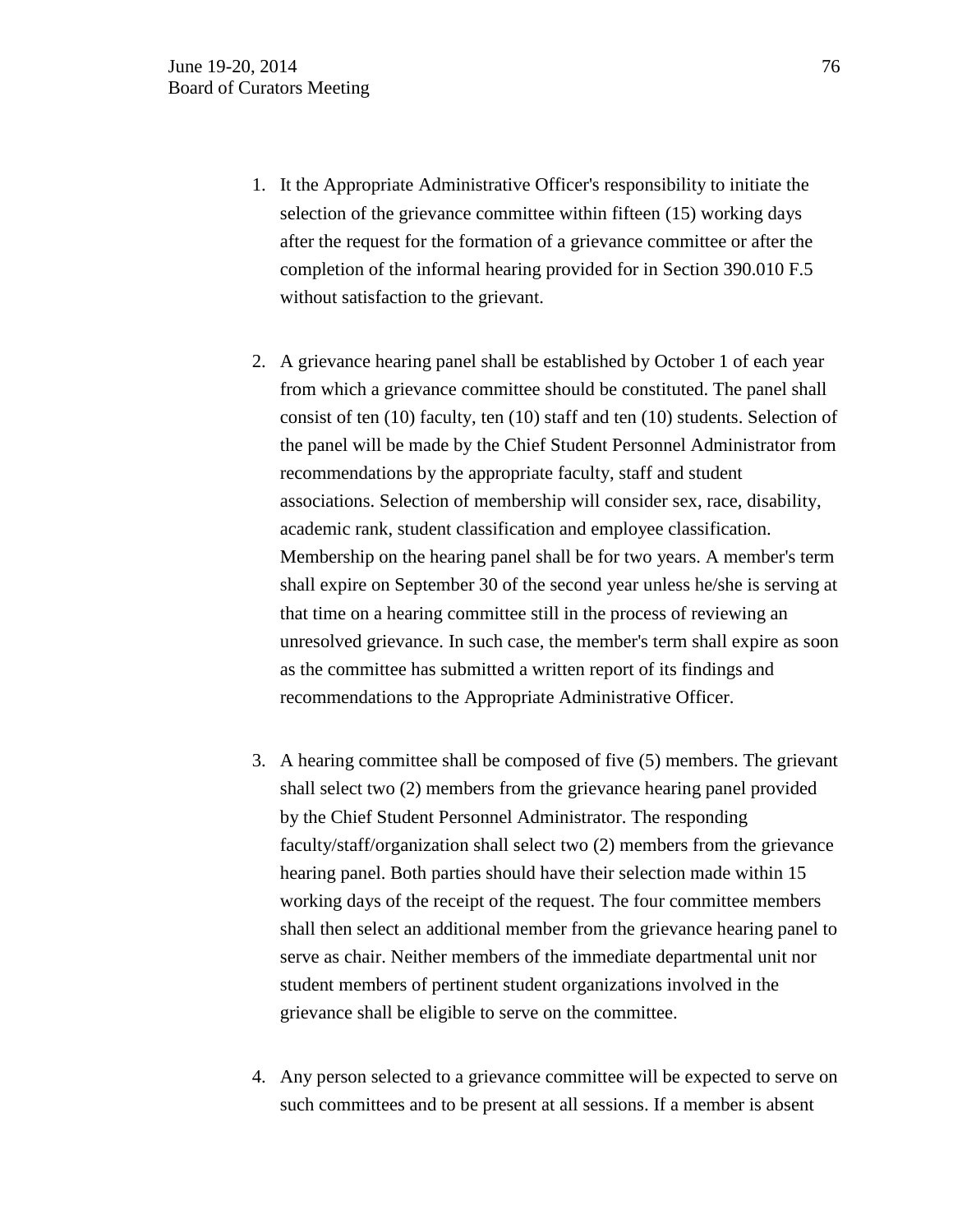from a single session, he/she will be required to review all tapes or transcribed proceedings of that session prior to the next meeting of the committee. Should a member be absent from two sessions or should a member request to be excused from service for reasons of illness, necessary absence from the campus or other hardship, then the member shall be replaced in the same manner used in the original selection (see Section 390.010 E.3). If a member is unable or ineligible to serve for whatever reason, the replacement shall review all tapes or written transcripts and all submitted evidence prior to service on the committee. Five members of the hearing committee, duly selected as in Sections 390.010 E.3 and E.4 must attend the opening and closing session of the hearing.

#### F. **Hearing Procedures for Formal Grievances**

- 1. It shall be the responsibility of the Appropriate Administrative Officer to coordinate the procedure contained herein, to make provisions for hearing rooms, to coordinate secretarial and recording services and to otherwise serve the grievance committee as needed.
- 2. At the first organizational meeting of the grievance committee, the committee shall elect a chairperson from among the members to preside over subsequent meetings. Then the chairperson shall schedule a hearing at the earliest convenient time when all affected parties can be present.
- 3. A quorum consists of a minimum of four members of the committee except as provided by Section 390.010 E.4.
- 4. The grievance committee shall invite the grievant and the responding person to all hearings. Attendance at the hearings shall be limited to persons who have an official connection with the case as determined by the chairperson. The grievant and the responding person may choose to be accompanied by an advisor. Others whose participation in the hearing is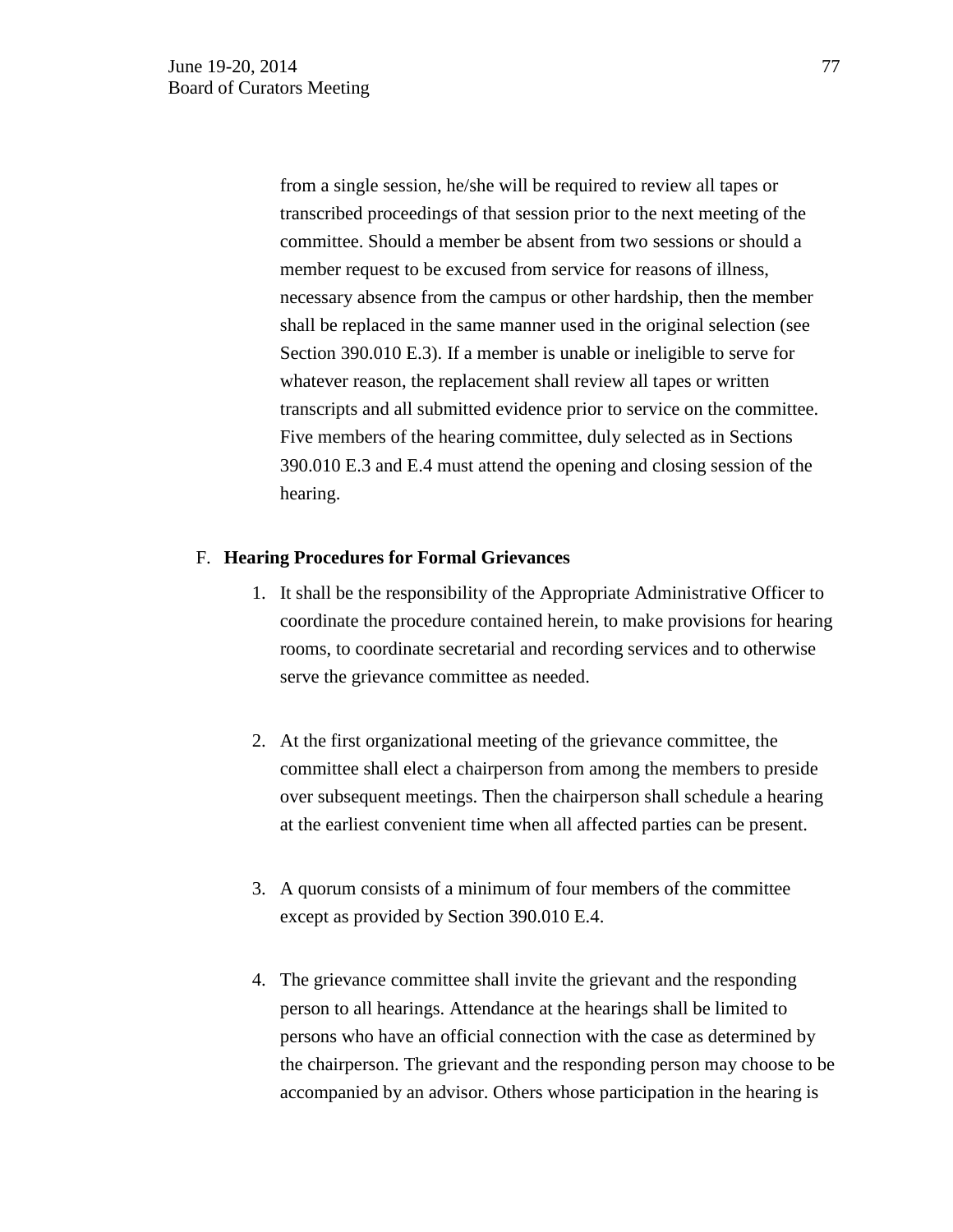considered essential in order to assist the committee in establishing the facts of the case shall appear before the committee only long enough to give testimony and to answer questions of committee members.

- 5. It is within the duties and responsibilities of all members of a grievance committee to commit themselves to observe procedures consistent with fairness to all parties concerned. For example, it is a matter of principle that members of the grievance committee will not discuss a case with anyone outside of the hearing process and that their finding will not be influenced by anything other than the evidence presented to them in meetings in which all affected parties are present.
- 6. The grievance committee shall set forth the rules of procedure for the hearing within the guidelines set forth herein. The chairperson may, for good cause and with the concurrence of a majority of the entire committee, authorize deviation from the suggested format, in which case the principal parties shall be notified.
	- a. The grievant shall be heard first in all phases of a grievance hearing and shall be primarily responsible for the presentation of his/her position.
	- b. The advisor of the grievant or respondent may advise that person and may briefly explain his or her position but shall not be permitted to testify or to cross-examine.
	- c. A reasonable time limit should be established for opening and closing statements and shall be announced prior to the hearing.
	- d. Length of hearing sessions may be established in advance; every effort should be made to conduct the hearing as expeditiously as possible, with equal fairness to both parties.
	- e. The interested parties shall provide the chairperson with the names of the advisor and potential witnesses at least forty-eight (48) hours prior to the hearing. It is the responsibility of the interested party,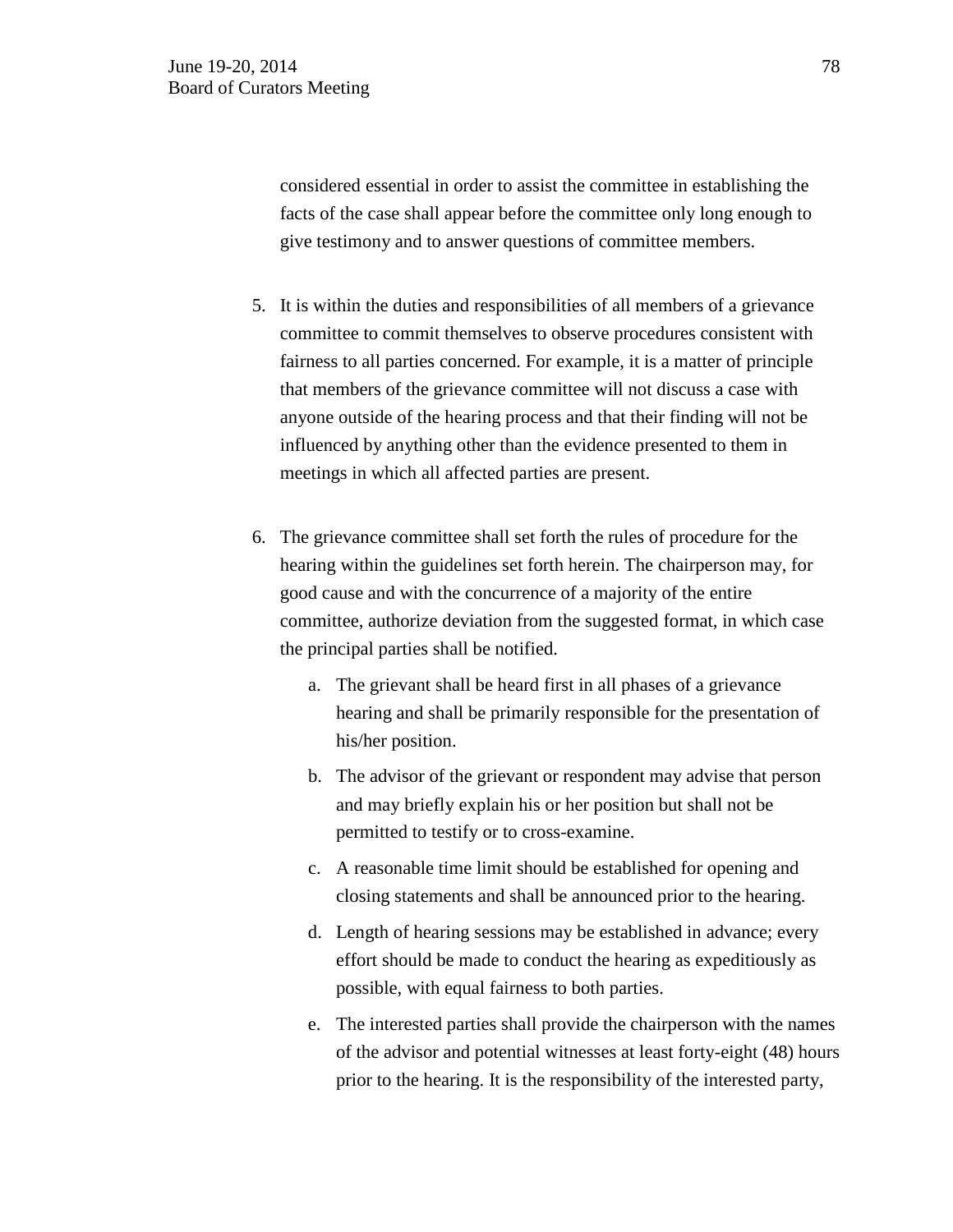working with the chairperson, to ensure the presence of these individuals in a timely manner.

- f. After initial witnesses for both parties have been heard, such witnesses may be recalled for additional questioning if requested by either party or the grievance committee. The committee may call new witnesses whose testimony it deems relevant or helpful.
- g. In order to promote the truthful, unfettered exchange of information and ideas, all testimony pertaining to the grievance hearing shall be held in confidence.
- h. Only evidence relevant to the grievance may be introduced. Questions regarding the admissibility of evidence shall be decided by the chairperson.
- 7. At any point in the proceedings prior to the time at which the committee reaches its final decision, the grievant may withdraw any portion or all of the grievance with the consent of a majority of the committee members and of the respondent. In all cases of withdrawal at the consent of the committee and of the respondent, the grievant shall not have the privilege of reopening the same grievance at any time in the future. In the event that the student refuses to participate further in the committee hearing, the committee may choose to continue the case or to move to closure with an appropriate closing statement as per Section 390.010 F.9.
- 8. A confidential tape recording of the grievance hearing shall be made and will be accessible to the parties involved, the committee, the Appropriate Administrative Officer, the Chancellor, the President, members of the Board of Curators and authorized representatives on a need-to-know basis. Either party to the grievance may request that the committee provides a written transcript of testimony. The cost of preparation of such a transcript is to be paid by the party making such request unless Section 390.010 B.4 is applicable. After the report of the grievance committee has been prepared, the tapes and relevant materials will be sealed and filed in the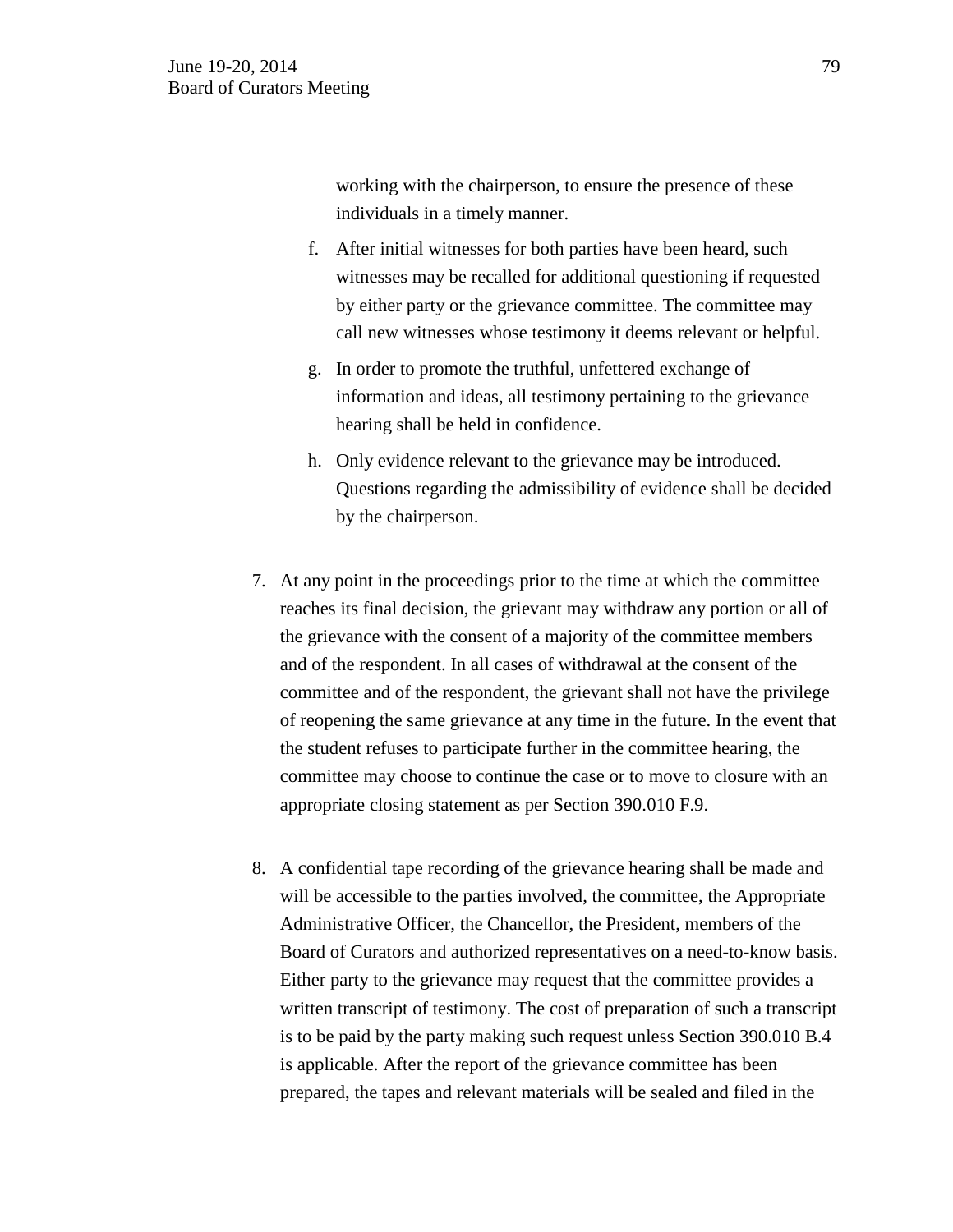Appropriate Administrative Office. Unless extraordinary circumstances apply, these materials will be destroyed at the end of five years.

- 9. At the conclusion of the grievance hearing, the members of the grievance committee shall meet in closed session to deliberate upon their findings. A majority vote of the entire committee shall be required on all decisions. The grievance committee shall make a written report on findings and recommendations to the Appropriate Administrative Officer of the University, with copies to the grievant(s) and the responding person(s). The written report will contain:
	- a. A statement of the purpose of the hearing,
	- b. Issues considered,
	- c. A summary of the testimony and other evidence presented,
	- d. Findings of fact as developed at the hearing, and
	- e. Recommendations for final disposition of the case.
- 10. The Appropriate Administrative Officer will make his/her decision. This decision and the actions that have been taken shall be presented to both parties in writing. If the administrator officer does not accept the recommendations of the grievance committee, a written statement of the reasons for so ruling must be given to both parties and to the chairperson of the committee.
- 11. If requested by the grievant or the responding party, normally within seven (7) calendar days of the notification of the decision, the decision of the Appropriate Administrative Officer may be subject to a review of the records by the Chancellor. Any review and decision by the Chancellor shall be made normally within thirty (30) calendar days. The decision of the Chancellor can be appealed to the President, who shall have thirty (30) calendar days in which to make a decision, which shall be final.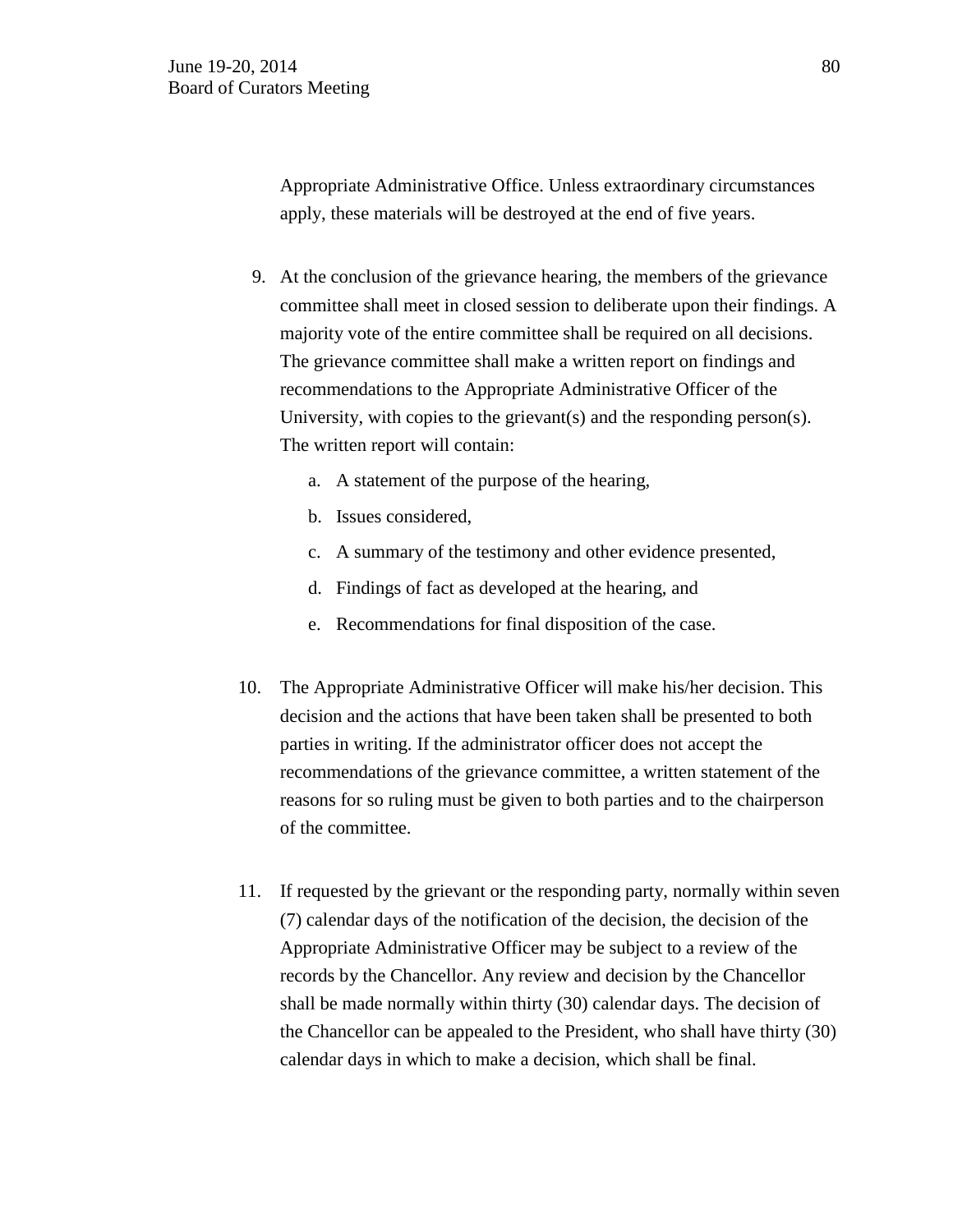12. Grievances shall receive prompt attention. The hearing and the report of the grievance committee shall normally be completed within sixty (60) calendar days of the formation of the grievance committee, and a final decision shall be made by the Appropriate Administrative Officer normally within ten (10) calendar days thereafter. In any case in which these time schedules should prove to be inadequate, the committee shall present, in writing, an amended time schedule to all parties involved.

## **Student Discrimination Grievance Procedure Form**

(Use additional sheets if needed)

1. Your Name Check One ................Male: Female

Student I.D. No. Mailing Address City State Zip Code Telephone

- 2. Submitted to (Campus specific title for Chief Student Personnel Administrator) on: Month Day Year
- 3. The basis for the grievance is alleged discrimination on the basis of:

Race Color Religion Sex Sexual Orientation Gender Identity Gender Expression National Origin Age Disability

4. University official or unit against whom this grievance is filed:

Name Department

5. Explain in a clear and detailed statement the following: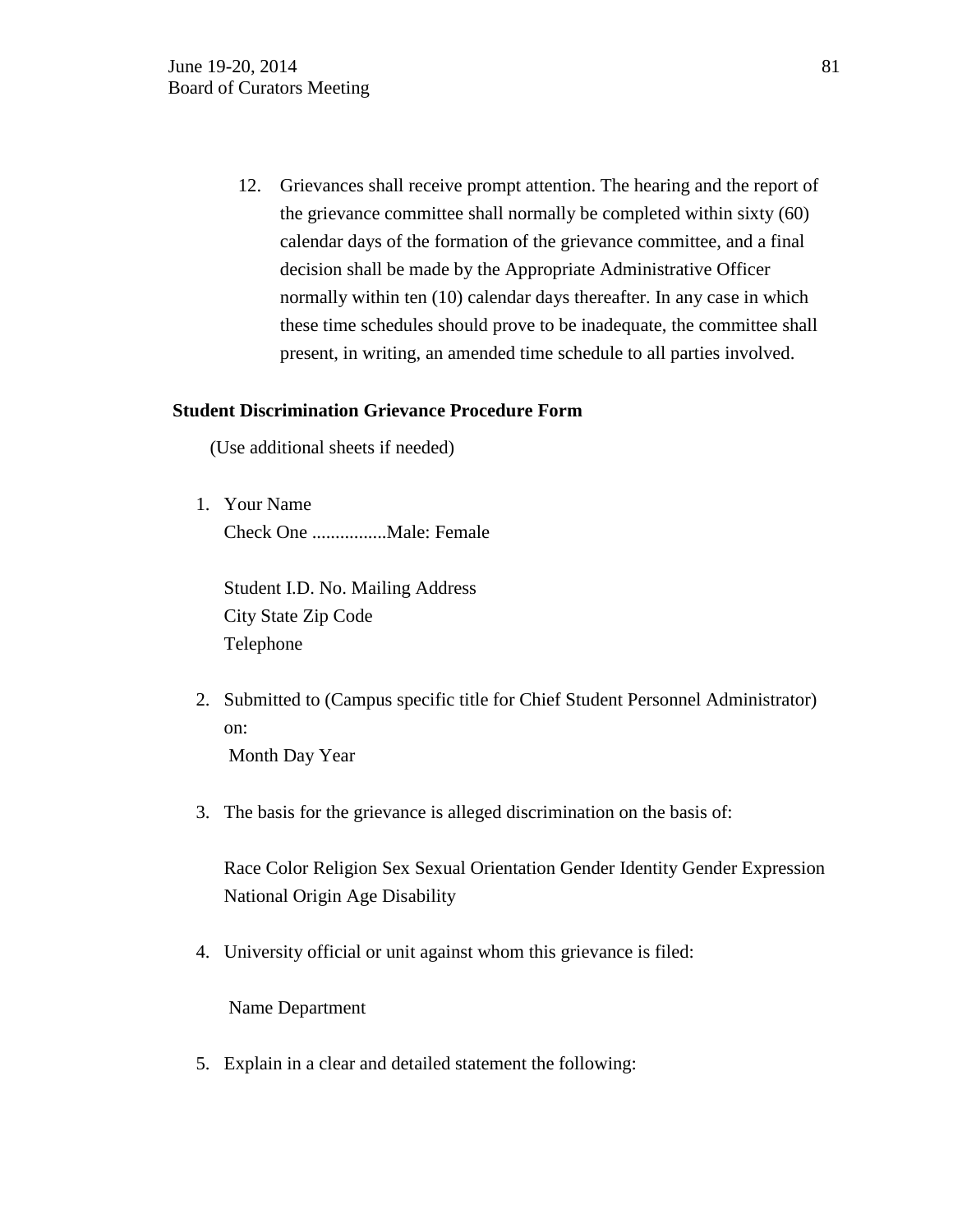- a. The nature of the grievance and a description of specific supporting evidence:
- b. The specific remedial action or relief sought:

\*For grievances alleging discrimination to admission and/or treatment while enrolled in an educational program, employment on campus, or other matters of consequence relating to campus living or activities.

- c. A summary outlining with whom the point(s) of dissatisfaction were discussed and with what results:
- 6. Date you consider the "Informal discussion" ended:

I have read and understand the above grievance form and grievance procedure for students. This grievance I am filing to the best of my knowledge, information or belief.

Signature Date

This form forwarded to (Appropriate Administrative Officer)

on by Month Day Year (Campus-specific title for Chief Student Personnel Administrator) (Campus Address) cc: Director of Employee Relations/Affirmative Action

## **Suggested Format for Hearing**

- I. Opening remarks accompanied by written submission of parties' outlines of relevant, non-redundant evidence to be offered to committee.
	- 1. Grievant
	- 2. Respondent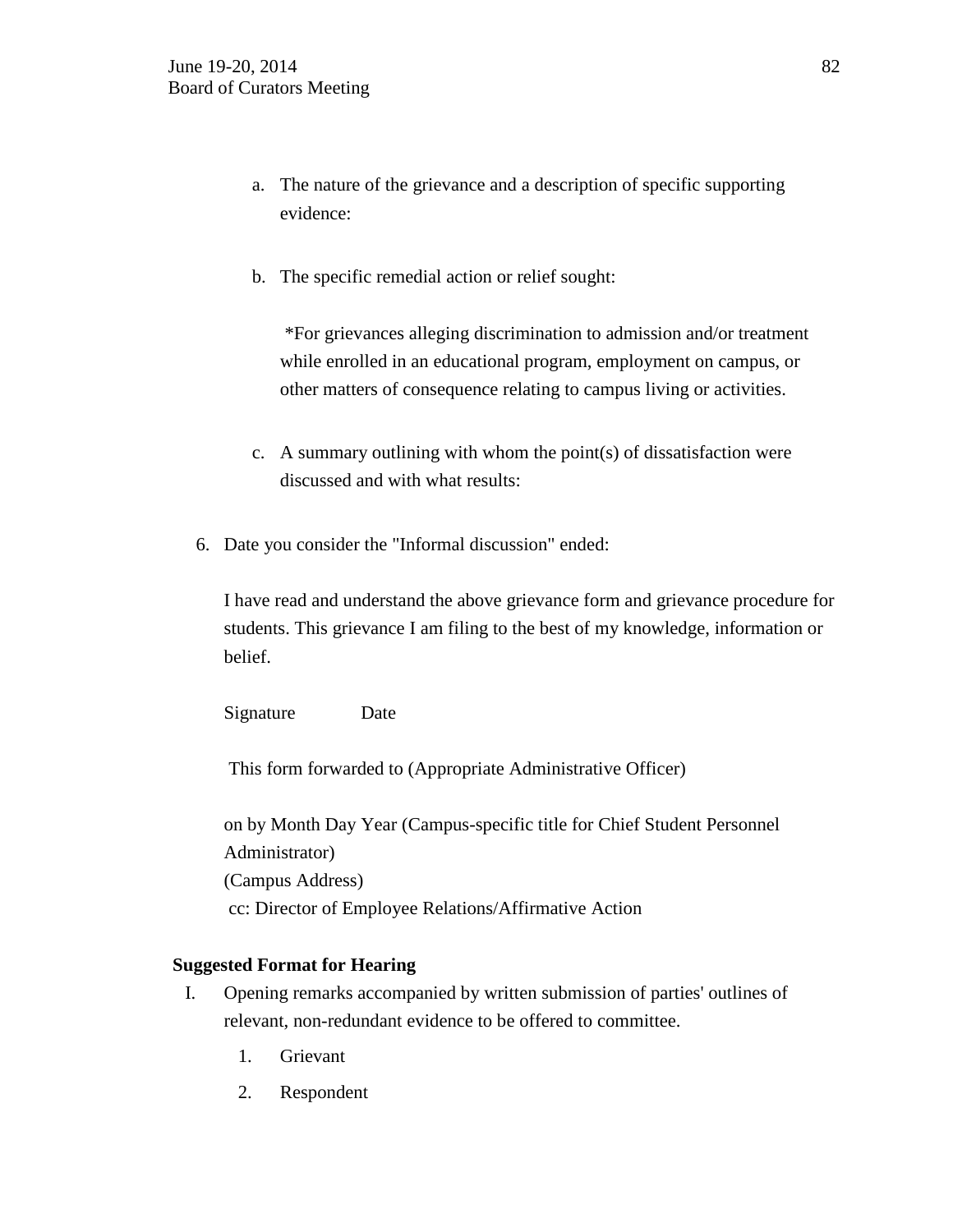- II. Consideration of any decision on objections to acceptance of items of evidence.
- III. Presentation of relevant, non-redundant evidence.
	- a. Grievant (with additional questions from Respondent and/or committee)
		- 1. Witnesses
		- 2. Non-testimonial evidence
	- b. Respondent (with additional questions from Grievant and/or committee)
		- 1. Witnesses
		- 2. Non-testimonial evidence
- IV. Opportunity for presentation of any rebuttal evidence.
	- a. Grievant
	- b. Respondent
- V. Presentation of additional evidence requested by committee.
- VI. Summation of case
	- a. Grievant
	- b. Respondent

## **Governance, Resources and Planning Committee**

2014 Campus Master Plan Update, MU – presented by Chancellor Loftin and Interim Vice Chancellor for Operations, Gary Ward (slides and information on file)

It was recommended by Chancellor Loftin, endorsed by President Wolfe,

recommended by the Governance, Resources and Planning Committee, moved by Curator

Goode and seconded by Curator Bradley, that the following action be approved:

that the 2014 University of Missouri-Columbia Campus Master Plan Update be approved (as on file with the minutes of this meeting).

Roll call vote Full Board: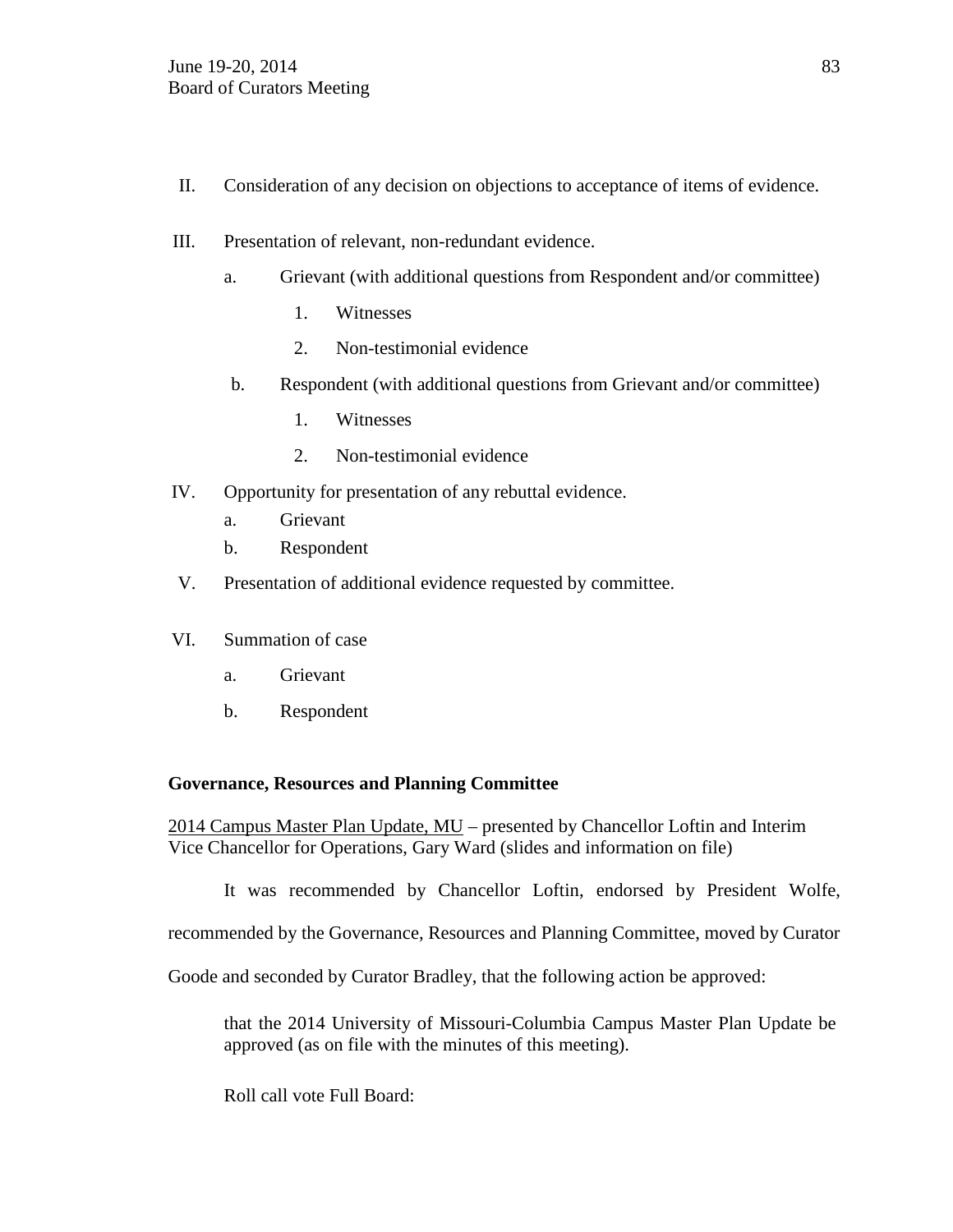Curator Bradley voted yes. Curator Covington voted yes. Curator Cupps voted yes. Curator Downing voted yes. Curator Goode voted yes. Curator Henrickson voted yes. Curator Phillips voted yes. Curator Steward voted yes.

The motion carried.

## **Audit Committee**

Chairwoman Henrickson provided time for discussion of committee business.

#### Information

1. Internal Audit Quarterly Report, UM (information and slides on file)

## Action

1. Approval, 2015 Internal Audit Engagement, UM

It was recommended by Interim Vice President Richards, endorsed by President

Wolfe, recommended by the Audit Committee, moved by Curator Henrickson seconded

by Curator Bradley, that the following action be approved:

That the Interim Vice President for Finance be authorized to employ the firm of PricewaterhouseCoopers LLP to provide Internal Audit services to the University of Missouri for a one-year term from November 1, 2014 through October 31, 2015, for a base fee of \$1,220,000, plus expenses not to exceed 15% of fees annually unless approved by the University.

Roll call vote of the Board of Curators:

Curator Bradley voted yes. Curator Covington voted yes. Curator Cupps voted yes. Curator Downing voted yes. Curator Goode was absent for vote.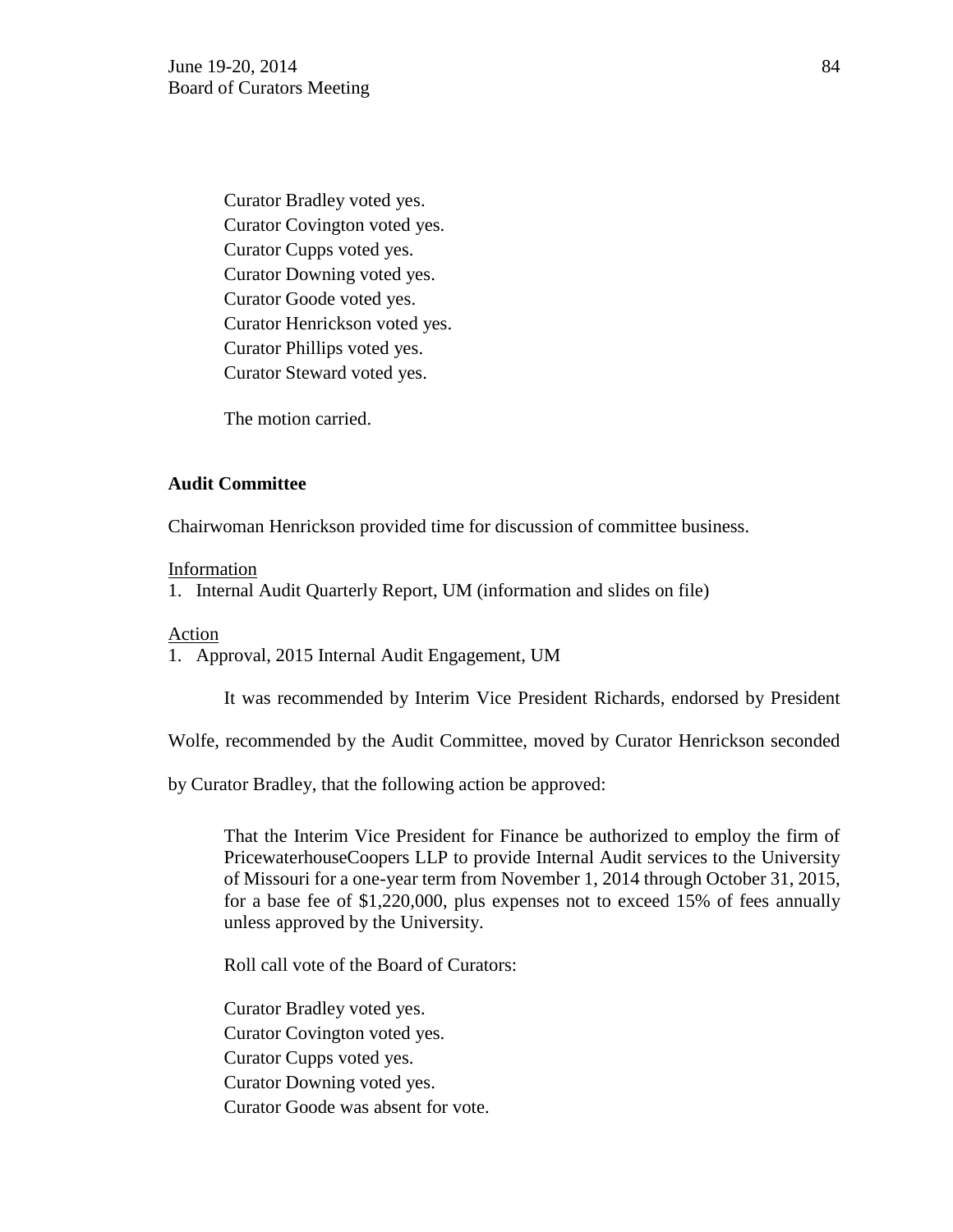Curator Henrickson voted yes. Curator Phillips voted yes. Curator Steward voted yes.

The motion carried.

# **Finance Committee**

Chairwoman Covington provided time for discussion of committee business.

Information

- 1. PwC Review of Finance Function, UM (information and slides on file)
- 2. Fiscal Year 2016 Preliminary Operating Appropriations Request, UM (information and slides on file)
- 3. Fiscal Year 2016 Preliminary State Capital Appropriations Request Overview, UM (information and slides on file)
- 4. Project Design, New College of Business Administration Building Phase One, UMSL (information on file)

Action

- 1. Fiscal Year 2015 Operating Budget, UM
- 2. Project Approval, Patient Centered Care Learning Center School of Medicine Expansion, MU
- 3. Project Approval, New Residential Housing, Missouri S&T
- 4. Revised Project Budget and Funding Approval, Swallow Hall Renovation/Reconstruction, MU

Fiscal Year 2015 Operating Budget, UM – presented by Vice President Richards (slides and information on file)

It was recommended by the respective Chancellors, endorsed by President Wolfe,

recommended by the Finance Committee, moved by Curator Covington and seconded by

Curator Phillips, that the following recommendations be approved:

• that the President of the University System be authorized to develop the FY2015 budgets in accordance with the attached planning assumptions and financial summaries which include the allocation of FY2015 recurring state appropriations less 3.0% statutory withholdings and spending restrictions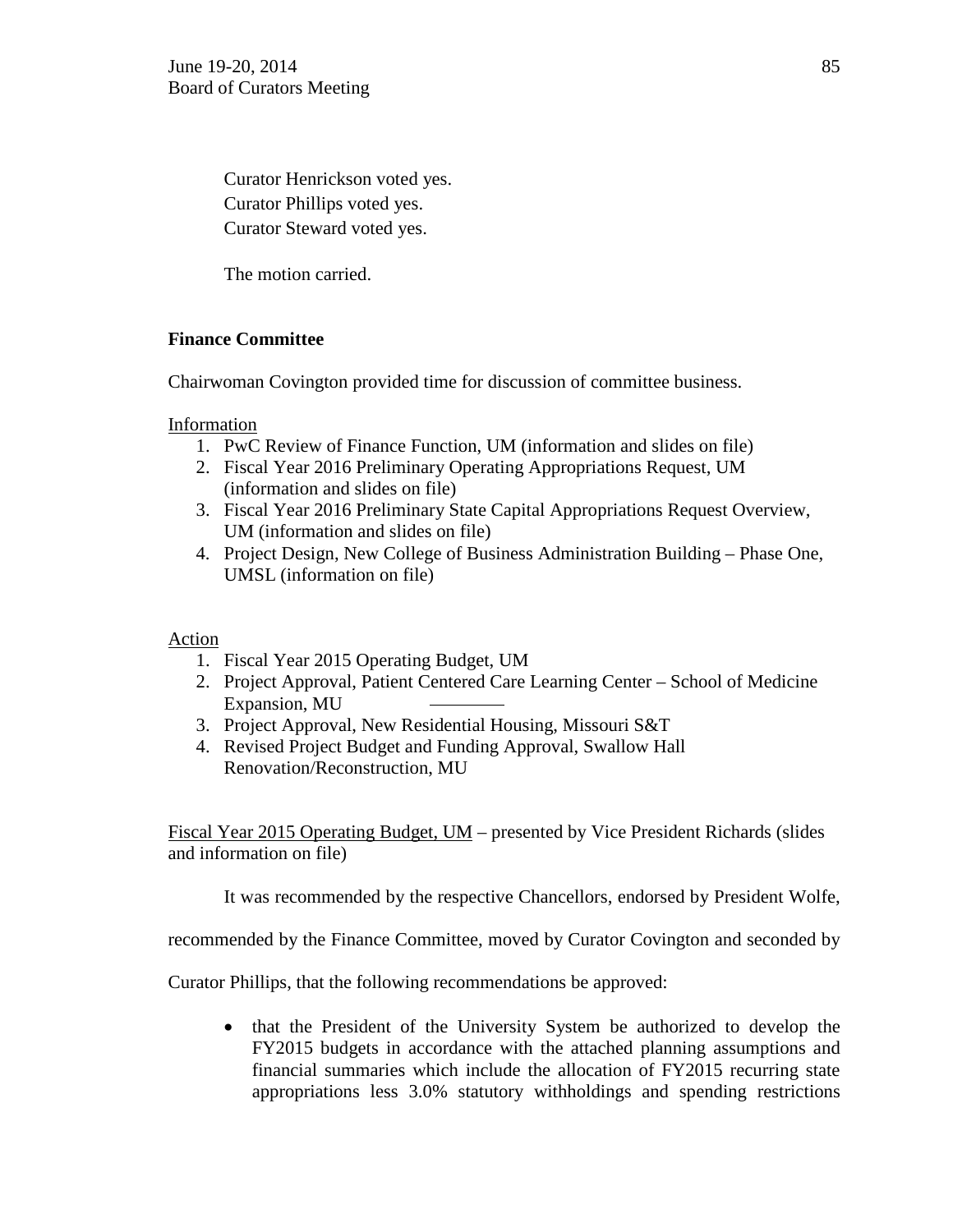imposed by the Governor as follows:

#### FY2015 Gross Appropriations

| <b>General Operations</b>                           | \$407,511,996 |
|-----------------------------------------------------|---------------|
| <b>UMKC MSU Pharmacy Doctorate Program</b>          | 2,000,000     |
| <b>MU Medical School Expansion</b>                  | 10,000,000    |
| <b>Funding for Improved Outcomes</b>                | 21,013,520    |
| <b>UMKC</b> Neighborhood Initiative Program         | 500,000       |
| <b>UMSL Equity</b>                                  | 1,400,000     |
| <b>UMSL</b> International Collaboration with Israel | 300,000       |
| Missouri Federal and State Technical Program        | 340,000       |
| <b>Missouri Rehabilitation Center</b>               | 10,337,870    |
| Missouri Kidney Program                             | 1,750,000     |
| Missouri Telehealth Network                         | 1,937,640     |
| Spinal Cord Injury Research                         | 1,500,000     |
| <b>State Historical Society</b>                     | 2,210,855     |
| MOREnet (one-time)                                  | 3,000,000     |
|                                                     |               |

- that the President of the University System be authorized to allocate one-time or recurring line-item state appropriations, net of anticipated withholdings;
- that the President of the University System be authorized to: (a) make required changes to working capital and reserve funds and (b) make supplemental allocations within the funds available to the several campuses and programs, such allocations to be made on the basis of priority and need. The President will report periodically to the Board of Curators any material changes in sources and uses of current funds;
- that the operating budget for FY2015 and allocation as stated herein can be modified as necessary by the President to bring the same into harmony with the state appropriations as finally approved by the governor and any withholdings in excess of those shown above.

Roll call vote full Board:

Curator Bradley voted yes. Curator Covington voted yes. Curator Cupps voted yes. Curator Downing voted yes. Curator Goode voted yes. Curator Henrickson voted yes. Curator Phillips voted yes.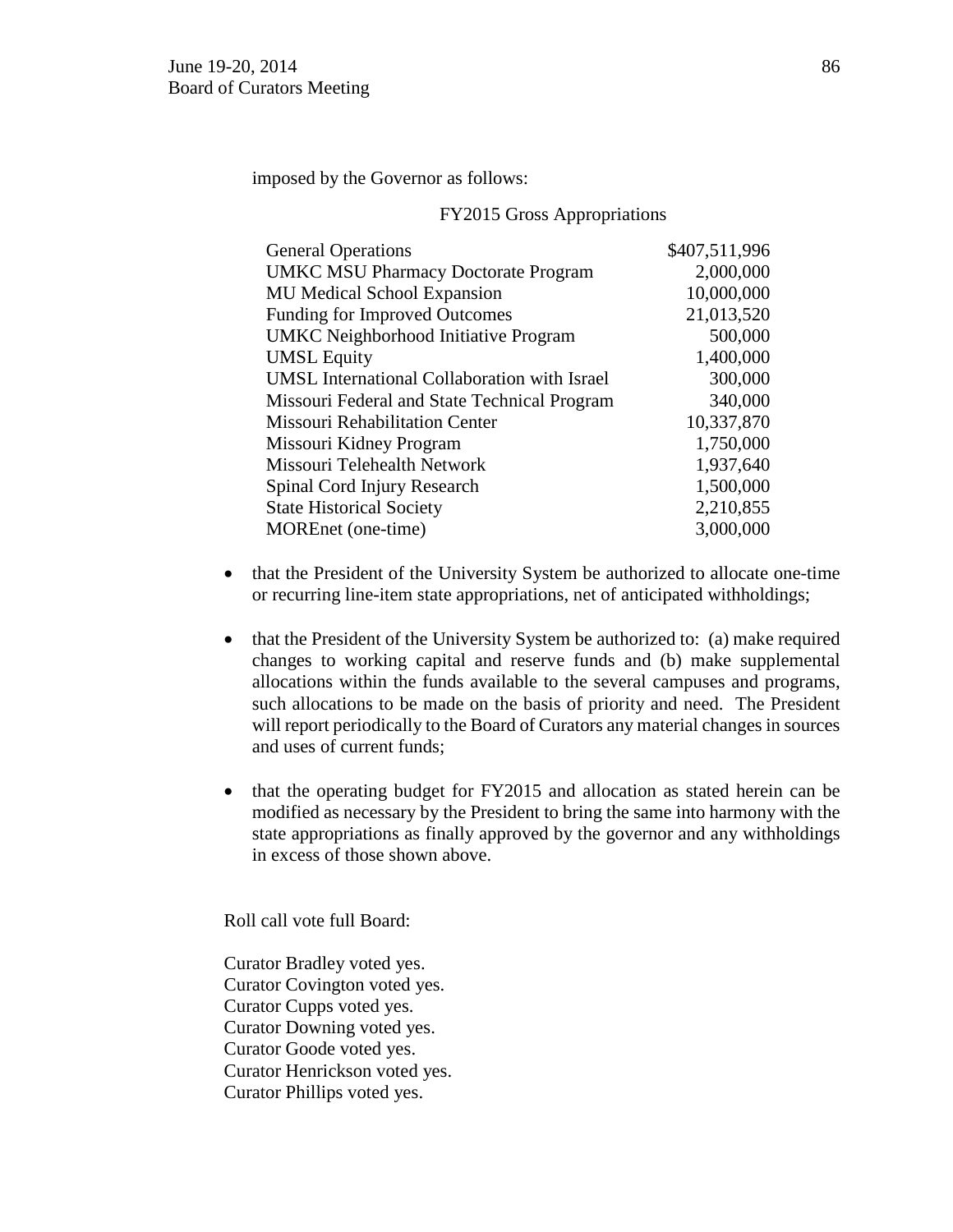Curator Steward voted yes.

The motion carried.

# Project Approval, Patient Centered Care Learning Center – School of Medicine Expansion, MU – presented by Vice President Richards (information on file)

It was recommended by Chancellor Loftin, endorsed by President Wolfe, recommended by the Finance Committee, moved by Curator Covington and seconded by Curator Steward, that the following action be approved:

> the project approval for the Patient Centered Care Learning Center – School of Medicine Expansion project for the University of Missouri-Columbia.

| Funding of the project budget is from: |              |
|----------------------------------------|--------------|
| Revenue Bonds                          | \$30,500,000 |
| <b>State Appropriations</b>            | 12,000,000   |
| <b>Total Funding</b>                   | \$42,500,000 |

Roll call vote Full Board:

Curator Bradley voted yes. Curator Covington voted yes. Curator Cupps voted yes. Curator Downing voted yes. Curator Goode voted yes. Curator Henrickson voted yes. Curator Phillips voted yes. Curator Steward voted yes.

The motion carried.

Project Approval, New Residential Housing, Missouri S&T – presented by Vice President Richards (information on file)

It was recommended by Chancellor Schrader, endorsed by President Wolfe, recommended by the Finance Committee, moved by Curator Covington and seconded by Curator Phillips, that the following action be approved: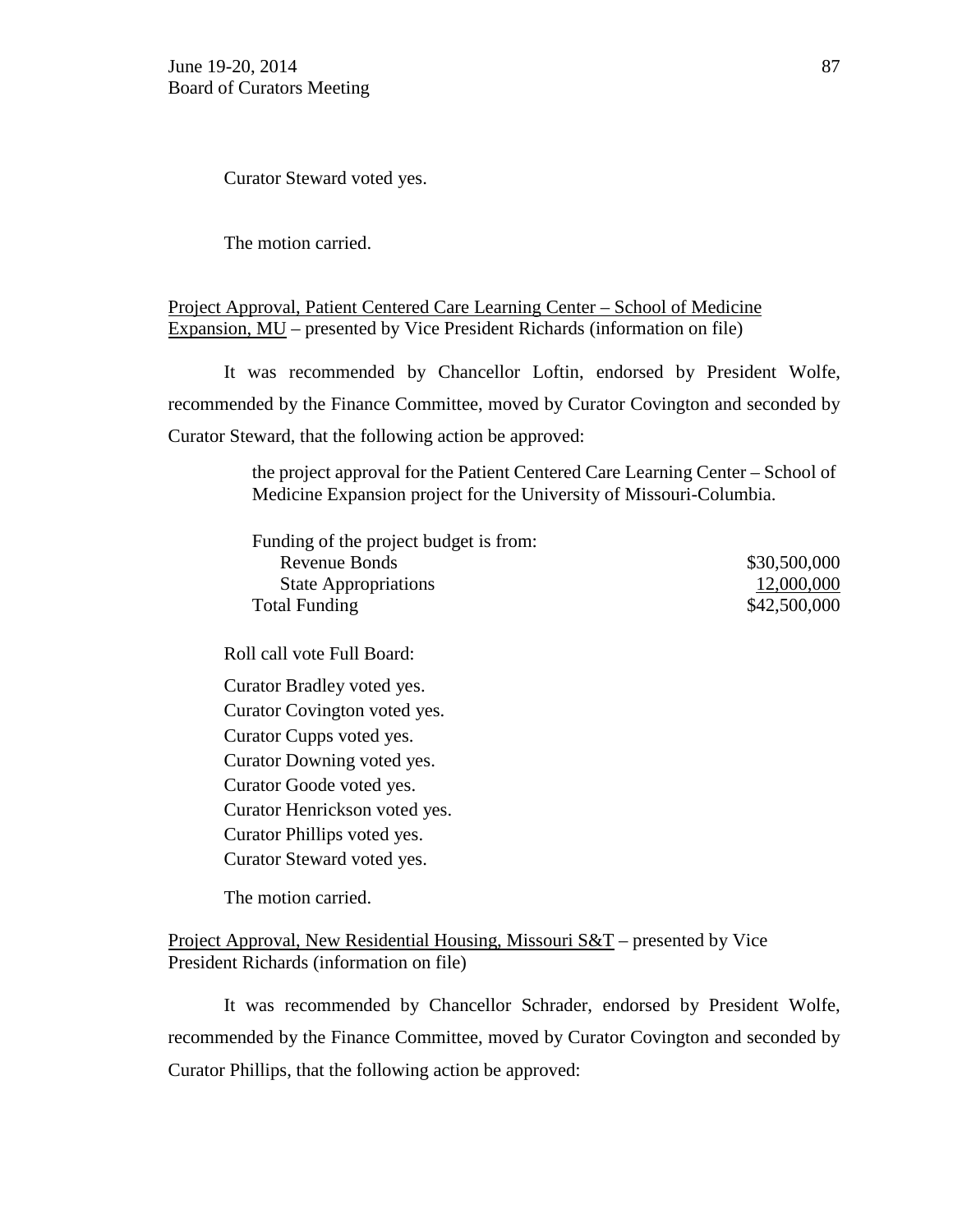the project approval for the new residential housing project for Missouri University of Science and Technology.

Funding of the project budget is from Revenue Bonds: \$30,000,000

Roll call vote of the Board:

Curator Bradley was absent for vote. Curator Covington voted yes. Curator Cupps voted yes. Curator Downing voted yes. Curator Goode voted yes. Curator Henrickson voted yes. Curator Phillips voted yes. Curator Steward voted yes.

The motion carried.

# Revised Project Budget and Funding Approval, Swallow Hall Renovation/Reconstruction, MU – presented by Vice President Richards (information on

file)

It was recommended by Chancellor Loftin, endorsed by President Wolfe,

recommended by the Finance Committee, moved by Curator Covington, and seconded by

Curator Goode, that the following action be approved:

that the previously approved project budget for the Swallow Hall Renovation and Reconstruction be increased from \$11,500,000 to \$16,944,800 and to fund the \$5,444,800 increase from Campus Facilities Reserves (\$5,244,800) and the College of Arts and Sciences (\$200,000) for the University of Missouri-Columbia.

| Funding of the project budget is from: |              |
|----------------------------------------|--------------|
| <b>Revenue Bonds Refinancing</b>       | \$8,600,000  |
| <b>Campus Facilities Reserves</b>      | 8,144,800    |
| College of Arts & Sciences             | 200,000      |
| <b>Total Funding</b>                   | \$16,944,800 |

Roll call vote Full Board:

Curator Bradley was absent for vote. Curator Covington voted yes.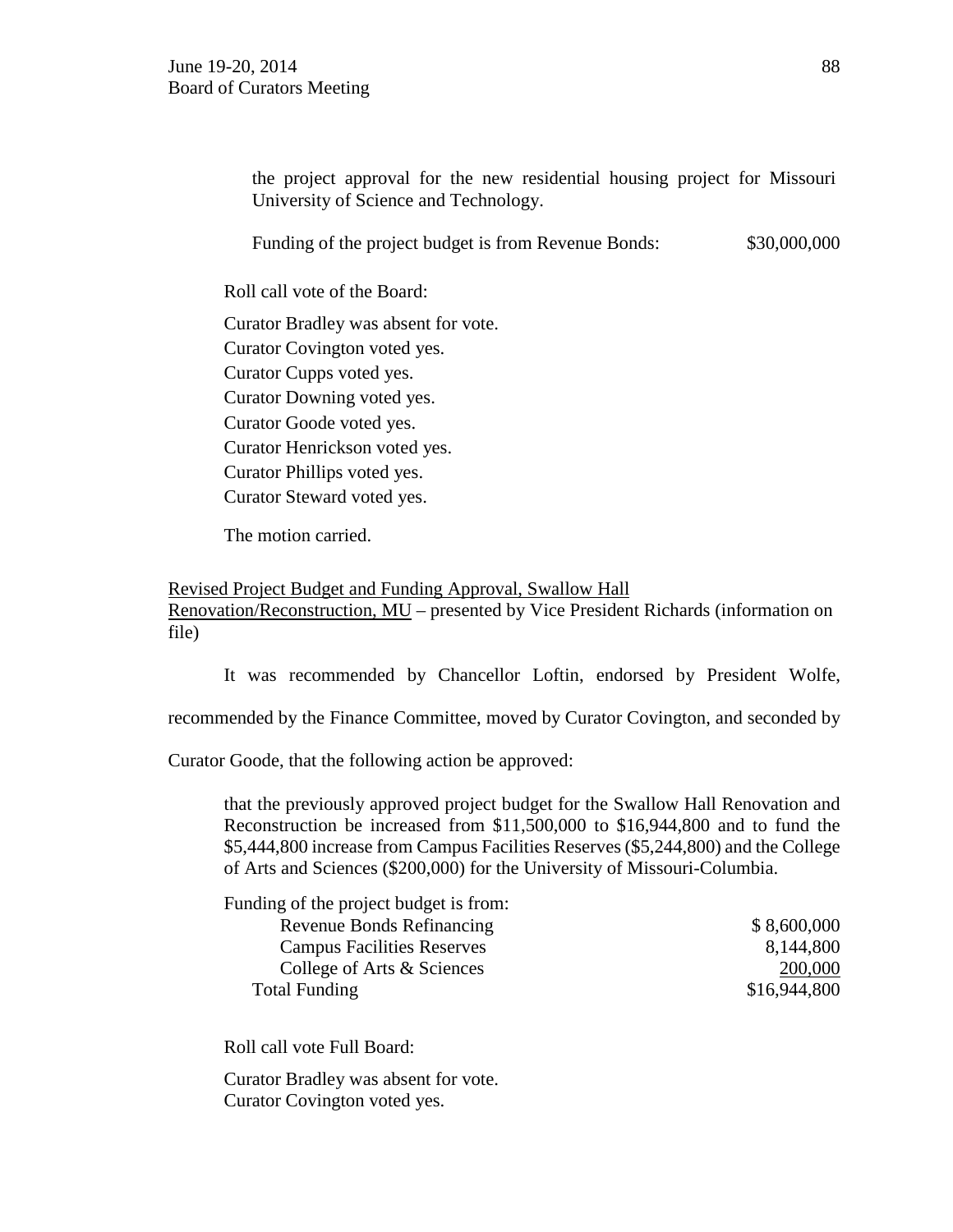Curator Cupps voted yes. Curator Downing voted yes. Curator Goode voted yes. Curator Henrickson voted yes. Curator Phillips voted yes. Curator Steward voted yes.

The motion carried.

The public session of the Board of Curators meeting recessed at 4:40 P.M.

#### **BOARD OF CURATORS MEETING – EXECUTIVE SESSION**

A meeting of the University of Missouri Board of Curators was reconvened in executive session at 4:50 P.M., on Thursday, June 19, 2014, in the Donrey Media Room of the Reynolds Alumni Center on the University of Missouri campus, Columbia, Missouri, pursuant to public notice given of said meeting. Curator Don Downing, Chairman of the Board of Curators, presided over the meeting.

Present

The Honorable David R. Bradley The Honorable Ann K. Covington The Honorable Donald L. Cupps The Honorable Don M. Downing The Honorable Wayne Goode The Honorable Pamela Q. Henrickson The Honorable John R. Phillips The Honorable David L. Steward

Also Present

Mr. Timothy M. Wolfe, President Mr. Stephen J. Owens, General Counsel Ms. Cindy S. Harmon, Secretary of the Board of Curators Miss Tracy Mulderig, Student Representative to the Board of Curators Mr. Tom Richards, Treasurer and Interim Vice President of Finance **General Business**

Executive Vice President Foley joined the meeting.

Curators' Professor, Gary Stacey, MU – presented by Executive Vice President Foley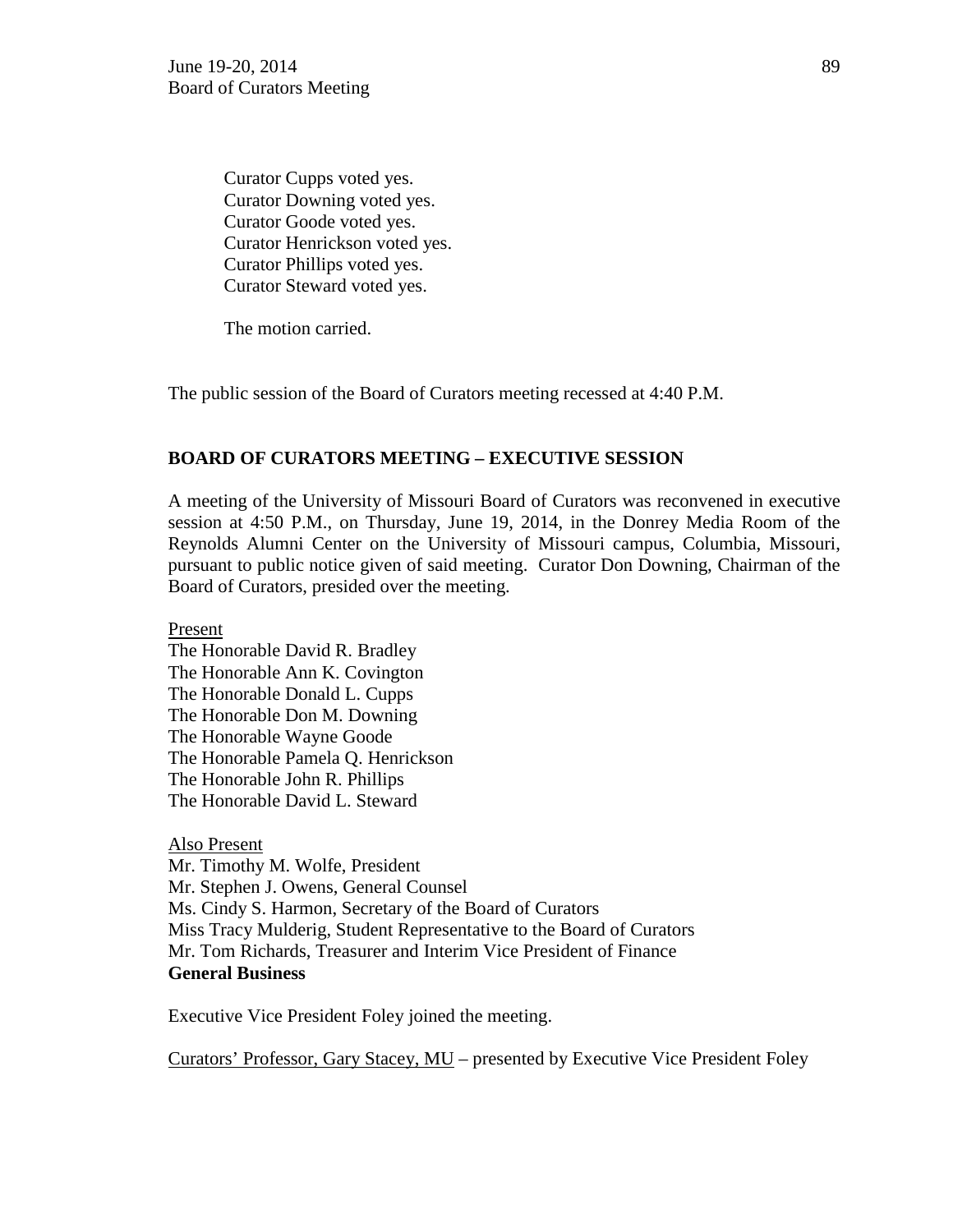It was recommended by Chancellor R. Bowen Loftin, endorsed by President

Timothy M. Wolfe, recommended by the Academic, Student and External Affairs

Committee, moved by Curator Cupps, and seconded by Curator Bradley, that the

following action be approved:

that upon the recommendation of Chancellor Loftin, the Interim Provost, and the Executive Vice President for Academic Affairs, it is recommended that Professor Gary Stacey be named to the position University of Missouri Curators' Professor, effective September 1, 2014. Professor Stacey will receive a \$10,000 annual stipend as long as he holds this position. \$5,000 will go to increased compensation (salary and benefits less applicable taxes) with the remaining \$5,000 available for professional expenses associated with his teaching, research, or creative activities. In accordance with Collected Rules and Regulations, 320.070, this appointment is for a period of five years which may be renewed at the discretion of the Chancellor.

Campus recommendation materials are on file in the office of Academic and Student Affairs, UM System.

Roll call vote of Board:

Curator Bradley voted yes. Curator Covington voted yes. Curator Cupps voted yes. Curator Downing voted yes. Curator Goode voted yes. Curator Henrickson voted yes. Curator Phillips voted yes. Curator Steward voted yes.

The motion carried.

Curators' Professor, John Walker, MU – presented by Executive Vice President Foley

It was recommended by Chancellor R. Bowen Loftin, endorsed by President

Timothy M. Wolfe, recommended by the Academic, Student and External Affairs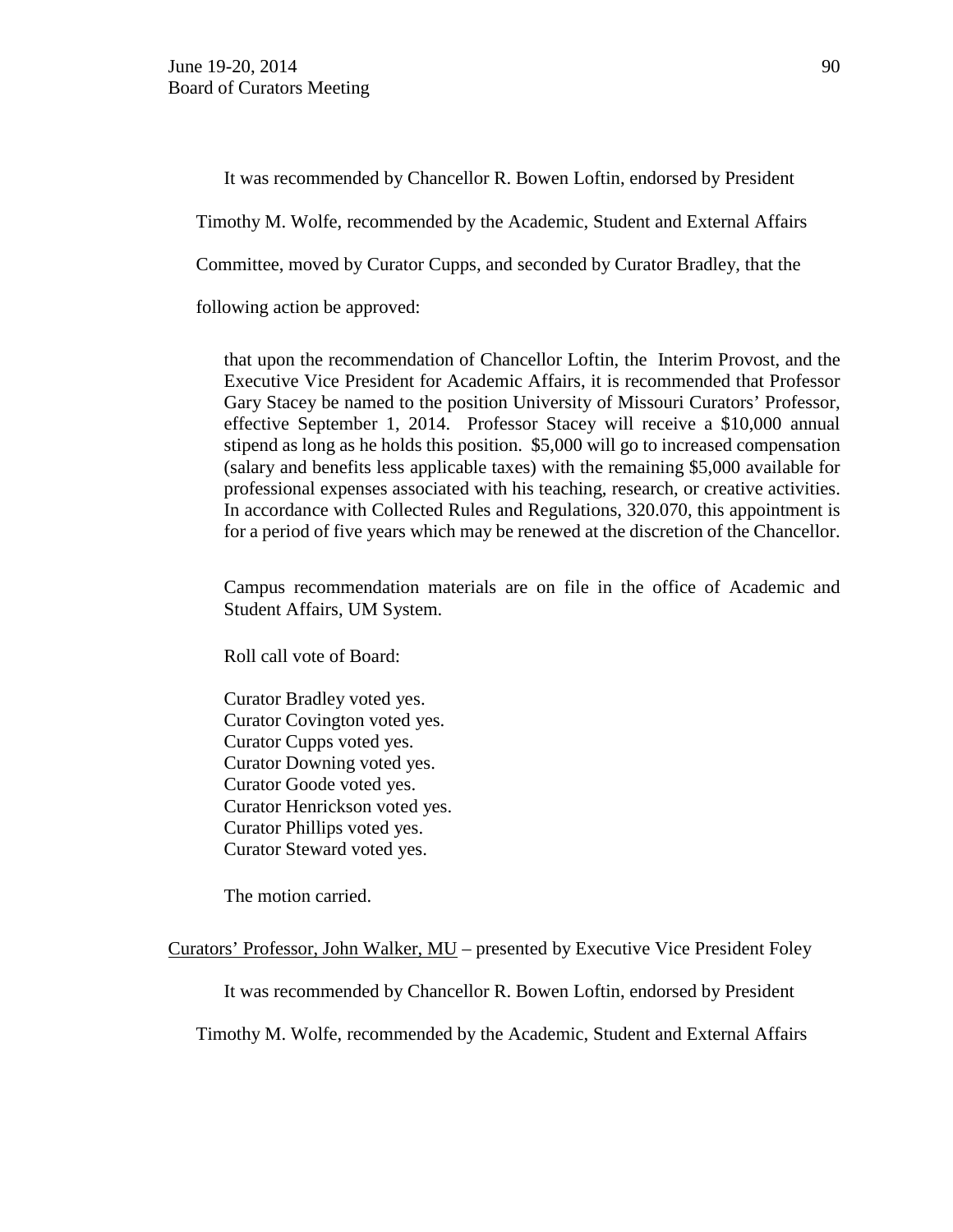Committee, moved by Curator Cupps, and seconded by Curator Bradley, that the

following action be approved:

that upon the recommendation of Chancellor Loftin, the Interim Provost, and the Executive Vice President for Academic Affairs, it is recommended that Professor John Walker be named to the position University of Missouri Curators' Professor, effective September 1, 2014. Professor Walker will receive a \$10,000 annual stipend as long as he holds this position. \$5,000 will go to increased compensation (salary and benefits less applicable taxes) with the remaining \$5,000 available for professional expenses associated with his teaching, research, or creative activities. In accordance with Collected Rules and Regulations, 320.070, this appointment is for a period of five years which may be renewed at the discretion of the Chancellor.

Campus recommendation materials are on file in the office of Academic and Student Affairs, UM System.

Roll call vote of Board:

Curator Bradley voted yes. Curator Covington voted yes. Curator Cupps voted yes. Curator Downing voted yes. Curator Goode voted yes. Curator Henrickson voted yes. Curator Phillips voted yes. Curator Steward voted yes.

The motion carried.

Curators' Professor, Carol Ward, MU – presented by Executive Vice President Foley

It was recommended by Chancellor R. Bowen Loftin, endorsed by President

Timothy M. Wolfe, recommended by the Academic, Student and External Affairs

Committee, moved by Curator Cupps, and seconded by Curator Bradley, that the

following action be approved: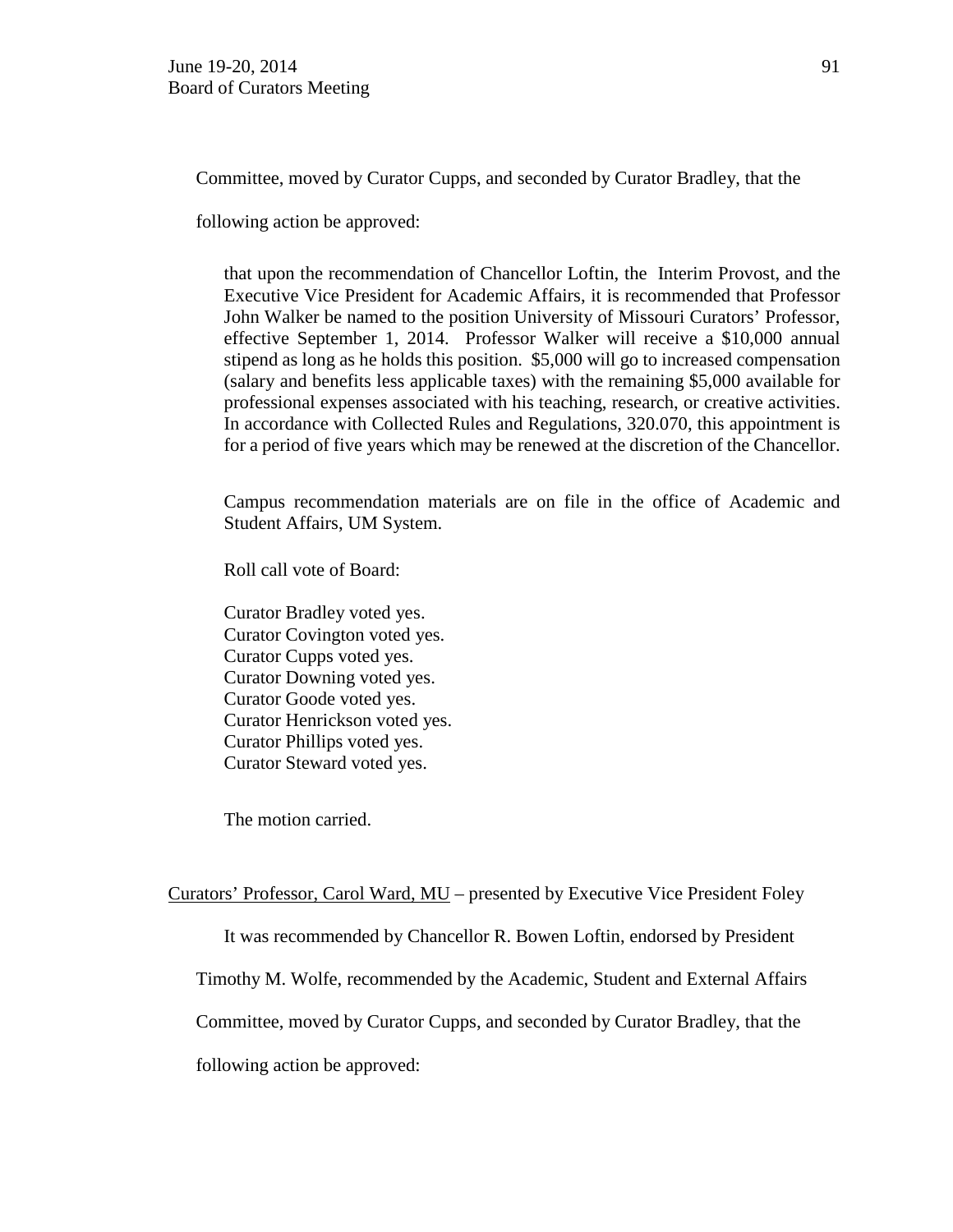that upon the recommendation of Chancellor Loftin, the Interim Provost, and the Executive Vice President for Academic Affairs, it is recommended that Professor Carol Ward be named to the position University of Missouri Curators' Professor, effective September 1, 2014. Professor Ward will receive a \$10,000 annual stipend as long as she holds this position. \$5,000 will go to increased compensation (salary and benefits less applicable taxes) with the remaining \$5,000 available for professional expenses associated with her teaching, research, or creative activities. In accordance with Collected Rules and Regulations, 320.070, this appointment is for a period of five years which may be renewed at the discretion of the Chancellor.

Campus recommendation materials are on file in the office of Academic and Student Affairs, UM System.

Roll call vote of Board:

Curator Bradley voted yes. Curator Covington voted yes. Curator Cupps voted yes. Curator Downing voted yes. Curator Goode voted yes. Curator Henrickson voted yes. Curator Phillips voted yes. Curator Steward voted yes.

The motion carried.

Curators' Professor Zhonghua Peng, UMKC – presented by Executive Vice President Foley

It was recommended by Chancellor Leo Morton, endorsed by President Timothy

M. Wolfe, recommended by the Academic, Student and External Affairs Committee,

moved by Curator Cupps, and seconded by Curator Bradley, that the following action

be approved:

that upon the recommendation of Chancellor Morton, the Provost, and the Executive Vice President for Academic Affairs, it is recommended that Professor Zhonghua Peng be named to the position University of Missouri Curators' Professor, effective September 1, 2014. Professor Peng will receive a \$10,000 annual stipend as long as he holds this position. \$5,000 will go to increased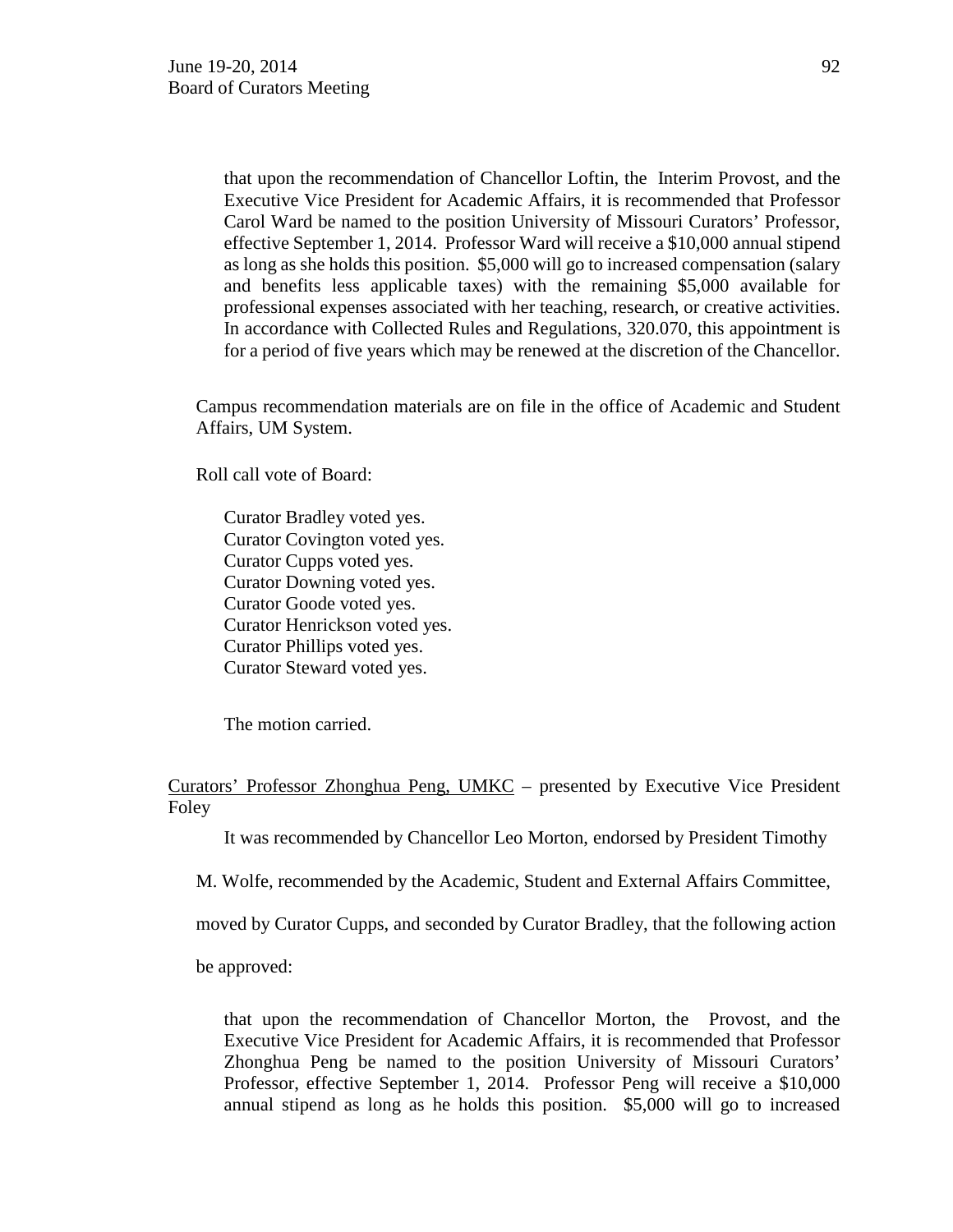compensation (salary and benefits less applicable taxes) with the remaining \$5,000 available for professional expenses associated with his teaching, research, or creative activities. In accordance with Collected Rules and Regulations, 320.070, this appointment is for a period of five years which may be renewed at the discretion of the Chancellor.

Campus recommendation materials are on file in the office of Academic and Student Affairs, UM System.

Roll call vote of Board:

Curator Bradley voted yes. Curator Covington voted yes. Curator Cupps voted yes. Curator Downing voted yes. Curator Goode voted yes. Curator Henrickson voted yes. Curator Phillips voted yes. Curator Steward voted yes.

The motion carried.

# Curators' Professor, William Everett, UMKC – presented by Executive Vice President Foley

It was recommended by Chancellor Leo Morton, endorsed by President Timothy

M. Wolfe, recommended by the Academic, Student and External Affairs Committee,

moved by Curator Cupps, and seconded by Curator Bradley, that the following action

be approved:

that upon the recommendation of Chancellor Morton, the Provost, and the Executive Vice President for Academic Affairs, it is recommended that Professor William Everett be named to the position University of Missouri Curators' Professor, effective September 1, 2014. Professor Stacey will receive a \$10,000 annual stipend as long as he holds this position. \$5,000 will go to increased compensation (salary and benefits less applicable taxes) with the remaining \$5,000 available for professional expenses associated with his teaching, research, or creative activities. In accordance with Collected Rules and Regulations, 320.070,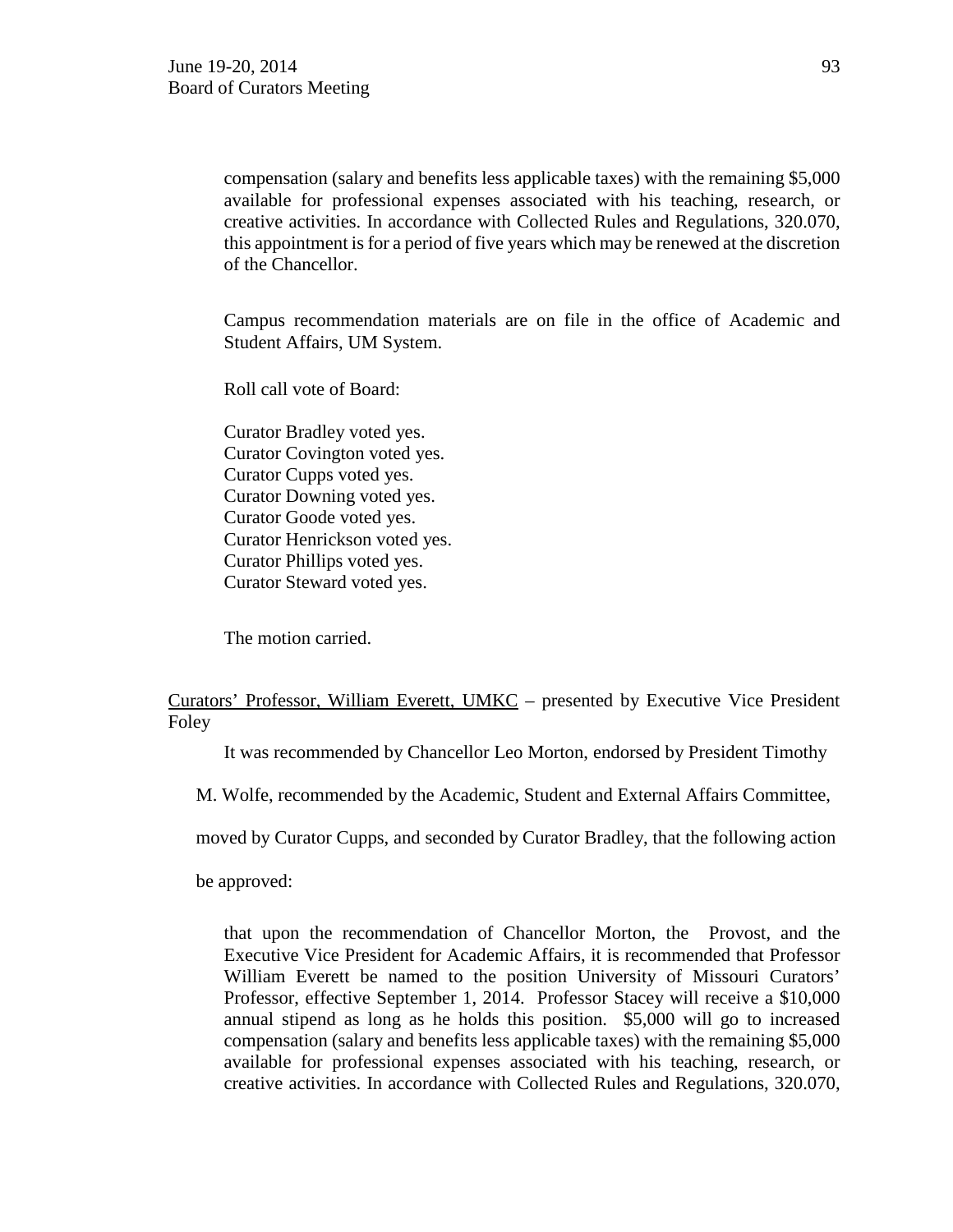this appointment is for a period of five years which may be renewed at the discretion of the Chancellor.

Campus recommendation materials are on file in the office of Academic and Student Affairs, UM System.

Roll call vote of Board:

Curator Bradley voted yes. Curator Covington voted yes. Curator Cupps voted yes. Curator Downing voted yes. Curator Goode voted yes. Curator Henrickson voted yes. Curator Phillips voted yes. Curator Steward voted yes.

The motion carried.

Executive Vice President Foley excused himself from the meeting.

Dr. Harold Williamson, Jr., Mr. Mitch Wasden, Mr. Kevin Necas and Mr. Robert Hess joined the meeting.

Approval, Formation and Participation in Regional Collaboration of Missouri Hospitals – presented by Dr. Harold Williamson, Jr. and Mr. Mitch Wasden (information on file)

It was recommended by Chancellor Loftin, endorsed by President Wolfe,

moved by Curator Bradley and seconded by Curator Goode, that the following

action be approved:

that the President be authorized to negotiate and execute such agreements and take such other actions as may be appropriate in order to allow University of Missouri Health Care to authorize the formation of and participate as a member in a limited liability company whose powers and purposes include, among other things, establishing and operating a healthcare collaborative to achieve clinical integration among the Members and pursuing opportunities to improve healthcare services for residents of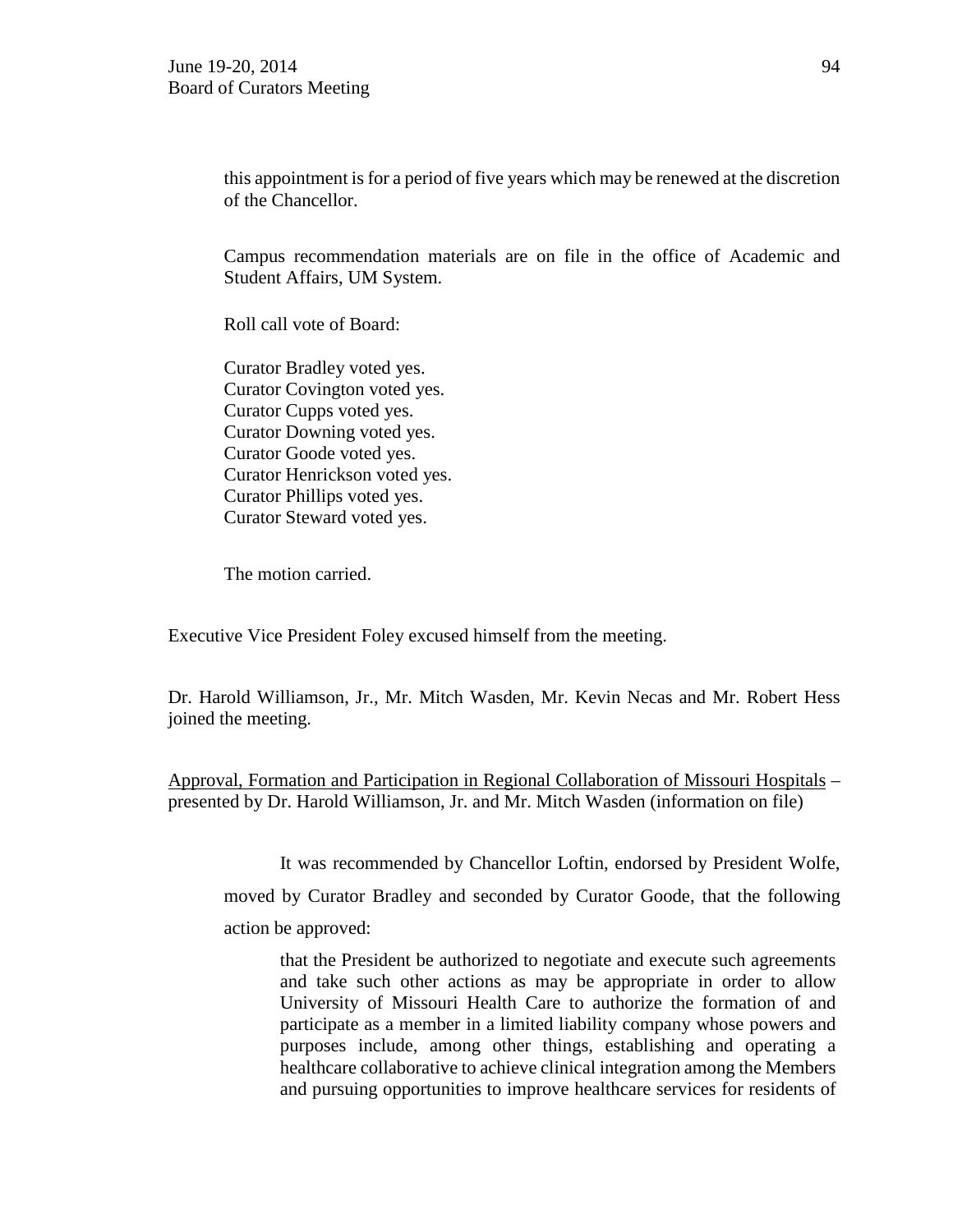Missouri. The foregoing authority may be delegated, in whole or in part, by the President to appropriate officers of the University, including the Vice Chancellor of the University of Missouri Health System and the Chief Executive Officer of University of Missouri Health Care, pursuant to a written authorization to be filed with the Offices of the President, Vice President for Finance, and Secretary of The Board of Curators.

Roll call vote Full Board:

Curator Bradley voted yes. Curator Covington voted yes. Curator Cupps voted yes. Curator Downing voted yes. Curator Goode voted yes. Curator Henrickson voted yes. Curator Phillips voted yes. Curator Steward voted yes.

The motion carried.

 $246$ Acquisition Approval, MU - this item is excluded from the minutes and may be given public notice upon completion of the matter.

Dr. Harold Williamson, Jr., Mr. Mitch Wasden, Mr. Kevin Necas and Mr. Robert Hess excused themselves from the meeting.

Report on property and contracts – presented by Vice President Richards

No action taken by the Board.

The Board of Curators executive session meeting recessed at 6:00 P.M. on Thursday, June 19, 2014.

**University of Missouri System Awards Reception, Dinner and Program (By Invitation)** 6:00 – 8:30 P.M. Thursday, June 19, 2014 Hosted by the Board of Curators and President Timothy M. Wolfe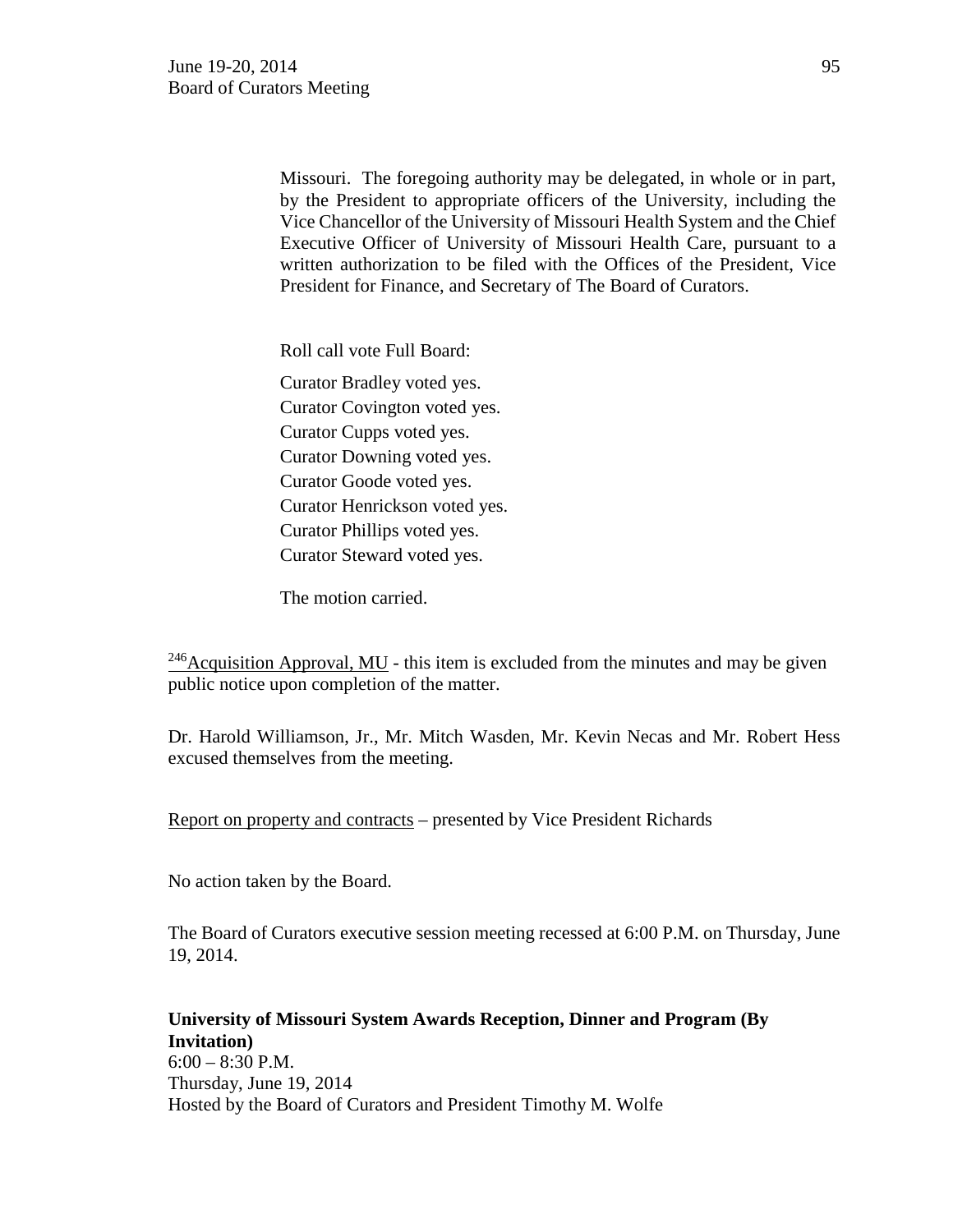Location: Stotler Lounge, Memorial Student Union, University of Missouri campus, Columbia, Missouri

System Honorees (program on file)

Thomas Jefferson Award – Larry D. Gragg, Missouri University of Science and Technology

Student Entrepreneur of the Year – Zachary Beattie, University of Missouri-Columbia

C. Brice Ratchford Memorial Fellowship Award – David Patterson, University of Missouri – Columbia

President's Award for Community Engagement – Deborah L. Hume, University of Missouri – Columbia

President's Award for Cross-Cultural Engagement – Curt Elmore, Missouri University of Science and Technology

President's Award for Leadership – Mariesa L. Crow, Missouri University of Science and Technology

President's Award for Mentoring – Yinfa Ma, Missouri University of Science and Technology

President's Award for Service – Frank Schmidt, University of Missouri – Columbia

President's Award for Early Career Excellence – Richard Dawes, Missouri University of Science and Technology

President's Award for Sustained Career Excellence – Jeremy (Jerry) Taylor, University of Missouri – Columbia

President's Award for Innovative Teaching – Dorina Kosztin, University of Missouri – Columbia

President's Award for Economic Development – Hao Li, University of Missouri – Columbia

President's Award for Intercampus Collaboration – Erica Ottis (UMKC), Carla Dyer (MU), and Gretchen Gregory (MU)

## **BOARD OF CURATORS MEETING – PUBLIC SESSION**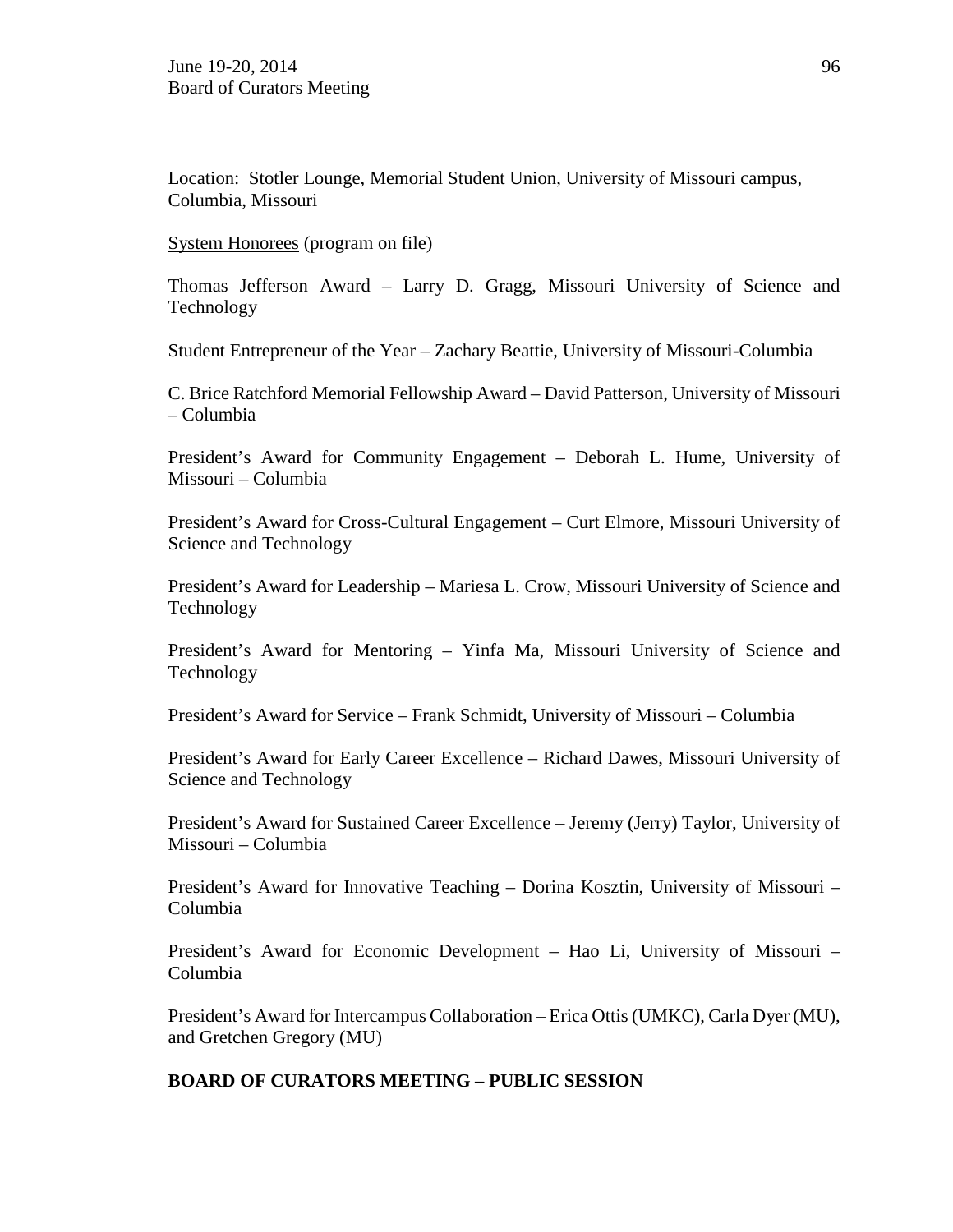# **University of Missouri System Administration Breakfast and Presentation**  $8:00 - 8:45$  A.M. Friday, June 20, 2014 Topic: Getting It Right Presenter: Eric Evans, Emergency Management Coordinator Location: Columns Room A&B, Reynolds Alumni Center

A meeting of the University of Missouri Board of Curators reconvened in public session at 9:03 A.M., on Friday, June 20, 2014, in Columns Room 208 C,  $D \& E$  of the Reynolds Alumni Center on the University of Missouri campus, Columbia, Missouri, pursuant to public notice given of said meeting. Curator Don Downing, Chairman of the Board of Curators, presided over the meeting.

#### Present

The Honorable David R. Bradley The Honorable Ann K. Covington The Honorable Donald L. Cupps The Honorable Don M. Downing The Honorable Wayne Goode The Honorable Pamela Q. Henrickson The Honorable John R. Phillips The Honorable David L. Steward

Also Present

Mr. Timothy M. Wolfe, President Mr. Stephen J. Owens, General Counsel Ms. Cindy S. Harmon, Secretary of the Board of Curators Miss Tracy H. Mulderig, Student Representative to the Board of Curators Dr. Gary Allen, Vice President for Information Technology Dr. Henry "Hank" Foley, Executive Vice President of Academic Affairs Dr. Thomas F. George, Chancellor for University of Missouri – St. Louis Dr. R. Bowen Loftin, Chancellor for University of Missouri-Columbia Mr. Leo E. Morton, Chancellor for University of Missouri – Kansas City Mr. Tom Richards, Treasurer and Interim Vice President of Finance Dr. Betsy Rodriguez, Vice President for Human Resources Dr. Cheryl B. Schrader, Chancellor for Missouri University of Science and Technology Dr. Robert W. Schwartz, Chief of Staff Mr. John Fougere, Chief Communications Officer, UM System Media representatives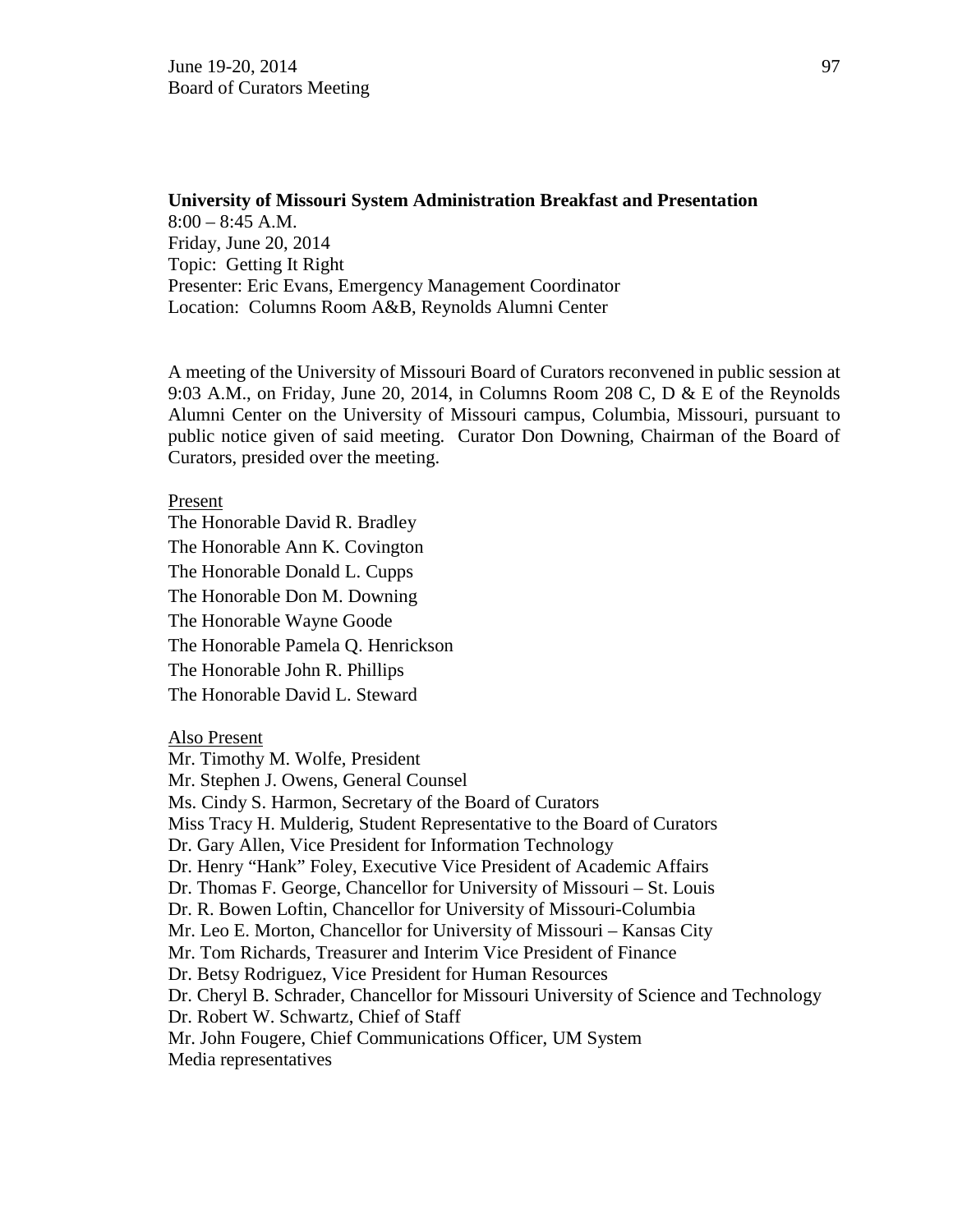# **General Business**

Board Chairman's Report – Higher education funding - presented by Chairman Don Downing

Information Technology Annual Report – presented by Vice President Allen (slides on file)

University of Missouri Strategic Plan Highlights – presented by Chancellor Loftin (information and slides on file)

# **Consent Agenda**

It was endorsed by President Wolfe, moved by Curator Bradley and seconded by

Curator Covington, that the following items be approved by consent agenda:

- 1. Minutes, April 1, 2014 Executive Committee Meeting
- 2. Minutes, April 10-11, 2014 Board of Curators Meeting
- 3. Minutes, April 10-11, 2014 Board of Curators Committee Meetings
- 4. Minutes, April 28, 2014 Board of Curators Special Meeting
- 5. Minutes, May 1, 2014 Board of Curators Special Meeting
- 6. Degrees, Summer Semester 2014 for all campuses
- *7.* Approval of Spinal Cord Injuries and Congenital or Acquired Disease Processes Research Program Proposals
- 8. Rescind, CRR 430.010 Procedures for Administration of the Research Assistance Act SB 426, UM
- 9. Retroactive Degree, UMKC

Roll call vote:

Curator Bradley voted yes. Curator Covington voted yes.

Curator Cupps voted yes.

Curator Downing voted yes.

Curator Goode voted yes.

Curator Henrickson voted yes.

Curator Phillips voted yes.

Curator Steward voted yes.

The motion carried.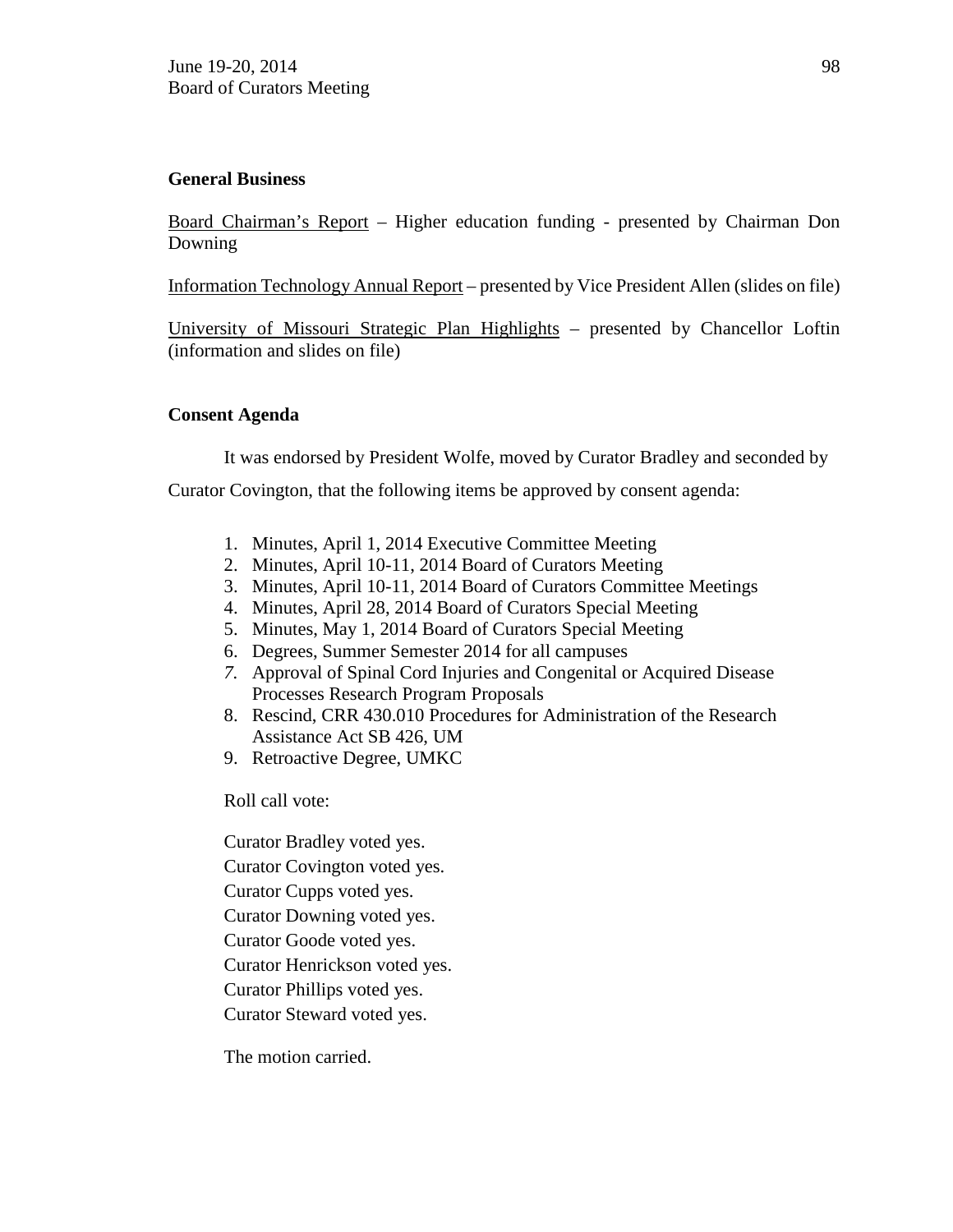- 1. Minutes, April 1, 2014 Executive Committee meeting as provided to the curators for review and approval.
- 2. Minutes, April 10-11, 2014 Board of Curators meeting as provided to the curators for review and approval.
- 3. Minutes, April 10-11, 2014 Board of Curators Committee Meetings as provided to the curators for review and approval.
- 4. Minutes, April 28, 2014 Board of Curators Special meeting as provided to the curators for review and approval.
- 5. Minutes, May 1, 2014 Board of Curators Special meeting as provided to the curators for review and approval.
- 6. Degrees, Summer Semester 2014 for all campuses That the action of the President of the University of Missouri System in awarding degrees and certificates to candidates recommended by the various faculties and committees of the four University of Missouri System campuses who fulfill the requirements for such degrees and certificates at the end of the Summer Semester 2014, shall be approved, and that the lists of said students who have been awarded degrees and certificates be included in the records of the meeting.
- 7. Approval of Spinal Cord Injuries and Congenital or Acquired Disease Processes Research Program Proposals

That the research proposals approved by the Spinal Cord Injuries Research Program Advisory Board be approved as presented and listed below.

# Proposals Recommended For Funding 2014

I. Exploring the therapeutic potential of P2 nucleotide receptors in amyotrophic lateral sclerosis

> Gary Weisman Department of Biochemistry; College of Agriculture, Food and Natural Resources University of Missouri-Columbia

> > Total funding recommended \$249,912

II. Genetic investigation of pediatric spinal deformity

Christina Gurnett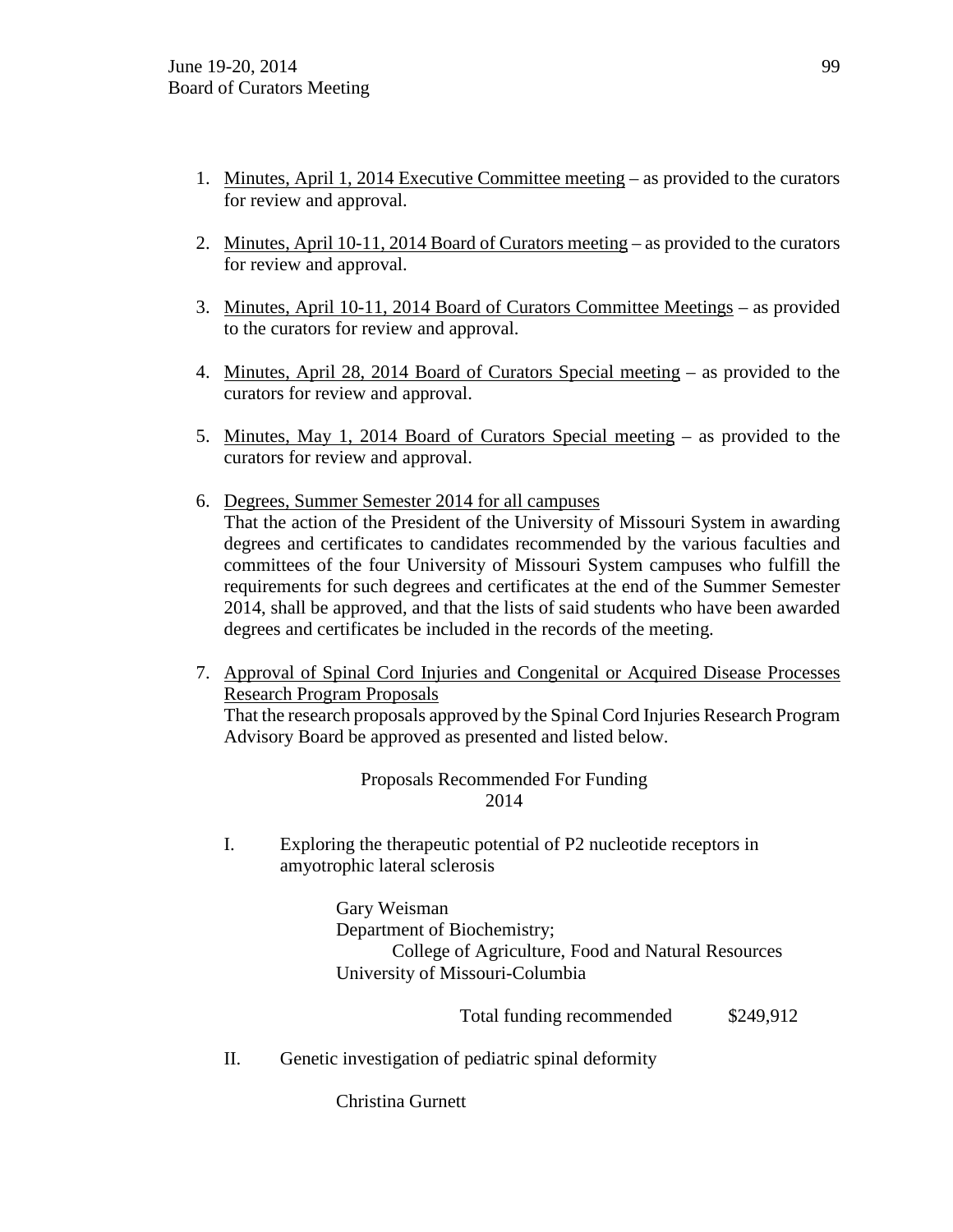Neurology, Pediatrics, and Orthopedic Surgery Washington University

Total funding recommended \$250,000

III. Comprehensive miRNA analysis of specific cell types in spinal cord

 Timothy M. Miller Neurology Washington University

Total funding recommended \$250,000

8. Rescind, CRR 430.010 Procedures for Administration of the Research Assistance Act SB426, UM

That the Collected Rules and Regulations 430.010 Procedures for the Administration of the Research Assistance Act (SB 426) be rescinded.

**Collected Rules and Regulations 430.010 Chapter 430: Research Assistance Act**

**430.010 Procedures for Administration of the Research Assistance Act (SB 426)**

Bd. Min. 6-18-82; Bd. Min. 9-12-86; Bd. Min. 6-20-14.

This section of the Collected Rules has been rescinded per approval of the University of Missouri Board of Curators on June 20<sup>th</sup>, 2014.

9. Retroactive Degree, UMKC

That the action of a awarding retroactive degree to one candidate is recommended by the provost and the chancellor of the University of Missouri-Kansas City campus who fulfilled the requirements for such degree, shall be approved, and that said student and supporting materials be included in the records of the meeting.

Good and Welfare

Draft July 25, 2014 Board of Curators meeting agenda – no discussion (on file)

Curator Wayne Goode spoke and urged fellow Curators to think about the tax issues coming forward on future ballots and the possible impact on education.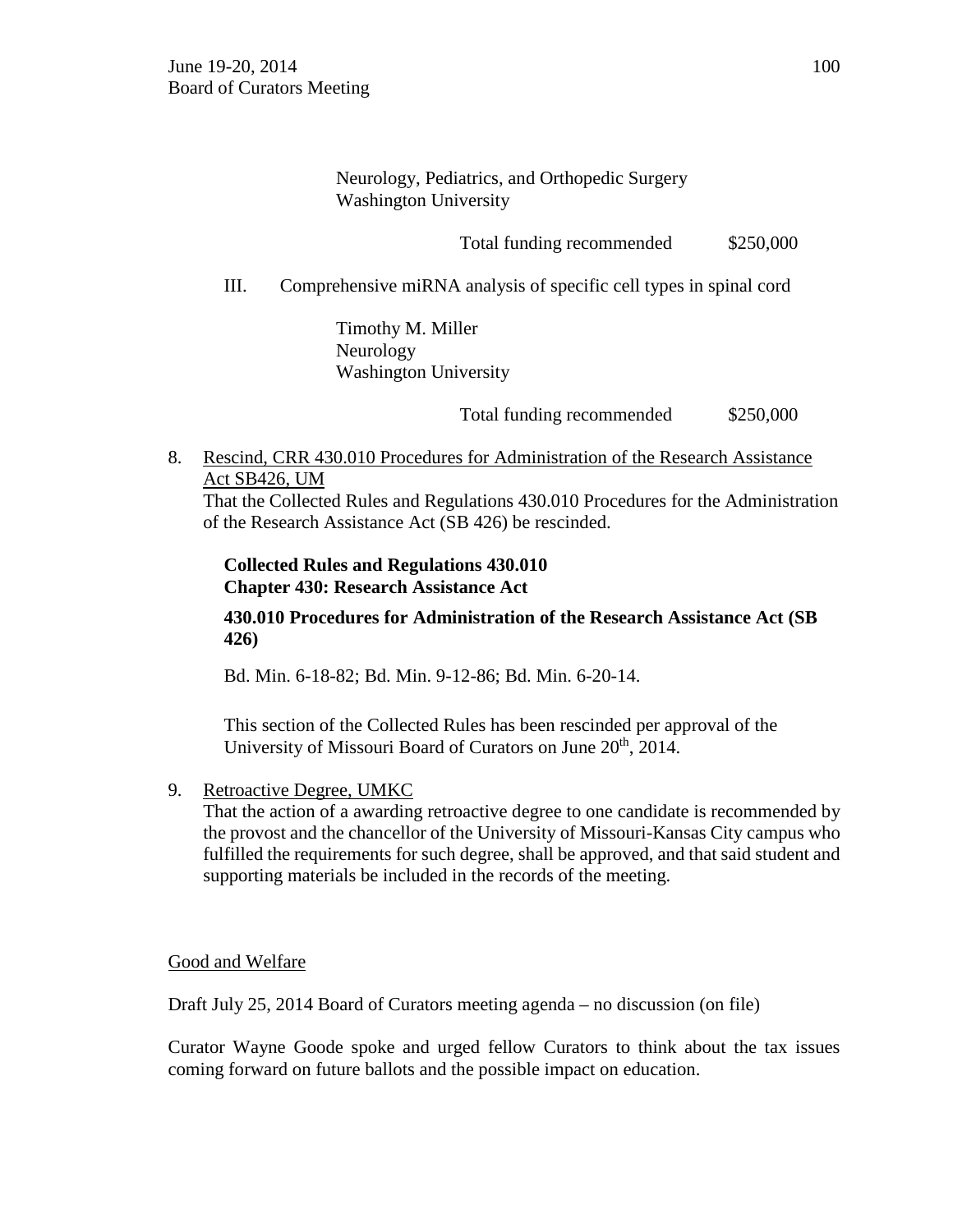Resolution, MU 175<sup>th</sup> Anniversary

It was endorsed by President Wolfe, recommended by Chairman Downing, moved by Curator Goode and seconded by Curator Steward, that the following resolution recognizing the 175<sup>th</sup> Anniversary of the University of Missouri-Columbia be approved:

#### RESOLUTION

WHEREAS, the University of Missouri was established in 1839 when 900 [Boone](http://mizzoumag.missouri.edu/2013/11/humble-families-humble-beginnings/index.php?utm_source=atMizzou&utm_medium=facultyEmail&utm_campaign=atMizzouJan14)  [County residents](http://mizzoumag.missouri.edu/2013/11/humble-families-humble-beginnings/index.php?utm_source=atMizzou&utm_medium=facultyEmail&utm_campaign=atMizzouJan14) donated land and cash to establish the first public university west of the Mississippi River and the first state university in Thomas Jefferson's Louisiana Purchase territory; and

WHEREAS, MU established the first civil engineering program west of the Mississippi River in 1849, the nation's first College of Education at a public university in 1868, the world's first School of Journalism in 1908 and Missouri's first and only College of Veterinary Medicine in 1946; and

WHEREAS, MU started with a graduating class of two students in 1843 and has since become a global economic and scholarly powerhouse with an enrollment of 34,658 students and more than 271,000 living alumni worldwide; and

WHEREAS, MU is both a land-grant university and the largest public research university in Missouri with a statewide mission of service to citizens, including extension programs that provide university resources and expertise to people in all 114 Missouri counties and the City of St. Louis; and

WHEREAS, based on its quality of teaching, research and scholarship, MU was invited to become a member of the prestigious Association of American Universities (AAU) in 1908, joining 60 top-tier American universities; and

WHEREAS, MU has 18 schools and colleges and offers 317 degrees and certificates, including 70 online options, to help students reach their career and personal goals; and

WHEREAS, MU's values of Respect, Responsibility, Discovery and Excellence serve as the foundation of the university's mission of teaching, research, service and economic development; and

WHEREAS, MU's research expenditures have grown to more than \$235 million annually; and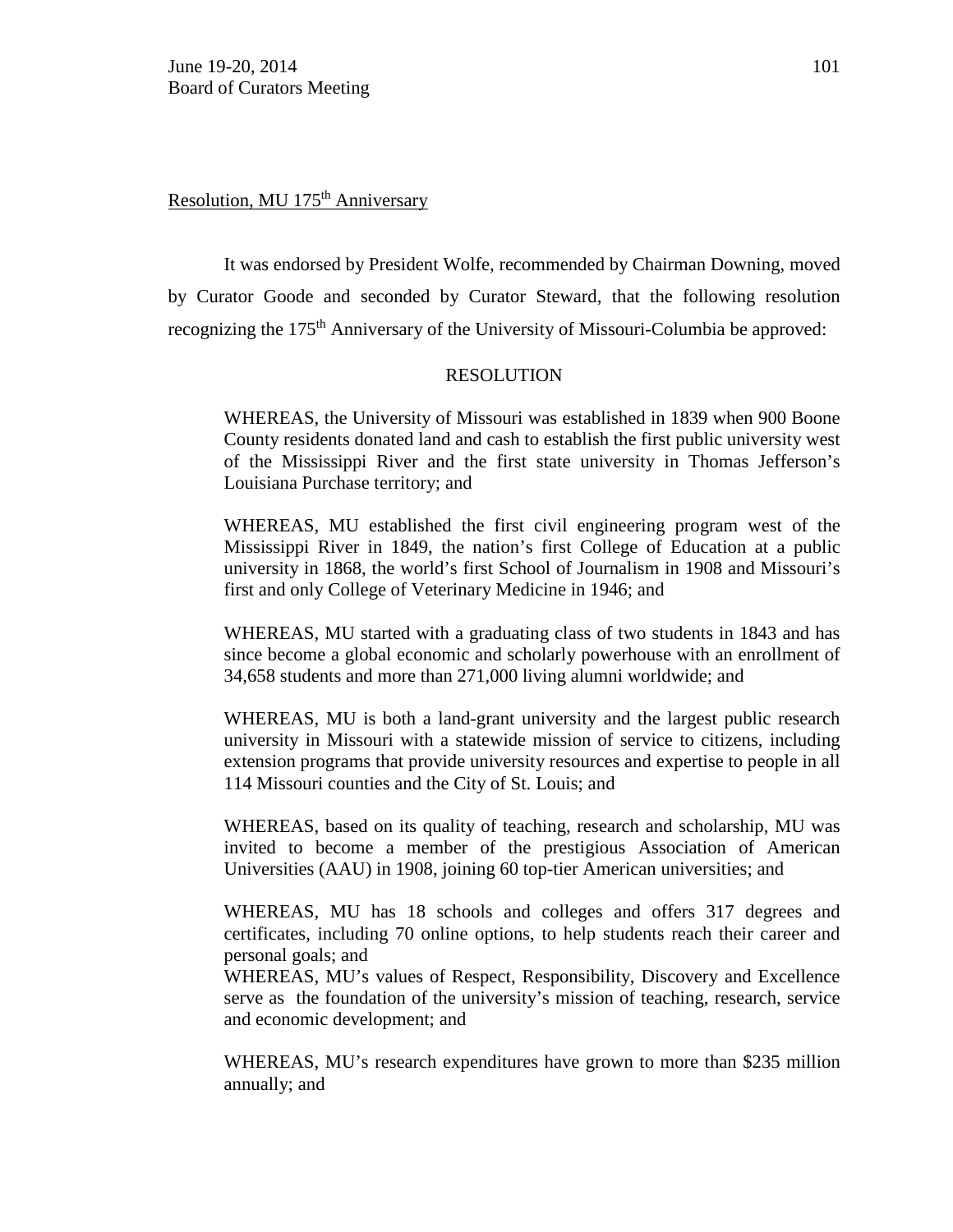WHEREAS, MU is known for its collaborative, interdisciplinary culture and has incomparable expertise on a global scale in Food for the Future, One Health/One Medicine, Sustainable Energy and Media of the Future; and

WHEREAS, MU educates 26 percent of undergraduates, 24 percent of master's students, 36 percent of first-professionals and 60 percent of doctoral students at Missouri's public institutions; and

WHEREAS, with six hospitals, a School of Medicine, a School of Nursing and a School of Health Professions, the MU Health System is one of the most comprehensive health care networks in Missouri; and

WHEREAS, Mizzou's more than 520 student-athletes rank second in the Southeastern Conference for Academic Progress Rate; and

WHEREAS, MU is a \$2.1 billion enterprise that operates 24/7 and accounts for 71 percent of the research dollars flowing to Missouri's public universities, generating new knowledge and jobs to power the state and national economies:

NOW, THEREFORE, BE IT RESOLVED, that the Board of Curators, on behalf of the students, faculty, staff and alumni of the University of Missouri, and on behalf of the citizens of the state of Missouri, hereby adopts this resolution to honor the University of Missouri-Columbia for 175 years of extraordinary accomplishments as an institution of higher learning; and

BE IT FURTHER RESOLVED, that the Secretary of the Board of Curators cause this resolution to be spread upon the minutes of this meeting and that a duly inscribed copy thereof be furnished to Chancellor R. Bowen Loftin as representative of the entire MU community.

Roll call vote:

Curator Bradley voted yes.

Curator Covington voted yes.

Curator Cupps voted yes.

Curator Downing voted yes.

Curator Goode voted yes.

Curator Henrickson voted yes.

Curator Phillips voted yes.

Curator Steward voted yes.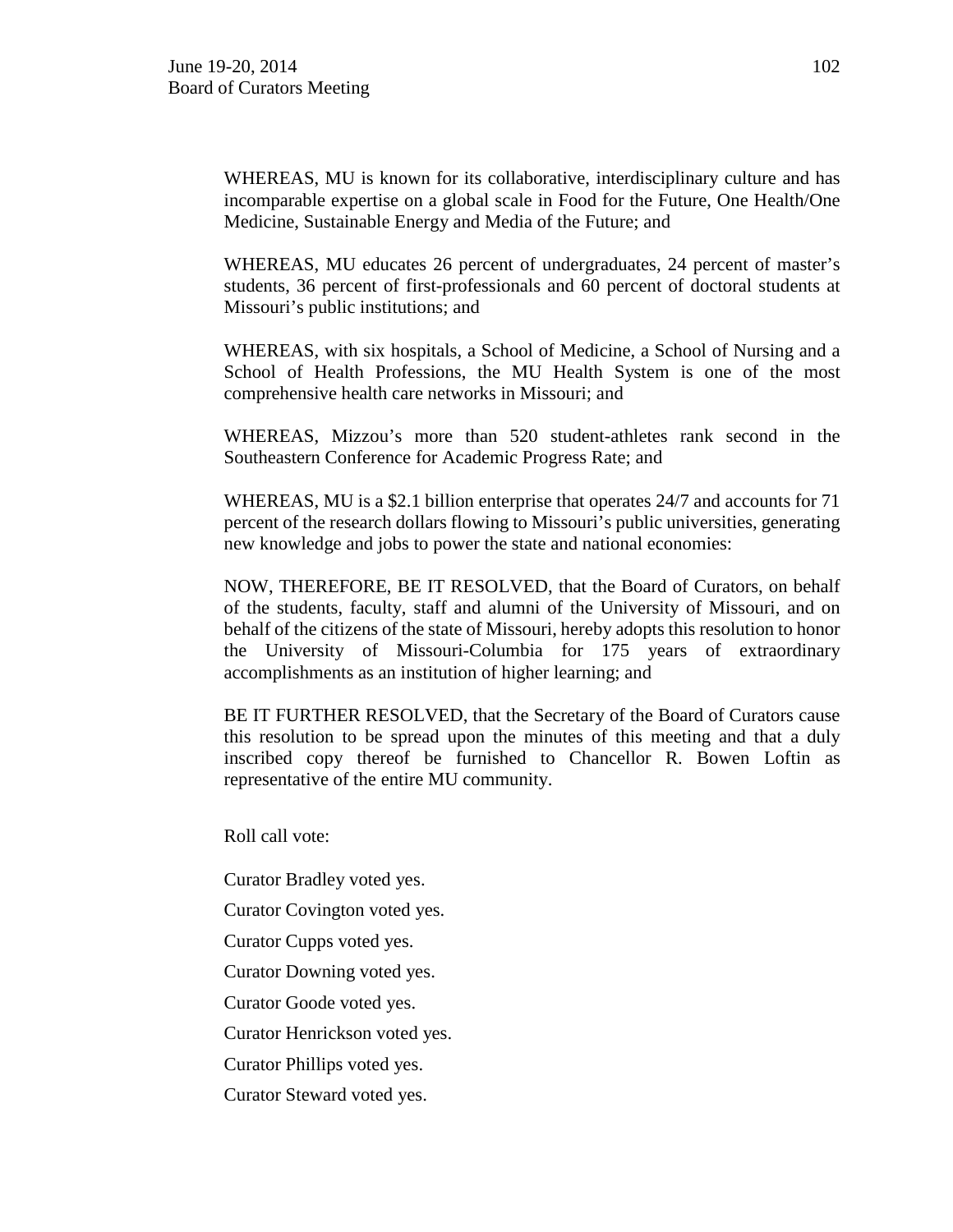The motion carried.

# Resolution, MU Extension's Centennial Anniversary

It was endorsed by President Wolfe, recommended by Chairman Downing, moved by Curator Phillips and seconded by Curator Steward, that the following resolution recognizing the Centennial Anniversary of the University of Missouri Cooperative Extension Service be approved:

# RESOLUTION

WHEREAS, the federal Morrill Act of 1862 led to the University of Missouri's status as a land-grant university in 1870, creating the College of Agriculture and Mechanic Arts (now the College of Agriculture, Food and Natural Resources) and widening opportunities for a university education to all citizens; and

WHEREAS, the United States Congress established the Cooperative Extension Service through the Smith-Lever Act in 1914, allowing universities to extend their services outside the classroom to citizens across the nation; and

WHEREAS, the Smith-Lever Act set the framework for an educational partnership among federal, state and local governments through land-grant universities; and

WHEREAS, this partnership has benefited the state of Missouri for 100 years through MU Extension, a trusted resource that brings relevant, reliable, responsive and research-based education to one million rural and urban citizens in all 114 Missouri counties and the City of St. Louis; and

WHEREAS, MU Extension faculty have made 2.3 million personal contacts with citizens, helping strengthen families, businesses and communities; and

WHEREAS, MU Extension specialists offer solutions to complex issues by delivering integrated programs associated with educational attainment; environmental concerns; community, economic, business and workforce development; global food systems; and health systems; and

WHEREAS, Cooperative Extension has made Missouri communities more sustainable and improved the quality of life for 282,000 youth through 4-H and programs for farmers,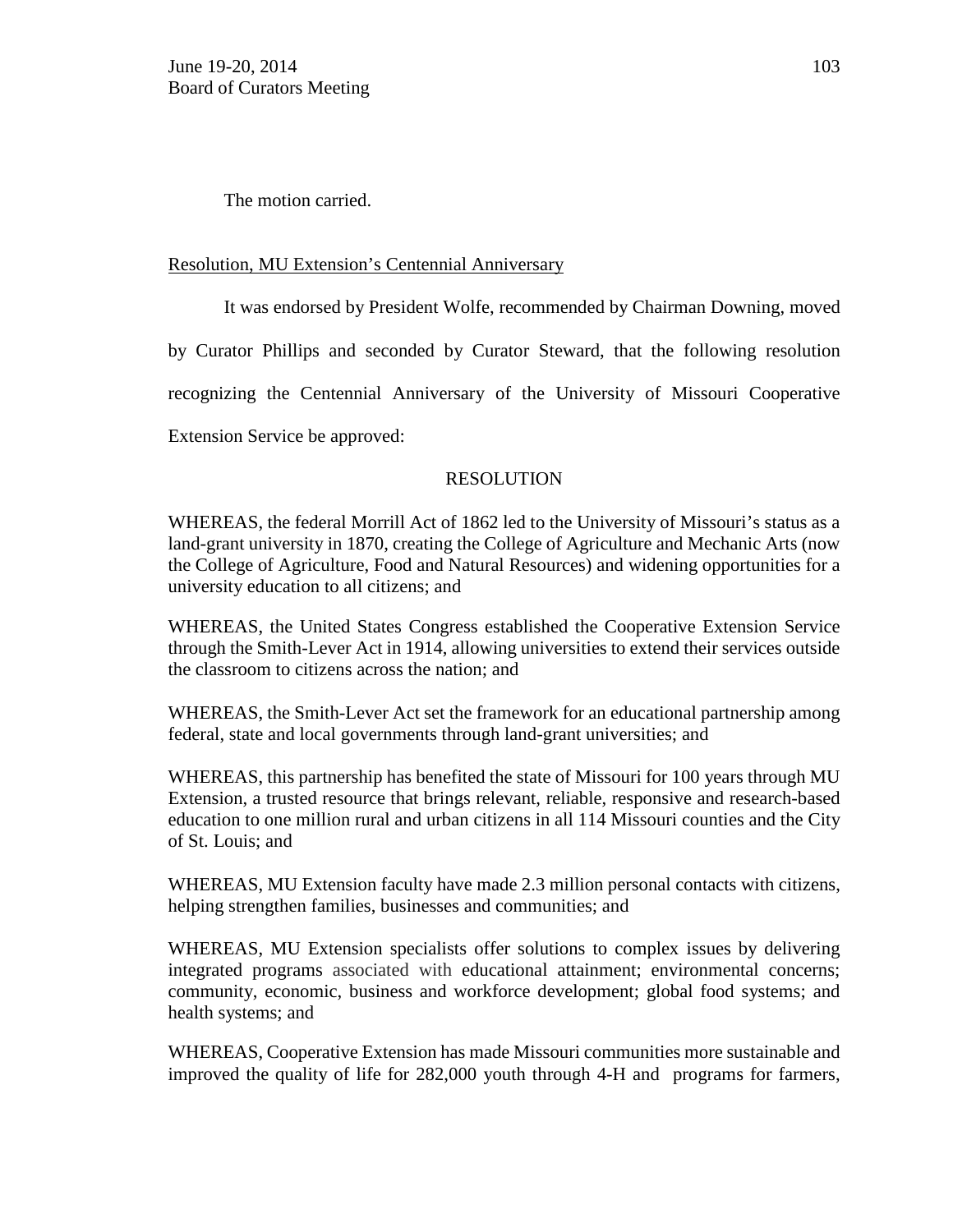landowners, firefighters, business owners, managers, nurses, other professionals, community leaders and families; and

WHEREAS, MU Extension's mission is as relevant today as it was a century ago:

NOW, THEREFORE, BE IT RESOLVED, that the Board of Curators, on behalf of the students, faculty, staff and alumni of the University of Missouri, and on behalf of the citizens of the state of Missouri, hereby adopts this resolution to acknowledge the many achievements of MU Extension and the extension movement through the nation during this, its  $100<sup>th</sup>$  anniversary year; and

BE IT FURTHER RESOLVED, that the Secretary of the Board of Curators cause this resolution to be spread upon the minutes of this meeting and that a duly inscribed copy thereof be furnished to Chancellor R. Bowen Loftin as representative of the entire MU community.

Roll call vote:

Curator Bradley voted yes. Curator Covington voted yes. Curator Cupps voted yes. Curator Downing voted yes. Curator Goode voted yes. Curator Henrickson voted yes. Curator Phillips voted yes. Curator Steward voted yes.

The motion carried.

UM System President's State of the University Annual Report – presented by President Wolfe (slides on file)

The President presented a review of University of Missouri System accomplishments from the past year and the Strategic Plan going forward for the University of Missouri System.

It was moved by Curator Goode and seconded by Curator Phillips, that the public

session of the meeting of the Board of Curators, June 19-20, 2014, be adjourned.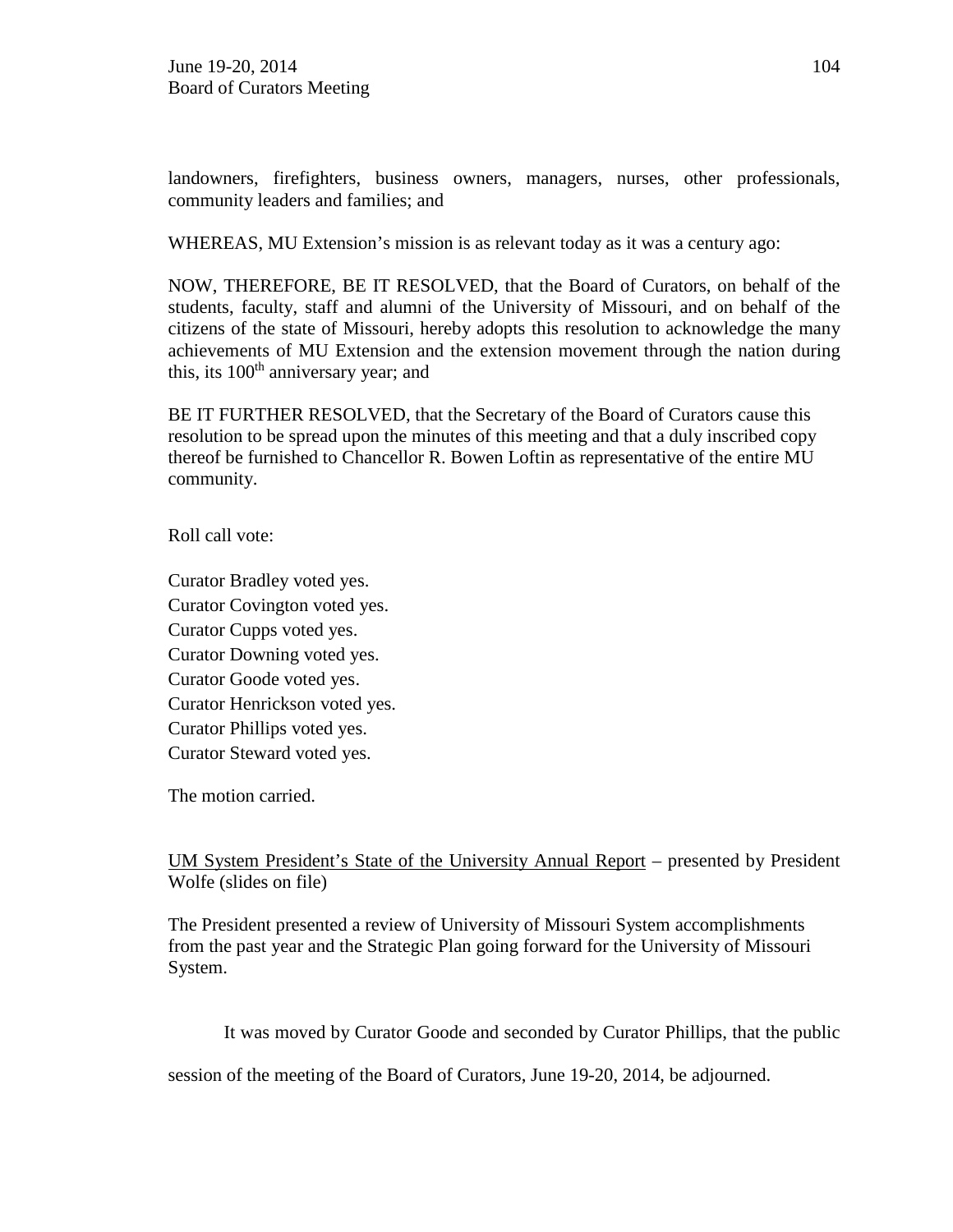Roll call vote:

Curator Bradley voted yes. Curator Covington voted yes. Curator Cupps voted yes. Curator Downing voted yes. Curator Goode voted yes. Curator Henrickson voted yes. Curator Phillips voted yes. Curator Steward voted yes.

The motion carried.

The public session of the University of Missouri Board of Curators meeting was adjourned at 11:06 A.M. on Friday, June 20, 2014.

#### **Board of Curators Meeting – Executive Session**

A meeting of the University of Missouri Board of Curators was reconvened in executive session at 11:35 A.M., on Friday, June 20, 2014, in the Donrey Media Room of the Reynolds Alumni Center on the University of Missouri campus, Columbia, Missouri, pursuant to public notice given of said meeting. Curator Don Downing, Chairman of the Board of Curators, presided over the meeting.

Present The Honorable David R. Bradley The Honorable Ann K. Covington The Honorable Donald L. Cupps The Honorable Don M. Downing The Honorable Wayne Goode The Honorable Pamela Q. Henrickson The Honorable John R. Phillips

The Honorable David L. Steward was absent.

Also Present Mr. Timothy M. Wolfe, President Mr. Stephen J. Owens, General Counsel Ms. Cindy S. Harmon, Secretary of the Board of Curators Miss Tracy Mulderig, Student Representative to the Board of Curators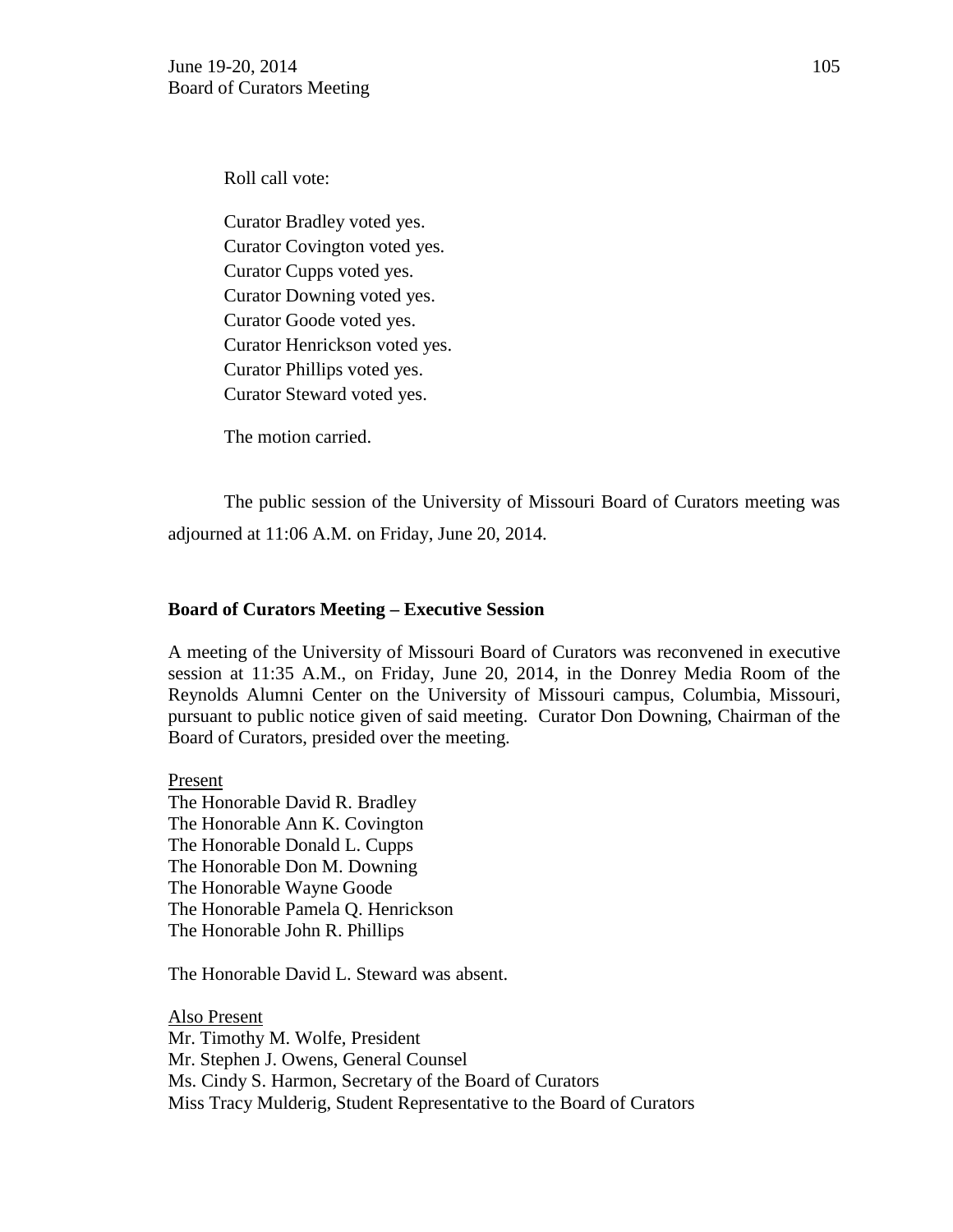Vice President Rodriguez and Mr. Brian Burnett joined the meeting.

The Board of Curators met and interviewed the President's recommendation for Vice President for Finance of the University of Missouri System.

Mr. Brian Burnett excused himself from the meeting.

# Approval, Employment Agreement – Vice President for Finance

It was recommended by President Wolfe, moved by Curator Bradley and seconded by Curator Phillips, that the following action be approved:

The employment of Brian Burnett, as Vice President for Finance, be approved according to the same or substantially similar terms in the employment agreement as presented to the Board of Curators at the June 19-20, 2014 meeting (and as on file with the minutes of this meeting). The employment agreement is subject to approval of General Counsel as to legal form.

Roll call vote of Board:

Curator Bradley voted yes. Curator Covington voted yes. Curator Cupps voted yes. Curator Downing voted yes. Curator Goode voted yes. Curator Henrickson voted yes. Curator Phillips voted yes. Curator Steward was absent.

The motion carried.

Vice President Rodriguez excused herself from the meeting.

## **Compensation and Human Resources Committee Meeting – Executive Session**

A meeting of the University of Missouri Board of Curators Compensation and Human Resources Committee was reconvened in executive session at 12:17 P.M., on Friday, June 20, 2014, in the Donrey Media Room of the Reynolds Alumni Center on the University of Missouri campus, Columbia, Missouri, pursuant to public notice given of said meeting.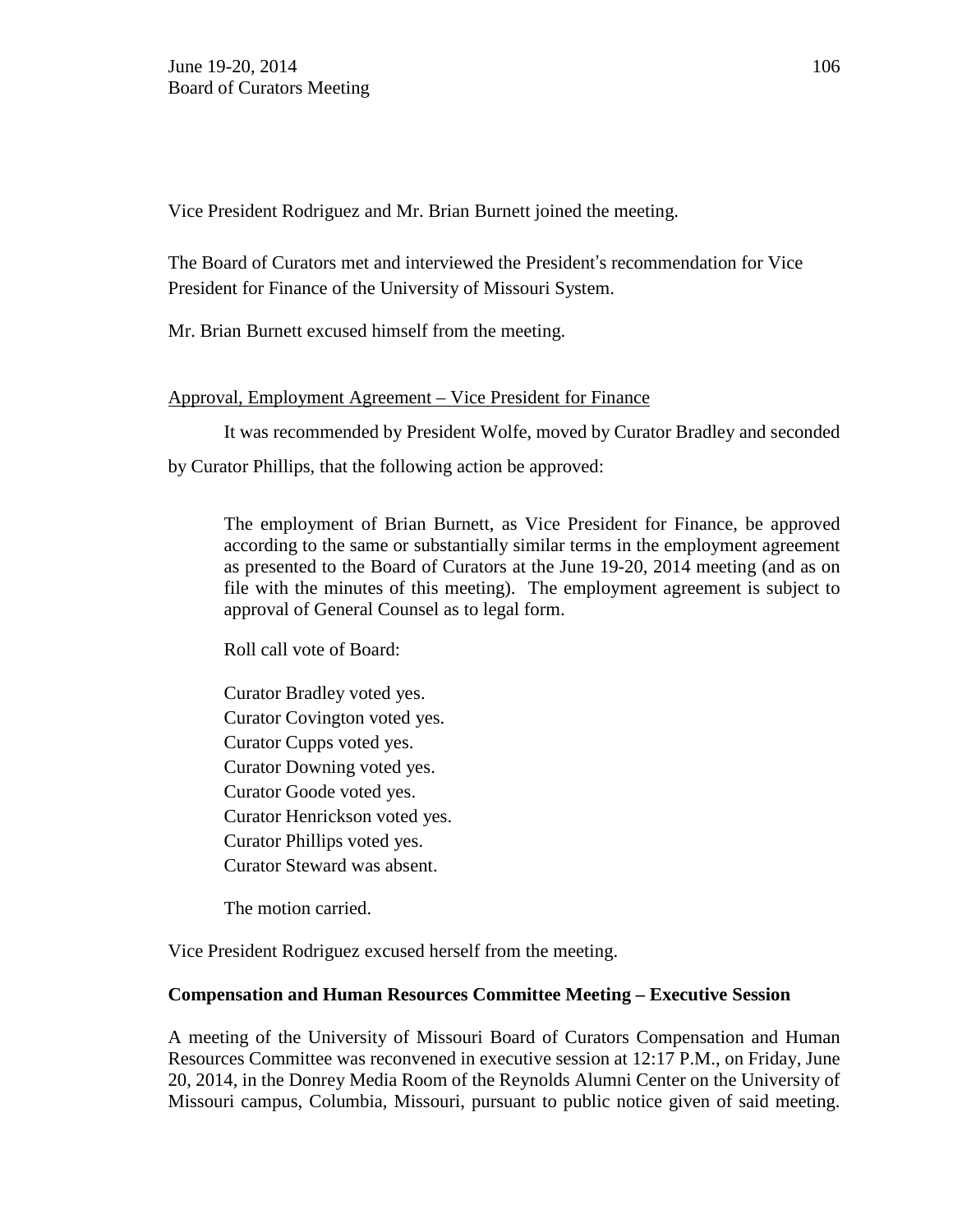Curator John Phillips, Chairman of the Compensation and Human Resources Committee, presided over the meeting.

Present The Honorable David R. Bradley The Honorable Donald L. Cupps The Honorable Wayne Goode The Honorable Pamela Q. Henrickson The Honorable John R. Phillips

Also Present The Honorable Ann K. Covington The Honorable Don M. Downing Mr. Timothy M. Wolfe, President Mr. Stephen J. Owens, General Counsel Ms. Cindy S. Harmon, Secretary of the Board of Curators Miss Tracy Mulderig, Student Representative to the Board of Curators

The Honorable David L. Steward was absent.

Report on contracts, personnel and legal advice – presented by Curator Phillips and General Counsel Owens.

No action taken by the Board.

## Annual Performance Goals, General Counsel Owens – presented by Curator Phillips

It was recommended by the Compensation and Human Resources Committee, moved by Curator Phillips and seconded by Curator Covington, that the performance goals for General Counsel Owens for the period September 1, 2014 through August 30, 2015 be approved as presented at the June 19-20, 2014 meeting (and as on file with the minutes of this meeting).

In order to promptly start a new measurement period for the goals presented, it was recommended that the measurement period for the current goals end on June 30, 2014 and that the measurement period for the new goals cover July 1, 2014 to August 31, 2015.

Roll call vote of Board of Curators: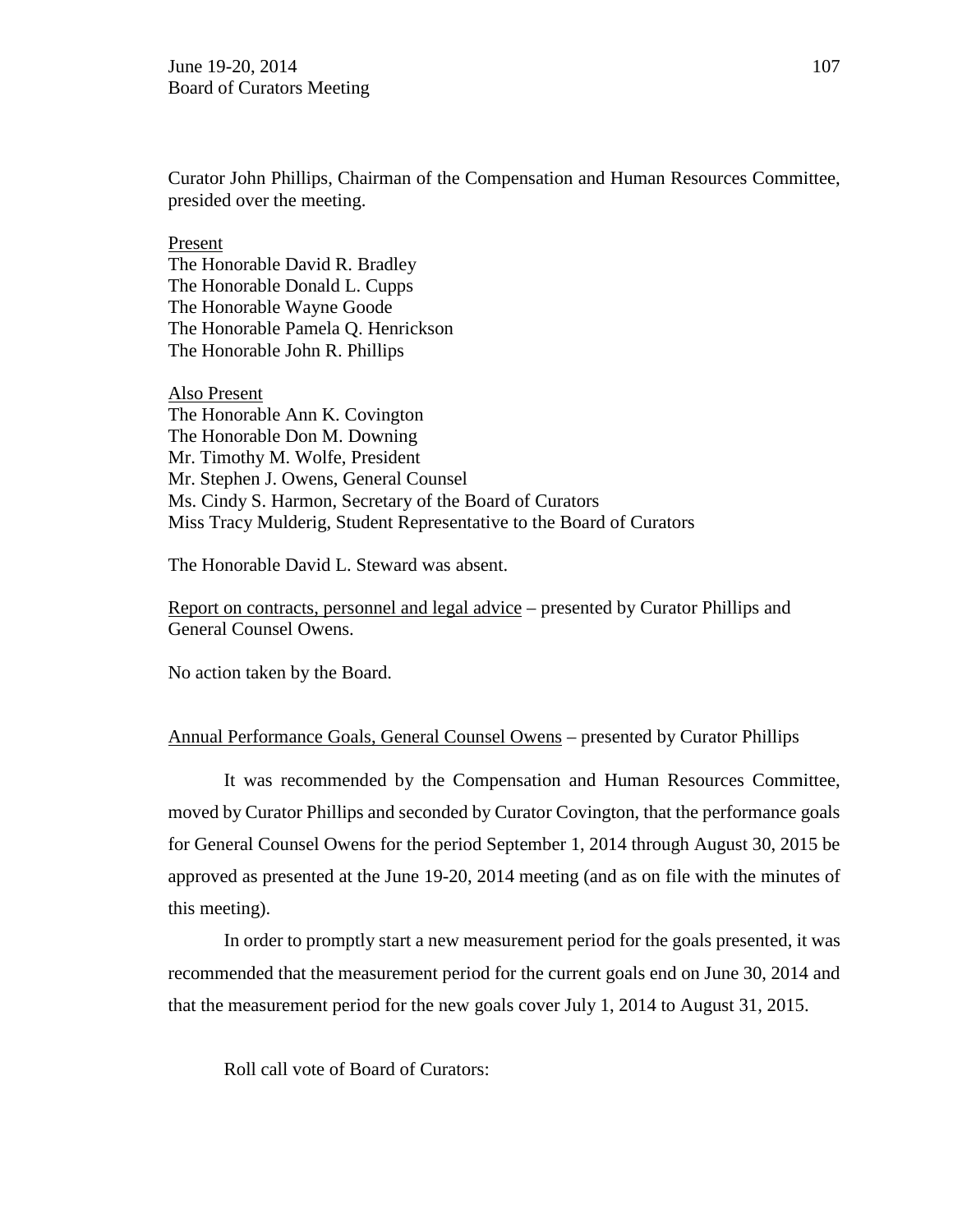Curator Bradley voted yes. Curator Covington voted yes. Curator Cupps voted yes. Curator Downing voted yes. Curator Goode voted yes. Curator Henrickson voted yes. Curator Phillips voted yes. Curator Steward was absent.

The motion carried.

The executive session of the Compensation and Human Resources Committee adjourned at 1:45 P.M. on Friday, June 20, 2014.

# **General Business**

Litigation Report – presented by General Counsel Owens.

It was moved by Curator Bradley and seconded by Curator Henrickson, that the

meeting of the Board of Curators, June 19-20, 2014, be adjourned.

Roll call vote:

Curator Bradley voted yes. Curator Covington voted yes. Curator Cupps was absent for vote. Curator Downing voted yes. Curator Goode voted yes. Curator Henrickson voted yes. Curator Phillips voted yes. Curator Steward was absent.

The motion carried.

There being no other business to come before the Board of Curators, the meeting was adjourned at 2:15 P.M. on Friday, June 20, 2014.